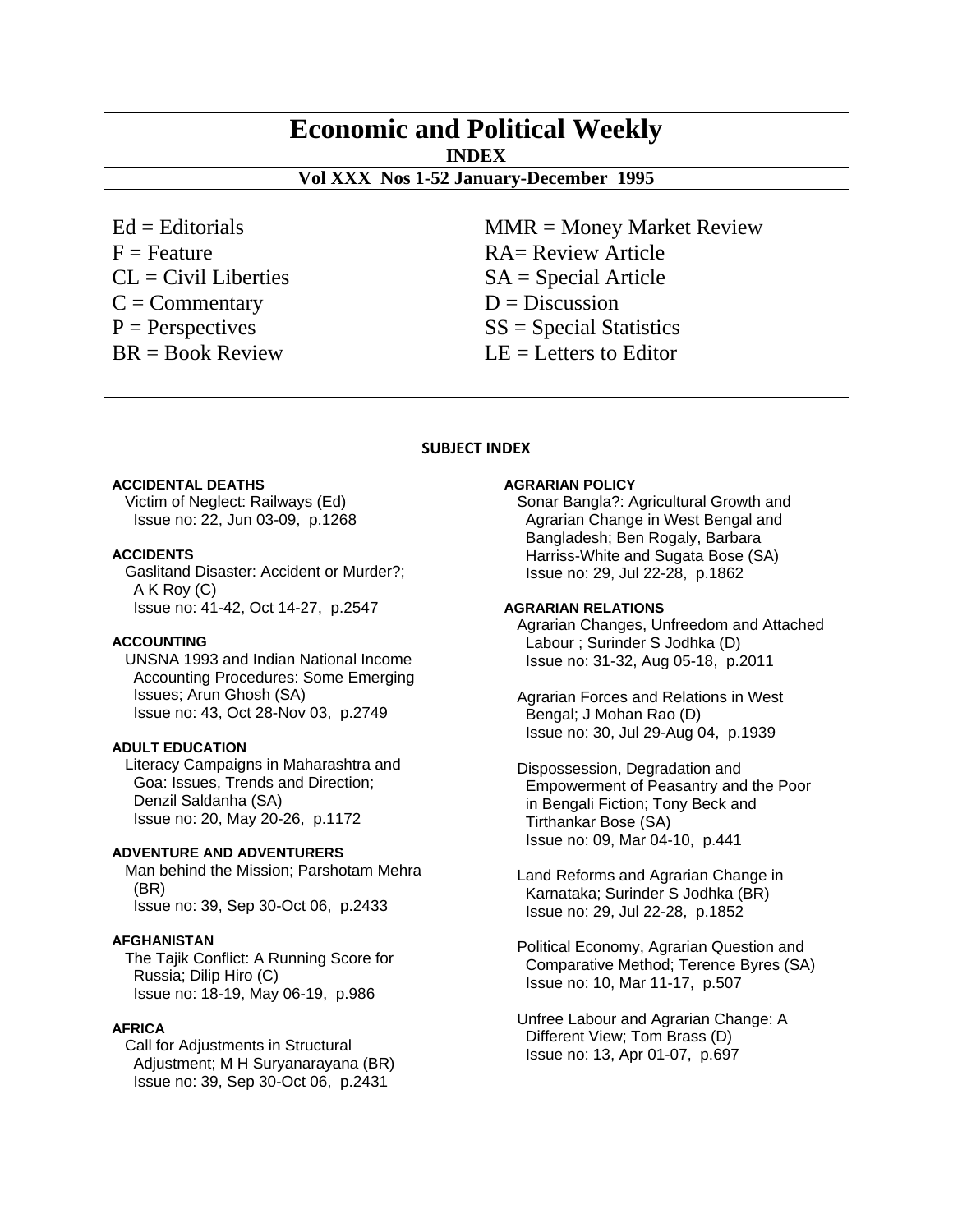# **AGRARIAN STRUCTURE**

 Land and Peasantry under Late British Colonialism; Monirul I Khan (BR) Issue no: 45, Nov 11-17, p.2865

## **AGRIBUSINESS**

 On Liberalising Agricultural Trade: A Note of Caution from India's Experience with Tea Trade ; T Krishna Kumar and Ashok Mittal (SA) Issue no: 48, Dec 02-08, p.3069

 Transnationalisation of Third World State and Undoing of Green Revolution; Meera Nanda (RA) Issue no: 04, Jan 28-Feb 03, p.PE20

# **AGRICULTURAL CREDIT**

 Banking on the Poor; Sukhwinder Singh Arora and Dhruv Mankand (C) Issue no: 14, Apr 08-14, p.737

 Bureaucratisation, Corruption and Depoliticisation: Changing Profile of Credit Co-operatives in Rural Haryana; Surinder S Jodhka (SA) Issue no: 01, Jan 07-13, p.53

 Stuck in a Groove (Ed) Issue no: 16, Apr 22-28, p.847

Who Borrows? Who Lends?: Changing Structure of Informal Credit in Rural Haryana ; Surinder S Jodhka (RA) Issue no: 39, Sep 30-Oct 06, p.A123

# **AGRICULTURAL GROWTH AND DEVELOPMENT**

 Agricultural Growth Across Crops and Regions: Emerging Trends and Patterns; S D Sawant and C V Achuthan (RA) Issue no: 12, Mar 25-31, p.A2

 Crop Growth in West Bengal ; S Datta Ray (LE) Issue no: 40, Oct 07-13, p.2462

 Development, Poverty and Policy: The Haryana Experience; Sheila Bhalla (SA) Issue no: 41-42, Oct 14-27, p.2619

 Environment and Sustainable Agricultural Development: Conflicts and Contradictions; V Ratna Reddy (RA) Issue no: 12, Mar 25-31, p.A21

 Globalisation of Indian Agriculture; A C Minocha (D) Issue no: 15, Apr 15-21, p.833

 Planning for Liberalisation: ACRP in Changing Context; V M Rao (C) Issue no: 25, Jun 24-30, p.1478

 Political Economy, Agrarian Question and Comparative Method; Terence Byres (SA) Issue no: 10, Mar 11-17, p.507

 Productivity and Source of Growth for Rice in India: A Few Comments; C C Maji and T Haque (D) Issue no: 38, Sep 23-29, p.2399

 Public Intervention and Rural Poverty: Case of Non-Sustainable Reduction in Andhra Pradesh; G Parthasarathy (SA) Issue no: 41-42, Oct 14-27, p.2573

 Sonar Bangla?: Agricultural Growth and Agrarian Change in West Bengal and Bangladesh; Ben Rogaly, Barbara Harriss-White and Sugata Bose (SA) Issue no: 29, Jul 22-28, p.1862

#### **AGRICULTURAL LABOUR**

 Agrarian Changes, Unfreedom and Attached Labour ; Surinder S Jodhka (D) Issue no: 31-32, Aug 05-18, p.2011

 Sahajanand and Khet Mazdoors; Amit Kumar Gupta (BR) Issue no: 06, Feb 11-17, p.314

 To Organise the Unorganised; Mukul (C) Issue no: 24, Jun 17-23, p.1422

 Unfree Labour and Agrarian Change: A Different View; Tom Brass (D) Issue no: 13, Apr 01-07, p.697

# **AGRICULTURAL LAND**

 Gender and Legal Rights in Agricultural Land in India; Bina Agarwal (RA) Issue no: 12, Mar 25-31, p.A39

# **AGRICULTURAL PRODUCTION**

 Agricultural Growth Across Crops and Regions: Emerging Trends and Patterns; S D Sawant and C V Achuthan (RA) Issue no: 12, Mar 25-31, p.A2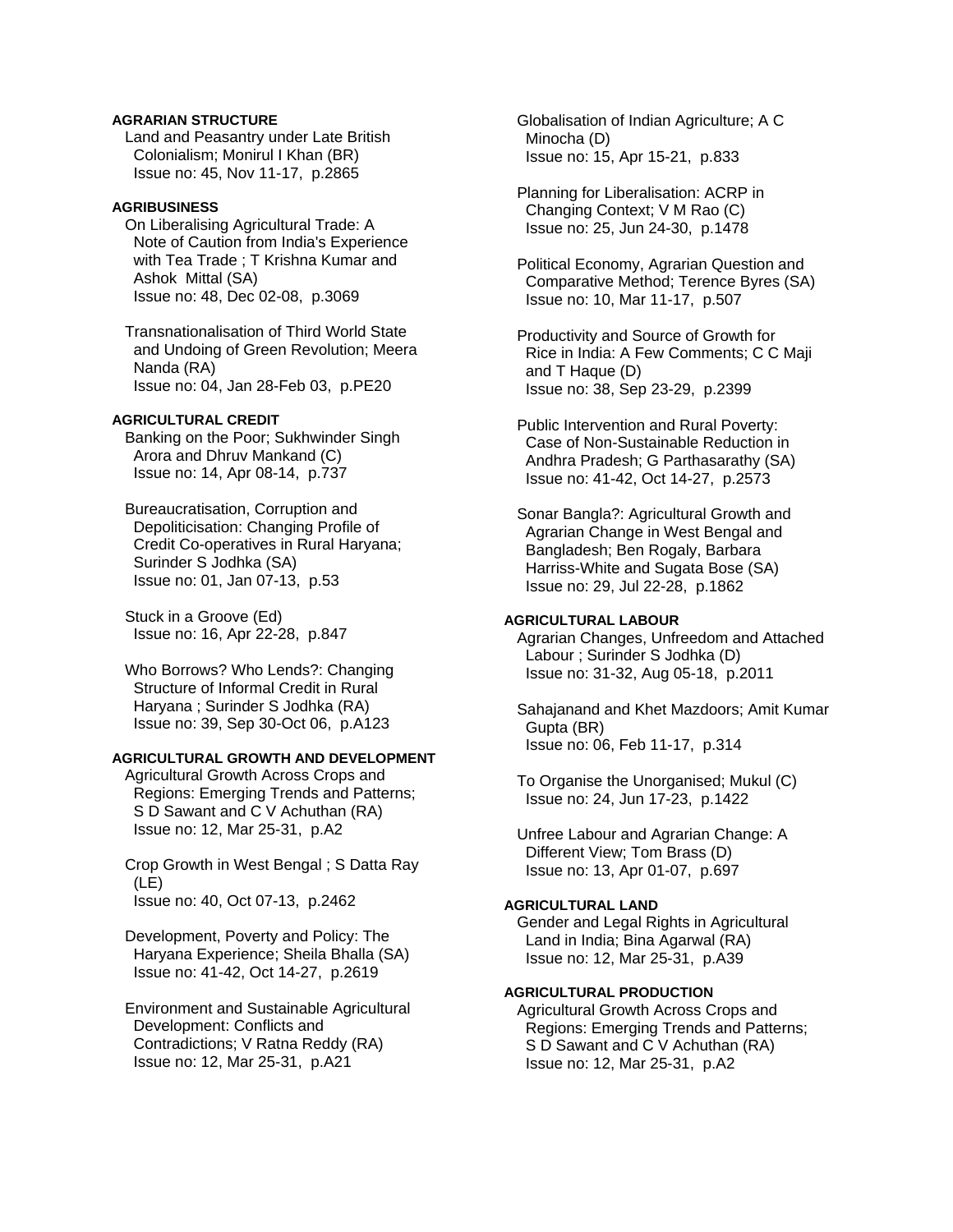## **AGRICULTURAL PRODUCTION**

 Agriculture; EPW Research Foundation (S) Issue no: 41-42, Oct 14-27, p.2532

 Crop Growth in West Bengal ; S Datta Ray (LE) Issue no: 40, Oct 07-13, p.2462

 Impact of Institutional Change on Productivity in a Small-Farm Economy: Case of Rural West Bengal ; Badal Mukherji and Swapna Mukhopadhyay (SA) Issue no: 34, Aug 26-Sep 01, p.2134

# **AGRICULTURAL PLANNING AND POLICY**

 Emerging Alternatives in China; DN (C) Issue no: 09, Mar 04-10, p.431

 Karnataka's New Agricultural Policy: Making Way for Corporate Landlordism; Muzaffar Assadi (C) Issue no: 52, Dec 30-Jan 06, p.3340

 Looking Ahead to the Past; V M Rao (BR) Issue no: 20, May 20-26, p.1165

 Transnationalisation of Third World State and Undoing of Green Revolution; Meera Nanda (RA) Issue no: 04, Jan 28-Feb 03, p.PE20

 What do the Reformers Have for Agriculture?; Ashok Gulati and Shashanka Bhide (SA) Issue no: 18-19, May 06-19, p.1089

# **AGRICULTURAL RESEARCH**

 Structural Adjustment Programme and Indian Agriculture: Towards an Assessment of Implications ; Sukhpal Singh (SA) Issue no: 51, Dec 23-29, p.3311

## **AGRICULTURAL SECTOR**

 Agricultural Situation on Eve of Monsoon ; Joginder Singh and Ashok Bannerjee (C) Issue no: 28, Jul 15-21, p.1732

 Call for Adjustments in Structural Adjustment; M H Suryanarayana (BR) Issue no: 39, Sep 30-Oct 06, p.2431

 Capitalist Agriculture and Freedom of Labour ; Manjit Singh (D) Issue no: 52, Dec 30-Jan 06, p.3390  Fertiliser Use Efficiency in Indian Agriculture; Vidya Sagar (RA) Issue no: 52, Dec 30-Jan 06, p.A160

 Private Fixed Capital Formation in Agriculture: Some Aspects of Indian Farmers' Investment Behaviour; B D Dhawan and S S Yadav (RA) Issue no: 39, Sep 30-Oct 06, p.A103

 Public and Private Capital Formation in Indian Agriculture: Comments on Complementarity Hypothesis and Others ; S N Mishra and Ramesh Chand (RA) Issue no: 25, Jun 24-30, p.A64

 Strategies for Agricultural Liberalisation: Consequences for Growth, Welfare and Distribution; Kirit S et al Parikh (RA) Issue no: 39, Sep 30-Oct 06, p.A90

 Structural Adjustment Programme and Indian Agriculture: Towards an Assessment of Implications ; Sukhpal Singh (SA) Issue no: 51, Dec 23-29, p.3311

 Subsidy Syndrome in Indian Agriculture ; Ashok Gulati and Anil Sharma (RA) Issue no: 39, Sep 30-Oct 06, p.A93

## **AGRICULTURAL STATISTICS**

 Fudged Statistics (LE) Issue no: 34, Aug 26-Sep 01, p.2090

# **AGRICULTURAL SUBSIDY**

 Subsidy Syndrome in Indian Agriculture ; Ashok Gulati and Anil Sharma (RA) Issue no: 39, Sep 30-Oct 06, p.A93

#### **AGRICULTURAL TECHNOLOGY**

 Political Economy of Food and Farms; Rahul Srivastava (BR) Issue no: 13, Apr 01-07, p.675

#### **AIADMK**

 Politics of Wedding and Wedding as Politics: Tamil Nadu; S Ambirajan (C) Issue no: 48, Dec 02-08, p.3053

#### **AKALI DAL**

 Akali Unity: Punjab (Ed) Issue no: 15, Apr 15-21, p.780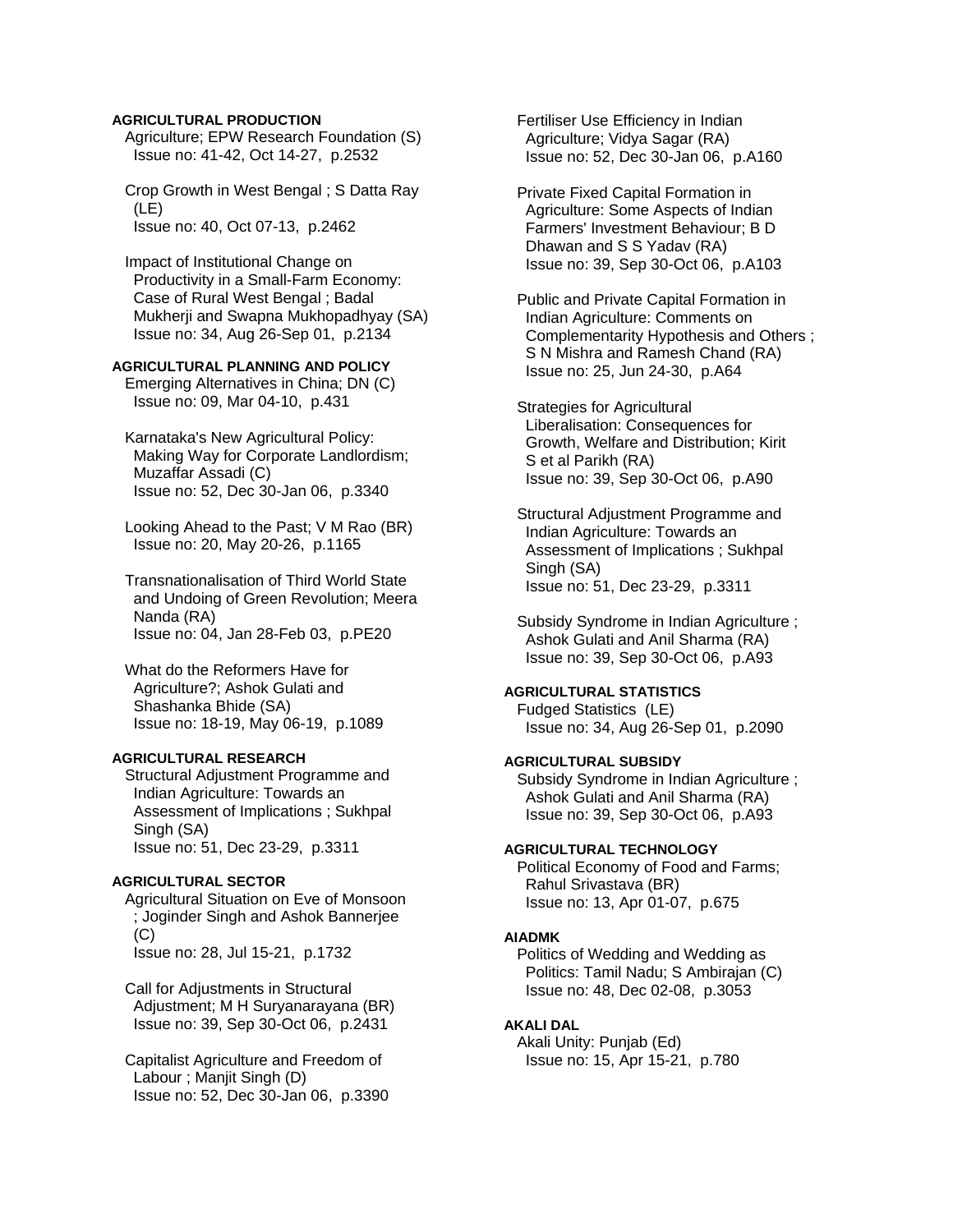# **AKALI DAL**

 Other Motives: Akali Unity (Ed) Issue no: 10, Mar 11-17, p.469

 Return of Akali Dal: Punjab (Ed) Issue no: 22, Jun 03-09, p.1268

 Test for Akalis: Punjab (Ed) Issue no: 17, Apr 29-May 05, p.912

 Uncertain Times: Punjab (Ed) Issue no: 36, Sep 09-15, p.2220

 Unity Moves: Akali Politics (Ed) Issue no: 06, Feb 11-17, p.284

 Zilla Parishad and Panchayat Samiti Elections in Punjab: Revival of Political Activity; P S Verma (SA) Issue no: 22, Jun 03-09, p.1321

# **ALCOHOLIC BEVERAGES**

 On Drinking and 'Drunkenness': History of Liquor in Colonial India ; Indra Munshi Saldanha (SA) Issue no: 37, Sep 16-22, p.2323

#### **ALIGARH**

 Aligarh Riots: Unplanned Outburst; Asghar Ali Engineer (C) Issue no: 13, Apr 01-07, p.665

# **ANDHRA PRADESH**

 Andhra Elections: What Happened and What Did Not Happen; K Balagopal (C) Issue no: 03, Jan 21-27, p.136

 Caste and Politics in Andhra Pradesh; K Narendra Mohan (D) Issue no: 02, Jan 14-20, p.124

 Dalit Protest Literature in Telugu: A Historical Perspective; A Satyanarayana (SA) Issue no: 03, Jan 21-27, p.171

 Employment and Unemployment in Andhra Pradesh: Trends and Dimensions; G Parthasarathy and Jayashree Anand (SA) Issue no: 15, Apr 15-21, p.811

 Encounter' Killings in Andhra Pradesh; P Srikrishna Deva Rao (C) Issue no: 44, Nov 04-10, p.2787

 Impact of Prohibition on State Excise: Study of Four Southern States ; Joseph Abraham (C) Issue no: 48, Dec 02-08, p.3051

 One-Sided Agreements for 'Fast Track' Power Projects: Case of Spectrum's PPA; Kannan Srinivasan (C) Issue no: 22, Jun 03-09, p.1280

 Politics as Property: Andhra Pradesh; K Balagopal (C) Issue no: 40, Oct 07-13, p.2482

 Public Intervention and Rural Poverty: Case of Non-Sustainable Reduction in Andhra Pradesh; G Parthasarathy (SA) Issue no: 41-42, Oct 14-27, p.2573

 Resource Mobilisation for new Welfare Programmes in Andhra Pradesh; J V M Sarma (C) Issue no: 09, Mar 04-10, p.417

 Revenue Village vs Real Village: Under-Enumeration and Non-Enumeration under Srisailam Project ; C Ramachandraiah (C) Issue no: 37, Sep 16-22, p.2301

 A Tale of Two Industrial Estates: Andhra Pradesh; Satinath Sarangi and Gary Cohen (C) Issue no: 24, Jun 17-23, p.1419

 Tribal forum Unite for Self Rule: Andhra Pradesh; B Janardhan Rao and M Bharat Bhushan (C) Issue no: 01, Jan 07-13, p.24

# **ANIMAL HUSBANDRY**

 Consequences of Crossbreeding Programme in India; S V N Rao, V Venkatasubramanian and Jan De Wit (RA) Issue no: 39, Sep 30-Oct 06, p.A112

## **ANNUAL REPORT**

 'Lost' Transfers: Balance of Payments (Ed) Issue no: 39, Sep 30-Oct 06, p.2405

 Hidden Agenda: Exchange Rate (Ed) Issue no: 38, Sep 23-29, p.2345

 Public Debt in Perspective (Ed) Issue no: 41-42, Oct 14-27, p.2527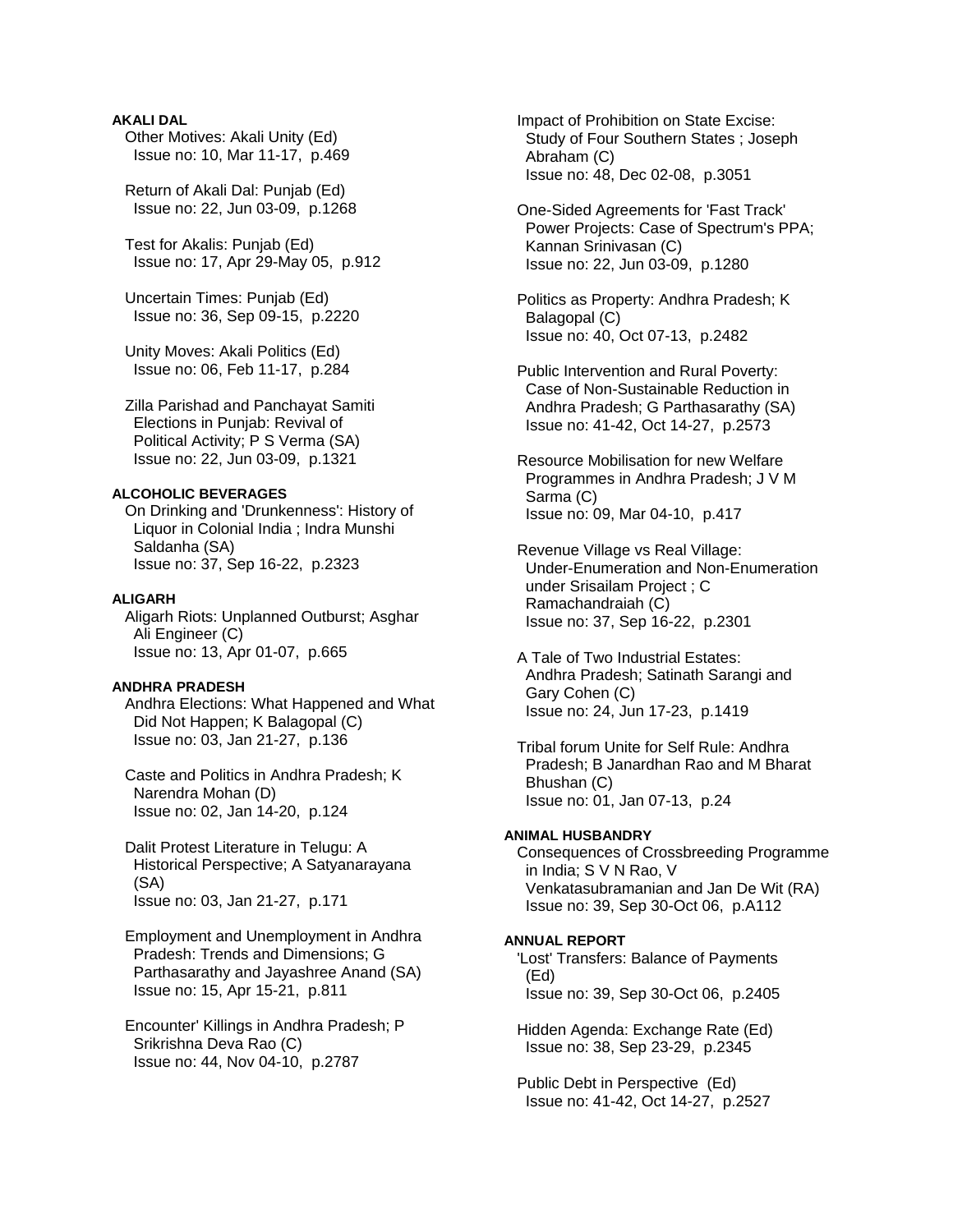# **ANTHROPOLOGISTS**  Unfreezing Mira; Gabriele Dietrich (BR)

Issue no: 43, Oct 28-Nov 03, p.2735

# **ANTHROPOLOGY**

 Anthropology as Cultural Criticism; Rahul Srivastava (BR) Issue no: 06, Feb 11-17, p.312

 Dumont or Not Dumont: The Anthropological Follies ; David S Philip (C) Issue no: 44, Nov 04-10, p.2785

 Feminism at the Margins of Anthropology ; Kamala Ganesh (D) Issue no: 34, Aug 26-Sep 01, p.2146

 Sociology of Law in India: Postscripts and Prospects ; Vikash N Pandey and Akhileshwar Pathak (P) Issue no: 31-32, Aug 05-18, p.1974

# **ARCHEOLOGY**

 Archeology Conference; Nandini Rao (LE) Issue no: 01, Jan 07-13, p.02

 Ethics, Archaeology and World Archaeological Congress; Nandini Rao (C) Issue no: 28, Jul 15-21, p.1725

 World Archeology Congress: Unravelling Deceit; GN (C) Issue no: 10, Mar 11-17, p.488

# **ARMAMENTS**

 Continuing Sanctions against Iraq; Ninan Koshy (C) Issue no: 47, Nov 25-Dec 01, p.2985

 Landmines and Blinding Laser Weapons ; A G Noorani (CL) Issue no: 48, Dec 02-08, p.3047

 Little Merchants of War: Land Mines as Sentinels of Death; Vinay Lal (C) Issue no: 14, Apr 08-14, p.739

 Multi-Hued Protest: Nuclear Tests (Ed) Issue no: 40, Oct 07-13, p.2466

# **ARUNACHAL PRADESH**

 Congress Maintains its Hold: Arunachal Pradesh; Anup Saikia (C) Issue no: 18-19, May 06-19, p.984

# **ASEAN COUNTRIES**

 India and South-East Asia: Search for a Role; M G G Pillai (C) Issue no: 30, Jul 29-Aug 04, p.1911

# **ASIA**

 Few Universal Solutions ; Biswajit Dhar (BR) Issue no: 37, Sep 16-22, p.2312

# **ASIA, CENTRAL**

 Managing India's Central Asian Policy; Ramnath Narayanswamy (BR) Issue no: 04, Jan 28-Feb 03, p.213

# **ASIA, EAST**

 East Asian Models of Development ; Nirupam Bajpai (BR) Issue no: 23, Jun 10-16, p.1369

 Mobilising Direct Foreign Investment: Lessons from East Asia ; V V Bhanoji Rao (C) Issue no: 34, Aug 26-Sep 01, p.2112

 On Contempt, Contemners and Courts; Vinod Vyasulu (P) Issue no: 45, Nov 11-17, p.2857

# **ASIA, SOUTH**

 Always a Borrower Be; Deena Khatkhate (BR) Issue no: 52, Dec 30-Jan 06, p.3361

 American Political Science and South Asian Studies: Virtue Unrewarded; Paul R Brass (SA) Issue no: 36, Sep 09-15, p.2257

 American Scholars and South Asian Studies ; Ajit Menon (D) Issue no: 48, Dec 02-08, p.3094

 Conflict and Co-operation in South Asia; V S Sheth (BR) Issue no: 38, Sep 23-29, p.2373

 Flawed Vision of Democracy ; Harsh Sethi (BR) Issue no: 52, Dec 30-Jan 06, p.3363

 Missing Females: A Disaggregated Analysis; S B Agnihotri (SA) Issue no: 33, Aug 19-25, p.2074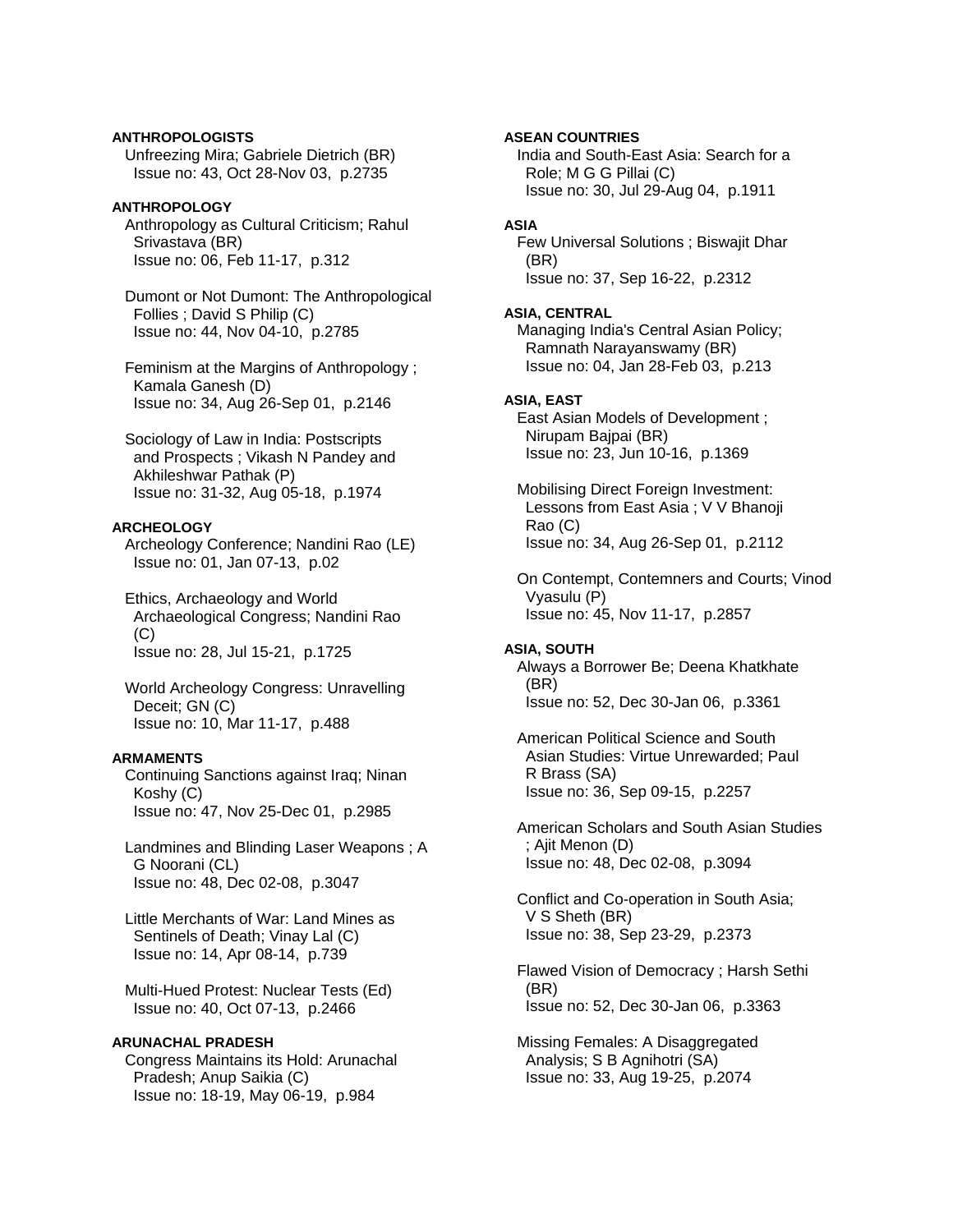# **ASIA, SOUTH**

 South Asian Women's Communal Identities ; Anne Hardgrove (P) Issue no: 39, Sep 30-Oct 06, p.2427

## **ASIA, SOUTH-EAST**

 In Pursuit of Food Security ; M H Suryanarayana (BR) Issue no: 35, Sep 02-08, p.2178

 India and South-East Asia: Search for a Role; M G G Pillai (C) Issue no: 30, Jul 29-Aug 04, p.1911

# **ASIA, SOUTHN STUDIES**

 American Scholars and South Asian Studies ; Ajit Menon (D) Issue no: 48, Dec 02-08, p.3094

# **ASSAM**

 Army Killings in Assam; Udayon Misra (C) Issue no: 15, Apr 15-21, p.793

 Ethnicity, Communalism and State: Barpeta Massacre; Monirul Hussain (C) Issue no: 20, May 20-26, p.1154

 Fixing Government's Responsibility: Malaria (Ed) Issue no: 17, Apr 29-May 05, p.912

 Political Intrigue; Niranjan Phukan (LE) Issue no: 48, Dec 02-08, p.3038

 Poverty and Inequality: Case of Assam; Chandan Kumar Sharma (SA) Issue no: 07-08, Feb 18- Mar 03, p.403

 Western Cultural Boundary of Assam ; Sanjib Baruah (C) Issue no: 44, Nov 04-10, p.2783

# **ASSEMBLY ELECTIONS**

 Lessons of Bengal Municipal Elections; S N Roy (LE) Issue no: 27, Jul 08-14, p.1626

 Local Election Pointers: Kerala (Ed) Issue no: 41-42, Oct 14-27, p.2529

 Postponement of Tamil Nadu Panchayat Election: Centre's Role; Girish Kumar (C) Issue no: 36, Sep 09-15, p.2235

### **AUDITING**

 Selecting the Next CAG; K P Joseph (C) Issue no: 21, May 27-Jun 02, p.1222

# **AUTOMOBILE INDUSTRY**

 Foreign Collaborations and Industrial R and D in Developing Countries: Case of Indian Automobile Ancillary Industry; P K Chugan (RA) Issue no: 34, Aug 26-Sep 01, p.M98

 The Race between Ford and Toyota: Struggle for World Dominance; Peter Custers (RA) Issue no: 47, Nov 25-Dec 01, p.M151

### **AYODHYA DISPUTE**

 Ideology as Contagion; Madhav Prasad (D) Issue no: 11, Mar 18-24, p.587

 World Archeology Congress: Unravelling Deceit; GN (C) Issue no: 10, Mar 11-17, p.488

# **BACKWARD CLASSES**

 A New MLA: Bihar (Ed) Issue no: 14, Apr 08-14, p.717

 Opportunity for Mulayam Singh: Uttar Pradesh (Ed) Issue no: 06, Feb 11-17, p.285

# **BALANCE OF PAYMENT**

 'Lost' Transfers: Balance of Payments (Ed) Issue no: 39, Sep 30-Oct 06, p.2405

 Cleaning Up the Data: Balance of Payments (Ed) Issue no: 05, Feb 04-10, p.232

 External Sector; EPW Research Foundation (Ed) Issue no: 38, Sep 23-29, p.2347

 Foreign Direct Investment: A Solution to BOP Problems?; Pronab Sen (SA) Issue no: 30, Jul 29-Aug 04, p.1921

 From External Recovery to Internal Bankruptcy; V M Dandekar (P) Issue no: 18-19, May 06-19, p.987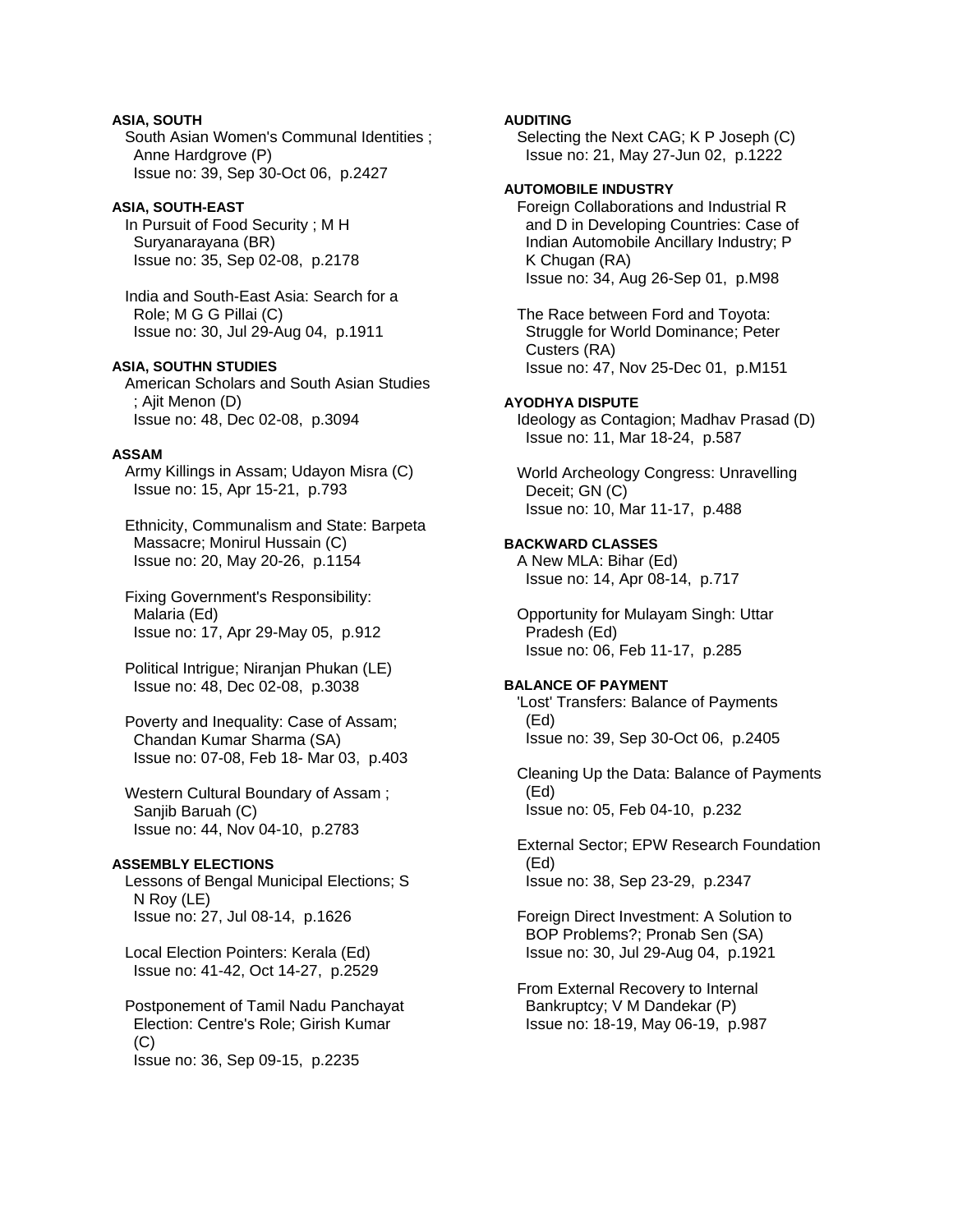# **BALANCE OF PAYMENT**

 Structural Adjustment in India: A Critical Assessment ; Ashwini Deshpande and Prabirjit Sarkar (SA) Issue no: 49, Dec 09-15, p.3151

 Whistling in the Dark (Ed) Issue no: 14, Apr 08-14, p.715

#### **BALTIC**

 Structural Adjustment on the Baltic; Nigel Harris (P) Issue no: 48, Dec 02-08, p.3062

# **BANGALORE**

 Transportation, Energy and Environment: A Case Study of Bangalore; B Sudhakara Reddy (SA) Issue no: 03, Jan 21-27, p.161

#### **BANGLADESH**

 Decentralisation in Bangladesh; Mohammad Mohabbat Khan (BR) Issue no: 17, Apr 29-May 05, p.939

 Governing Fractured Polities; A G Noorani (BR) Issue no: 20, May 20-26, p.1170

 Political Stalemate: Bangladesh (Ed) Issue no: 43, Oct 28-Nov 03, p.2713

 Sonar Bangla?: Agricultural Growth and Agrarian Change in West Bengal and Bangladesh; Ben Rogaly, Barbara Harriss-White and Sugata Bose (SA) Issue no: 29, Jul 22-28, p.1862

# **BANKING REGULATIONS**

 The Rogue Sector (Ed) Issue no: 40, Oct 07-13, p.2463

## **BANKING STATISTICS**

 Money and Banking; EPW Research Foundation (S) Issue no: 07-08, Feb 18- Mar 03, p.351

# **BANKRUPTCY**

 Bankruptcy of the Congress: Politics (Ed) Issue no: 36, Sep 09-15, p.2222

# **BANKS AND BANKING**

 'Private Banking' and Depreciation of the Rupee; Kannan Srinivasan (C) Issue no: 45, Nov 11-17, p.2849

 Banking Data; EPW Research Foundation (S) Issue no: 51, Dec 23-29, p.3263

 Collapse of Barings Bank: Case of Market Failure; A S Bhalla (C) Issue no: 13, Apr 01-07, p.658

 Dangerous Disarray: Financial System (Ed) Issue no: 27, Jul 08-14, p.1628

 A Dearth of Ideas ; EPW Research Foundation (MMR) Issue no: 27, Jul 08-14, p.1636

 Gap in Busy Season Credit Policy ; EPW Research Foundation (MMR) Issue no: 41-42, Oct 14-27, p.2535

 Hidden Agenda: Exchange Rate (Ed) Issue no: 38, Sep 23-29, p.2345

 High-Cost Capital (Ed) Issue no: 39, Sep 30-Oct 06, p.2403

 Money and Banking; EPW Research Foundation (S) Issue no: 07-08, Feb 18- Mar 03, p.351

 Money and Banking; EPW Research Foundation (S) Issue no: 17, Apr 29-May 05, p.915

 Money and Banking; EPW Research Foundation (S) Issue no: 43, Oct 28-Nov 03, p.2718

 Narrow Vision (Ed) Issue no: 37, Sep 16-22, p.2279

 New Banking Culture and Small Borrower; N A Majumdar (C) Issue no: 35, Sep 02-08, p.2169

 Restructuring Bank's Capital: Need for an Integrated Approach; N P Kurup (C) Issue no: 09, Mar 04-10, p.421

 The Rogue Sector (Ed) Issue no: 40, Oct 07-13, p.2463

 Towards a Dead-End: The Economy (Ed) Issue no: 46, Nov 18-24, p.2900

 Uneasy Portents (Ed) Issue no: 38, Sep 23-29, p.2343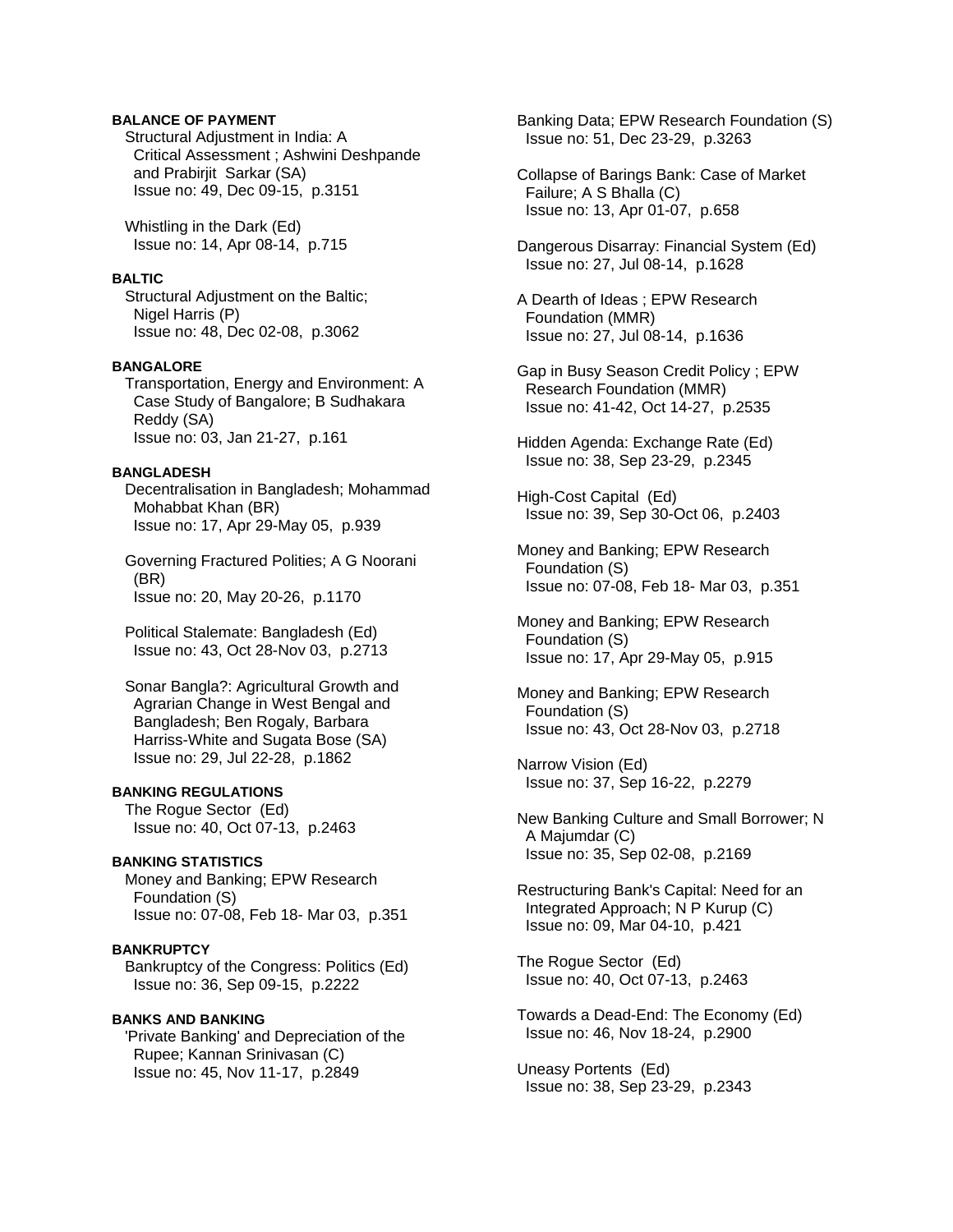# **BEHAVIOUR**

 Water, Sanitation and People's Response; Rajesh Kumar (BR) Issue no: 38, Sep 23-29, p.2374

# **BEIJING**

 Education and Women: On the Beijing Agenda ; Sadhna Saxena (C) Issue no: 47, Nov 25-Dec 01, p.2975

 Evolving a Women's Agenda: Report from Beijing ; Indu Agnihotri (C) Issue no: 50, Dec 16-22, p.3195

 Fourth World Conference on Women: 'Gendering' Development: Issues and Politics ; Shobha Raghuram and Ruth Manorama (C) Issue no: 35, Sep 02-08, p.2162

 Uphill Task: Beijing Conference (Ed) Issue no: 21, May 27-Jun 02, p.1209

#### **BENGAL**

 Bengali Bhadralok and Educational Development in 19th Century Bengal; Poromesh Acharya (P) Issue no: 13, Apr 01-07, p.670

 Dispossession, Degradation and Empowerment of Peasantry and the Poor in Bengali Fiction; Tony Beck and Tirthankar Bose (SA) Issue no: 09, Mar 04-10, p.441

## **BHAGALPUR**

 Bhagalpur Riot Inquiry Commission Report ; Asghar Ali Engineer (C) Issue no: 28, Jul 15-21, p.1729

## **BHOPAL**

 Bhopal Disaster: Judiciary's Failure; Satinath Sarangi (C) Issue no: 46, Nov 18-24, p.2907

 Bhopal Gas Victims: Dismal Disbursal of Compensation ; Satinath Sarangi (C) Issue no: 51, Dec 23-29, p.3271

# **BHOPAL GAS DISASTER**

 Bhopal Disaster: Judiciary's Failure; Satinath Sarangi (C) Issue no: 46, Nov 18-24, p.2907

 Bhopal Gas Victims: Dismal Disbursal of Compensation ; Satinath Sarangi (C) Issue no: 51, Dec 23-29, p.3271

 Forgotten People (Ed) Issue no: 48, Dec 02-08, p.3039

#### **BIHAR**

 A Brand of Politics: Bihar (Ed) Issue no: 13, Apr 01-07, p.648

 Caste Equations: Bihar (Ed) Issue no: 04, Jan 28-Feb 03, p.189

 Election and Bihar's Fractured Polity; A k Roy (C) Issue no: 07-08, Feb 18- Mar 03, p.359

 Elections with a Difference: Bihar; Tilak D Gupta (C) Issue no: 15, Apr 15-21, p.789

 Industrialising Bihar: The Options; A K Roy (C) Issue no: 30, Jul 29-Aug 04, p.1902

 A New MLA: Bihar (Ed) Issue no: 14, Apr 08-14, p.717

 Political Economy of Poverty in Bihar; Alskh N Sharma (SA) Issue no: 41-42, Oct 14-27, p.2587

 A Vote for 'Social Justice': Bihar; A K Roy (C) Issue no: 21, May 27-Jun 02, p.1224

 Wrong Turn: Bihar (Ed) Issue no: 09, Mar 04-10, p.409

# **BIODIVERSITY**

 Conserving Biodiversity: Need for Statutory Support; A K Jha (C) Issue no: 10, Mar 11-17, p.492

# **BIOGRAPHY AND AUTOBIOGRAPHY**

 Gobinda Mukhoty ; People's Union for Democratic Rights (LE) Issue no: 43, Oct 28-Nov 03, p.2710

 In Memory of Gobinda Mukhoty ; Sumanta Banerjee (C) Issue no: 43, Oct 28-Nov 03, p.2725

 Lonely Hunter?; GPD (F) Issue no: 25, Jun 24-30, p.1477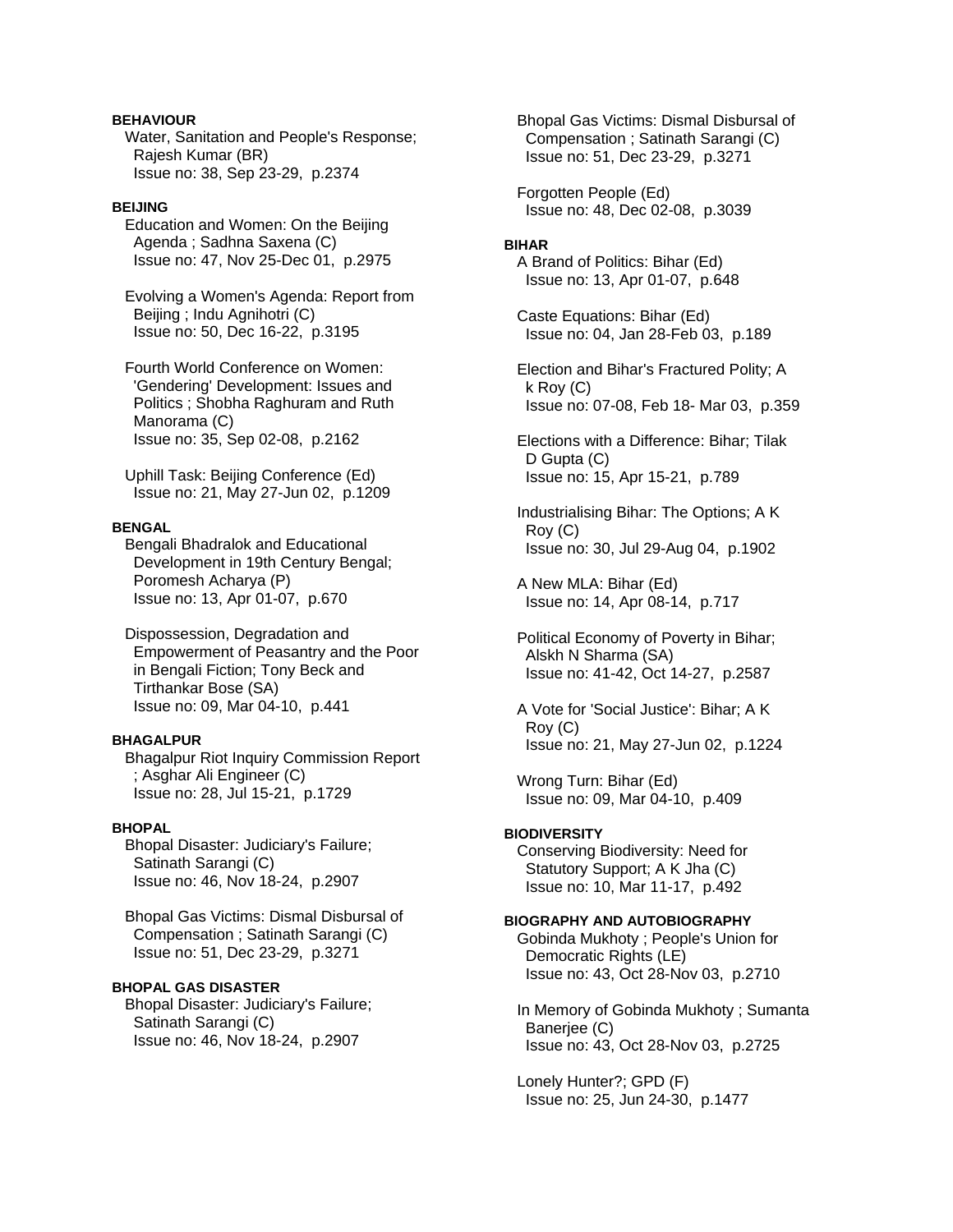## **BIOGRAPHY AND AUTOBIOGRAPHY**

 Man behind the Mission; Parshotam Mehra (BR) Issue no: 39, Sep 30-Oct 06, p.2433

 More than a Family Feud: Iraq (Ed) Issue no: 35, Sep 02-08, p.2154

 On Guru's Dilemma; Tirthankar Roy (D) Issue no: 40, Oct 07-13, p.2524

 Unfreezing Mira; Gabriele Dietrich (BR) Issue no: 43, Oct 28-Nov 03, p.2735

 V M Dandekar; A Vaidyanathan (C) Issue no: 33, Aug 19-25, p.2044

 Vinayak Mahadeo Dandekar ; Anand S Nadkarni (C) Issue no: 34, Aug 26-Sep 01, p.2108

#### **BIOMASS ENERGY**

 Energy Self-Sufficient Talukas: A Solution to National Energy Crisis; Anil K Rajvanshi (SA) Issue no: 51, Dec 23-29, p.3315

#### **BIOTECHNOLOGY**

 Biotechnology's Decade of Stagnation; P M Bhargava (C) Issue no: 48, Dec 02-08, p.3049

 Biotechnology, New Global Money-Spinner ; Suman Sahai (C) Issue no: 46, Nov 18-24, p.2916

#### **BJP**

 BJP's Gain: Uttar Pradesh (Ed) Issue no: 23, Jun 10-16, p.1341

 BJP's Moves under Cover of BSP Government: Uttar Pradesh; Amaresh Misra (C) Issue no: 27, Jul 08-14, p.1643

 BJP's Retreat: Uttar Pradesh (Ed) Issue no: 41-42, Oct 14-27, p.2530

 BJP's Search for Allies: Politics (Ed) Issue no: 24, Jun 17-23, p.1405

 Limits of OBC-Dalit Politics: Uttar Pradesh; Amaresh Misra (C) Issue no: 23, Jun 10-16, p.1355  Poor Attempt at Understanding BJP; Ashok Chousalkar (BR) Issue no: 35, Sep 02-08, p.2180

 Spreading Dissidence: BJP (Ed) Issue no: 44, Nov 04-10, p.2772

## **BLOOD BANKS AND BANKING**

 Lax Monitoring: Healthcare (Ed) Issue no: 29, Jul 22-28, p.1818

### **BOMBAY**

 Building Castles in Air: Housing Scheme for Bombay's Slum-Dwellers; Gurbir Singh and P K Das (C) Issue no: 40, Oct 07-13, p.2477

 People and Shelter; Mouleshri Vyas (BR) Issue no: 37, Sep 16-22, p.2315

 Polyphonous Voices in the City: Bombay's Indian-English Fiction; Roshan G Shahani (SA) Issue no: 21, May 27-Jun 02, p.1250

 Road Closed (LE) Issue no: 52, Dec 30-Jan 06, p.3330

# **BONDED LABOUR**

 Unfree Labour and Agrarian Change: A Different View; Tom Brass (D) Issue no: 13, Apr 01-07, p.697

## **BOOKS REVIEWED**

Ahmed, Tofail: "Decentralisation and the Local State Under Peripherial Capitlaism: A study in the Political Economy of Local Government in Bangladesh" Issue no : 17, Apr 29-May 05, p.939

 Alexander, Elizabeth Susan: "The Attitudes of British Protestant Missionaries Towards Nationalism in India- With Special Reference to Madras Presidency 1919-1927" Issue no : 13, Apr 01-07, p.674

 Arasaratnam, Sinnappah: "Maritime India in the Seventeenth Century" Issue no : 02, Jan 14-20, p.97

 Arslan, Mehdi and Janaki Rajan (eds): "Communlaism in India: Challenge and Response" Issue no : 15, Apr 15-21, p.807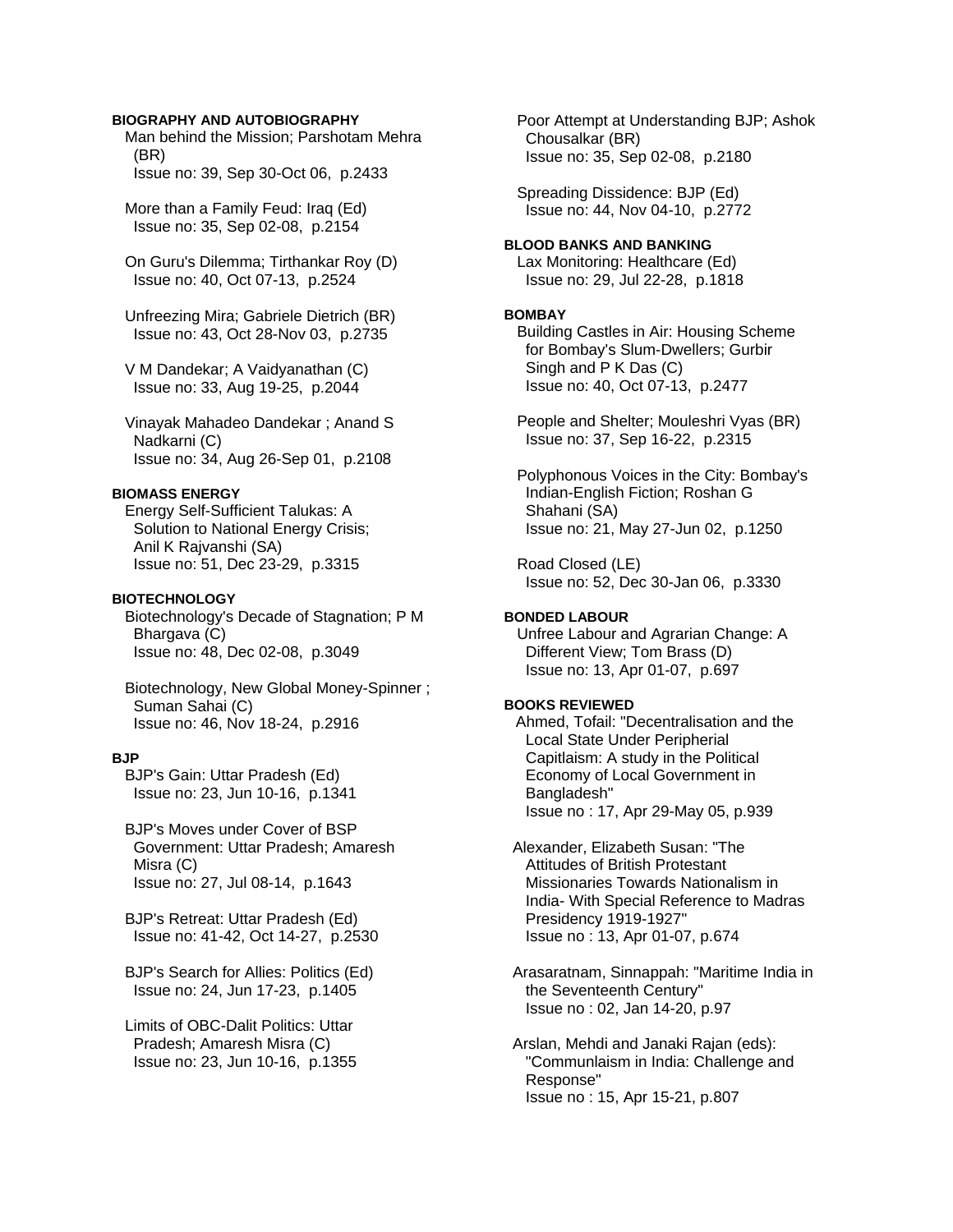Bagchi, Amiya Kumar and Ranabir Samaddar (eds): "New Technology and the Worker's Response" Issue no : 18, May 06-19, p.990

 Baneji, Arun Kumar: "Finances in the Early Raj: Investments and the External Sector " Issue no : 47, Nov 25-Dec 01, p.2987

 Baral, Lok Raj: "Nepal: Problems of Governance" Issue no : 20, May 20-26, p.1170

 Bardhan, K and John E Roemer (eds): "Market Socialism: The Current Debate" Issue no : 51, Dec 23-29, p.3284

 Bastian, Sunil (ed): "Devolution and Development in Sri Lanka" Issue no : 12, Mar 25-31, p.622

 Bhalla, G S (eds): "Economic Liberalisation and Indian Agriculture" Issue no : 20, May 20-26, p.1165

 Cairncross, Sandy and Vijay Kocher (eds): "Studying Hygiene Behaviour: Methods, Issues and Experiences " Issue no : 38, Sep 23-29, p.2374

 Cameron, John; Hans Ramharak and Ken Cole (eds): "Poverty and Power: The Role of Institutions and the Market in Development" Issue no : 36, Sep 09-15, p.2242

 Chari, P R: "Indo-Pak Nuclear Standoff: The Role of the US" Issue no : 29, Jul 22-28, p.1854

 Chattopadhyay, Paresh: "The Marxian Concept of Capital and the Soviet Experience: Essay in Critique of Political Economy" Issue no : 48, Dec 02-08, p.3066

 Choi, Jung Min and John W Murphy: "The Politics and Philosophy of Political Correctness" Issue no : 27, Jul 08-14, p.1670

 Cohen. Lenard J: "Broken Bonds: Yugoslavia's Disintegration and Balkan Politics in Transition" Issue no : 48, Dec 02-08, p.3068

 Commander, Simon (ed): "Structural Adjustment and Agriculture: Theory and Practice in Africa and Latin America" Issue no : 39, Sep 30-Oct 06, p.2431

 Committee for Initiative on Kashmir: "Heat and 'Mast' in the Valley " Issue no : 43, Oct 28-Nov 03, p.2737

 Dale, Stephen Frederic: "Indian Merchants and Eurasian Trade 1600-1750" Issue no : 26, Jul 01-07, p.1573

 Dalton, Dennis: "Mahatama Gandhi: NonViolent Power in Action" Issue no : 04, Jan 28-Feb 03, p.212

 Damle, C B: "Land Reforms and Changing Agrarian Relations" Issue no : 29, Jul 22-28, p.1852

 Das, Veena: "Critical Events: An Anthropological Perspective on Contemporary India" Issue no : 06, Feb 11-17, p.312

 Dasgupta, Abhijit and Georg Lechner (eds): "Developement Aid Today" Issue no : 16, Apr 22-28, p.874

 De Silva, K M (ed): "Sri Lanka: Problems of Governance" Issue no : 20, May 20-26, p.1170

 Desai, Vandana: "Community Participation and Slum Housing: A Study of Bombay" Issue no : 37, Sep 16-22, p.2315

 DeSouza, Teotonio R (ed): "Discoveries, Missionary Expansion and Asian Cultures" Issue no : 13, Apr 01-07, p.674

 Dessaint, William and Avounado Ngwama: "Au sud des Nuages: Mythes et Contes Recueillis Oralement Chez Les Montagnards Lissou (Tibeto-birmans)" Issue no : 27, Jul 08-14, p.1666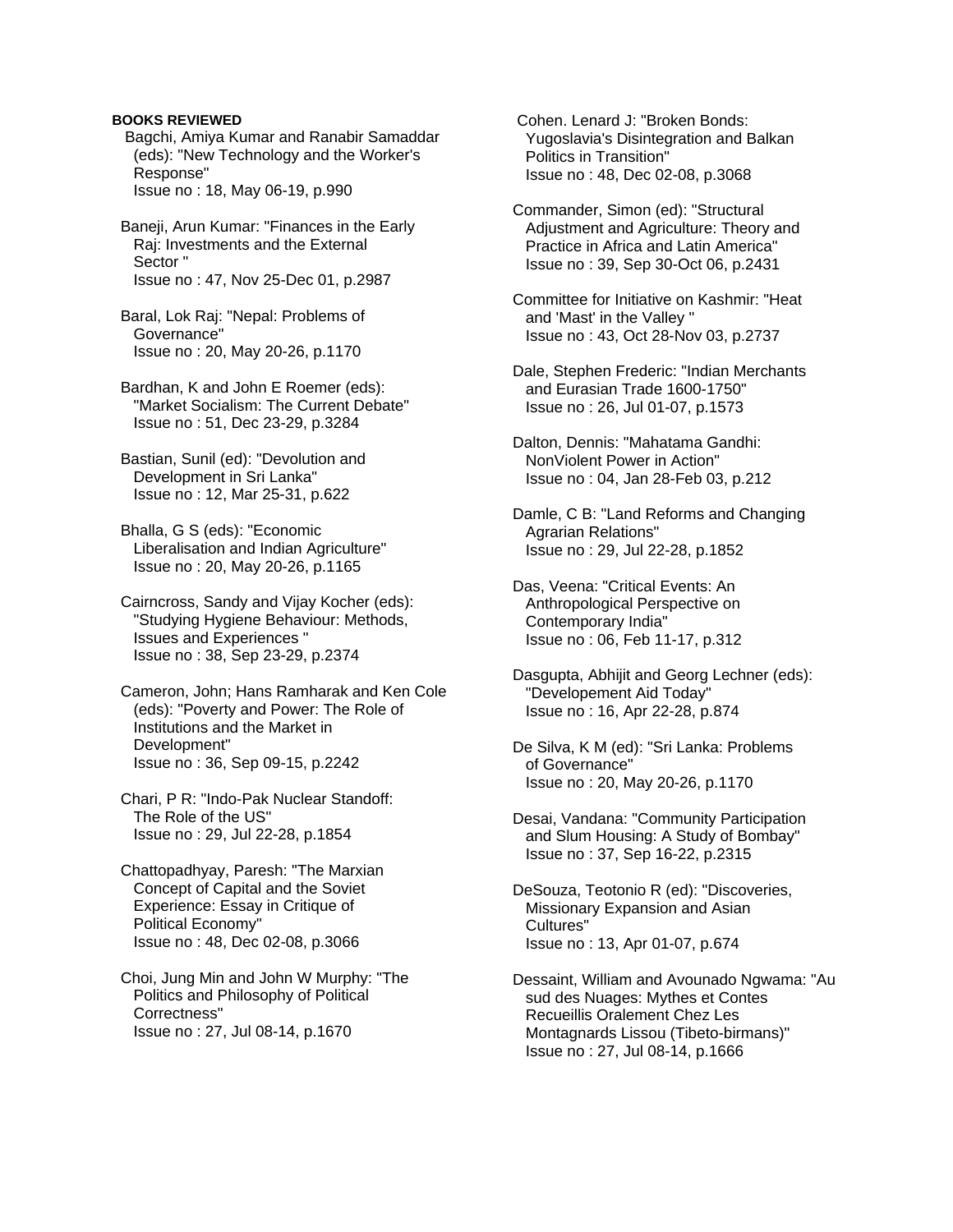Dhanagare, D N: "Themes and Perspectives in Indian Sociology" Issue no : 12, Mar 25-31, p.621

 Dharma Kumar and Dilip Mookherjee (eds): "D School- Reflections on the Delhi School of Economics" Issue no : 18, May 06-19, p.989

 Drury, David: "The Iron School Master" Issue no : 17, Apr 29-May 05, p.938

 Engineer, Asghar Ali (ed): "Problems of Muslim Women in India" Issue no : 21, May 27-Jun 02, p.1237

 Engineer, Asghar Ali: "Lifting the Veil: Communal Violence and Communal Harmony in Contemporary India" Issue no : 40, Oct 07-13, p.2500

 Folke, Steen; Niels Fold and Thyge Enevoldsen: "South-South Trade and Development " Issue no : 25, Jun 24-30, p.1498

 French, Patrick: "Younghusband: The Last Great Imperial Adventurer " Issue no : 39, Sep 30-Oct 06, p.2433

- Gokahle, Jayashree: "From Concession to Confrontation: The Politics of Indian Untouchable Community" Issue no : 02, Jan 14-20, p.98
- Guhan, S: "The World Bank's Lending in South Asia" Issue no : 52, Dec 30-Jan 06, p.3361

 Hauser, Walter (ed): "Sahajanand on Agricultural Labour and the Rural Poor" Issue no : 06, Feb 11-17, p.314

 Heredia, Rudolf C and Rahul Srivastava: "Tribal Identity and Minority Status" Issue no : 22, Jun 03-09, p.1294

 Hussain, Mushahid: "Pakistan: Problems of Governance" Issue no : 20, May 20-26, p.1170

 Jacobsson, Staffan and Ghayur Alam: "Liberalisation and Industrial Development in the Third World: A Comparison of the Indian and South Korean Engineering Industries" Issue no : 28, Jul 15-21, p.1745

 Jalal, Ayesha: "Democracy and Authoritarianism in South Asia: A Comparative and Historical Perspective "

Issue no : 52, Dec 30-Jan 06, p.3363

 Jha, Raghabendra: "Macroeconomics for Developing Countries" Issue no : 50, Dec 16-22, p.3213

 Joshi, Shashi: "Struggle for Hegemony in India" Issue no : 51, Dec 23-29, p.3285

- Kapur, Harish: "India's Foreign Policy 1947-92: Shadows and Substance" Issue no : 24, Jun 17-23, p.1439
- Kodikara, Shelton U (ed): "External Compulsions of South Asian Politics" Issue no : 38, Sep 23-29, p.2373
- Kowarick, Lucio (ed): "Social Struggles and the City: The Case of Sao Paulo" Issue no : 24, Jun 17-23, p.1437
- Kurian, C T: "Global Capitalism and the Indian Economy" Issue no : 34, Aug 26-Sep 01, p.2119
- Lachance, Lise: "Marital Violence in Canada" Issue no : 01, Jan 07-13, p.38
- Larson, Gerald James: "India's Agony over Religion" Issue no : 36, Sep 09-15, p.2244

 Lipton, Michael and Jacque Van Derkaag (eds): "Including the Poor: Proceedings of a Symposium Organised by the World Bank and the International Food Policy Research Institute" Issue no : 46, Nov 18-24, p.2929

 Malik, Yogendra K and V B Singh: "Hindu Nationalists in India: The Rise of Bharatiya Janata Party" Issue no : 35, Sep 02-08, p.2180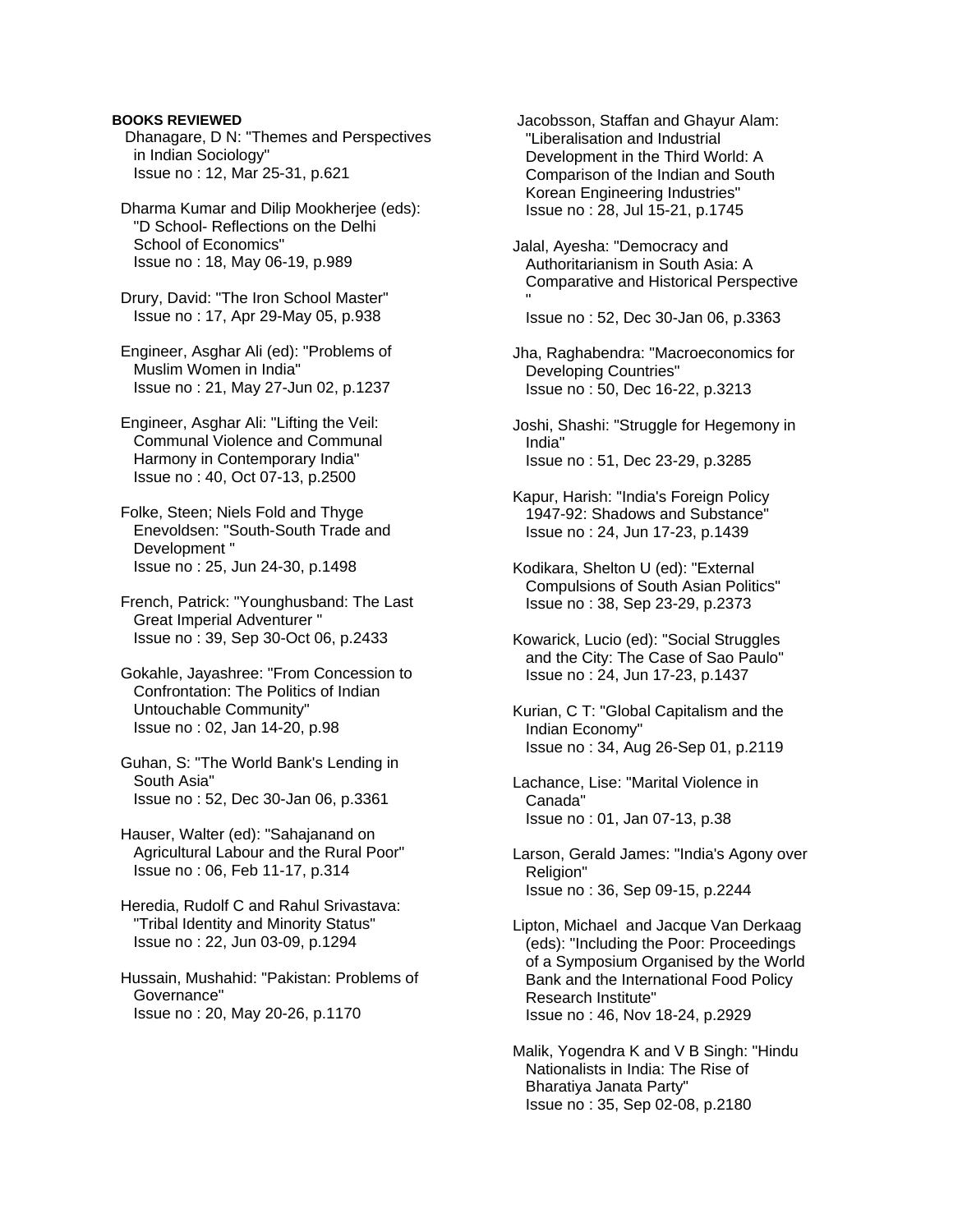Mani, Sunil: "Foreign Technology in Public Enterprises" Issue no : 17, Apr 29-May 05, p.937

 McNamara, Robert S and Brian VanDcMark: "In Retrospect: The Tragedy and Lessons of Vietnam" Issue no : 50, Dec 16-22, p.3214

 Metcalf, Thomas R: "Ideologies of the Raj, the New Cambridge History of India, III 4" Issue no : 45, Nov 11-17, p.2864

 Mookherjee, Dilip (ed): "Indian Industry: Policies and Performance" Issue no : 44, Nov 04-10, p.2797

 Mukarji, Nirmal and D Bandyopadhyay: "New Horizons for West Bengal's Panchayats: A Report for the Government of West Bengal" Issue no : 03, Jan 21-27, p.152

 Mukherjee, Amitava: "Dimensions of Monetary Expansion in India" Issue no : 11, Mar 18-24, p.560

 Mukherjee, Amitava (ed): "Decentralisation: Panchayats in the Nineties " Issue no : 49, Dec 09-15, p.3148

 Mukta, Parita: "Upholding the Common Life: The Community of Mirabai" Issue no : 43, Oct 28-Nov 03, p.2735

 Muni, S D: "Pangs of Proximity: India and Sri Lanka's Ethnic Crisis" Issue no : 01, Jan 07-13, p.35

 Nagesh Kumar: "Multinational Enterprises and Industrial Organisation: The Case of India" Issue no : 21, May 27-Jun 02, p.1235

 Nakazato, Nariaka: "Agrarian System in Eastern Bengal, C1870-1910" Issue no : 45, Nov 11-17, p.2865

 Nanda, Bikram Narayan: "Contours of Continuity and Change: The Story of the Bond Highlanders" Issue no : 10, Mar 11-17, p.504

 Newberg, Paula R: "Judging the State: Courts and Constitutional Politics in Pakistan" Issue no : 31, Aug 05-18, p.1978

 Nieuwenhuys, Olga: "Children's Lifeworlds: Gender, Welfare and Labour in the Developing World" Issue no : 15, Apr 15-21, p.805

 Nita Kumar (ed): "Women as Subjects" Issue no : 28, Jul 15-21, p.1748

 Palat, Madhavan and Geeti Sen (eds): "Rethinking Russia" Issue no : 11, Mar 18-24, p.561

 Parker, Rani A: "Another Point of View: A Manual on Gender Analysis Training for Grassroots Workers" Issue no : 16, Apr 22-28, p.875

 Patnaik, Prabhat (ed): "Macroeconomics" Issue no : 31, Aug 05-18, p.1982

 Pendse, Sandeep and Vikas Adhyayan Kendra (eds): "At Crossroads: Dalit Movement Today" Issue no : 23, Jun 10-16, p.1371

 Pereira, Winin: "Tending the Earth: Traditional, Sustainable Agriculture in India" Issue no : 13, Apr 01-07, p.675

 Prakash, B A (ed): "Kerala's Economy: Performance, Problems, Prospects" Issue no : 49, Dec 09-15, p.3146

 Puttaswamaiah, K (ed): "Economic Policy and Tax Reform in India" Issue no : 41, Oct 14-27, p.2555

 Raghavan, S N: "Public Enterprises in India: Changing Perspectives" Issue no : 34, Aug 26-Sep 01, p.2121

 Rahul, Ram: "China, Russia and Central Asia" Issue no : 04, Jan 28-Feb 03, p.213

 Rajendran, N: "The National Movement in Tamil Nadu, 1905-1914: Agitational Politics and State Coercion" Issue no : 09, Mar 04-10, p.437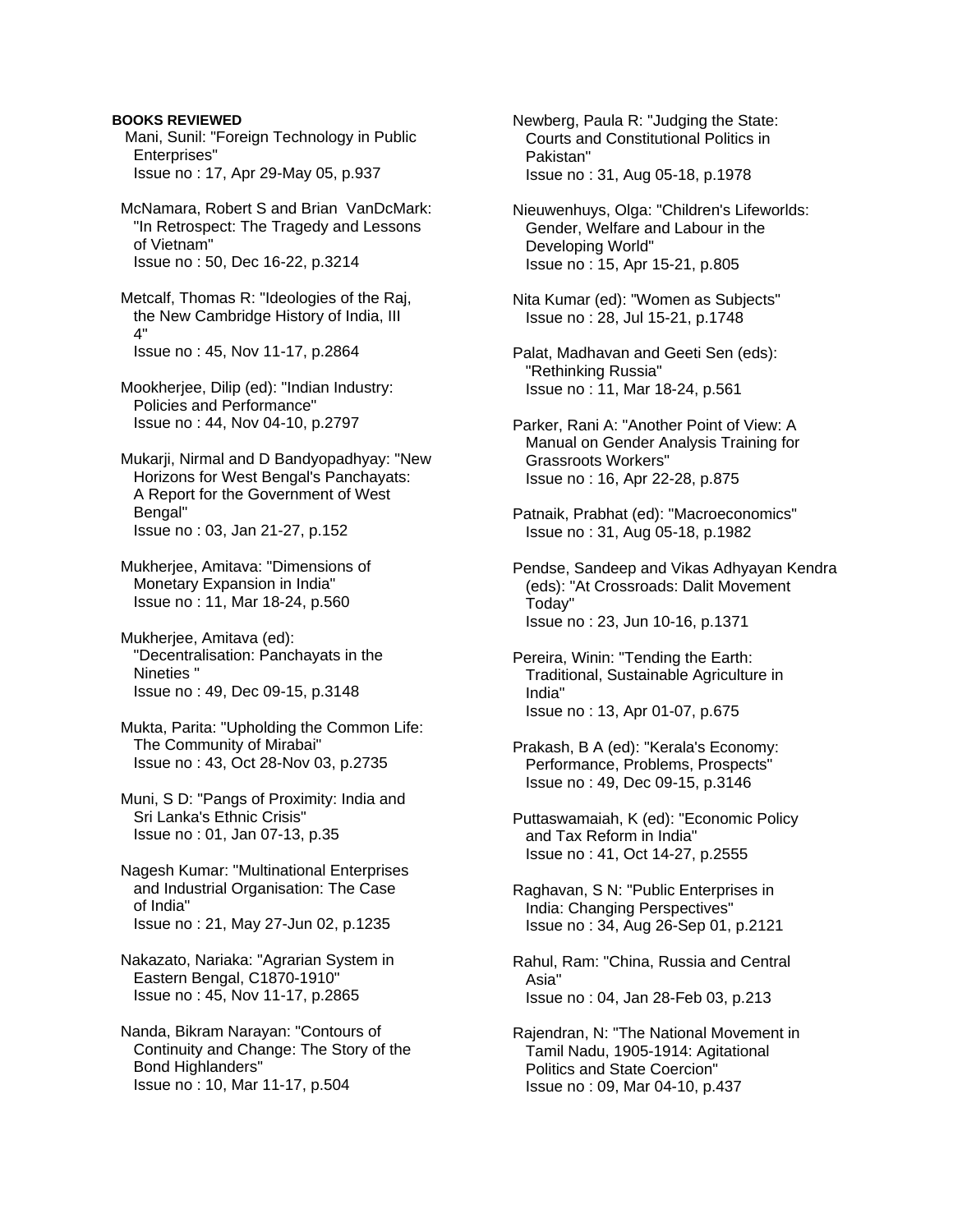- Saini, Debi S (ed): "Labour Law, Work and Development: Essay in Honour of P G Krishnan" Issue no : 09, Mar 04-10, p.439
- Sathyamurthy, T V (ed): "State and Nation in the Context of Social Change" Issue no : 22, Jun 03-09, p.1293
- Singh, Manjit: "Labour Process in the Unorganised Industry: A Case Study of the Garment Industry" Issue no : 43, Oct 28-Nov 03, p.2738
- Sobhan, Rehman: "Bangladesh: Problems of Governance" Issue no : 20, May 20-26, p.1170
- Srinivasan, K: "Regulating Reproduction in India's Population: Efforts, Results and Recommendations" Issue no : 38, Sep 23-29, p.2371
- Stiefel, Matthias and Marshall Wolfe: "A Voice for the Excluded: Popular Participation in Development: Utopia or Necessity?" Issue no : 25, Jun 24-30, p.1500
- Suleri, Sara: "The Rhetoric of English India" Issue no : 05, Feb 04-10, p.254
- Suryanarayan, V: "Kachchativu and the Problems of Indian Fisherman in the Palk Bay Region" Issue no : 14, Apr 08-14, p.750
- Swamy, Dalip S: "The Political Economy of Industrialisation from Self-Reliance to Globalisation" Issue no : 14, Apr 08-14, p.747
- Swatos, William H (ed): "A Future for Religion? New Paradigms for Social Analysis" Issue no : 44, Nov 04-10, p.2800
- Tanzi, Vito (ed): "Transition to Market: Studies in Fiscal Reform" Issue no : 10, Mar 11-17, p.502
- Thakkar, Usha and Mangesh Kulkari (eds): "Politics in Maharashtra " Issue no : 47, Nov 25-Dec 01, p.2989

 Tyagi, D S and Vijay Shankar Vyas (eds): "Increasing Access to Food: The Asian Experience" Issue no : 35, Sep 02-08, p.2178

- UNCTAD-GATE: "Technological Dynamism in Industrial Districts: An Alternative Approach to Industrialisation in Developing Countries?" Issue no : 01, Jan 07-13, p.37
- UNCTDAD: "Privatisation in the Transition Economies: Recent Experiences in Eastern Europe" Issue no : 40, Oct 07-13, p.2496
- UNICEF: "Visualisation in Participatory Programmes(VIPP): A Manual for Facilitators and Trainers Involved in Participatory Group Events" Issue no : 16, Apr 22-28, p.875
- United Nations: "Economic and Social Survey of Asia and the Pacific" Issue no : 37, Sep 16-22, p.2312
- Venkateswaran, Sandhya: "Environment, Development and the Gender Gap" Issue no : 26, Jul 01-07, p.1574
- Verma, P S: "Jammu and Kashmir at the Political Crossroads" Issue no : 41, Oct 14-27, p.2556
- Wolpert, S: "Zulfi Bhutto of Pakistan: His Life and Times" Issue no : 07, Feb 18- Mar 03, p.376
- World Bank, Washington: "The East Asian Miracle: Economic Growth and Public Policy" Issue no : 23, Jun 10-16, p.1369
- World Resources Institute: "World Resources 1994-95" Issue no : 46, Nov 18-24, p.2932

## **BOSNIA**

 Better than None?: Bosnian Agreement (Ed) Issue no: 49, Dec 09-15, p.3114

 The European Dimension: Bosnia (Ed) Issue no: 28, Jul 15-21, p.1718

 West's Game: Bosnia (Ed) Issue no: 35, Sep 02-08, p.2154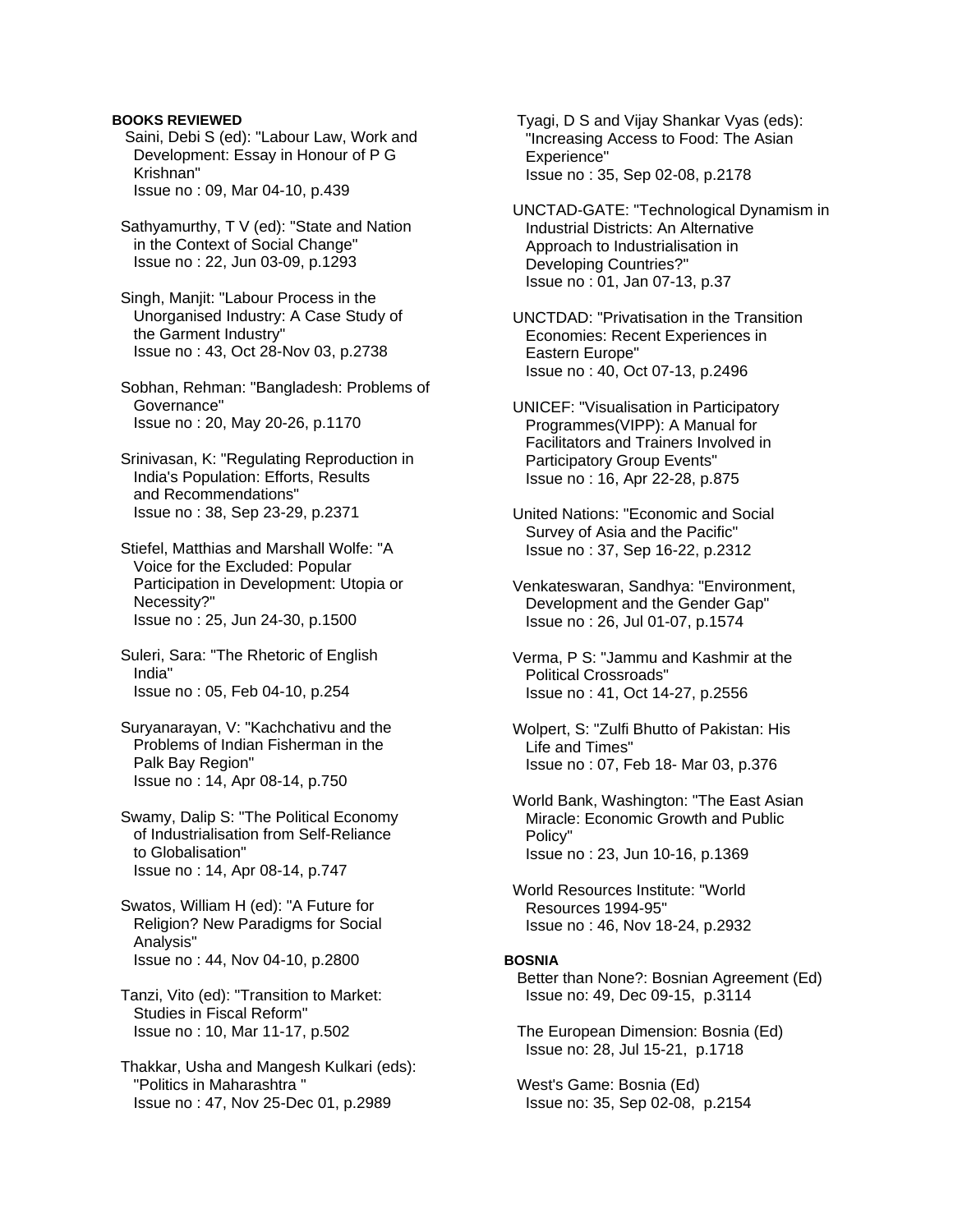## **BRAHMINS AND BRAHMINISM**

 Candour about the Twice-Born; Sudhanshu Ranade (D) Issue no: 46, Nov 18-24, p.2953

 Gender, Caste and Labour: Ideological and Material Structure of Widowhood ; Uma Chakravarti (SA) Issue no: 36, Sep 09-15, p.2248

 One Hundred Years of Brahminitude: Arrival of Annie Besant ; V Geeyha and S V Rajadurai (SA) Issue no: 28, Jul 15-21, p.1768

# **BRAZIL**

 Brazil's Lead: Environment (Ed) Issue no: 16, Apr 22-28, p.850

#### **BRITISH RULE**

 'Captains of the Sands': Metropolitan Hegemony in Mining in Tiruvitamkur, 1900-50; K T Ram Mohan (SA) Issue no: 52, Dec 30-Jan 06, p.3365

 Bengali Bhadralok and Educational Development in 19th Century Bengal; Poromesh Acharya (P) Issue no: 13, Apr 01-07, p.670

 Beyond Alterity; Vinay Lal (BR) Issue no: 05, Feb 04-10, p.254

 Cartography in Colonial India; U Kalpagam (RA) Issue no: 30, Jul 29-Aug 04, p.PE87

 Judiciary, Social Reform and Debate on 'Religious Prostitution' in Colonial India; Kalpana Kannabiran (RA) Issue no: 43, Oct 28-Nov 03, p.WS59

 Municipal Reform in India: Comparative Models and Processes; Abhijit Datta (SA) Issue no: 38, Sep 23-29, p.2395

 On Drinking and 'Drunkenness': History of Liquor in Colonial India ; Indra Munshi Saldanha (SA) Issue no: 37, Sep 16-22, p.2323

 Viceroy Reading's 'Offer': Barmecide's Feast ; Anil Nauriya (P) Issue no: 47, Nov 25-Dec 01, p.2991

#### **BUDDHISM**

 Sociology of Religion in New Social Movements ; S M Michael (BR) Issue no: 44, Nov 04-10, p.2800

# **BUDGET**

 Behind Budget Dispute: United States (Ed) Issue no: 50, Dec 16-22, p.3186

 Budgetary Silences; Padmini Swaminathan (SA) Issue no: 22, Jun 03-09, p.1329

 Move to Balance US Budget ; S N Guha Thakurta (C) Issue no: 49, Dec 09-15, p.3139

 Tenets of Tenth Finance Commission: A Critique; Amaresh Bagchi (SA) Issue no: 31-32, Aug 05-18, p.1985

#### **BUDGET DEFICIT**

 Behind Budget Dispute: United States (Ed) Issue no: 50, Dec 16-22, p.3186

#### **BUDGET, STATES**

 Pakistan's Mini-Budget: Recipe for Disaster; S Akbar Zaidi (C) Issue no: 46, Nov 18-24, p.2918

# **BUDGET, UNION**

 Beyond Compliance: Tax Buoyancy (Ed) Issue no: 12, Mar 25-31, p.592

 TheBudget Tax Reforms and Public Policy; Errol D'Souza (SA) Issue no: 18-19, May 06-19, p.1079

 Cynical Prescriptions (Ed) Issue no: 11, Mar 18-24, p.531

 Economy and the Budget; Arun Ghosh (SA) Issue no: 18-19, May 06-19, p.1073

 Puzzles in Budgetary Policies; Mihir Rakshit (SA) Issue no: 18-19, May 06-19, p.1061

 Reinterpreting Retreat of the State in a Second Best Environment; Arun Kumar (SA) Issue no: 18-19, May 06-19, p.1050

 Selling Shoddy Goods: New Delhi; BM (C) Issue no: 12, Mar 25-31, p.601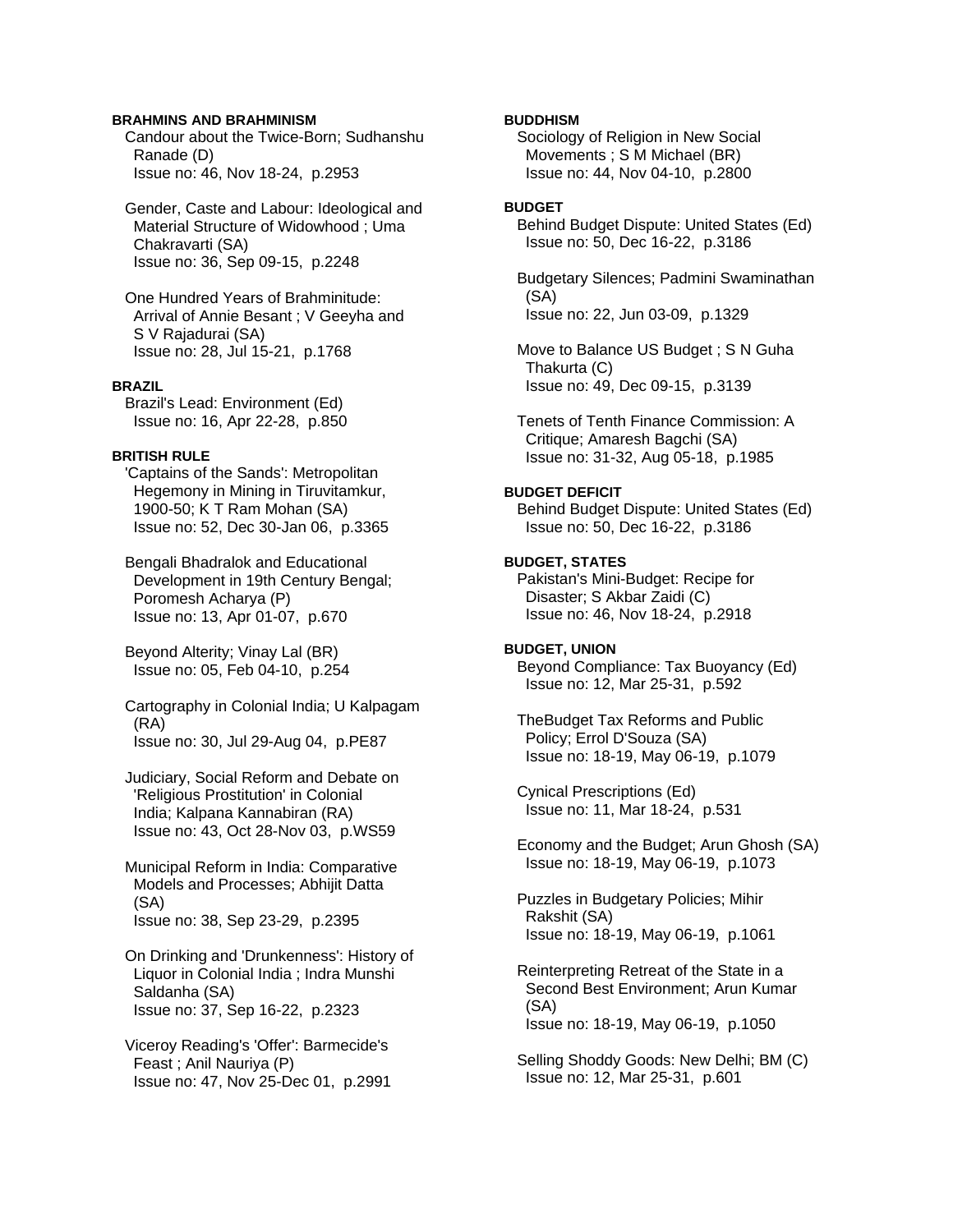# **BUDGET, UNION**

 Social Expenditures in the Union Budget: 1991-96; S Guhan (SA) Issue no: 18-19, May 06-19, p.1095

 Targets Beyond Reach; J C Sandesara (SA) Issue no: 18-19, May 06-19, p.1085

 Tax Reform on Hold?: The Budget (C) Issue no: 12, Mar 25-31, p.603

 What do the Reformers Have for Agriculture?; Ashok Gulati and Shashanka Bhide (SA) Issue no: 18-19, May 06-19, p.1089

# **BUREAUCRACY**

 Beware of Bureaucratic Doras; Kancha Ilaiah (C) Issue no: 01, Jan 07-13, p.22

 Bureaucratisation, Corruption and Depoliticisation: Changing Profile of Credit Co-operatives in Rural Haryana; Surinder S Jodhka (SA) Issue no: 01, Jan 07-13, p.53

 Disempowerment of Indian Bureaucracy: A Class Analysis; S K Das (SA) Issue no: 02, Jan 14-20, p.119

 Further Dispossessing the Tribals: Implications of Draft Forest Bill ; Stephen Rego (C) Issue no: 47, Nov 25-Dec 01, p.2983

 Public Enterprises and Bureaucracy; Sudip Chaudhuri (LE) Issue no: 01, Jan 07-13, p.02

 Public Enterprises and Bureaucracy; Sudip Chaudhuri (LE) Issue no: 17, Apr 29-May 05, p.910

 Public Enterprises and Bureaucracy; Sudip Chaudhuri (LE) Issue no: 35, Sep 02-08, p.2150

 UN at 50 ; S Nanjundan (P) Issue no: 43, Oct 28-Nov 03, p.2731

# **BUSINESS AND POLITICS**

 From Little Rock to Wall Street: Clinton's Journey Beyond Reaganism; James Petras and Steve Vieux (C) Issue no: 05, Feb 04-10, p.251

**BUSINESS ETHICS** 

 Ethics and the Indian Manager ; R C Sekhar (RA) Issue no: 47, Nov 25-Dec 01, p.M159

**CALCUTTA**  Dark Corners (LE) Issue no: 03, Jan 21-27, p.126

#### **CANADA**

 Canada Undone?: Signals from Quebec Referendum ; David S Philip (C) Issue no: 52, Dec 30-Jan 06, p.3354

## **CANAL IRRIGATION**

 Sardar Sarovar Project: Compensation Schemes for Severely Distressed Canal Affected People; Gautam Appa (C) Issue no: 24, Jun 17-23, p.1413

# **CAPITAL EXPENDITURE**

 Enron and Other Similar Deals vs New Energy Paradigm; Amulya K N Reddy and Antonette D'Sa (SA) Issue no: 24, Jun 17-23, p.1441

 High-Cost Capital (Ed) Issue no: 39, Sep 30-Oct 06, p.2403

 In a Debt Trap: Uttar Pradesh; Kripa Shankar (C) Issue no: 46, Nov 18-24, p.2915

 Private Fixed Capital Formation in Agriculture: Some Aspects of Indian Farmers' Investment Behaviour; B D Dhawan and S S Yadav (RA) Issue no: 39, Sep 30-Oct 06, p.A103

# **CAPITAL FORMATION**

 Private Fixed Capital Formation in Agriculture: Some Aspects of Indian Farmers' Investment Behaviour; B D Dhawan and S S Yadav (RA) Issue no: 39, Sep 30-Oct 06, p.A103

 Public and Private Capital Formation in Indian Agriculture: Comments on Complementarity Hypothesis and Others ; S N Mishra and Ramesh Chand (RA) Issue no: 25, Jun 24-30, p.A64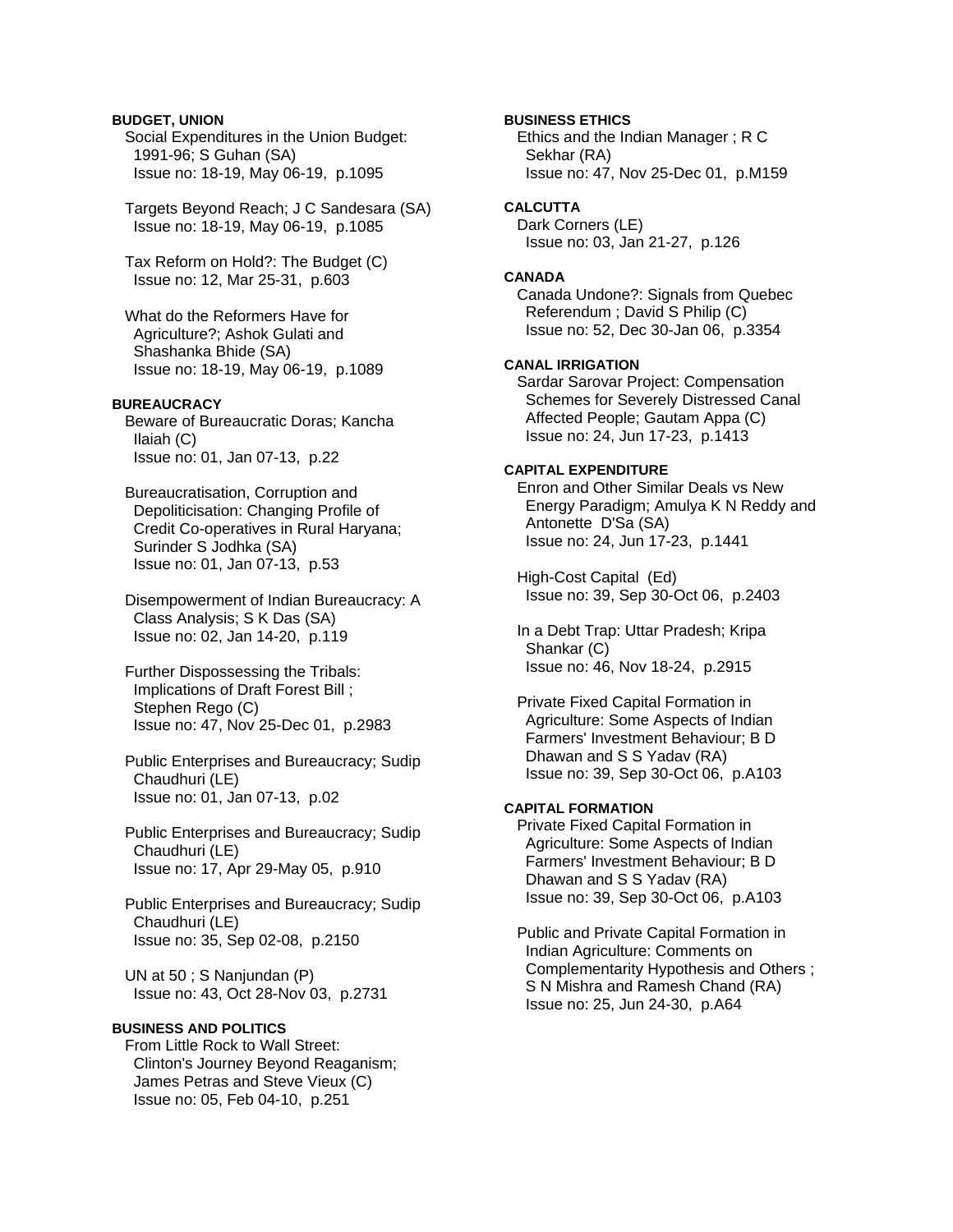# **CAPITAL FORMATION**

 Special Statistics-13: National Accounts Statistics of India-2: Domestic Saving and Capital Formation; EPW Research Foundation (SS) Issue no: 47, Nov 25-Dec 01, p.3021

# **CAPITALISM**

 Capitalism, Markets, Market Socialism and Democracy ; Arun Ghosh (F) Issue no: 50, Dec 16-22, p.3191

 Capitalist Agriculture and Freedom of Labour ; Manjit Singh (D) Issue no: 52, Dec 30-Jan 06, p.3390

 Nature of Capitalist Transformation: Continuing Relevance of Marxism; James Petras and Chronis Polychroniou (RA) Issue no: 04, Jan 28-Feb 03, p.PE38

 Triumphs of the Media Behemoth: United States; Frederic Clairmont (C) Issue no: 52, Dec 30-Jan 06, p.3352

 Understanding Capitalism; Indira Rajaraman (BR) Issue no: 34, Aug 26-Sep 01, p.2119

## **CARPET INDUSTRY**

 Hand-Knotted Carpet Industry: Myths of Export Drive; Sunil Ray (C) Issue no: 07-08, Feb 18- Mar 03, p.360

#### **CASTE CONFLICTS**

 Badanvalu: Emerging Dalit Paradigm: Karnataka; Ambrose Pinto (C) Issue no: 15, Apr 15-21, p.797

 BJP's Moves under Cover of BSP Government: Uttar Pradesh; Amaresh Misra (C) Issue no: 27, Jul 08-14, p.1643

**CASTES AND CASTE SYSTEM**  Assessing Dalit Movement; Suhas Palshikar (BR) Issue no: 23, Jun 10-16, p.1371

 Gender, Caste and Labour: Ideological and Material Structure of Widowhood ; Uma Chakravarti (SA) Issue no: 36, Sep 09-15, p.2248

 Moving Up (LE) Issue no: 25, Jun 24-30, p.1466  One-Dimensional View of Dalit Movement; Gopal Guru (BR) Issue no: 02, Jan 14-20, p.98

 Will Mariamma's Grandson Catch up with Maramma's Grandson?; Arunoday Guha (C) Issue no: 50, Dec 16-22, p.3201

#### **CBI**

 Left Front and the Police: Case of Bhikari Paswan: West Bengal; Biren Roy  $(C)$ Issue no: 36, Sep 09-15, p.2234

## **CEMENT INDUSTRY**

 Liberalisation and Performance of Cement Industry ; V Bhanu (RA) Issue no: 34, Aug 26-Sep 01, p.M111

#### **CENSORSHIP**

 Informal Censorship; A G Noorani (CL) Issue no: 40, Oct 07-13, p.2472

 Police as Film Censors; A G Noorani (CL) Issue no: 05, Feb 04-10, p.240

#### **CENSUS**

 Literacy in India and China ; Jean Dreze and Jackie Loh (SA) Issue no: 45, Nov 11-17, p.2868

 Revenue Village vs Real Village: Under-Enumeration and Non-Enumeration under Srisailam Project ; C Ramachandraiah (C) Issue no: 37, Sep 16-22, p.2301

# **CENSUS-1981-1991**

 Structure of Employment as Seen from 1981 and 1991 Censuses: A Preliminary Look; A V Arun Kumar, B P Vani and Vinod Vyasulu (SA) Issue no: 38, Sep 23-29, p.2375

# **CENTRE-STATE FINANCIAL RELATIONS**

 An Embarrassment?: Small Saving (Ed) Issue no: 15, Apr 15-21, p.781

 Fiscal Transfers to States; S Guhan (LE) Issue no: 36, Sep 09-15, p.2218

 Reverse Flow: Transfers to States (Ed) Issue no: 14, Apr 08-14, p.717

 States as Sinners (Ed) Issue no: 06, Feb 11-17, p.283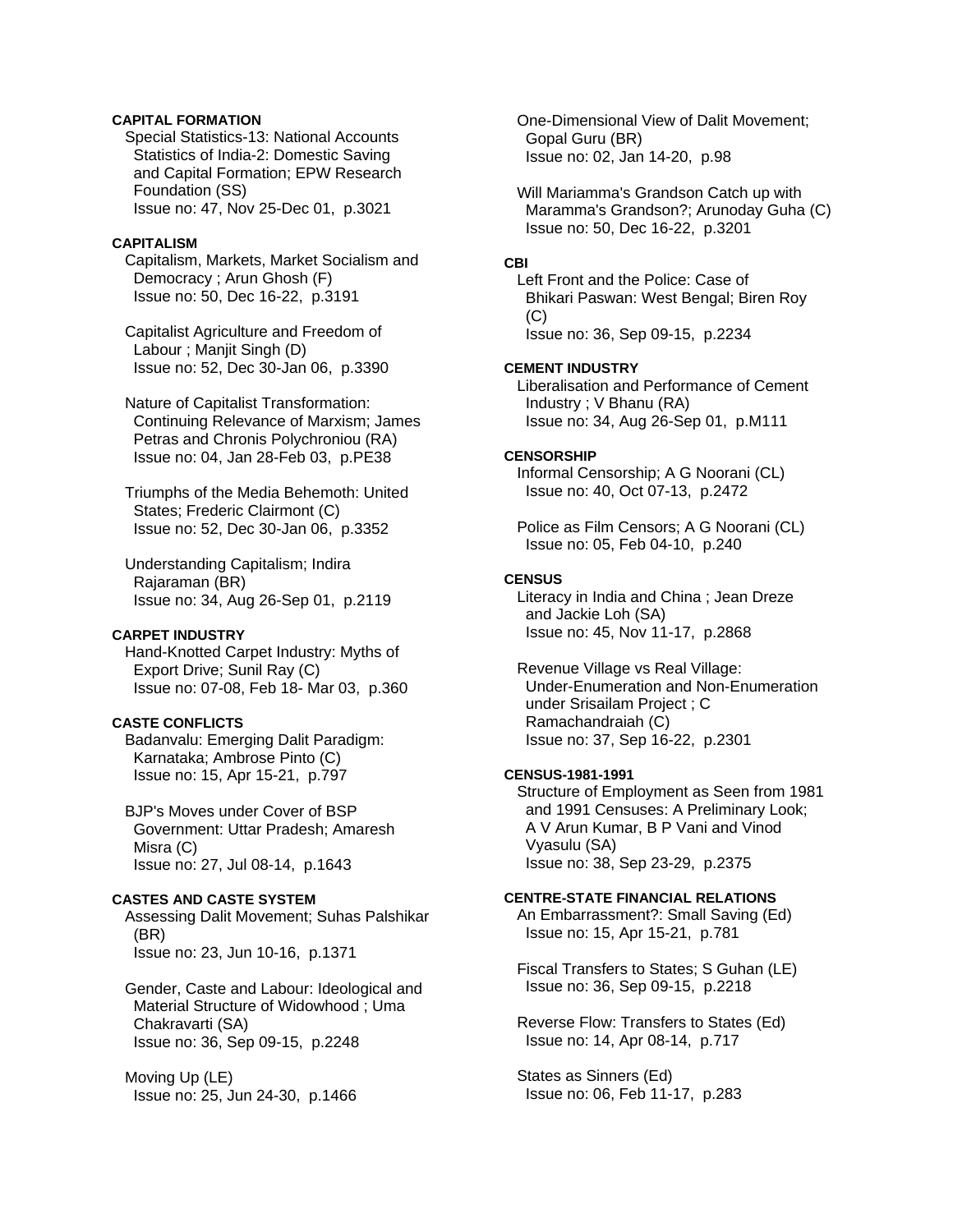# **CENTRE-STATE RELATIONS**

 Resolving Centre-State Conflicts ; Nirmal Mukarji (P) Issue no: 35, Sep 02-08, p.2175

**CHAMBERS OF COMMERCE**  India as a Regional World Economy; Kanakalatha Mukund (BR) Issue no: 26, Jul 01-07, p.1573

**CHANDIGARH** 

 Chandigarh: Planned Urbanisation?; Laltu (C) Issue no: 27, Jul 08-14, p.1655

**CHATTISGARH** 

 Rights Violations in Chattisgarh; Gurucharan (LE) Issue no: 46, Nov 18-24, p.2898

**CHAURI CHAURA**  Subaltern and Bhadralok Studies; Ramachandra Guha (RA) Issue no: 33, Aug 19-25, p.2056

# **CHECHNYA**

 Long Struggle: Chechnya (Ed) Issue no: 07-08, Feb 18- Mar 03, p.349

 Russia's War of Attrition in Chechnya; P L Dash (C) Issue no: 07-08, Feb 18- Mar 03, p.369

## **CHEMICAL INDUSTRY**

 Hazardous Plant Import; Kavaljit Singh (LE) Issue no: 15, Apr 15-21, p.778

 Technological Slips between the Cup and the Lip: Unlearnt Lessons from Inter-War Colonial Madras ; Nasir Tyabji (RA) Issue no: 30, Jul 29-Aug 04, p.PE99

 Technology Change Dilemmas: Environment (Ed) Issue no: 28, Jul 15-21, p.1716

## **CHILD LABOUR**

 Children's Work; T V Sathyamurthy (BR) Issue no: 15, Apr 15-21, p.805

 Hand-Knotted Carpet Industry: Myths of Export Drive; Sunil Ray (C) Issue no: 07-08, Feb 18- Mar 03, p.360  Plight of Child Labourers; Pankaj (C) Issue no: 47, Nov 25-Dec 01, p.2980

#### **CHINA**

 China's Tryst with Globalisation; Nirmal Kumar Chandra (RA) Issue no: 04, Jan 28-Feb 03, p.PE2

 China: Planning the Future; Yi Ren (C) Issue no: 51, Dec 23-29, p.3277

 Crossing the Century Without the New Helmsman; Ninan Koshy (C) Issue no: 20, May 20-26, p.1161

 Emerging Alternatives in China; DN (C) Issue no: 09, Mar 04-10, p.431

 The Empire Trying to Claw Back: China; Yi Ren (C) Issue no: 22, Jun 03-09, p.1286

 Homage to an Honorary Taoist; Dhruv Raina  $(C)$ Issue no: 30, Jul 29-Aug 04, p.1904

 A Japanese View of Chinese Threat; S P Seth (C) Issue no: 01, Jan 07-13, p.30

 Lisu World ; T V Sathyamurthy (BR) Issue no: 27, Jul 08-14, p.1666

 Lonely Hunter?; GPD (F) Issue no: 25, Jun 24-30, p.1477

 Managing India's Central Asian Policy; Ramnath Narayanswamy (BR) Issue no: 04, Jan 28-Feb 03, p.213

## **CHRISTIANITY**

 Politics, Missions, Conversions; Gerald Studdert-Kennedy (BR) Issue no: 13, Apr 01-07, p.674

 Politics, Missions, Conversions; Gerald Studdert-Kennedy (BR) Issue no: 13, Apr 01-07, p.674

 Should Women be Ordained: Debate in Roman Catholic Church; Jean D'Cunha (C) Issue no: 02, Jan 14-20, p.85

 Will Mariamma's Grandson Catch up with Maramma's Grandson?; Arunoday Guha (C) Issue no: 50, Dec 16-22, p.3201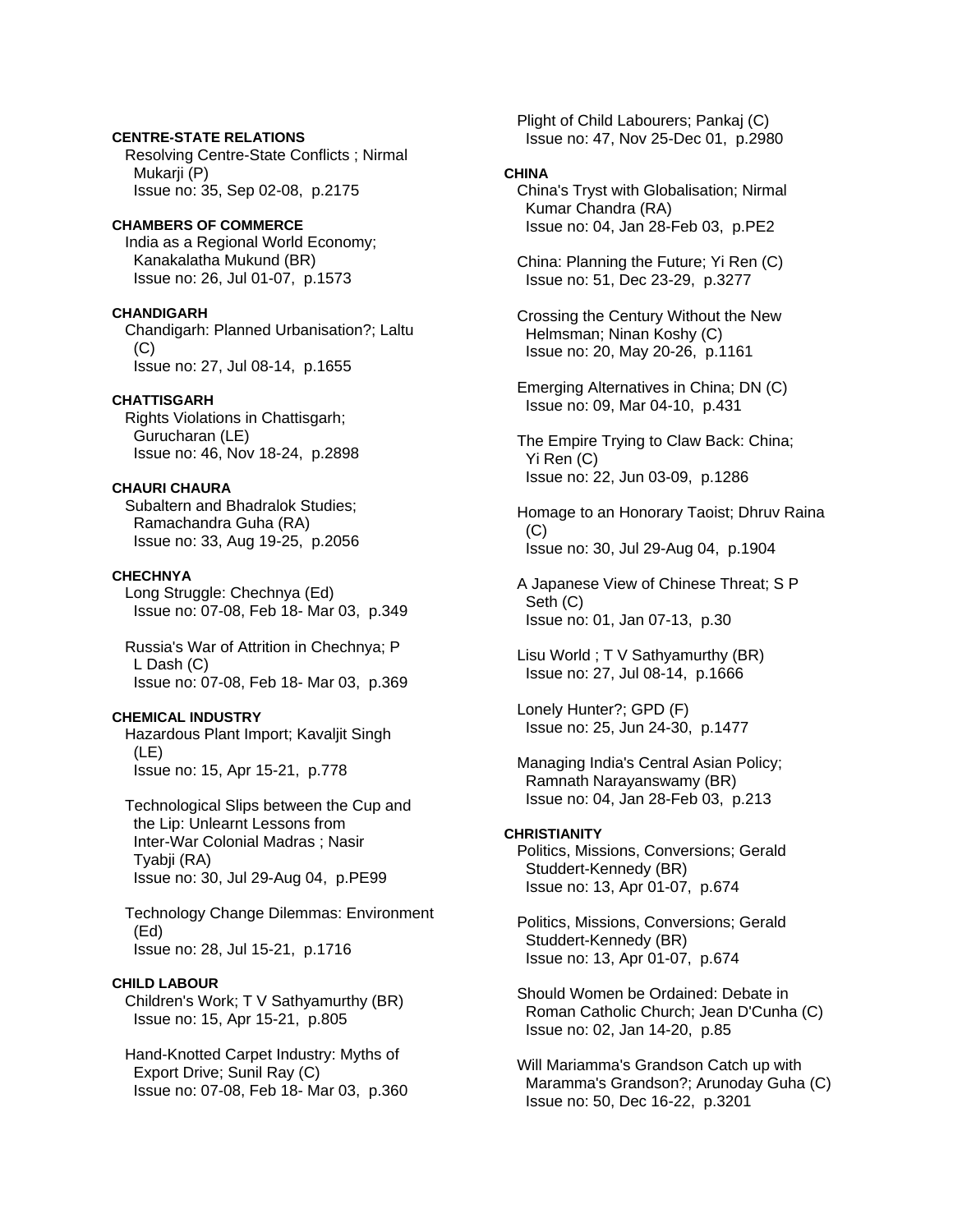# **CHRISTIANS**

 Mission Schools and Evangelisation ; T M Gnanapragasam (LE) Issue no: 46, Nov 18-24, p.2898

 Victims of Injustice: Dalit Christians (Ed) Issue no: 48, Dec 02-08, p.3041

 Will Mariamma's Grandson Catch up with Maramma's Grandson?; Arunoday Guha (C) Issue no: 50, Dec 16-22, p.3201

# **CIA**

 New Role for CIA: USA (Ed) Issue no: 14, Apr 08-14, p.718

# **CIVIL LAW**

 Indian Law and the Enron Agreement; Kannan Srinivasan (C) Issue no: 20, May 20-26, p.1153

 Personal Laws: Promoting Reform from Within; Imtiaz Ahmad (C) Issue no: 45, Nov 11-17, p.2851

#### **CIVIL LIBERTIES**

 False Dichotomy ; A Suneeta (LE) Issue no: 33, Aug 19-25, p.2022

 In Memory of Gobinda Mukhoty ; Sumanta Banerjee (C) Issue no: 43, Oct 28-Nov 03, p.2725

 Informal Censorship; A G Noorani (CL) Issue no: 40, Oct 07-13, p.2472

 Pleasing the Master; KC (LE) Issue no: 04, Jan 28-Feb 03, p.186

# **CIVIL SOCIETY**

 Civil Society ; Arup Kumar Sen (LE) Issue no: 38, Sep 23-29, p.2342

 Civil Society and Nation State: In Context of Globalisation; Ajit Roy (SA) Issue no: 31-32, Aug 05-18, p.2005

 A Marxian Social History beyond the Foucaultian Turn; Sumit Sarkar (RA) Issue no: 30, Jul 29-Aug 04, p.1916

# **CIVIL WAR**

 War and Peace in Sri Lanka: Government's Reform Proposals and Beyond ; Sumantra Bose (C) Issue no: 39, Sep 30-Oct 06, p.2423

**CIVILIZATION** American Civilisation-Mongers; GPD (F) Issue no: 28, Jul 15-21, p.1724 Homage to an Honorary Taoist; Dhruv Raina  $(C)$  Issue no: 30, Jul 29-Aug 04, p.1904 **COLONIAL RULE**  Cartography in Colonial India; U Kalpagam (RA) Issue no: 30, Jul 29-Aug 04, p.PE87 Colonialism and Environment in India:

 Comparative Perspective ; Jacques Pouchepadass (SA) Issue no: 33, Aug 19-25, p.2059

#### **COLONIALISM**

 Colonialism and Environment in India: Comparative Perspective ; Jacques Pouchepadass (SA) Issue no: 33, Aug 19-25, p.2059

 Colonialism and Geography; C Ramachandraiah (D) Issue no: 40, Oct 07-13, p.2524

 History outside the Nation; Nira Wickramasinghe (P) Issue no: 26, Jul 01-07, p.1570

 Land and Peasantry under Late British Colonialism; Monirul I Khan (BR) Issue no: 45, Nov 11-17, p.2865

 Postcolonial in the Postmodern: Or, the Political after Modernity; Vivek Dhareshwar (RA) Issue no: 30, Jul 29-Aug 04, p.PE104

 What about the Others?: Japan's Apology (Ed) Issue no: 37, Sep 16-22, p.2282

#### **COMBAODIA**

 Women and Land Rights in Cambodia; Kyoko Kusakabe, Wang Yunxian and Govind Kelkar (RA) Issue no: 43, Oct 28-Nov 03, p.WS87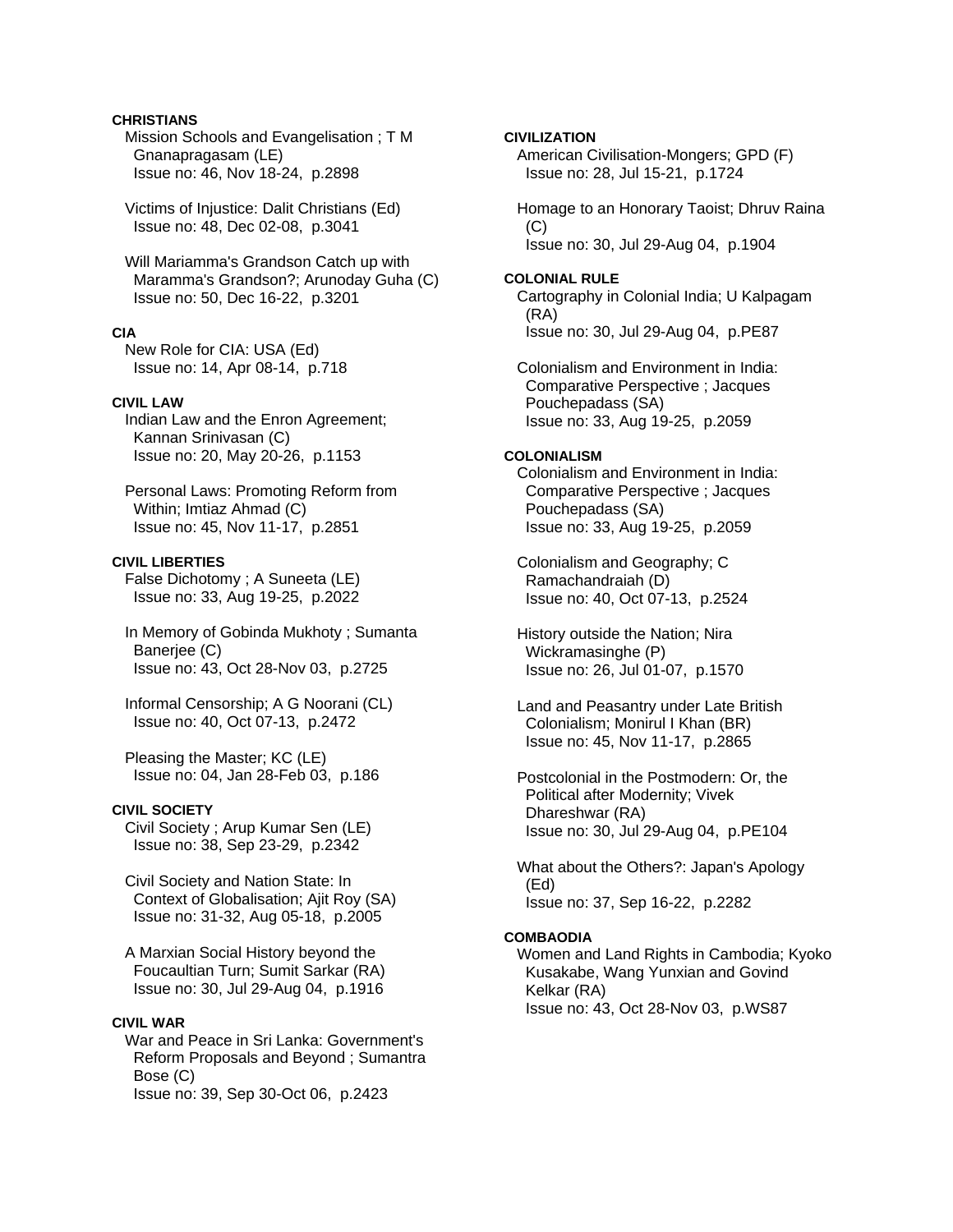# **COMMON PROPERTY RESOURCES**

 Common Property Resources and the Environmental Context: Role of Biophysical versus Social Stresses ; N S Jodha (P) Issue no: 51, Dec 23-29, p.3278

 Studying Common Property Resources: Biography of a Research Project; N S Jodha (P) Issue no: 11, Mar 18-24, p.556

#### **COMMUNAL RELATIONS**

 Chrar-e-Sharief: Victory for Hardliners on Both Sides ; Gautam Navlakha (C) Issue no: 20, May 20-26, p.1151

 Destruction of Chrar-e-Sharief; Tapan K Bose (LE) Issue no: 20, May 20-26, p.1134

 Destruction of Chrar-e-Sharief; Gautam Navlakha (LE) Issue no: 20, May 20-26, p.1134

 Destruction of Chrar-e-Sharief; Sudesn et al Vaid (LE) Issue no: 20, May 20-26, p.1134

 Destruction of Chrar-e-Sharief; Seema Mustafa (LE) Issue no: 20, May 20-26, p.1134

 Hoisting National Flag at Idgah Maidan: Karnataka; Ambrose Pinto (C) Issue no: 05, Feb 04-10, p.246

 Politics of Silhouetted Anger; Gautam Navlakha (C) Issue no: 07-08, Feb 18- Mar 03, p.366

 World Archeology Congress: Unravelling Deceit; GN (C) Issue no: 10, Mar 11-17, p.488

# **COMMUNAL VIOLENCE**

 Aligarh Riots: Unplanned Outburst; Asghar Ali Engineer (C) Issue no: 13, Apr 01-07, p.665

 Bhagalpur Riot Inquiry Commission Report ; Asghar Ali Engineer (C) Issue no: 28, Jul 15-21, p.1729

 Communal Violence and Transmutation of Identities; Harbans Mukhiya (P) Issue no: 23, Jun 10-16, p.1365

 Communalisation of Tribals in South Gujarat; Stany Pinto (C) Issue no: 39, Sep 30-Oct 06, p.2416

 Communalism and Communal Violence 1994; Asghar Ali Engineer (C) Issue no: 05, Feb 04-10, p.249

 Communalism and Communal Violence in 1995; Asghar Ali Engineer (C) Issue no: 51, Dec 23-29, p.3267

 Communalism and Violence; Roma Chatterji (BR) Issue no: 40, Oct 07-13, p.2500

 South Asian Women's Communal Identities ; Anne Hardgrove (P) Issue no: 39, Sep 30-Oct 06, p.2427

 Twisted Perceptions; P R Ram (LE) Issue no: 16, Apr 22-28, p.846

# **COMMUNALISM**

 Banning 'Bombayi': Nationalism, Communalism and Gender ; Tejaswini Niranjana (P) Issue no: 22, Jun 03-09, p.1291

 Communalisation of Tribals in South Gujarat; Stany Pinto (C) Issue no: 39, Sep 30-Oct 06, p.2416

 Communalising Trend; Majaz Panjatan (LE) Issue no: 13, Apr 01-07, p.646

 Communalism and Communal Violence 1994; Asghar Ali Engineer (C) Issue no: 05, Feb 04-10, p.249

 Communalism and Communal Violence in 1995; Asghar Ali Engineer (C) Issue no: 51, Dec 23-29, p.3267

 Communalism and Indian Princely States: A Comparison with British India ; Dick Kooiman (SA) Issue no: 34, Aug 26-Sep 01, p.2123

 Communalism and Violence; Roma Chatterji (BR) Issue no: 40, Oct 07-13, p.2500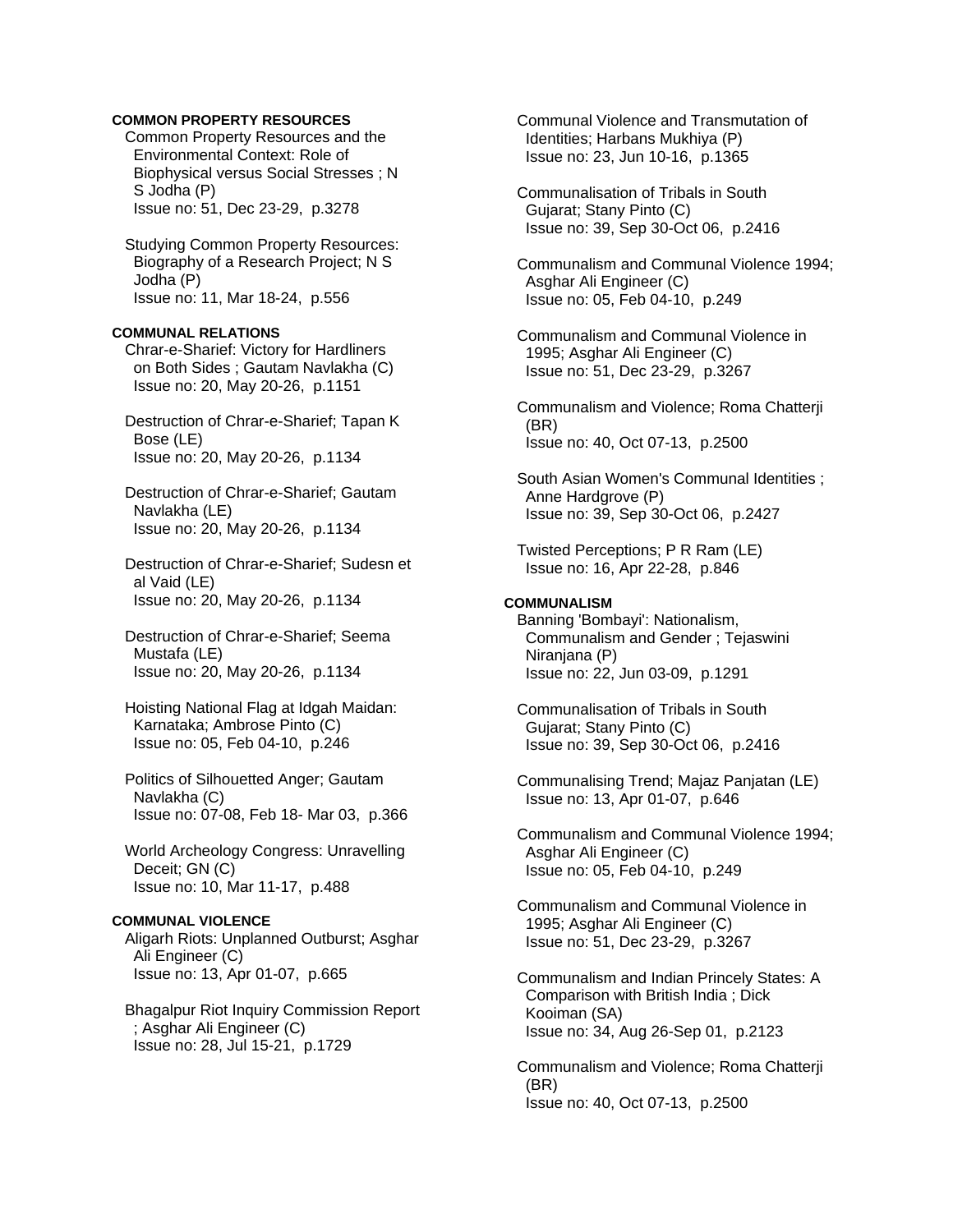## **COMMUNALISM**

- Democracy and the Fight against Communalism; K Balagopal (D) Issue no: 01, Jan 07-13, p.57
- Diagnosing Communalism; Janaki Nair (BR) Issue no: 15, Apr 15-21, p.807
- Ethnicity, Communalism and State: Barpeta Massacre; Monirul Hussain (C) Issue no: 20, May 20-26, p.1154
- Politics of Communalism in Kerala; John Oommen (C) Issue no: 11, Mar 18-24, p.544
- Politics of Diversity: Religious Communities and Multiple Patriarchies ; Kumkum Sangari (SA) Issue no: 52, Dec 30-Jan 06, p.3381
- Rebel in Saffron; T M Ghanapragasam (LE) Issue no: 39, Sep 30-Oct 06, p.2402
- Religion, State and Secularism ; Irfan Engineer (C) Issue no: 43, Oct 28-Nov 03, p.2726

#### **COMMUNISM**

- Leninism, Socialist Democracy, Contemporary Problems; Achin Vanaik (SA) Issue no: 48, Dec 02-08, p.3075
- Seminar on Marxism-Leninism; S Kiran (LE) Issue no: 21, May 27-Jun 02, p.1206

### **COMMUNIST PARTIES**

 Behind the Facade: West Bengal (Ed) Issue no: 51, Dec 23-29, p.3260

 Clinging to Privileges: Kerala (Ed) Issue no: 35, Sep 02-08, p.2152

 Compendium of Failures: New Delhi; BM (C) Issue no: 39, Sep 30-Oct 06, p.2414

 CPI(M) Digs In: Tripura (Ed) Issue no: 30, Jul 29-Aug 04, p.1890

 CPI[M]: Ideological Renewal Given the Go By; Ajit Roy (C) Issue no: 10, Mar 11-17, p.486

 Existential Pathos: CPI(M) (Ed) Issue no: 09, Mar 04-10, p.409  Glossing over the Past: Politics (Ed) Issue no: 27, Jul 08-14, p.1629

 Hopeful Sign: West Bengal (Ed) Issue no: 21, May 27-Jun 02, p.1210

 Municipal Poll Pointers: West Bengal (Ed) Issue no: 22, Jun 03-09, p.1269

 Opportunistic Alliance: Nepal (Ed) Issue no: 37, Sep 16-22, p.2282

- Protest Vote: Russia (Ed) Issue no: 51, Dec 23-29, p.3261
- A Strangled Cry (LE) Issue no: 12, Mar 25-31, p.590
- Warning to Left Front: West Bengal; Biren Roy (C) Issue no: 35, Sep 02-08, p.2171
- **COMMUNITY DEVELOPMENT**  People and Shelter; Mouleshri Vyas (BR) Issue no: 37, Sep 16-22, p.2315
	- Politics of Diversity: Religious Communities and Multiple Patriarchies; Kumkum Sangari (SA) Issue no: 51, Dec 23-29, p.3287

**COMPANIES**  AEC: New Projects Issue no: 43, Oct 28-Nov 03, p.2715

- Ahmedabad Electricity: Higher Power **Generation** Issue no: 01, Jan 07-13, p.11
- Ahmednagar Forgings: Mixed Performance (S) Issue no: 07-08, Feb 18- Mar 03, p.354

 Andhra Pradesh Paper Mills: Raw Material Problems Issue no: 23, Jun 10-16, p.1343

 ANG Exports Issue no: 15, Apr 15-21, p.783

 Apollo Tyres: Capacity Expansion Issue no: 47, Nov 25-Dec 01, p.2973

 Apple Industries: Rapid Diversification Issue no: 23, Jun 10-16, p.1345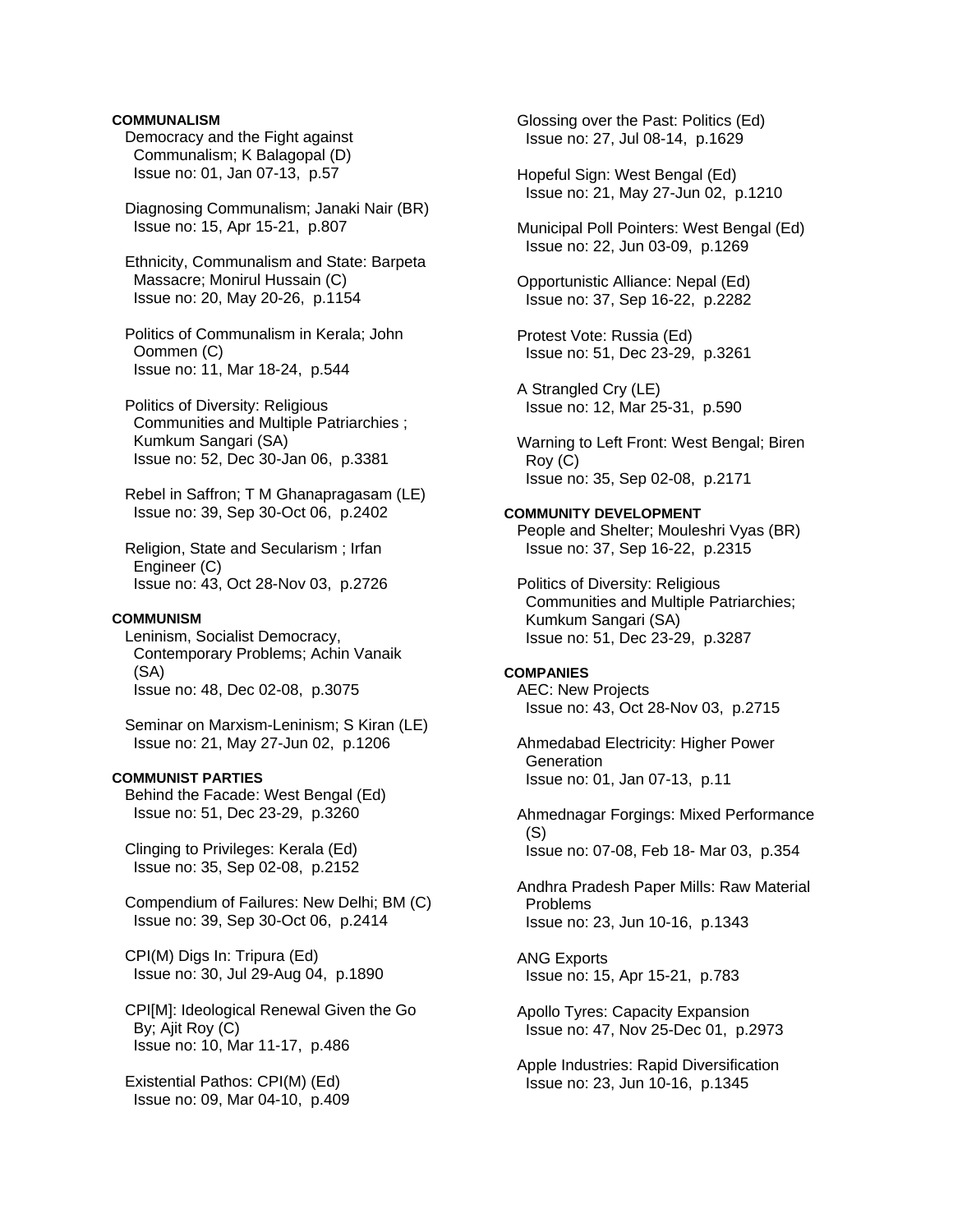# **COMPANIES**  Asea Brown Boveri: Opportunities in Power Sector Issue no: 30, Jul 29-Aug 04, p.1891 Ashok Leyland: Expanding Range Issue no: 37, Sep 16-22, p.2285 Asian Paints: Buoyant Demand Issue no: 52, Dec 30-Jan 06, p.3336 Asian Paints: Spurred by Excise Cut Issue no: 09, Mar 04-10, p.411 Associated Cement Companies: Buoyant Market Issue no: 36, Sep 09-15, p.2223 Atlas Copco (India): Higher Margins Issue no: 23, Jun 10-16, p.1343 Atul Products: Rise in Profit Issue no: 09, Mar 04-10, p.411 Awas Ayogen Vittinigam Issue no: 02, Jan 14-20, p.68 Bajaj Auto: Expansion and Diversification Issue no: 44, Nov 04-10, p.2777 Bajaj Hindusthan: Higher Return on Investment Issue no: 09, Mar 04-10, p.413 Bajaj Tempo: Expansion Programme Issue no: 41-42, Oct 14-27, p.2534 Balmer Lawrie Freight Containers Issue no: 13, Apr 01-07, p.651 Balmer Lawrie: Capacity Expansion Issue no: 22, Jun 03-09, p.1276 Banaras Beads Issue no: 04, Jan 28-Feb 03, p.191 Baroda Rayon: Turn Around Sustained Issue no: 09, Mar 04-10, p.411 Bayer (India): New Products (S) Issue no: 07-08, Feb 18- Mar 03, p.352 Bell Agromachina Issue no: 25, Jun 24-30, p.1471

 Bharat Bijlee: Expanding Markets Issue no: 26, Jul 01-07, p.1546 Bhilwara Tex-Fin: Diversification Plans Issue no: 18-19, May 06-19, p.973 Birla Advantage Fund Issue no: 04, Jan 28-Feb 03, p.191 Birla Jute and Industries: Rapid **Diversification**  Issue no: 33, Aug 19-25, p.2029 Birls VXL: New Joint Ventures Issue no: 51, Dec 23-29, p.3264 Blue Star: New Projects Issue no: 14, Apr 08-14, p.719 Boehringer Mannheim: Development in **Diagnostics**  Issue no: 05, Feb 04-10, p.237 Bombay Dyeing and Manufacturing: Riding the DMT Boom Issue no: 35, Sep 02-08, p.2155 Britannia Industries: Modernisation Programme Issue no: 50, Dec 16-22, p.3188 Brooke Bond Lipton India: Rapid **Diversification**  Issue no: 29, Jul 22-28, p.1819 BSES: From Distribution to Generation Issue no: 39, Sep 30-Oct 06, p.2409 Burroughs Wellcome: New Drugs Issue no: 02, Jan 14-20, p.71 Cadbury India: Rise in Profit Issue no: 23, Jun 10-16, p.1343 Caprihans [India]: Expansion and Modernisation Issue no: 02, Jan 14-20, p.69 Castrol India: New Plant Issue no: 20, May 20-26, p.1141 Cemindia : Expanding Operations (S) Issue no: 03, Jan 21-27, p.135 Century Enka: Rise in Raw Material Costs Issue no: 35, Sep 02-08, p.2156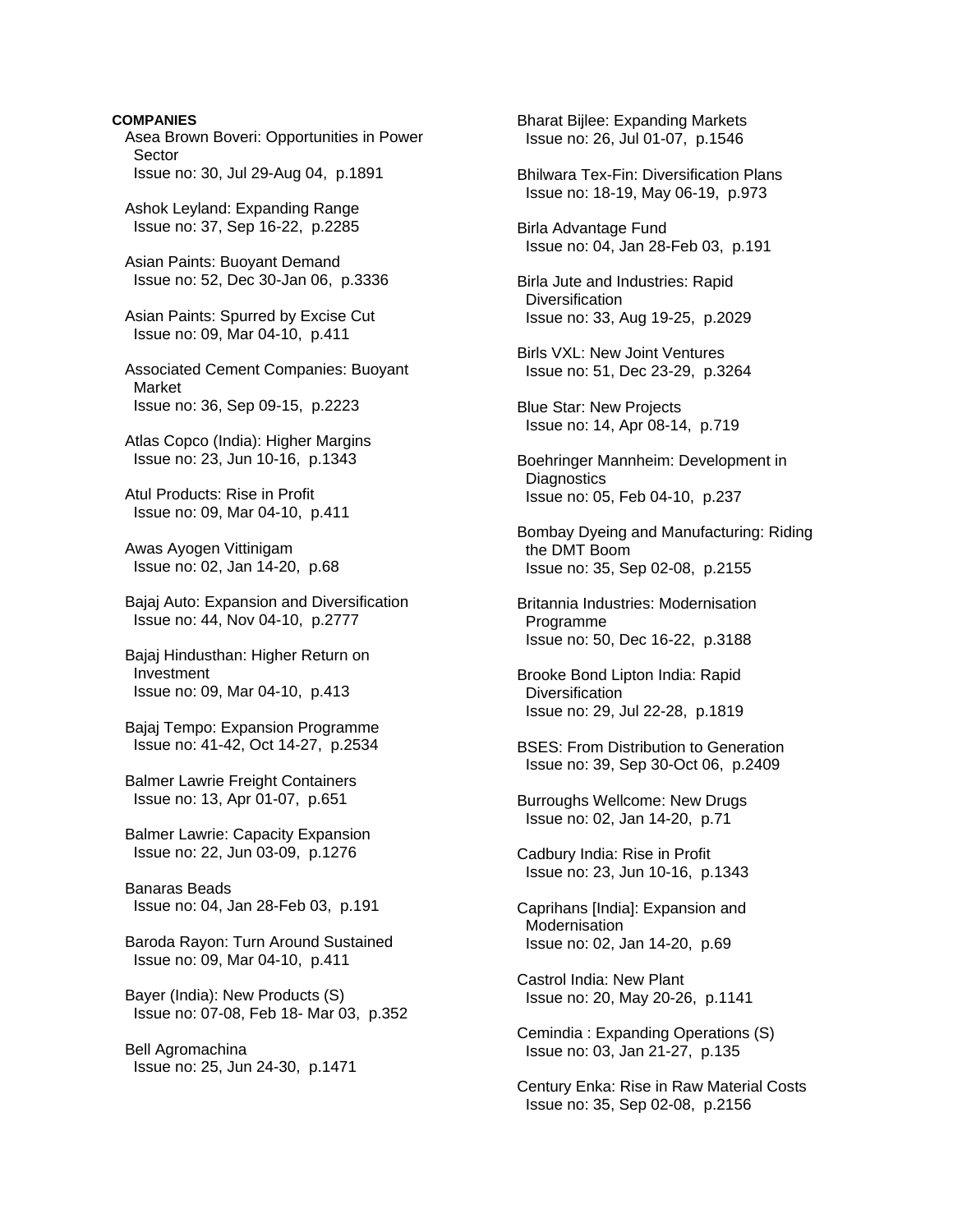# **COMPANIES**  Century Textiles: Thrust on Exports Issue no: 31-32, Aug 05-18, p.1947 CESC: Raised Tariff Issue no: 09, Mar 04-10, p.413 Chloride Industries: Market Share Maintained Issue no: 16, Apr 22-28, p.856 Cipla: Growth in Sales Issue no: 07-08, Feb 18- Mar 03, p.352 Colgate-Palmolive (India): Diversification Plans Issue no: 20, May 20-26, p.1141 Colour Chem: Rise in Sales Issue no: 25, Jun 24-30, p.1476 CRB Capital Markets Issue no: 03, Jan 21-27, p.132 Crompton Greaves: Foreign Tie-Lips Issue no: 38, Sep 23-29, p.2348 Crystal Credit Corporation Issue no: 06, Feb 11-17, p.288 Dabur India: Diversification through **Collaborations**  Issue no: 39, Sep 30-Oct 06, p.2410 Dabur [India]: Rise in Sales Issue no: 11, Mar 18-24, p.540 Daikafil Chemicals Issue no: 16, Apr 22-28, p.851 DCM Daewoo Motors: New Joint Venture Issue no: 25, Jun 24-30, p.1474

 Deepak Nitrite: Rise in Sales Issue no: 04, Jan 28-Feb 03, p.194

 Dena Bank: Higher Earnings Issue no: 17, Apr 29-May 05, p.918

 DGP Windsor: Hit by Recession Issue no: 06, Feb 11-17, p.291

 Dhanvantri Jeevan Rekha Issue no: 22, Jun 03-09, p.1271

 Dunlop India: Record Turnover Issue no: 34, Aug 26-Sep 01, p.2095 E Merck (India): New Strategy Issue no: 28, Jul 15-21, p.1719 East India Hotels: Hospital Project Issue no: 16, Apr 22-28, p.856 Eicher Motors: In the Red Still Issue no: 10, Mar 11-17, p.471 EID Parry: Focus on Core Business Issue no: 41-42, Oct 14-27, p.2533

 Escorts: Corporate Restructuring Issue no: 20, May 20-26, p.1141

 Escorts: New Projects Issue no: 46, Nov 18-24, p.2902

 Essar Oil Issue no: 04, Jan 28-Feb 03, p.191

 Eternit Everest: Low Margins Issue no: 10, Mar 11-17, p.471

 Ferro Alloys Corporation: Exports Looking Up Issue no: 12, Mar 25-31, p.598

 FGP Issue no: 26, Jul 01-07, p.1543

 Finolex Cables: Growth of Production Issue no: 12, Mar 25-31, p.598

 Finolex Pipes: Backward Integration Issue no: 02, Jan 14-20, p.69

 Forbes Gokak: Modernisation Programme Issue no: 16, Apr 22-28, p.854

 Foreign Investment Approvals; EPW Research Foundation (S) Issue no: 36, Sep 09-15, p.2227

 Garware Wall Ropes: Diversification Plan Issue no: 06, Feb 11-17, p.289

 Global Tele-Systems: Rise in Turnover Issue no: 18-19, May 06-19, p.971

 GNVFC: Higher Profits Issue no: 45, Nov 11-17, p.2838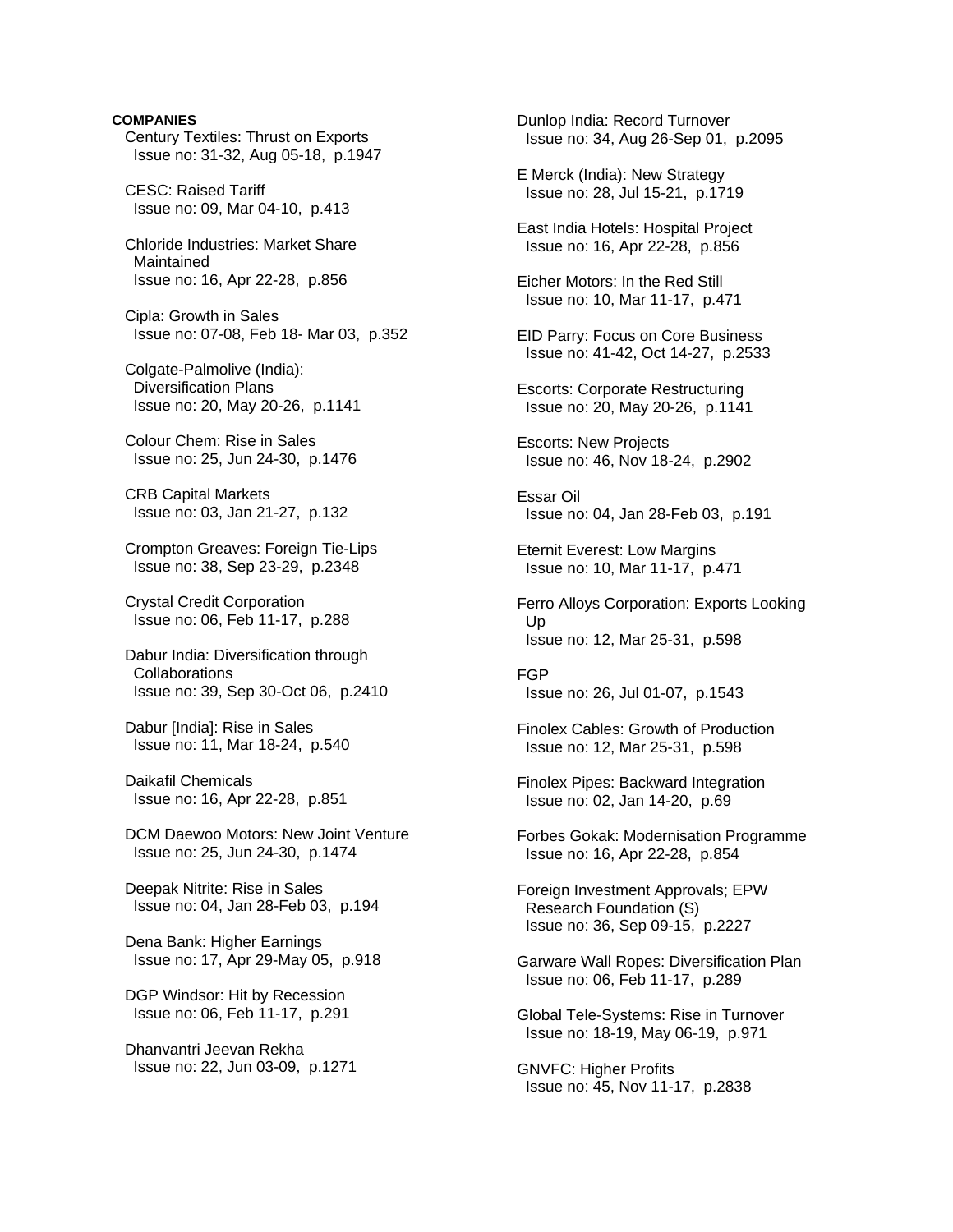### **COMPANIES**

 Godavari Fertilisers: Decline in Sales Issue no: 21, May 27-Jun 02, p.1215

 Godfrey Phillips: Declining Industry Issue no: 13, Apr 01-07, p.656

 Godfrey Phillips: Foray into **Entertainment** Issue no: 47, Nov 25-Dec 01, p.2973

 Godrej Foods: Rise in Sales Issue no: 10, Mar 11-17, p.473

 Godrej Soaps: New Plants Issue no: 25, Jun 24-30, p.1474

 Godrej Soaps: Rise in Sales Issue no: 40, Oct 07-13, p.2467

 Goetze (India): Diversification Programme Issue no: 25, Jun 24-30, p.1476

 Goodlass Nerolac: Enlarged Capacity Issue no: 10, Mar 11-17, p.473

 GSFC: Rise in Sales Issue no: 46, Nov 18-24, p.2902

 GTC Industries: Collaboration with Rothmans Issue no: 52, Dec 30-Jan 06, p.3337

 Guest Keen Williams: Slack Demand Issue no: 21, May 27-Jun 02, p.1213

 Gujarat Heavy Chemicals: Higher Margines Issue no: 18-19, May 06-19, p.973

 Gujarat Optical Communication Issue no: 06, Feb 11-17, p.288

 Gujarat Steel Tubes: Out of the Red Issue no: 18-19, May 06-19, p.971

 Hero Honda: Buoyant Demand Issue no: 51, Dec 23-29, p.3266

 Hindalco: Expansion Plans Issue no: 45, Nov 11-17, p.2836

 Hindustan Ciba-Geigy: New Ventures Issue no: 36, Sep 09-15, p.2223

 Hindustan Development Corporation: Capacity Expansion Issue no: 18-19, May 06-19, p.973

 Hindustan Electro-Graphites: Good Results Issue no: 18-19, May 06-19, p.971

 Hindustan Lever: Merger Accomplished Issue no: 30, Jul 29-Aug 04, p.1891

 Hindustan Petroleum Corporation Issue no: 05, Feb 04-10, p.236

 Hindustan Sanitaryware: Modernisation Programme Issue no: 04, Jan 28-Feb 03, p.196

 Hindustan Spinning and Weaving Mills: Modernisation Programme Issue no: 25, Jun 24-30, p.1474

 Hoechest India: Business Restructuring Issue no: 34, Aug 26-Sep 01, p.2095

 Hoechst: Export Award Issue no: 14, Apr 08-14, p.721

 ICIM: Lower Margins Issue no: 22, Jun 03-09, p.1274

 IDBI Issue no: 24, Jun 17-23, p.1407

 IDBI I-Nit Issue no: 12, Mar 25-31, p.595

 IDL Chemicals: Plans to Diversity Issue no: 05, Feb 04-10, p.237

 Indal: Rise in Demand Issue no: 29, Jul 22-28, p.1819

 India Cements: Rise in Demand Issue no: 49, Dec 09-15, p.3117

 Indian Dyestuff Industries Issue no: 01, Jan 07-27, p.08

 Indian Dyestuff Industries: Lower Sales Issue no: 20, May 20-26, p.1143

 Indian Rayon and Industries: Multi-Pronged Expansion Issue no: 28, Jul 15-21, p.1719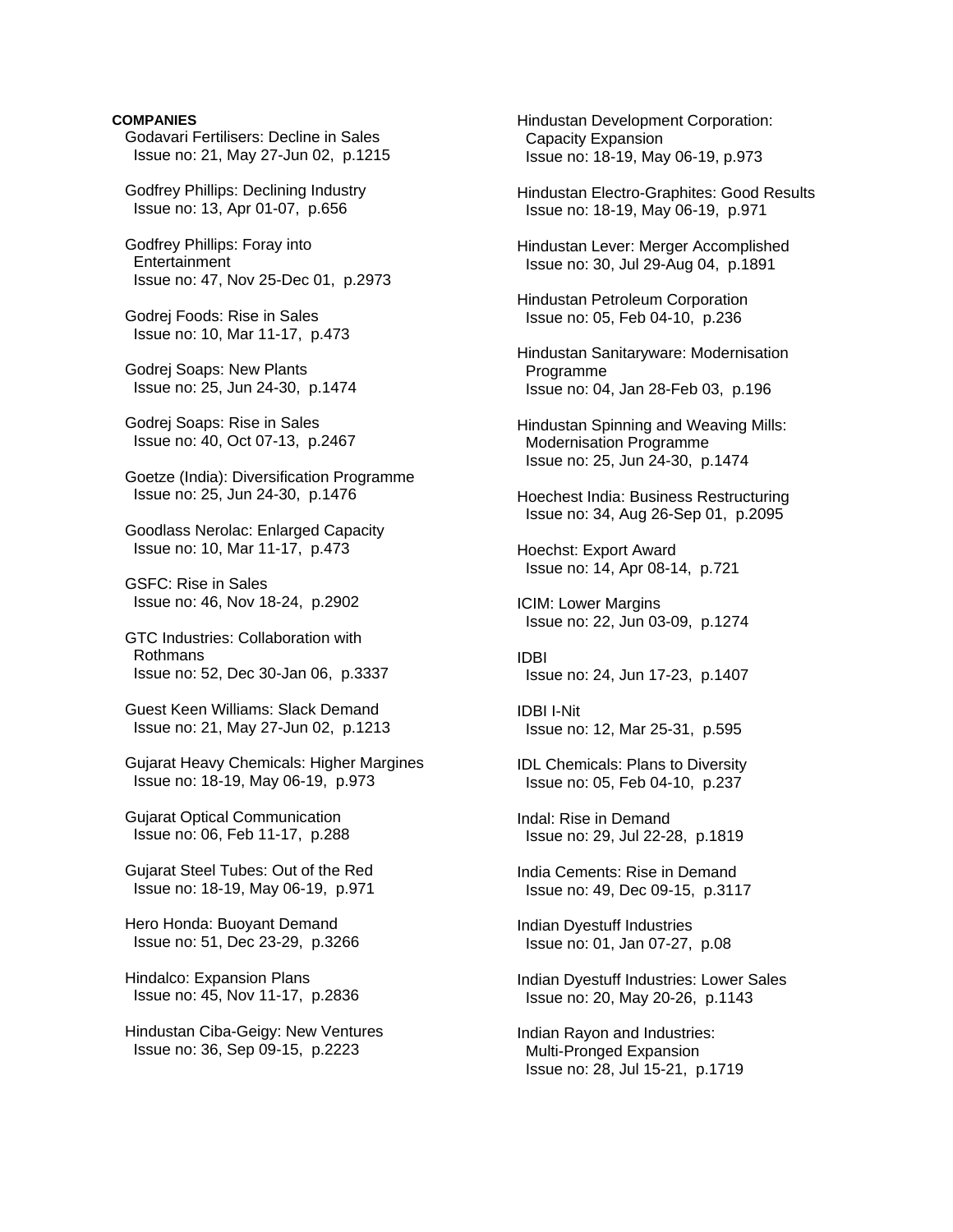**COMPANIES**  Indian Seamless Metal Tubes: Affected by Recession Issue no: 02, Jan 14-20, p.69

 Indo Gulf Fertilisers: Copper Smelter **Project** Issue no: 40, Oct 07-13, p.2468

 Indo Gulf Industries Issue no: 06, Feb 11-17, p.288

 Indo Holland Agro Exports Issue no: 02, Jan 14-20, p.68

 Indo Rama Synthetics: Polyester Project Issue no: 11, Mar 18-24, p.538

 International Housing Finance Corporation Issue no: 15, Apr 15-21, p.783

 Ishwar Bhuvan Hotels Issue no: 06, Feb 11-17, p.288

 ITC Classic Finance: New Ventures Issue no: 14, Apr 08-14, p.721

 ITC: All Round Performance Issue no: 16, Apr 22-28, p.854

 ITC: Sustained by Tobacco Issue no: 50, Dec 16-22, p.3187

 IVP: Revived Demand Issue no: 04, Jan 28-Feb 03, p.194

 J B Chemicals and Pharmaceuticals: New Tie-Ups Issue no: 24, Jun 17-23, p.1410

 J K Corp: Diversification and Expansion Issue no: 38, Sep 23-29, p.2348

 Jagatjit Industries: Fresh Investment Issue no: 14, Apr 08-14, p.721

 Jaidka Foods Issue no: 16, Apr 22-28, p.851

 Jain Irrigation Systems: Expanding **Activities** Issue no: 24, Jun 17-23, p.1412

 Jaiprakash Industries: Lower Margins Issue no: 12, Mar 25-31, p.600

 JBF Industries: Major Restructuring (S) Issue no: 01, Jan 07-13, p.09

 JCT: Polyster Complex Issue no: 44, Nov 04-10, p.2778

 Jindal Strips: Rise in Steel Demand Issue no: 45, Nov 11-17, p.2836

 Jindal Vijayanagar Steel Issue no: 03, Jan 21-27, p.132

 Jyoti Cosmetics Issue no: 26, Jul 01-07, p.1543

 Kadvani Securities Issue no: 12, Mar 25-31, p.595

 Kalyani Steels: Out of Recession Issue no: 10, Mar 11-17, p.471

 KEC International: Joint Ventures Abroad Issue no: 43, Oct 28-Nov 03, p.2715

 KEC International: Record Production Issue no: 01, Jan 07-13, p.09

 Kelvinator of India: Out of the Red Issue no: 07-08, Feb 18- Mar 03, p.354

 Kesar Enterprises: Fruits of Expansion (S) Issue no: 03, Jan 21-27, p.133

 Kesoram Industries: Out of the Red Issue no: 37, Sep 16-22, p.2285

 Kinetic Engineering: New Models Issue no: 01, Jan 07-13, p.09

 Kirloskar Brothers: Expansion and Modernisation Issue no: 21, May 27-Jun 02, p.1213

 Kirloskar Cummins: On a Strong Wicket Issue no: 33, Aug 19-25, p.2028

 Kothari Industrial Corporation: Expansion and Modernisation Issue no: 01, Jan 07-13, p.11

 Lakhanpal National: Upgrading Technology Issue no: 02, Jan 14-20, p.71

 Larsen & Toubro: Focus on Customer **Service** Issue no: 27, Jul 08-14, p.1631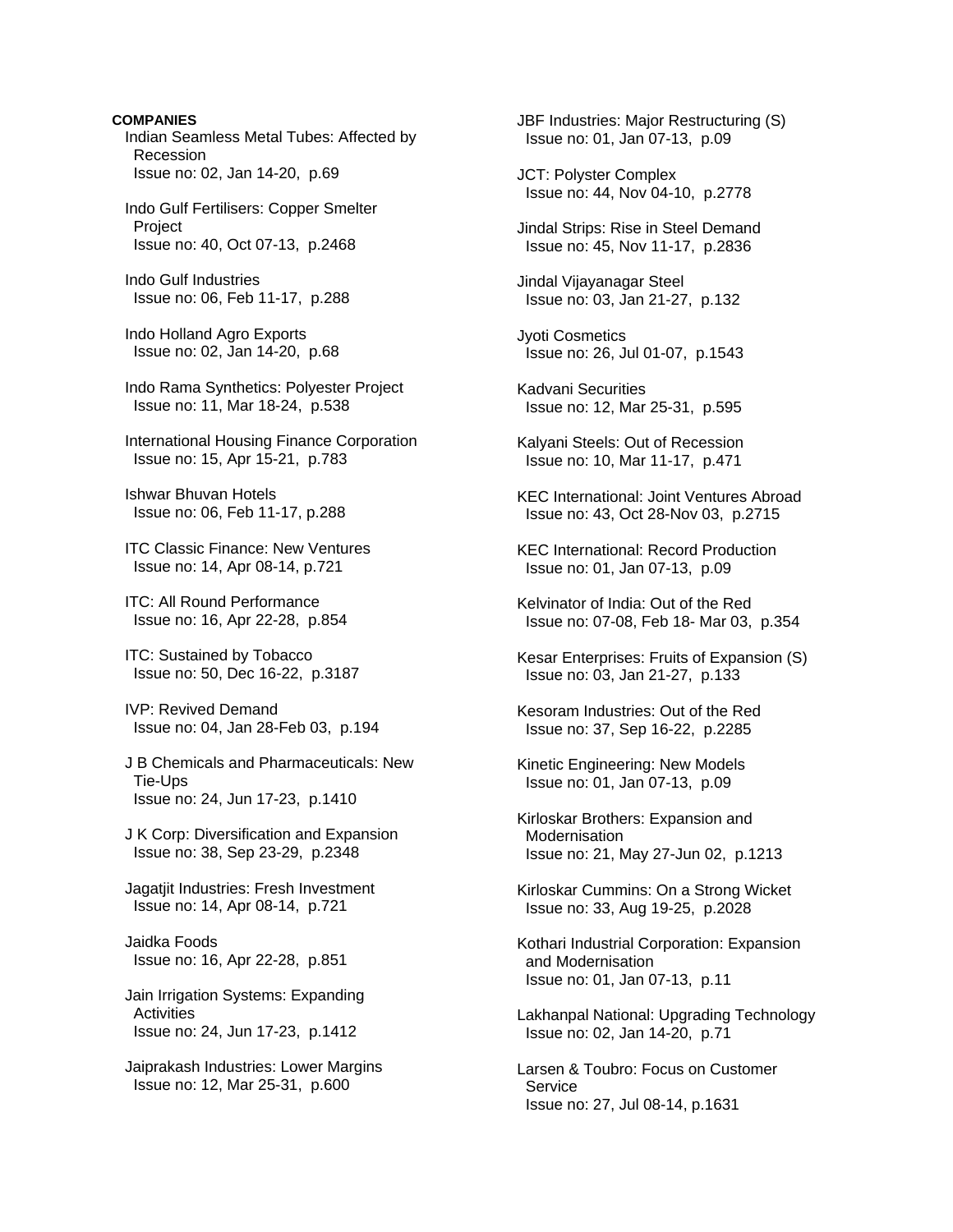#### **COMPANIES**

 Lloyds Steel Industries: Backward Integration Issue no: 31-32, Aug 05-18, p.1947

 LML: Capacity Expansion Issue no: 15, Apr 15-21, p.786

 Lyka Labs: Thrust on Exports Issue no: 06, Feb 11-17, p.289

 Macdowell and Company: Expanding Market Issue no: 23, Jun 10-16, p.1343

 Macroeconomic Indicators; EPW Research Foundation (S) Issue no: 34, Aug 26-Sep 01, p.2098

 Madhusudan Industries: Rise in Profit (S) Issue no: 03, Jan 21-27, p.133

 Madras Cement: Expansion Projects Issue no: 11, Mar 18-24, p.538

 Magnus Plastics Issue no: 16, Apr 22-28, p.851

 Mahavir Shipping: New Ventures Issue no: 11, Mar 18-24, p.540

 Mahindra & Mahindra: New Ventures Issue no: 40, Oct 07-13, p.2467

 Mcdowell & Co: Expansion Plans Issue no: 52, Dec 30-Jan 06, p.3336

 Mirc Electronics: Gains of Competition Issue no: 49, Dec 09-15, p.3119

 Modi Xerox: Rise in Sales Issue no: 22, Jun 03-09, p.1274

 Modistone Issue no: 15, Apr 15-21, p.783

 Monalisa Multiplast Issue no: 12, Mar 25-31, p.595

 Moonbeam Industries Issue no: 05, Feb 04-10, p.235

 Motor Industries: New Products Issue no: 37, Sep 16-22, p.2285

 Mount Everest Mineral Water Issue no: 26, Jul 01-07, p.1543  MRF: On a Roll Issue no: 26, Jul 01-07, p.1546

 MRL: New Projects Issue no: 13, Apr 01-07, p.654

 Mukand: New Projects Issue no: 44, Nov 04-10, p.2777

 Mysore Cements: Power Shortages Issue no: 26, Jul 01-07, p.1548

 Nagarjuna Fertilisers: Rise in Sales Issue no: 41-42, Oct 14-27, p.2533

 Namada Cements: Rise in Exports Issue no: 26, Jul 01-07, p.1548

 Napa Papers Issue no: 24, Jun 17-23, p.1407

 National Peroxide: Expanding Market Issue no: 06, Feb 11-17, p.289

 Neelkanth Rockminerals Issue no: 22, Jun 03-09, p.1271

 New Projects: Grasim Industries Issue no: 29, Jul 22-28, p.1821

 NHPC: Good Performance Issue no: 30, Jul 29-Aug 04, p.1893

 Nicholas Piramal: Venturing Out Issue no: 28, Jul 15-21, p.1721

 NOCIL: Ambitious Expansion Issue no: 31-32, Aug 05-18, p.1948

 Optel Telecommunications Issue no: 05, Feb 04-10, p.235

 Orient Paper and Industries: Raw Material Shortage Issue no: 21, May 27-Jun 02, p.1215

 Orissa Industries: Rise in Exports Issue no: 05, Feb 04-10, p.237

 Otis Elevator: New Plant Issue no: 25, Jun 24-30, p.1476

 P and G [India]: Out of the Red Issue no: 13, Apr 01-07, p.656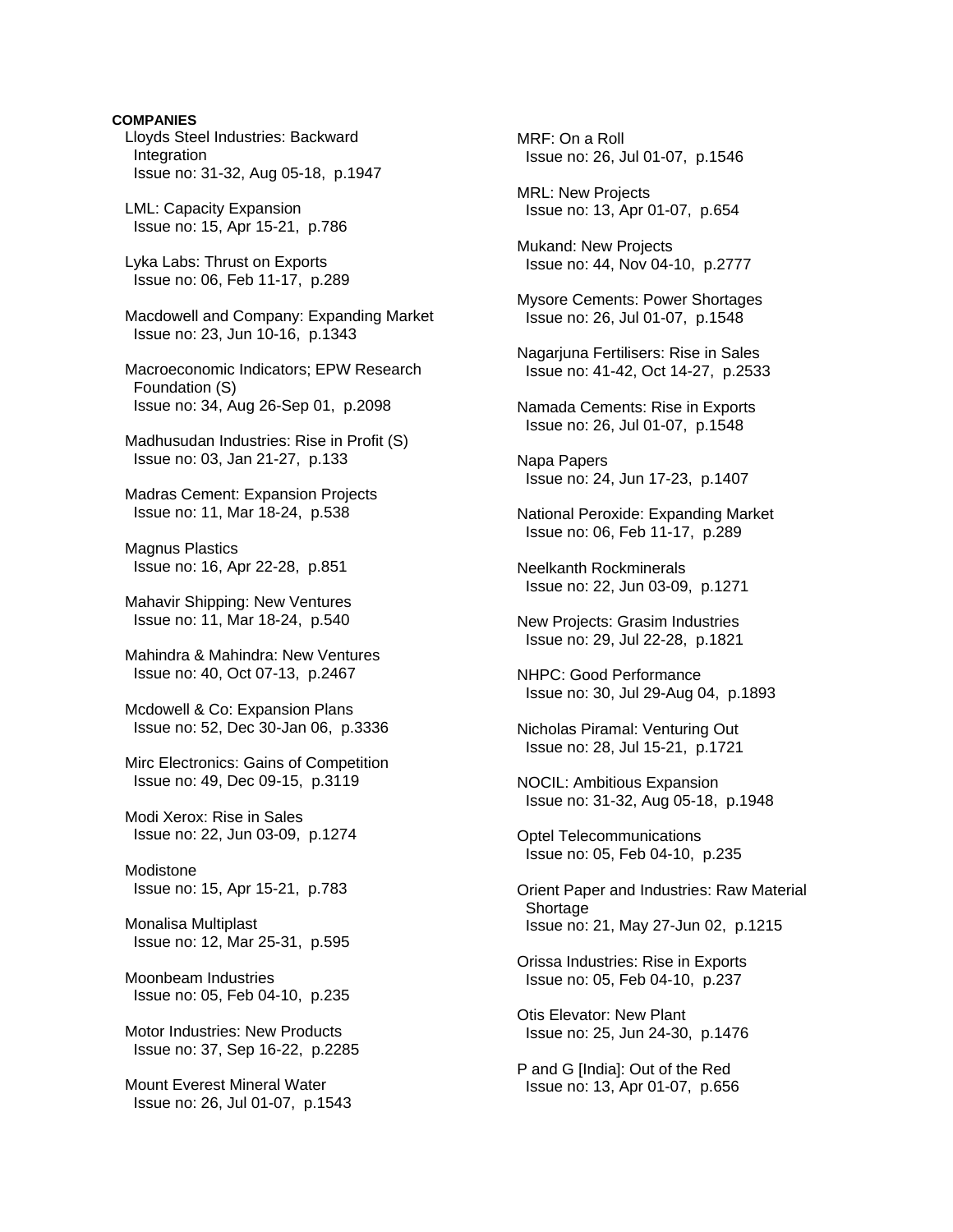**COMPANIES**  Padmatex Engineering: Tariff Policy Problems Issue no: 06, Feb 11-17, p.291

 Parasrampuria Synthetics: New Ventures Issue no: 47, Nov 25-Dec 01, p.2973

 Pfizer: New Products Issue no: 22, Jun 03-09, p.1276

 Philips India: Multipronged Growth Issue no: 17, Apr 29-May 05, p.916

 Pioneer Investcorp Issue no: 15, Apr 15-21, p.783

 Piramal Healthcare: Rise in Sales Issue no: 24, Jun 17-23, p.1410

 Ponds India: Focus on Exports Issue no: 30, Jul 29-Aug 04, p.1893

 Prakash Industries: Export Awards Issue no: 15, Apr 15-21, p.786

 Premier Auto Electric: Getting Ready for Automobile Boom Issue no: 27, Jul 08-14, p.1633

 Premier Auto Electric: Rise in Profit Issue no: 07-08, Feb 18- Mar 03, p.352

 Premier Auto Electronic: Improved Demand Issue no: 23, Jun 10-16, p.1345

 Prism Cement Issue no: 02, Jan 14-20, p.68

 Punjab Tractors: Indigenous Development Issue no: 26, Jul 01-07, p.1546

 Punjab Tractors: Rise in Sales Issue no: 48, Dec 02-08, p.3043

 Rajdoot Paints Issue no: 03, Jan 21-27, p.132

 Rajesh Malleables Issue no: 15, Apr 15-21, p.783

 Rallis India: Inputs Package for Farmer Issue no: 43, Oct 28-Nov 03, p.2715

 Ranbaxy Laboratories: Focus on R and D Issue no: 49, Dec 09-15, p.3117

 Raymond Woollen Mills: New Textile Unit Issue no: 12, Mar 25-31, p.600

 Raymond: Denim Project Issue no: 51, Dec 23-29, p.3264

 RBI to Government's Rescue ; EPW Research Foundation (MMR) Issue no: 37, Sep 16-22, p.2287

 Reliance Capital Issue no: 01, Jan 07-13, p.08

 Reliance Industries: Growth as a Habit Issue no: 33, Aug 19-25, p.2028

 Rhone-Poulenc: Margins under Pressure Issue no: 20, May 20-26, p.1143

 Rollatainers: Backward Integration Issue no: 05, Feb 04-10, p.237

 Rose Zinc Issue no: 13, Apr 01-07, p.651

 RPG Telecom: Expansion Programme Issue no: 13, Apr 01-07, p.654

 Ruchi Soya Industries: Rise in Sales Issue no: 17, Apr 29-May 05, p.918

 S and Y Mills Issue no: 26, Jul 01-07, p.1543

 Sayaji Industries: Higher Margines Issue no: 04, Jan 28-Feb 03, p.196

 Scan Organics Issue no: 26, Jul 01-07, p.1543

 Searle[India]: Improved Performance (S) Issue no: 03, Jan 21-27, p.133

 Shaw Wallace: Diversification Plans Issue no: 15, Apr 15-21, p.786

 Shree Cement: Capacity Expansion Issue no: 17, Apr 29-May 05, p.918

 Shree Cement: Improved Performance Issue no: 31-32, Aug 05-18, p.1949

 Shriyam Securities and Finance Issue no: 02, Jan 14-20, p.68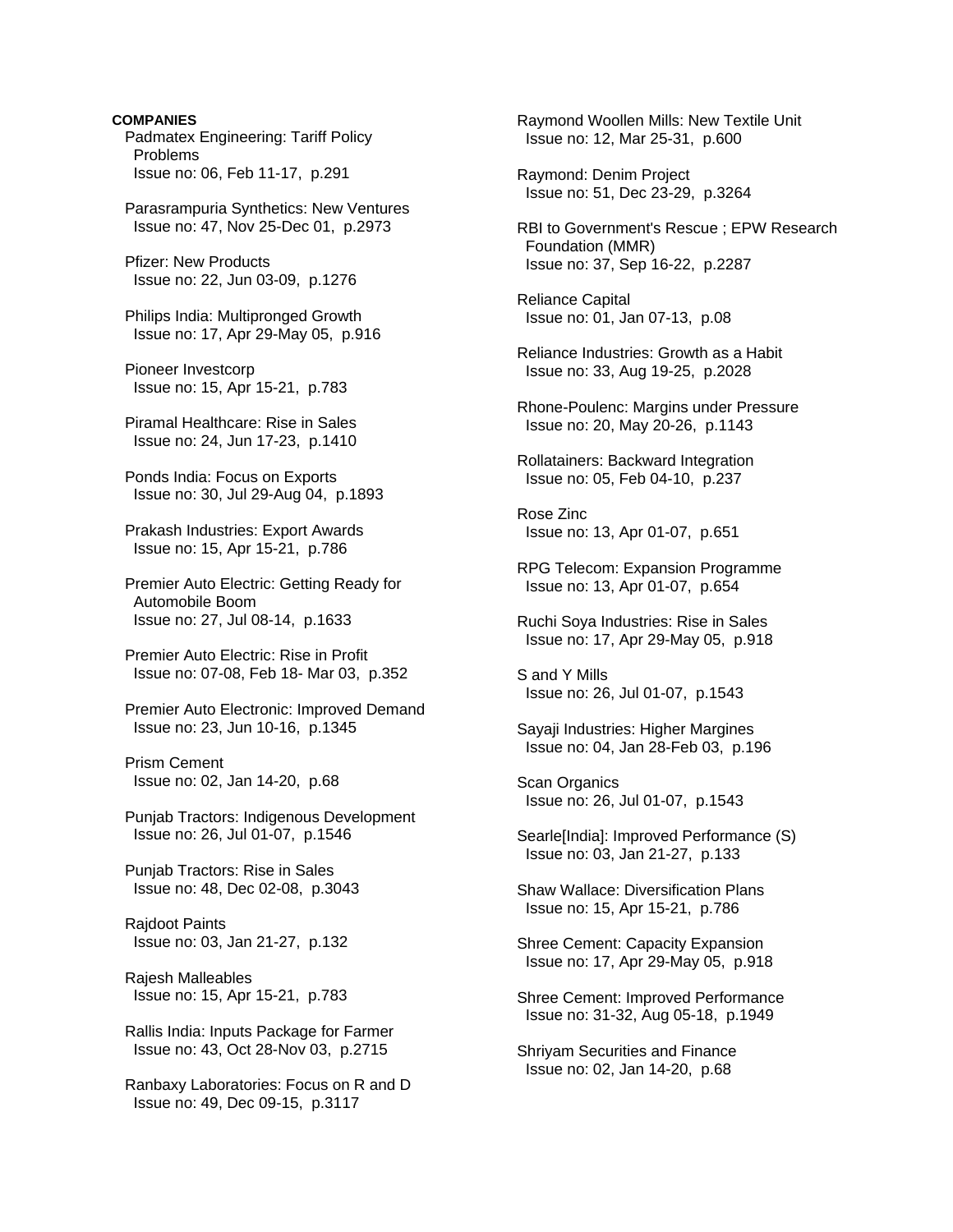## **COMPANIES**

 Siemems (India): Opportunities in Power Issue no: 14, Apr 08-14, p.719

 Siemens: New Ventures Issue no: 48, Dec 02-08, p.3042

 SIV Industries: Good Performance Issue no: 39, Sep 30-Oct 06, p.2411

 Siyaram Silk Mills: Rise in Exports Issue no: 17, Apr 29-May 05, p.916

 SKF Bearings India: Higher Dividend Issue no: 21, May 27-Jun 02, p.1213

 SOL Pharmaceuticals: Rise in Exports Issue no: 04, Jan 28-Feb 03, p.194

 Southern Fuels Issue no: 01, Jan 07-27, p.08

 Special Steels: Higher Turnover Issue no: 35, Sep 02-08, p.2155

 SRF: Capacity Expansion Issue no: 12, Mar 25-31, p.598

 SRP Industries Issue no: 04, Jan 28-Feb 03, p.191

 Su-Raj Diamonds: Higher Profits Issue no: 48, Dec 02-08, p.3042

 Sudarshan Chemicals: Bright Prospects Issue no: 15, Apr 15-21, p.788

 Sun Granite Exports Issue no: 22, Jun 03-09, p.1271

 Suprapti Plastics Issue no: 12, Mar 25-31, p.595

 Supreme Industries: Diversification Programme (S) Issue no: 03, Jan 21-27, p.135

 Surya Roshni: New Joint Venture Issue no: 22, Jun 03-09, p.1274

 Synthetics and Chemicals: Hurt by Imports Issue no: 24, Jun 17-23, p.1410

 Tata Iron and Steel Company: Back to Steel Issue no: 27, Jul 08-14, p.1631

 Tata Tea: Surge in Domestic Demand Issue no: 46, Nov 18-24, p.2903 TCI Finance Issue no: 16, Apr 22-28, p.851 Thermax Issue no: 01, Jan 07-13, p.08 TN Newsprint and Papers: Expansion Project Issue no: 45, Nov 11-17, p.2838 Tobu Enterprises Issue no: 22, Jun 03-09, p.1271 Tube Investment: Focus on Exports Issue no: 36, Sep 09-15, p.2225 TVS Suzuki: New Models Issue no: 38, Sep 23-29, p.2349 Unit Trust of India Issue no: 25, Jun 24-30, p.1471 United Phosphorous: New Projects Issue no: 15, Apr 15-21, p.788 United Western Bank: Rights Issue Issue no: 44, Nov 04-10, p.2779 Universal Cables: Higher Profit Issue no: 17, Apr 29-May 05, p.916 Usha Martin Industries: Backward **Integration**  Issue no: 13, Apr 01-07, p.654 Varun Shipping: On Full Steam Issue no: 05, Feb 04-10, p.239 Vera Laboratories Issue no: 16, Apr 22-28, p.851 Vikrant Tyres: Rise in Costs Issue no: 11, Mar 18-24, p.538 Vipul Dye-Chem Issue no: 13, Apr 01-07, p.651 VST Industries: Foray into Horticulture Issue no: 50, Dec 16-22, p.3187 VST Industries: High Margins Issue no: 24, Jun 17-23, p.1412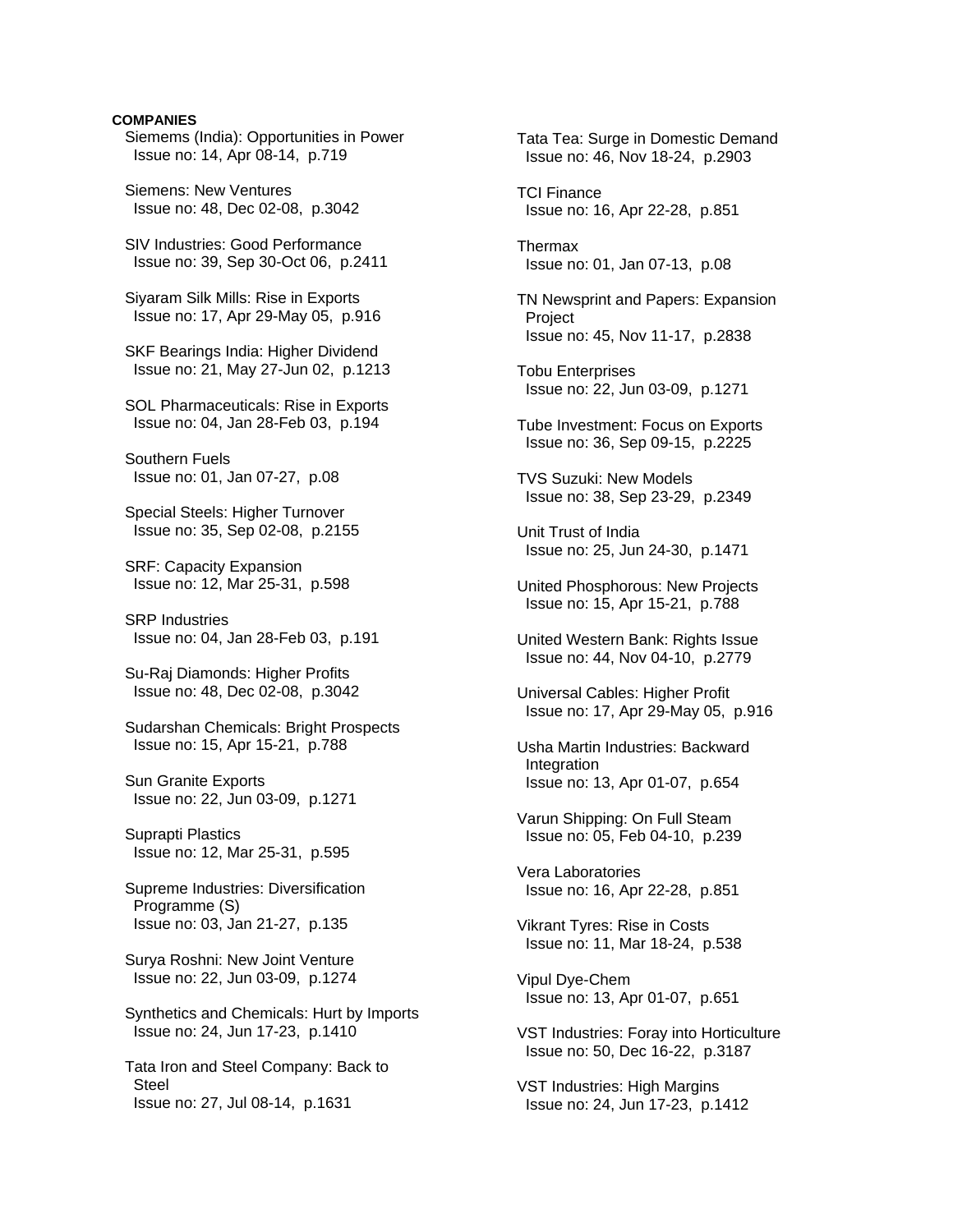# **COMPANIES**  Wilwayfort India Issue no: 06, Feb 11-17, p.288

 Wockhardt: Capacity Expansion Issue no: 16, Apr 22-28, p.854

 Zuari Agro Chemicals: Rise in Fertiliser Demand Issue no: 34, Aug 26-Sep 01, p.2097

## **COMPUTER HARDWARE**

 Designing Policy Initiatives in Emerging Economic Environment: Case of Indian Computer Hardware Industry ; Rajnish Karki and Ahmad Cameron (RA) Issue no: 34, Aug 26-Sep 01, p.M94

 Import Liberalisation and Development of Indian Computer Industry ; Richard Heeks (RA) Issue no: 34, Aug 26-Sep 01, p.M82

## **CONFERENCES**

 Fourth World Conference on Women: 'Gendering' Development: Issues and Politics ; Shobha Raghuram and Ruth Manorama (C) Issue no: 35, Sep 02-08, p.2162

 Only for the Poor: IMF Surveillance (Ed) Issue no: 49, Dec 09-15, p.3113

 Plain Speaking from Below: Panchayat Conference (Ed) Issue no: 41-42, Oct 14-27, p.2528

 Political Upsurge in Kashmir: Then and Now ; Rekha Chowdhary (C) Issue no: 39, Sep 30-Oct 06, p.2420

 Recent Research on Widows in India: Workshop and Conference Report ; Marty Chen and Jean Dreze (SA) Issue no: 39, Sep 30-Oct 06, p.2435

 Summit-Led Humanitarianism: Towards Fourth World Women's Conference ; Dipankar Sinha (C) Issue no: 34, Aug 26-Sep 01, p.2102

### **CONFLICTS**

 Conflict and Co-operation in South Asia; V S Sheth (BR) Issue no: 38, Sep 23-29, p.2373

 Resolving Centre-State Conflicts ; Nirmal Mukarii (P) Issue no: 35, Sep 02-08, p.2175

#### **CONGRESS PARTY**

 Bankruptcy of the Congress: Politics (Ed) Issue no: 36, Sep 09-15, p.2222

 Congress Maintains its Hold: Arunachal Pradesh; Anup Saikia (C) Issue no: 18-19, May 06-19, p.984

 Cynical Game: Congress Party (Ed) Issue no: 04, Jan 28-Feb 03, p.188

 Economic Reform amidst Political Turmoil: New Delhi; BM (C) Issue no: 14, Apr 08-14, p.732

 Farce this Time?: The Congress (Ed) Issue no: 20, May 20-26, p.1137

 Growing Rumblings: Congress Party (Ed) Issue no: 12, Mar 25-31, p.592

 Opportunistic Alliance: Nepal (Ed) Issue no: 37, Sep 16-22, p.2282

 Politics of Muslim Vote Bank; Irfan Engineer (C) Issue no: 04, Jan 28-Feb 03, p.197

 Popular Disillusionment at Root of Congress Split: New Delhi; BM (C) Issue no: 21, May 27-Jun 02, p.1221

 Reluctant Rebels: Congress (Ed) Issue no: 21, May 27-Jun 02, p.1208

 Ripples in a Fiefdom: Haryana (Ed) Issue no: 21, May 27-Jun 02, p.1210

 Servile Culture: Congress (Ed) Issue no: 07-08, Feb 18- Mar 03, p.348

 Uncertain Times: Punjab (Ed) Issue no: 36, Sep 09-15, p.2220

# **CONSTITUTIONAL LAW**

 Viceroy Reading's 'Offer': Barmecide's Feast ; Anil Nauriya (P) Issue no: 47, Nov 25-Dec 01, p.2991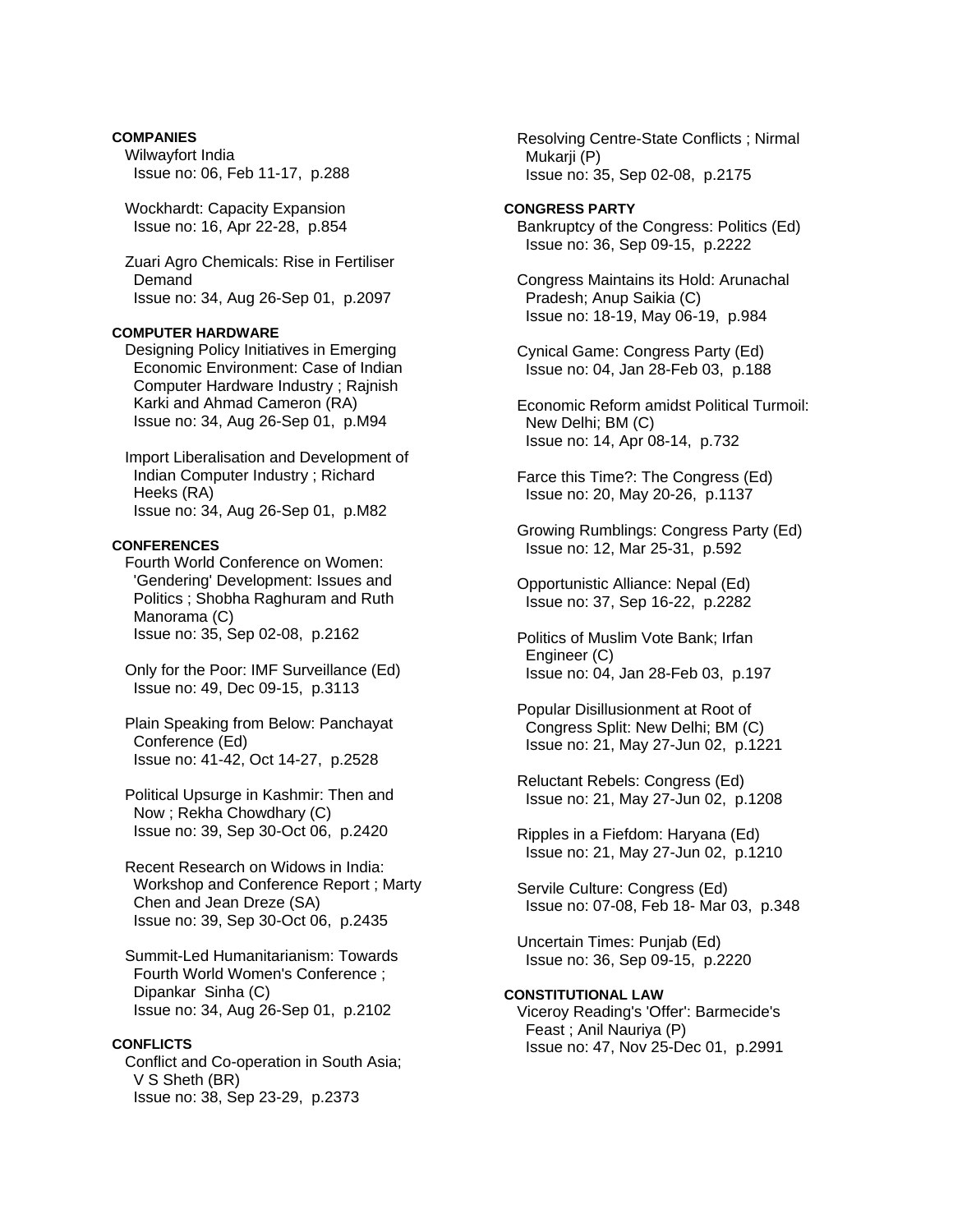# **CONSTITUTIONS**

 Making Political Capital : Panchayati Raj (Ed) Issue no: 43, Oct 28-Nov 03, p.2712

 Pakistan's Courts and Democracy ; A G Noorani (BR) Issue no: 31-32, Aug 05-18, p.1978

 Panchayati Raj, 73rd Constitutional Amendment and Women ; Bidyut Mohanty  $(C)$ Issue no: 52, Dec 30-Jan 06, p.3346

 Political Stalemate: Bangladesh (Ed) Issue no: 43, Oct 28-Nov 03, p.2713

 Russian Elections: No Exit from the Labyrinth; Dev Murarka (C) Issue no: 45, Nov 11-17, p.2853

 Uniform Civil Code: Implications of Supreme Court Intervention ; S P Sathe  $(C)$ Issue no: 35, Sep 02-08, p.2165

## **CONSTRUCTION WORKERS**

 'Invisible' Workers Reach International Heights ; Renana Jhabvala (C) Issue no: 49, Dec 09-15, p.3133

 Gross Negligence: Construction Workers (Ed) Issue no: 26, Jul 01-07, p.1540

 New Attempt at Workers' Resistance: National Centre for Labour ; Mohan Mani (C)

Issue no: 40, Oct 07-13, p.2485

 To Organise the Unorganised; Mukul (C) Issue no: 24, Jun 17-23, p.1422

#### **CONSULTANCY**

 Towards a Dead-End: The Economy (Ed) Issue no: 46, Nov 18-24, p.2900

# **CONSUMER PROTECTION**

 Regulating Medical Care (Ed) Issue no: 46, Nov 18-24, p.2899

## **CONSUMPTION**

 National Accounts Statistics of India-3: Private Final Consumption Expenditure, Public Sector Transactions and Divergences in Estimates ; EPW Research Foundation (SS) Issue no: 48, Dec 02-08, p.3095

#### **CONTRABAND**

 Misguided Solidarity: Corruption (Ed) Issue no: 44, Nov 04-10, p.2773

#### **CONTRACT LABOUR**

 Gross Negligence: Construction Workers (Ed) Issue no: 26, Jul 01-07, p.1540

# **COOPERATIVES**

 Fight for Co-operatives: Maharashtra (Ed) Issue no: 50, Dec 16-22, p.3185

# **CORPORATE SAVINGS**

 On Raising Domestic Saving Rate; V V Bhanoji Rao (LE) Issue no: 22, Jun 03-09, p.1266

#### **CORRUPTION**

 Bureaucratisation, Corruption and Depoliticisation: Changing Profile of Credit Co-operatives in Rural Haryana; Surinder S Jodhka (SA) Issue no: 01, Jan 07-13, p.53

 Misguided Solidarity: Corruption (Ed) Issue no: 44, Nov 04-10, p.2773

# **CREDIT POLICY**

 Gap in Busy Season Credit Policy ; EPW Research Foundation (MMR) Issue no: 41-42, Oct 14-27, p.2535

# **CRIMES AND CRIMINALS**

 Diversionary Tactics: Crime and Politics (Ed) Issue no: 35, Sep 02-08, p.2152

 Encounter' Killings in Andhra Pradesh; P Srikrishna Deva Rao (C) Issue no: 44, Nov 04-10, p.2787

 From Plantation Slavery to Penal Slavery; Vijay Prashad (C) Issue no: 36, Sep 09-15, p.2237

 A Marxian Social History beyond the Foucaultian Turn; Sumit Sarkar (RA) Issue no: 30, Jul 29-Aug 04, p.1916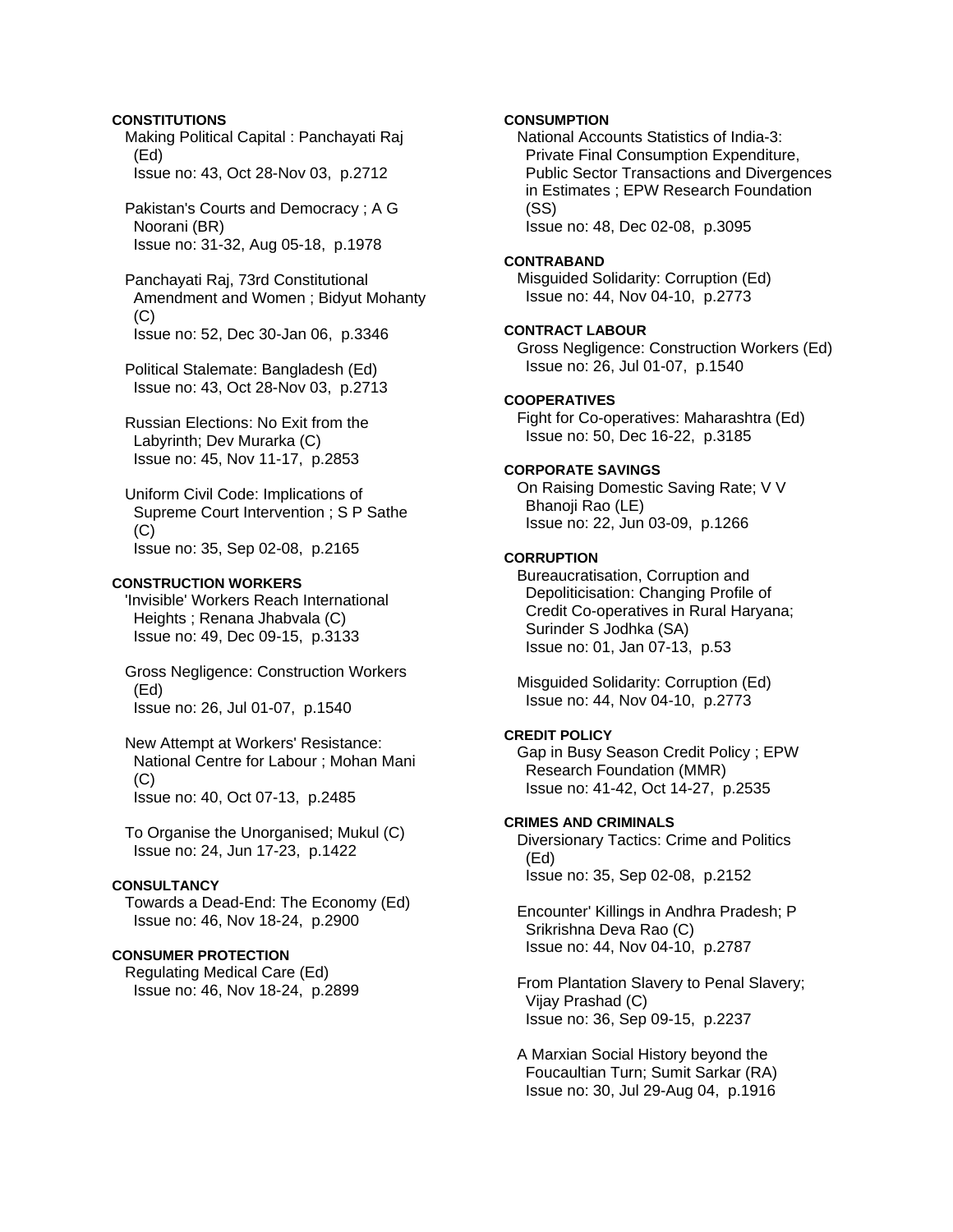**CRIMINAL LAW**  Black Law and White Lies: A Report on TADA, 1985-1995 (C) Issue no: 18-19, May 06-19, p.977

#### **CROP INSURANCE**

 Is Rainfall Insurance a New Idea?: Pioneering Work Revisited ; Pramod K Mishra (RA) Issue no: 25, Jun 24-30, p.A84

#### **CROP STATISTICS**

 Performance of Wheat Crop in India: 1952-53 to 1992-93; M Raghavan (RA) Issue no: 25, Jun 24-30, p.A58

# **CULTURAL CHANGES**

 Western Cultural Boundary of Assam ; Sanjib Baruah (C) Issue no: 44, Nov 04-10, p.2783

# **CULTURAL DEVELOPMENT**

 Development Critique in Culture Trap ; Saral Sarkar (P) Issue no: 29, Jul 22-28, p.1846

# **CULTURAL HISTORY**

 Codifying Hindu Law; Shubha Khandekar (LE) Issue no: 06, Feb 11-17, p.282

 Colonial Ethnography of the Kandha: White Man's Burden or Political Expediency?; Jaganath Pathy (SA) Issue no: 04, Jan 28-Feb 03, p.220

 Film Studies, New Cultural History and Experience of Modernity; Ravi S Vasudevan (SA) Issue no: 44, Nov 04-10, p.2809

 Including North-East in Nation's History; Sajal Nag (C) Issue no: 05, Feb 04-10, p.256

# **CULTURAL IDENTITY**

 Development Critique in Culture Trap ; Saral Sarkar (P) Issue no: 29, Jul 22-28, p.1846

# **DABHOL PROJECT**

 Dabhol Project PPA: Structure and Techno-Economic Implications; Girish Sant, Shantanu Dixit and Subodh Wagle (SA) Issue no: 24, Jun 17-23, p.1449

 Enron and Other Similar Deals vs New Energy Paradigm; Amulya K N Reddy and Antonette D'Sa (SA) Issue no: 24, Jun 17-23, p.1441

 Enron and the High Cost of MNCs: New Delhi; BM (C) Issue no: 31-32, Aug 05-18, p.1953

 The Enron Caper; P Purkayastha (C) Issue no: 16, Apr 22-28, p.857

 Enron Episode: Lessons for Power Policy; Kirit S Parikh (C) Issue no: 41-42, Oct 14-27, p.2543

 Enron Renegotiations: Bungling by Government; Subodh Wagle (C) Issue no: 49, Dec 09-15, p.3127

 Enron: The Drama Continues; P Purkayastha  $(C)$ Issue no: 33, Aug 19-25, p.2042

 Indian Law and the Enron Agreement; Kannan Srinivasan (C) Issue no: 20, May 20-26, p.1153

 Life after Enron; Jayati Ghosh, Abhijit Sen and C P Chandrasekhar (P) Issue no: 33, Aug 19-25, p.2038

 One-Sided Agreements for 'Fast Track' Power Projects: Case of Spectrum's PPA; Kannan Srinivasan (C) Issue no: 22, Jun 03-09, p.1280

 So Many Dabhols (Ed) Issue no: 33, Aug 19-25, p.2023

# **DAIRY INDUSTRY**

 Consequences of Crossbreeding Programme in India; S V N Rao, V Venkatasubramanian and Jan De Wit (RA) Issue no: 39, Sep 30-Oct 06, p.A112

# **DALIT MOVEMENTS**

 Assessing Dalit Movement; Suhas Palshikar (BR) Issue no: 23, Jun 10-16, p.1371

 Burden and Burden-Bearers of Marx; Sharad Patil (D) Issue no: 49, Dec 09-15, p.3168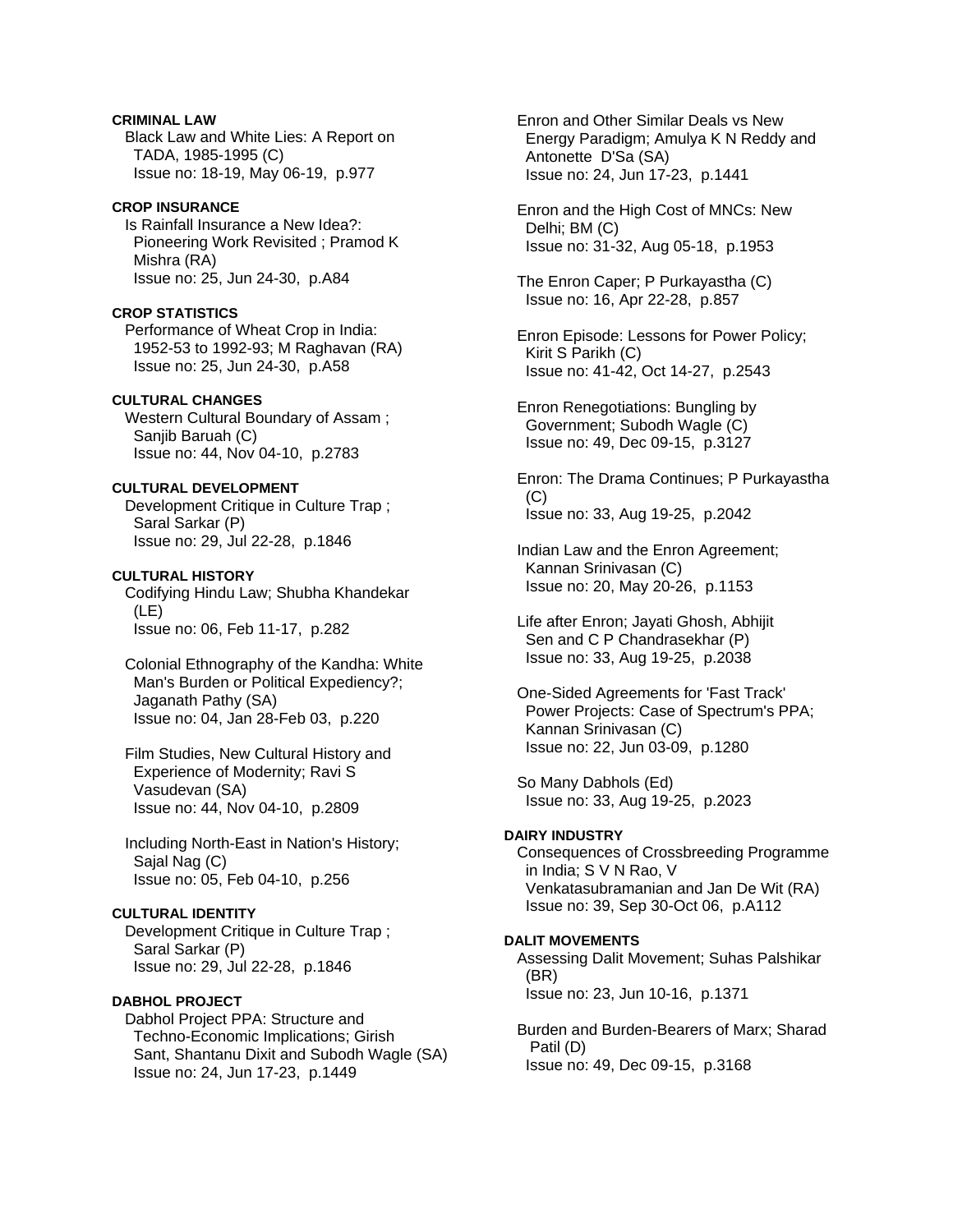# **DALIT MOVEMENTS**

 Mahars as Landholders ; Anuradha Gandhi (LE) Issue no: 29, Jul 22-28, p.1814

## **DALITS**

 Badanvalu: Emerging Dalit Paradigm: Karnataka; Ambrose Pinto (C) Issue no: 15, Apr 15-21, p.797

 Dalit Patriarchy ; Dev Athawale (LE) Issue no: 46, Nov 18-24, p.2898

 Dalit Protest Literature in Telugu: A Historical Perspective; A Satyanarayana (SA) Issue no: 03, Jan 21-27, p.171

- Dalit Women Talk Differently; Gopal Guru (C) Issue no: 41-42, Oct 14-27, p.2548
- Dalit-Bahujan Forum; T D Soyantar (LE) Issue no: 49, Dec 09-15, p.3110
- Dalitbahujan Intellectual Forum; Kancha Ilaiah (LE) Issue no: 31-32, Aug 05-18, p.1942
- Kadi: Signs of Dalit Assertion: Firan Desai and Rasik Parmar (C) Issue no: 26, Jul 01-07, p.1558
- Limits of OBC-Dalit Politics: Uttar Pradesh; Amaresh Misra (C) Issue no: 23, Jun 10-16, p.1355
- May Days of Mayavati; Vijay Prashad (C) Issue no: 23, Jun 10-16, p.1357

 New Politics; S K Sharma (LE) Issue no: 29, Jul 22-28, p.1814

 One-Dimensional View of Dalit Movement; Gopal Guru (BR) Issue no: 02, Jan 14-20, p.98

 Struggle for Panchama Lands: Dalit Assertion in Tamil Nadu; Brindavan C Moses (C) Issue no: 05, Feb 04-10, p.247

 Victims of Injustice: Dalit Christians (Ed) Issue no: 48, Dec 02-08, p.3041

 Will Mariamma's Grandson Catch up with Maramma's Grandson?; Arunoday Guha (C) Issue no: 50, Dec 16-22, p.3201

# **DAMS**

 Evading the Issue: Tehri Dam (Ed) Issue no: 23, Jun 10-16, p.1340

 Sardar Sarovar Project: Compensation Schemes for Severely Distressed Canal Affected People; Gautam Appa (C) Issue no: 24, Jun 17-23, p.1413

 Sustainability of Big Dams in Himalayas; Jayanta Bandyopadhyay (P) Issue no: 38, Sep 23-29, p.2367

#### **DANGS**

 Strategy of Containment: Dangi Darbar Drama; Lancy Lobo (C) Issue no: 38, Sep 23-29, p.2360

# **DARJEELING**

 Darjeeling, After 10 Years (LE) Issue no: 14, Apr 08-14, p.714

**DATA COLLECTION** 

 Banking Data; EPW Research Foundation (S) Issue no: 51, Dec 23-29, p.3263

# **DEBT**

 Gap in Busy Season Credit Policy ; EPW Research Foundation (MMR) Issue no: 41-42, Oct 14-27, p.2535

# **DEBT CRISIS**

 'Private Banking' and Depreciation of the Rupee; Kannan Srinivasan (C) Issue no: 45, Nov 11-17, p.2849

 Rethinking Strategy for Global Debt Crisis; Ashwini Deshpande (SA) Issue no: 21, May 27-Jun 02, p.1241

#### **DEFENCE POLICY**

 Dangerous Course: Indo-US Relations (Ed) Issue no: 23, Jun 10-16, p.1342

#### **DELHI**

 Custodial Deaths and Police Firing: A Tale of Two Cities (C) Issue no: 16, Apr 22-28, p.862

 From Victim to Agent: Memories of Emergency from a Resettlement Colony in Delhi ; Emma Tarlo (P) Issue no: 46, Nov 18-24, p.2921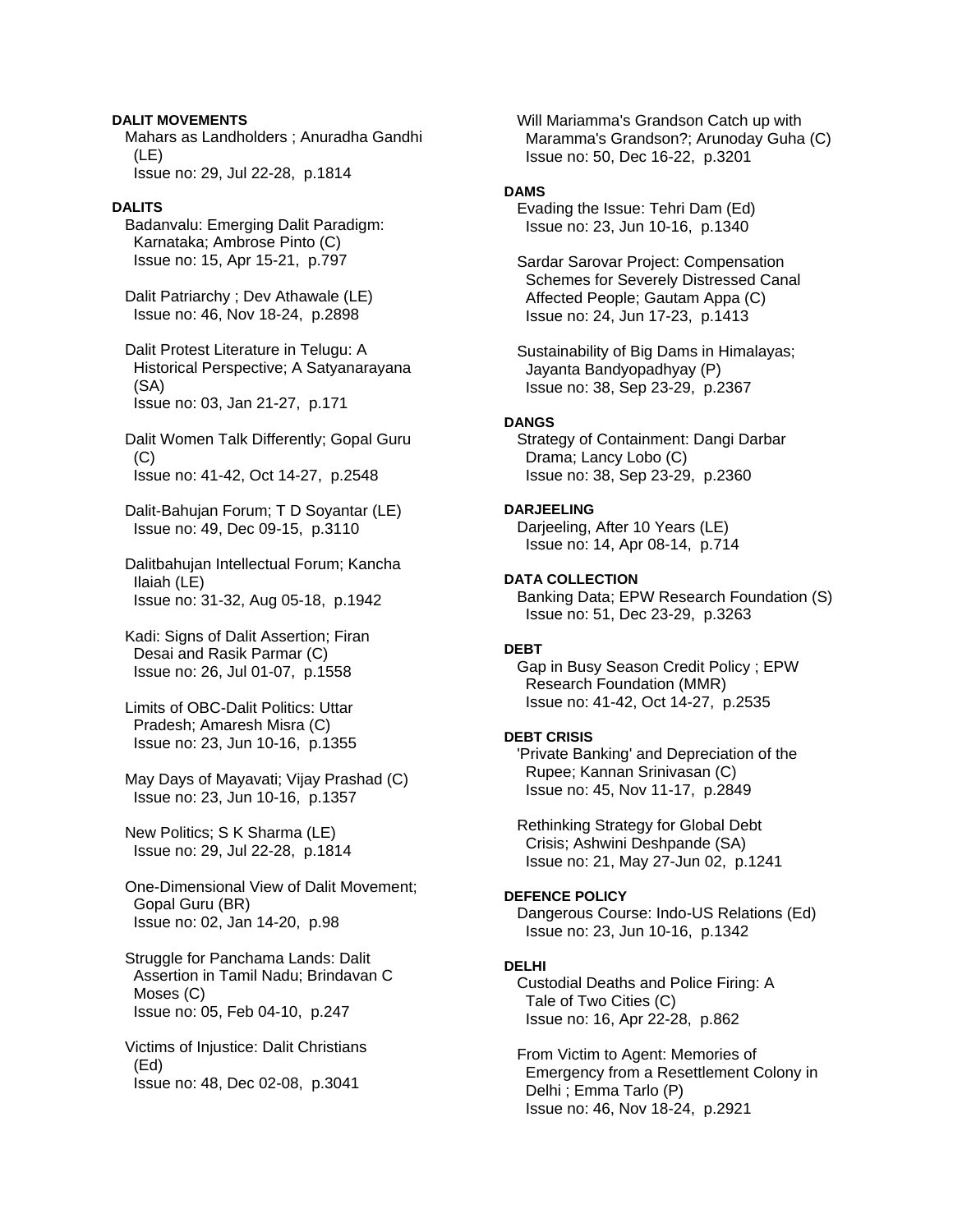# **DELHI**

 Not Opportune: Human Rights (Ed) Issue no: 16, Apr 22-28, p.849

 Plain Speaking from Below: Panchayat Conference (Ed) Issue no: 41-42, Oct 14-27, p.2528

 Planning for Delhi and National Capital Region: Review of Plan Formulation and Implementation; V Nath (SA) Issue no: 35, Sep 02-08, p.2191

 Reluctant Rebels: Congress (Ed) Issue no: 21, May 27-Jun 02, p.1208

# **DEMAND THEORY**

 Demand Side Factors and India's Industrial Growth; Pradip Maiti and R Kavita Rao (SA) Issue no: 33, Aug 19-25, p.2070

## **DEMOCRACY**

 Capitalism, Markets, Market Socialism and Democracy ; Arun Ghosh (F) Issue no: 50, Dec 16-22, p.3191

 Democracy and the Fight against Communalism; K Balagopal (D) Issue no: 01, Jan 07-13, p.57

 Flawed Vision of Democracy ; Harsh Sethi (BR) Issue no: 52, Dec 30-Jan 06, p.3363

 Pakistan's Courts and Democracy ; A G Noorani (BR) Issue no: 31-32, Aug 05-18, p.1978

 A Place for the Army: Myanmar (Ed) Issue no: 28, Jul 15-21, p.1718

 Socialism or New Democracy?; Guppy Deshpande (LE) Issue no: 04, Jan 28-Feb 03, p.186

 Special Treatment: Politics (Ed) Issue no: 50, Dec 16-22, p.3184

 TADA and Indian Democracy; Sudha Pai (C) Issue no: 50, Dec 16-22, p.3203

# **DEMOCRATIC SOCIALISM**

 Compendium of Failures: New Delhi; BM (C) Issue no: 39, Sep 30-Oct 06, p.2414

 In Memory of Gobinda Mukhoty ; Sumanta Banerjee (C) Issue no: 43, Oct 28-Nov 03, p.2725

# **DEMOGRAPHIC FACTORS**

 Demographic Transition and Education in Kerala ; K S James (C) Issue no: 51, Dec 23-29, p.3274

 Socio-Economic and Demographic Differentials between Hindus and Muslims in India ; Abusaleh Shariff (SA) Issue no: 46, Nov 18-24, p.2947

#### **DEMOGRAPHY**

 Economics of Population and Development ; Manashi Ray (SA) Issue no: 36, Sep 09-15, p.2263

 End of Demographic Transition by 2003 AD?; P N Mari Bhat (D) Issue no: 05, Feb 04-10, p.279

 Global Population Growth, Economic Development and Environmental Impact: Case-Study of India, 1991-2100; Mahinder Chaudhry (SA) Issue no: 49, Dec 09-15, p.3163

#### **DEVADASIS**

 Judiciary, Social Reform and Debate on 'Religious Prostitution' in Colonial India; Kalpana Kannabiran (RA) Issue no: 43, Oct 28-Nov 03, p.WS59

 Of Devadasis, 'Tradition' and Politics; Biswamoy Pati (C) Issue no: 43, Oct 28-Nov 03, p.2728

# **DEVALUATION**

 Why Devaluation Won't Help: Pakistan; S Akbar Zaidi (C) Issue no: 44, Nov 04-10, p.2789

## **DEVELOPMENT AID**

 Does Development Bid Help?; A V Arun Kumar (BR) Issue no: 16, Apr 22-28, p.874

#### **DIRECT TAXES**

 Presumptive Direct Taxation: Lessons from Experience in Developing Countries; Indira Rajaraman (SA) Issue no: 18-19, May 06-19, p.1103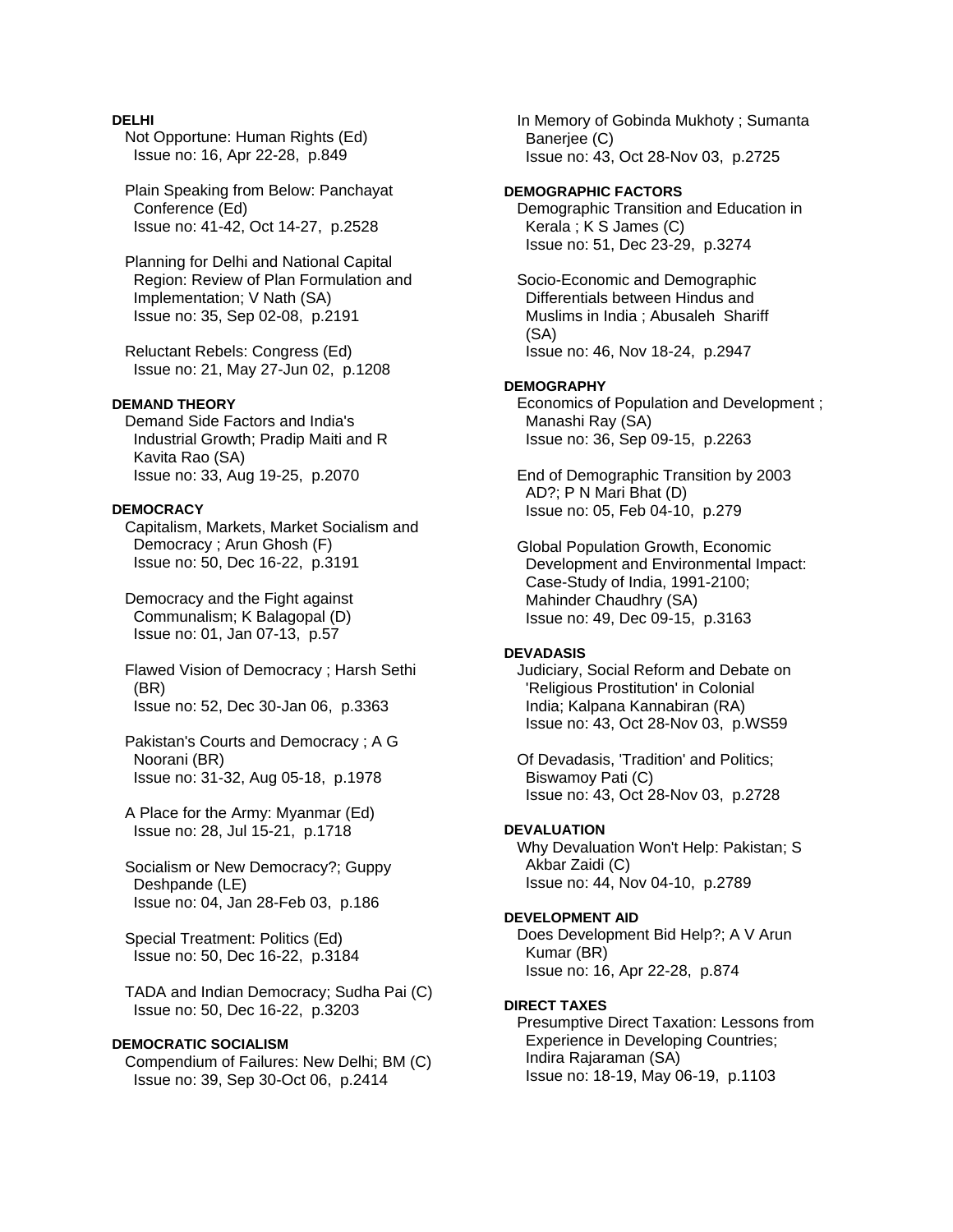# **DIRECT TAXES**

 Strengthening Direct Taxes: Some Suggestions; Amresh Bagchi (SA) Issue no: 07-08, Feb 18- Mar 03, p.380

#### **DISARMAMENT**

 Lost Opportunity (Ed) Issue no: 20, May 20-26, p.1135

# **DISASTER MANAGEMENT**

 Relief Assistance and Rehabilitation: Lessons in Disaster Management; S Parasuraman (C) Issue no: 27, Jul 08-14, p.1654

# **DISASTERS, NATURAL**

 Gaslitand Disaster: Accident or Murder?; A K Roy (C) Issue no: 41-42, Oct 14-27, p.2547

 Panchayats in Dealing With Natural Disasters: 1993 Floods in Jalpaiguri; G K Lieten and Prabhat Datta (SA) Issue no: 15, Apr 15-21, p.828

 Redressing Water Scarcity: Limitations of Governmental Approach ; Abhas Kumar Jha  $(C)$ Issue no: 36, Sep 09-15, p.2231

 Water Crisis in Earthquake-Affected Areas of Marathwada; G K Bhat and Aromar Revi  $(C)$ Issue no: 29, Jul 22-28, p.1826

# **DISINVESTMENT**

 Disinvestment Fiasco (Ed) Issue no: 45, Nov 11-17, p.2831

## **DISPLACEMENT**

 Displacement and Rehabilitation ; Walter Fernandes (D) Issue no: 39, Sep 30-Oct 06, p.2460

 Displacement and Rehabilitation: Some Points Towards Changing Course of Current Thinking; Jai Sen (D) Issue no: 17, Apr 29-May 05, p.963

 National Rehabilitation Policy: A Critique; Jai Sen (C) Issue no: 05, Feb 04-10, p.241

# **DOMESTIC VIOLENCE**

 Silent Cry; Rinki Bhattacharya (BR) Issue no: 01, Jan 07-13, p.38

# **DOMESTIC WORKERS**

 Master-Servant Relationship in a Cross-Cultural Perspective; Lakshmi Srinivas (SA) Issue no: 05, Feb 04-10, p.269

 Masters and Servants; T M Gnanapragasam (LE) Issue no: 14, Apr 08-14, p.714

#### **DRAMA AND STAGE SHOW**

 Strategy of Containment: Dangi Darbar Drama; Lancy Lobo (C) Issue no: 38, Sep 23-29, p.2360

# **DRAVIDIAN MOVEMENT**

 Beyond Colonial Crumbs: Cambridge School, Identity Politics and Dravidian Movement[s]; M S S Pandian (SA) Issue no: 07-08, Feb 18- Mar 03, p.385

 Dravidian Movement and Saivites: 1927-1944; A R Venkatachalapathy (SA) Issue no: 14, Apr 08-14, p.761

#### **DRINKING WATER**

 Nobody's Baby: Drinking Water (Ed) Issue no: 13, Apr 01-07, p.649

 Watery Thoughts: Maharashtra (Ed) Issue no: 31-32, Aug 05-18, p.1946

#### **DROUGHT**

 A Hardy Ritual: Maharashtra (Ed) Issue no: 16, Apr 22-28, p.849

#### **EARTHQUAKES**

 Water Crisis in Earthquake-Affected Areas of Marathwada; G K Bhat and Aromar Revi (C) Issue no: 29, Jul 22-28, p.1826

# **EAST BENGAL**

 Land and Peasantry under Late British Colonialism; Monirul I Khan (BR) Issue no: 45, Nov 11-17, p.2865

## **ECOLOGY**

 Development Critique in Culture Trap ; Saral Sarkar (P) Issue no: 29, Jul 22-28, p.1846

 Economic Reform and Ecological Refurbishment: A Strategy for India; J Mohan Rao (SA) Issue no: 28, Jul 15-21, p.1749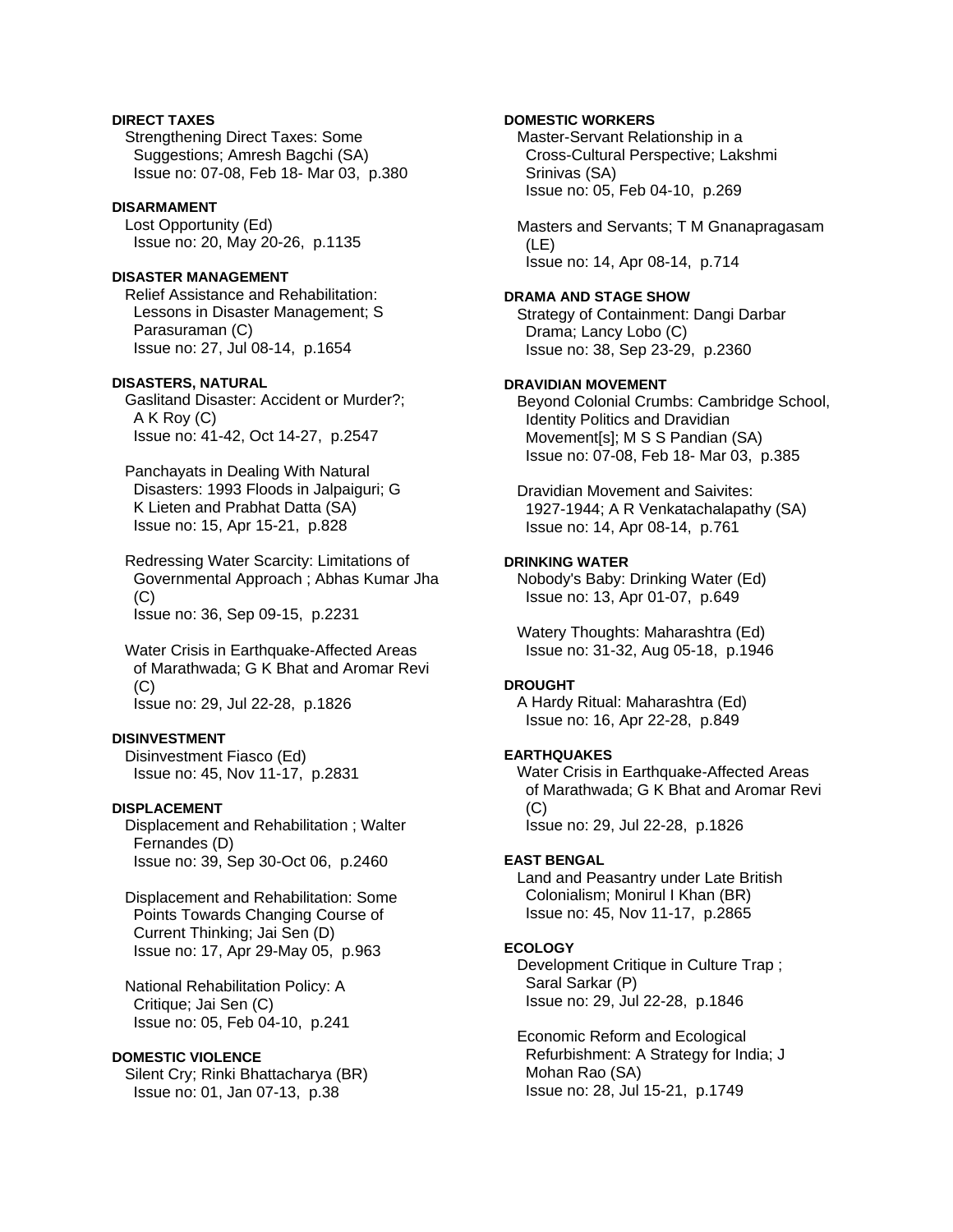# **ECOLOGY**

 Evaluation of Narmada Projects: An Ecological Economics Perspective ; H Jack Ruitenbeek and Cynthia M Cartier (SA) Issue no: 34, Aug 26-Sep 01, p.2138

# **ECONOMIC COOPERATION**

 Conflict and Co-operation in South Asia; V S Sheth (BR) Issue no: 38, Sep 23-29, p.2373

## **ECONOMIC CRIMES**

 Misguided Solidarity: Corruption (Ed) Issue no: 44, Nov 04-10, p.2773

### **ECONOMIC FORECASTING**

 Preconceived Notions; Deena Khatkhate (LE) Issue no: 09, Mar 04-10, p.406

# **ECONOMIC GROWTH AND DEVELOPMENT**

 Cynical Prescriptions (Ed) Issue no: 11, Mar 18-24, p.531

 Development Paradigms: China and India Since 1949; Arun Ghosh (F) Issue no: 07-08, Feb 18- Mar 03, p.355

 Development Priorities: Practical Issues of Methodology and Modelling; Kalyan Raipuria (SA) Issue no: 10, Mar 11-17, p.514

- Distorted Outlook: The Economy (Ed) Issue no: 11, Mar 18-24, p.534
- Does Development Bid Help?; A V Arun Kumar (BR) Issue no: 16, Apr 22-28, p.874
- East Asian Models of Development ; Nirupam Bajpai (BR) Issue no: 23, Jun 10-16, p.1369

 Economic Outlook for India, 1994-96 (SA) Issue no: 12, Mar 25-31, p.639

- Economics of Population and Development ; Manashi Ray (SA) Issue no: 36, Sep 09-15, p.2263
- Economy and the Budget; Arun Ghosh (SA) Issue no: 18-19, May 06-19, p.1073

 Gazing the Crystal Ball: Indian Economy, Circa 1995; V Pandit, K Krishnamurty and T Palanivel (SA) Issue no: 18-19, May 06-19, p.1043

 Global Population Growth, Economic Development and Environmental Impact: Case-Study of India, 1991-2100; Mahinder Chaudhry (SA) Issue no: 49, Dec 09-15, p.3163

 Governing Fractured Polities; A G Noorani (BR) Issue no: 20, May 20-26, p.1170

- Gujarat and Development; Ankit Mehta (LE) Issue no: 11, Mar 18-24, p.530
- India: Economic Outlook, 1995-97 (C) Issue no: 38, Sep 23-29, p.2355
- Is there Hope for the Indian Economy?; Romesh Diwan (D) Issue no: 10, Mar 11-17, p.527
- Kerala: Towards a New Agenda; Isaac T M Thomas and Michael P K Tharakan (SA) Issue no: 31-32, Aug 05-18, p.1993
- New Institutional Economics, State and Development: Some Conceptual and Empirical Issues; Sumit Roy (RA) Issue no: 30, Jul 29-Aug 04, p.PE65
- On Raising Domestic Saving Rate; V V Bhanoji Rao (LE) Issue no: 22, Jun 03-09, p.1266

 Path of Growth; S K Sharma (LE) Issue no: 36, Sep 09-15, p.2218

- Plan Versus Market in the Contemporary World; Prabhat Patnaik (SA) Issue no: 18-19, May 06-19, p.993
- Planning Versus Market in Developing Economies: Discussions in Honour of Late Amiya Dasgupta; Arun Ghosh (F) Issue no: 17, Apr 29-May 05, p.919
- Putting Structure on Structural Adjustment; Ashima Goyal (SA) Issue no: 18-19, May 06-19, p.1013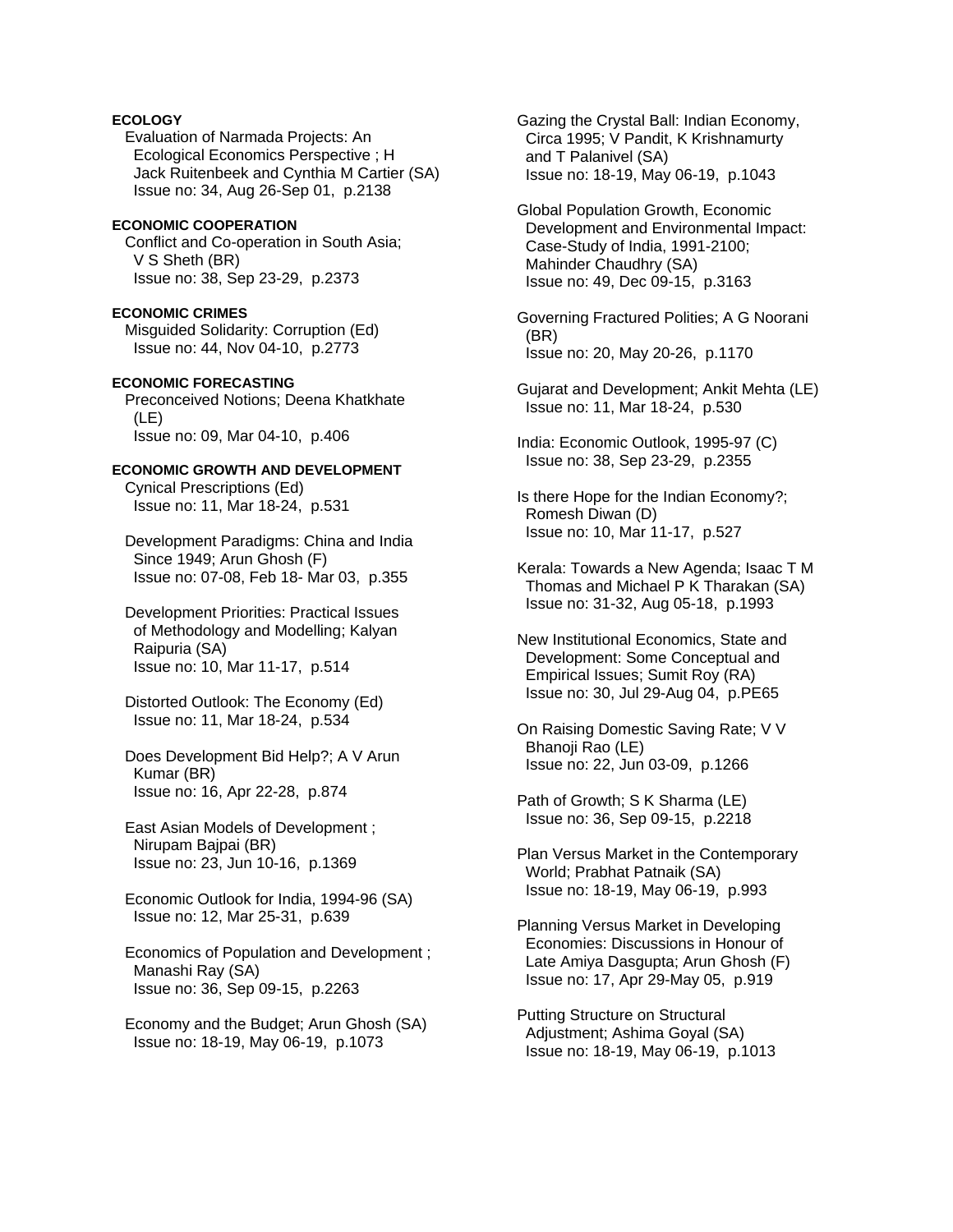# **ECONOMIC GROWTH AND DEVELOPMENT**

 Reinterpreting Retreat of the State in a Second Best Environment; Arun Kumar (SA) Issue no: 18-19, May 06-19, p.1050

 Rule of Seven (Ed) Issue no: 25, Jun 24-30, p.1467

 Selective Development and Widening Disparities in Gujarat; Indira Hiway (SA) Issue no: 41-42, Oct 14-27, p.2603

 Sorry State of UP's Economy; Kripa Shankar (C) Issue no: 12, Mar 25-31, p.609

 Structure of World Economy; EPW Research Foundation (SS) Issue no: 13, Apr 01-07, p.701

 A Tale of Two Countries (Ed) Issue no: 02, Jan 14-20, p.63

 Technology Priorities for India's Development: Need for Restructuring; S Chandrashekar (SA) Issue no: 43, Oct 28-Nov 03, p.2739

 What are the Fundamentals?; Pulapre Balakrishnan (SA) Issue no: 18-19, May 06-19, p.1067

 Whistling in the Dark (Ed) Issue no: 14, Apr 08-14, p.715

 Whither India's Environment?; J Mohan Rao (SA) Issue no: 13, Apr 01-07, p.677

#### **ECONOMIC HISTORY**

 Against the Common Enemy: Nazidom and German Corporate Capital; Frederic Clairmont (C) Issue no: 17, Apr 29-May 05, p.934

 From Club to Karkhana; Sanjay Subrahmanyam (BR) Issue no: 02, Jan 14-20, p.97

# **ECONOMIC INDICATORS**  Social Indicators; EPW Research Foundation (S) Issue no: 30, Jul 29-Aug 04, p.1895

 Poverty and Inequality: Case of Assam; Chandan Kumar Sharma (SA) Issue no: 07-08, Feb 18- Mar 03, p.403 **ECONOMIC POLICY**  TheBudget Tax Reforms and Public Policy; Errol D'Souza (SA) Issue no: 18-19, May 06-19, p.1079 By Stealth (Ed) Issue no: 01, Jan 07-13, p.03 China's Tryst with Globalisation; Nirmal Kumar Chandra (RA) Issue no: 04, Jan 28-Feb 03, p.PE2 China: Planning the Future; Yi Ren (C) Issue no: 51, Dec 23-29, p.3277 Designing Policy Initiatives in Emerging Economic Environment: Case of Indian Computer Hardware Industry ; Rajnish Karki and Ahmad Cameron (RA) Issue no: 34, Aug 26-Sep 01, p.M94 Inflation: Finance Minister's Forgotten Promises: New Delhi; BM (C) Issue no: 09, Mar 04-10, p.424 Is there Hope for the Indian Economy?; Romesh Diwan (D) Issue no: 10, Mar 11-17, p.527

**ECONOMIC INEQUALITY** 

 The NEP: The Dangers Ahead; Ramaswamy R Iyer (P) Issue no: 30, Jul 29-Aug 04, p.1913

 Not Comparable: West Bengal (Ed) Issue no: 13, Apr 01-07, p.650

Painful Transition: Arun Banerii (BR) Issue no: 10, Mar 11-17, p.502

 Plan Versus Market in the Contemporary World; Prabhat Patnaik (SA) Issue no: 18-19, May 06-19, p.993

 Planning for Delhi and National Capital Region: Review of Plan Formulation and Implementation; V Nath (SA) Issue no: 35, Sep 02-08, p.2191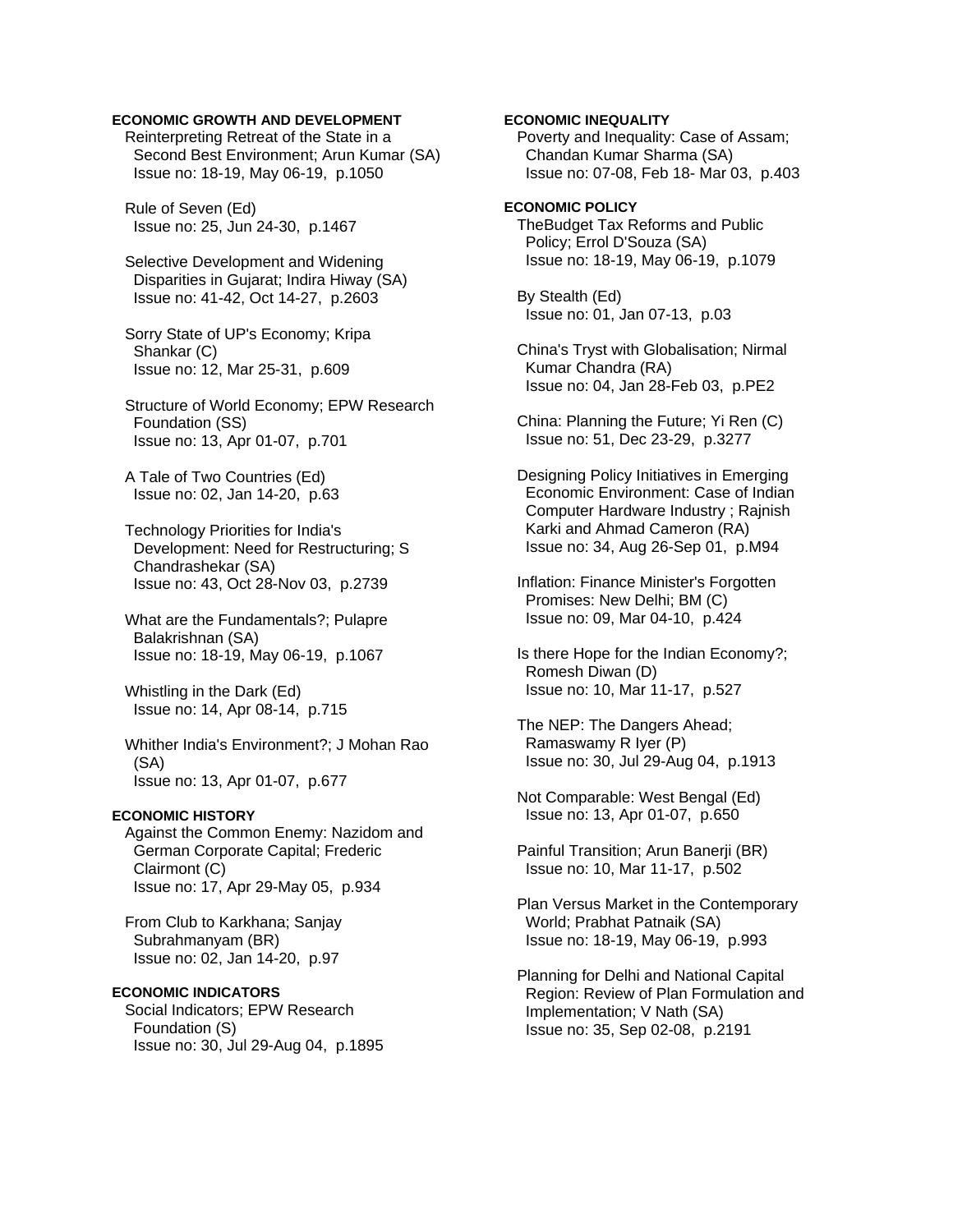## **ECONOMIC POLICY**

- Planning Versus Market in Developing Economies: Discussions in Honour of Late Amiya Dasgupta; Arun Ghosh (F) Issue no: 17, Apr 29-May 05, p.919
- Puzzles in Budgetary Policies; Mihir Rakshit (SA) Issue no: 18-19, May 06-19, p.1061

 Reinterpreting Retreat of the State in a Second Best Environment; Arun Kumar (SA) Issue no: 18-19, May 06-19, p.1050

- Structural Changes and Tax Reforms; Mahesh C Purohit (BR) Issue no: 41-42, Oct 14-27, p.2555
- Technological Implications of Structural Adjustment: Case of India; M R Bhagavan (RA) Issue no: 07-08, Feb 18- Mar 03, p.M2

### **ECONOMIC REFORMS**

 'Private Banking' and Depreciation of the Rupee; Kannan Srinivasan (C) Issue no: 45, Nov 11-17, p.2849

 Cynical Prescriptions (Ed) Issue no: 11, Mar 18-24, p.531

 Distorted Outlook: The Economy (Ed) Issue no: 11, Mar 18-24, p.534

 Down and Out In Outer Mongolia: Lessons For Economic Reformers for 1995; Rehman Sobhan (P) Issue no: 10, Mar 11-17, p.499

 Economic Liberalisation and the Industrial Sector; Sunil Mani (RA) Issue no: 21, May 27-Jun 02, p.M38

 Economic Reform and Ecological Refurbishment: A Strategy for India; J Mohan Rao (SA) Issue no: 28, Jul 15-21, p.1749

 Economic Reform and Its Impact on Poor ; S P Gupta (SA) Issue no: 22, Jun 03-09, p.1295

 Economic Reform and Rate of Saving; EPW Research Foundation (SA) Issue no: 18-19, May 06-19, p.1021

 Economic Reforms and Poverty; Suresh D Tendulkar and L R Jain (SA) Issue no: 23, Jun 10-16, p.1373

 Economic Reforms and Rate of Saving in India; Premachandra Athukorala and Kunal Sen (SA) Issue no: 35, Sep 02-08, p.2184

 Economic Reforms and the Rural Poor ; S Mahendra Dev (D) Issue no: 33, Aug 19-25, p.2085

 Economic Reforms as Ideology ; Romesh Diwan (RA) Issue no: 30, Jul 29-Aug 04, p.PE73

 Economic Reforms in Developing Countries: Theory and Evidence; Nirupam Bajpai (SA) Issue no: 02, Jan 14-20, p.113

 Environment and New Economic Policies; Ashish Kothari (C) Issue no: 17, Apr 29-May 05, p.924

 Financial Sector and Economic Reforms in India; Arjun Sengupta (SA) Issue no: 01, Jan 07-13, p.39

 Fiscal Retrenchment: Government Finances (Ed) Issue no: 18-19, May 06-19, p.969

 Government and Transnationals: New Economic Policies Since 1991; Sudip Chaudhuri (SA) Issue no: 18-19, May 06-19, p.999

 Helpless in Face of Inflation (Ed) Issue no: 09, Mar 04-10, p.407

 High Cost of Foreign Capital: New Delhi; BM (C) Issue no: 17, Apr 29-May 05, p.929

 Illusory Gains of Liberalisation: Tripura; Malabika Das Gupta (C) Issue no: 12, Mar 25-31, p.604

 Import Liberalisation and Development of Indian Computer Industry ; Richard Heeks (RA) Issue no: 34, Aug 26-Sep 01, p.M82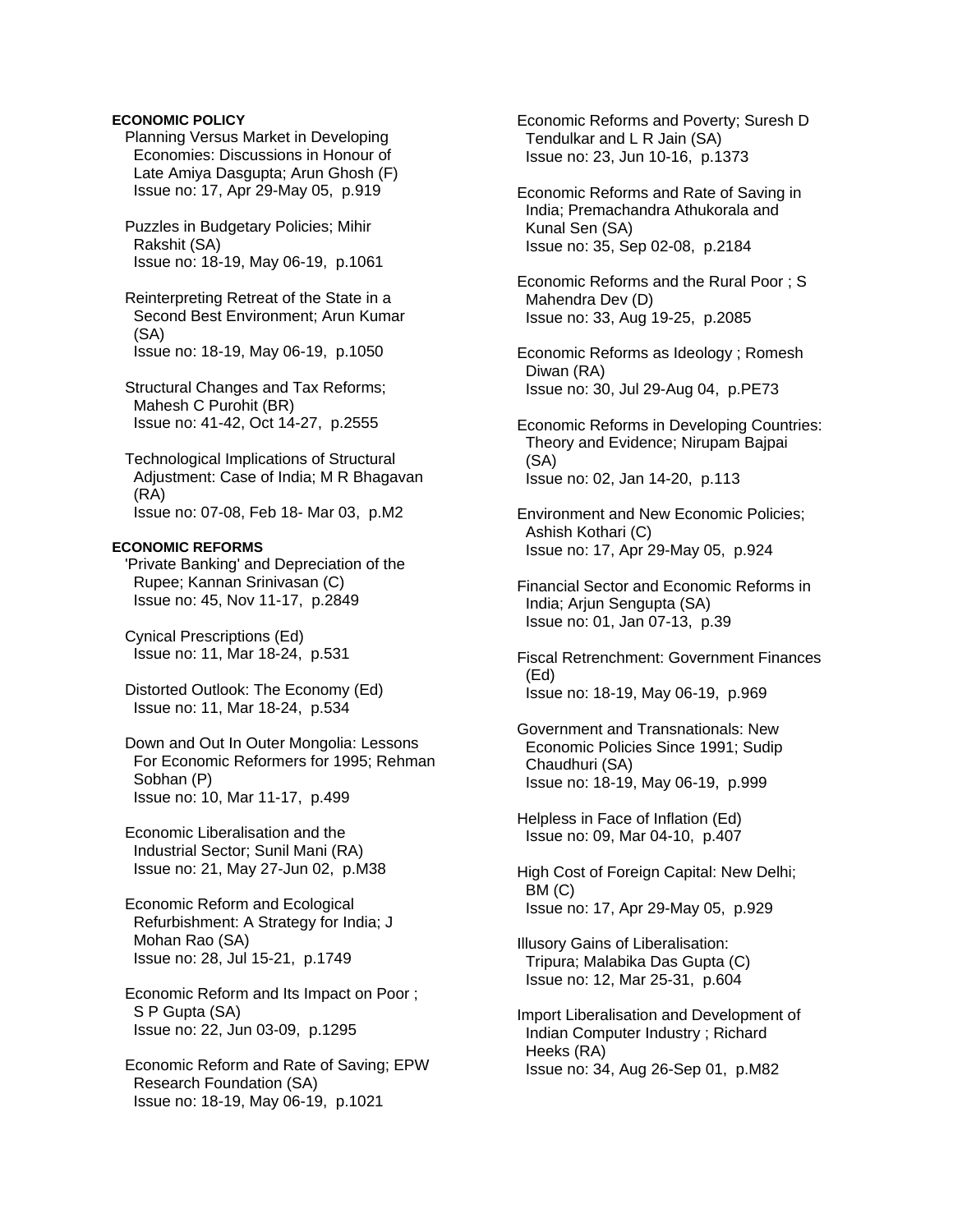### **ECONOMIC REFORMS**

 India's Exports to Russia: Complexities and Contradictions ; R G Gidadhubli (C) Issue no: 44, Nov 04-10, p.2780

 Industrial Liberalisation: Policy Issues at State Level; Sandeep Bhargava (RA) Issue no: 34, Aug 26-Sep 01, p.M117

 Industrialisation, Liberalisation and Two Way Flows of Foreign Direct Investments Case of India; Nagesh Kumar (SA) Issue no: 50, Dec 16-22, p.3228

 Liberalisation and Performance of Cement Industry ; V Bhanu (RA) Issue no: 34, Aug 26-Sep 01, p.M111

- Liberalisation Chicken Coming Home to Roost: New Delhi; BM (C) Issue no: 45, Nov 11-17, p.2847
- Liberalisation, Innovation and Exports; Rajat Acharyya (SA) Issue no: 36, Sep 09-15, p.2269

 Liberalisation, Unemployment and Capital Reform; Ranjit Sau (SA) Issue no: 03, Jan 21-27, p.157

 Looking Ahead to the Past; V M Rao (BR) Issue no: 20, May 20-26, p.1165

 Monetary Policy Muddle (Ed) Issue no: 21, May 27-Jun 02, p.1207

 Much Ado about Nothing (Ed) Issue no: 29, Jul 22-28, p.1815

 New Banking Culture and Small Borrower; N A Majumdar (C) Issue no: 35, Sep 02-08, p.2169

 On Liberalising Agricultural Trade: A Note of Caution from India's Experience with Tea Trade ; T Krishna Kumar and Ashok Mittal (SA) Issue no: 48, Dec 02-08, p.3069

 Planning for Liberalisation: ACRP in Changing Context; V M Rao (C) Issue no: 25, Jun 24-30, p.1478

 Preconceived Notions; Deena Khatkhate (LE) Issue no: 09, Mar 04-10, p.406

 Privatisation in East Europe; Nigel Harris (BR) Issue no: 40, Oct 07-13, p.2496

 Rebellion, Repression and Reform: Mexico; Carol Upadhya (C) Issue no: 09, Mar 04-10, p.430

 Reservation Policy for Small-Scale Industry: Has It Delivered the Goods?; M H Bala Subrahmanya (RA) Issue no: 21, May 27-Jun 02, p.M51

 Shortage of Saving (Ed) Issue no: 18-19, May 06-19, p.967

 Strategies for Agricultural Liberalisation: Consequences for Growth, Welfare and Distribution; Kirit S et al Parikh (RA) Issue no: 39, Sep 30-Oct 06, p.A90

 A Tale of Two Countries (Ed) Issue no: 02, Jan 14-20, p.63

 A Tale of Two Industrial Estates: Andhra Pradesh; Satinath Sarangi and Gary Cohen (C) Issue no: 24, Jun 17-23, p.1419

 Technological Capability in Indian Electronics Industry Under Economic Liberalisation; Dipayan Datta Chaudhari (RA) Issue no: 07-08, Feb 18- Mar 03, p.M13

 Technology, Strategy and Competitiveness; Chiranjib Sen (BR) Issue no: 28, Jul 15-21, p.1745

 Unstemmed Flow: Capital Flight (Ed) Issue no: 44, Nov 04-10, p.2774

 Using Planning Commission as a Political Pawn: New Delhi; BM (C) Issue no: 35, Sep 02-08, p.2160

 Who's Afraid of Liberalisation?; Arun Ghosh (F) Issue no: 01, Jan 07-13, p.12

### **ECONOMIC RELATIONS**

 Russia's Economic Relations with Asia ; R G Gidadhubli (C) Issue no: 24, Jun 17-23, p.1424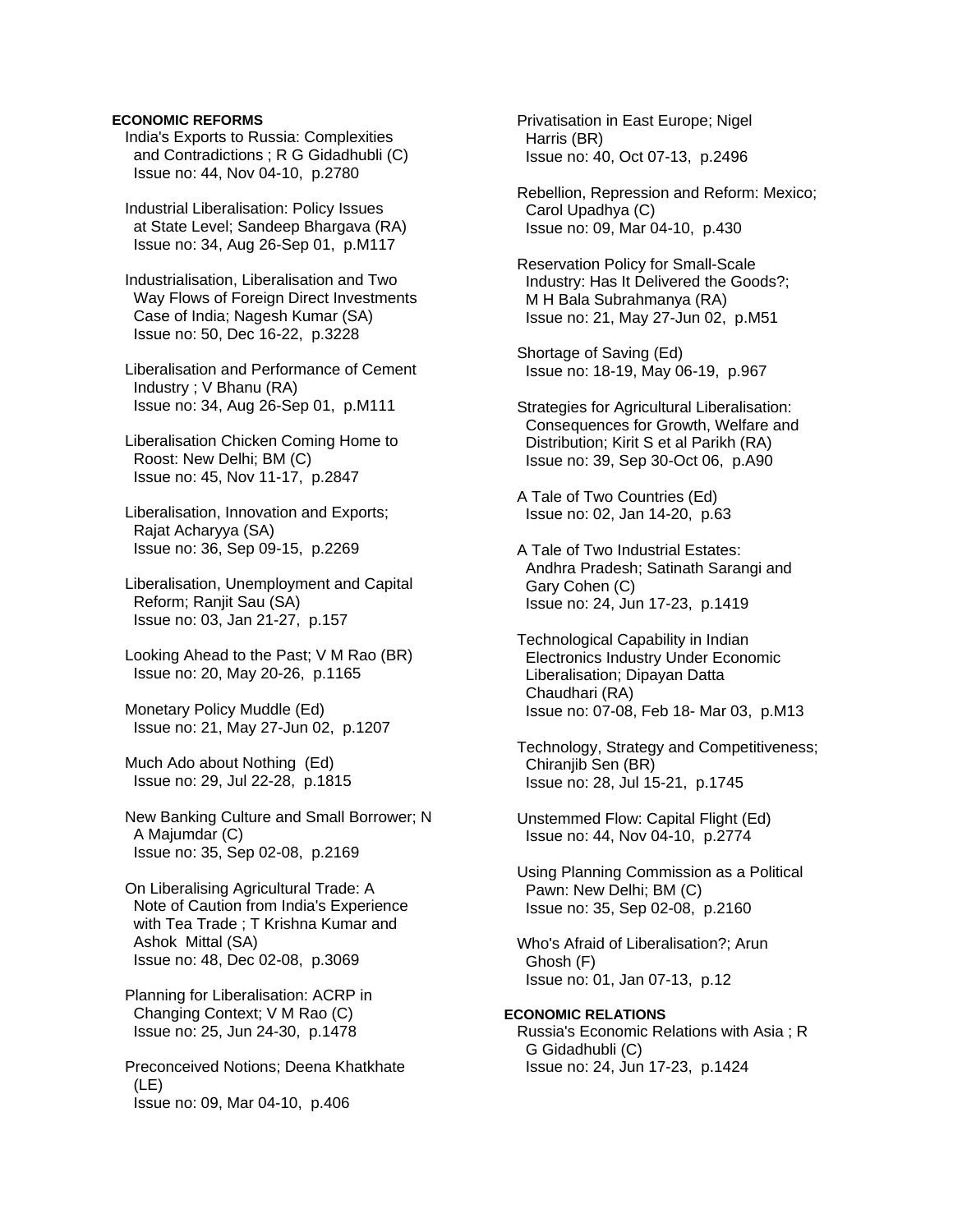### **ECONOMIC SANCTIONS**

 Continuing Sanctions against Iraq; Ninan Koshy (C) Issue no: 47, Nov 25-Dec 01, p.2985

### **ECONOMIC SURVEYS**

 Few Universal Solutions ; Biswajit Dhar (BR) Issue no: 37, Sep 16-22, p.2312

#### **ECONOMIC SYSTEM**

 Features of Kerala's Economy ; E T Mathew (BR) Issue no: 49, Dec 09-15, p.3146

 Russian Economy: Turning the Corner?; R G Gidadhubli (C) Issue no: 21, May 27-Jun 02, p.1226

# **ECONOMIC UNIONS**

 India and South-East Asia: Search for a Role; M G G Pillai (C) Issue no: 30, Jul 29-Aug 04, p.1911

#### **ECONOMICS**

 Expectations, Macro-Foundations, Policy Ineffectiveness and Culture: A Methodological Detour; Abhay Pethe (RA) Issue no: 04, Jan 28-Feb 03, p.PE31

 School Story; Meenakshi Tyagarajan (BR) Issue no: 18-19, May 06-19, p.989

# **ECONOMISTS**

 Ernest Mandel; Achin Vanaik (C) Issue no: 31-32, Aug 05-18, p.1956

 Malcom Adiseshiah; Mohammed Muzammil (LE) Issue no: 07-08, Feb 18- Mar 03, p.346

 A Modest Giant; Nirmal Sengupta (C) Issue no: 03, Jan 21-27, p.142

 Remembering V M Dandekar ; D Sambandhan (LE) Issue no: 33, Aug 19-25, p.2022

 V M Dandekar; A Vaidyanathan (C) Issue no: 33, Aug 19-25, p.2044

 Vinayak Mahadeo Dandekar ; Anand S Nadkarni (C) Issue no: 34, Aug 26-Sep 01, p.2108

### **ECOSYSTEMS**

 Destruction of Unique Ecosystem of Kochi Backwaters: Kerala; K M Seethi (C) Issue no: 29, Jul 22-28, p.1831

# **EDUCATION**

 Catching Them Young: Human Rights (Ed) Issue no: 23, Jun 10-16, p.1341

 Education and Women: On the Beijing Agenda ; Sadhna Saxena (C) Issue no: 47, Nov 25-Dec 01, p.2975

 Misplaced Priorities; J V Deshpande (Ed) Issue no: 36, Sep 09-15, p.2220

 People's Bill on Nature, Health and Education; P R Seshagiri Rao and Madhav Gadgil (SA) Issue no: 40, Oct 07-13, p.2501

 Practice of Pedagogy in Non-Formal Education ; Anjan Ghosh (C) Issue no: 37, Sep 16-22, p.2303

 Tribal Education for Development: Need for a Liberative Pedagogy for Social Transformation; Rudolf C Heredia (SA) Issue no: 16, Apr 22-28, p.891

### **EDUCATION AND RELIGION**

 Education and Mission: School as Agent of Evangelisation ; Rudolf C Heredia (SA) Issue no: 37, Sep 16-22, p.2332

### **EDUCATION SYSTEM**

 Is 'Ulki' Still so Important?; Poromesh Acharya (LE) Issue no: 23, Jun 10-16, p.1338

 Reorganising Universities; T S Ramnarayan (LE) Issue no: 30, Jul 29-Aug 04, p.1886

### **EDUCATIONAL HISTORY**

 Bengali Bhadralok and Educational Development in 19th Century Bengal; Poromesh Acharya (P) Issue no: 13, Apr 01-07, p.670

 Education: The Real Contradiction; S Shukla (LE) Issue no: 17, Apr 29-May 05, p.910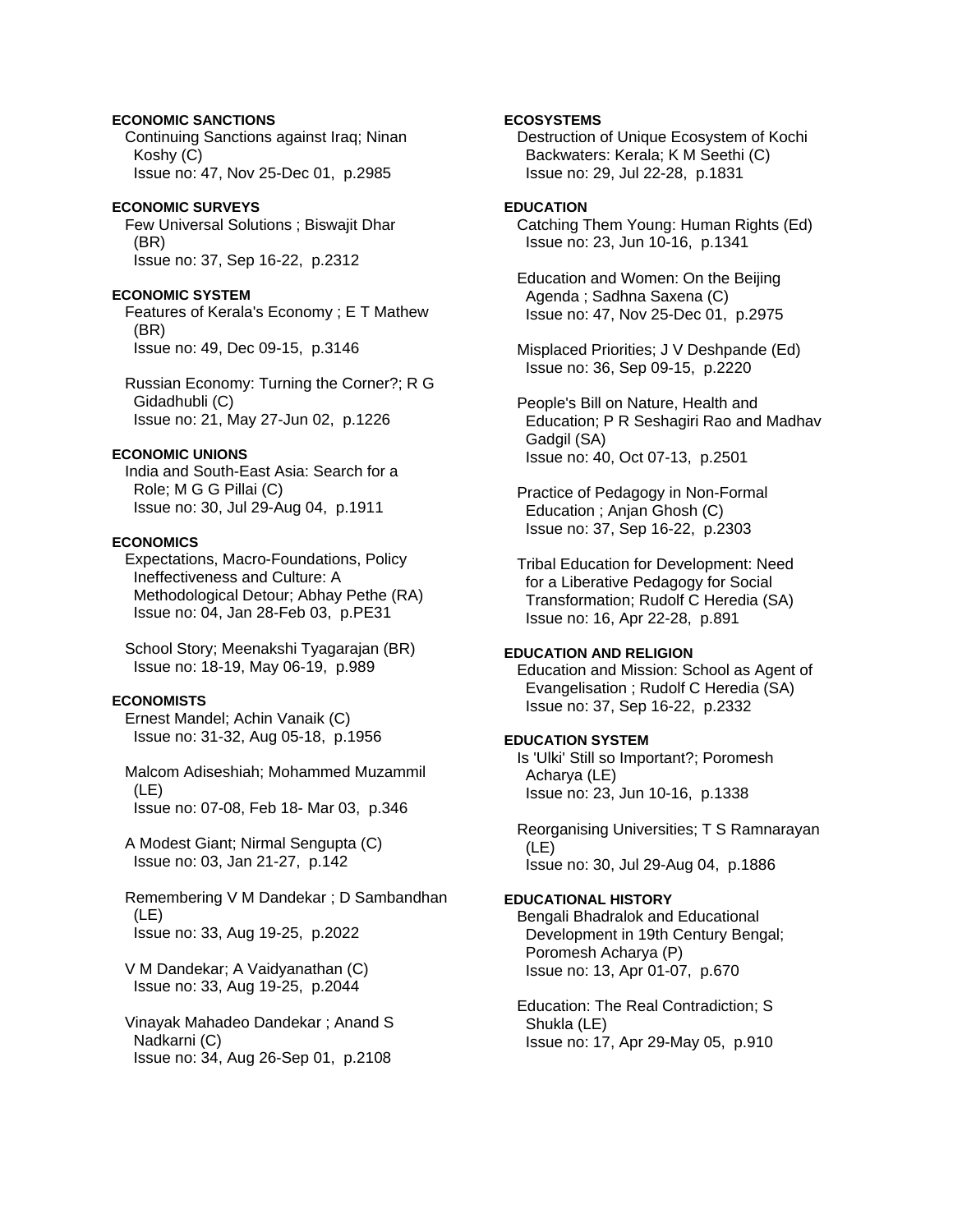# **EDUCATIONAL POLICY AND REFORMS**

 Bengali Bhadralok and Educational Development in 19th Century Bengal; Poromesh Acharya (P) Issue no: 13, Apr 01-07, p.670

 A Clean SLET?: West Bengal (C) Issue no: 18-19, May 06-19, p.982

**EDUCATIONAL RESEARCH**  Catching Them Young: Human Rights (Ed) Issue no: 23, Jun 10-16, p.1341

**EDUCATIONISTS** 

 Moonis Raza; S Shukla (LE) Issue no: 02, Jan 14-20, p.62

### **EGYPT**

 Egypt's Troubles at Home and Signals Abroad; Ninan Koshy (C) Issue no: 31-32, Aug 05-18, p.1960

 Politics of Population at Cairo; Malini Karkal (C) Issue no: 02, Jan 14-20, p.88

#### **EGYPTIANS**

 Egypt's Troubles at Home and Signals Abroad; Ninan Koshy (C) Issue no: 31-32, Aug 05-18, p.1960

# **ELECTIONS**

 Anarchic Politics in Jammu and Kashmir ; Gopal Singh (BR) Issue no: 41-42, Oct 14-27, p.2556

 Andhra Elections: What Happened and What Did Not Happen; K Balagopal (C) Issue no: 03, Jan 21-27, p.136

 Assembly Elections in Maharashtra: Realignment of Forces; Gopal Guru (C) Issue no: 14, Apr 08-14, p.733

 Beyond the Elections: Orissa; Biswamoy Pati (C) Issue no: 16, Apr 22-28, p.867

 A Brand of Politics: Bihar (Ed) Issue no: 13, Apr 01-07, p.648

 Congress Maintains its Hold: Arunachal Pradesh; Anup Saikia (C) Issue no: 18-19, May 06-19, p.984

 Cosmetic Measures: Kashmir (Ed) Issue no: 45, Nov 11-17, p.2832

 Economic Reform amidst Political Turmoil: New Delhi; BM (C) Issue no: 14, Apr 08-14, p.732

 Election and Bihar's Fractured Polity; A k Roy (C) Issue no: 07-08, Feb 18- Mar 03, p.359

 Elections in Latin America: Near Collapse of Party Rule; Girish Kumar (C) Issue no: 48, Dec 02-08, p.3059

 Elections with a Difference: Bihar; Tilak D Gupta (C) Issue no: 15, Apr 15-21, p.789

 End of Political Immobilism?; Ajit Roy (C) Issue no: 02, Jan 14-20, p.81

 Factions to the Fore: Gujarat (Ed) Issue no: 03, Jan 21-27, p.128

 JAAC in Distress: Jharkhand (Ed) Issue no: 51, Dec 23-29, p.3260

 Karnataka: Elections and After; V K Natraj (C) Issue no: 02, Jan 14-20, p.84

 LDF's Repeat Performance: Kerala's Local Body Elections; M R Biju (C) Issue no: 41-42, Oct 14-27, p.2550

 More of the Same: Orissa (Ed) Issue no: 13, Apr 01-07, p.650

 No Right to Vote; A G Noorani (CL) Issue no: 09, Mar 04-10, p.416

 Plain Speaking from Below: Panchayat Conference (Ed) Issue no: 41-42, Oct 14-27, p.2528

 Pre-Election Posturings: Politics (Ed) Issue no: 49, Dec 09-15, p.3112

 Protest Vote: Russia (Ed) Issue no: 51, Dec 23-29, p.3261

 Raitha Sangha's Political Dilemma: Karnataka; A P Kripa (C) Issue no: 03, Jan 21-27, p.140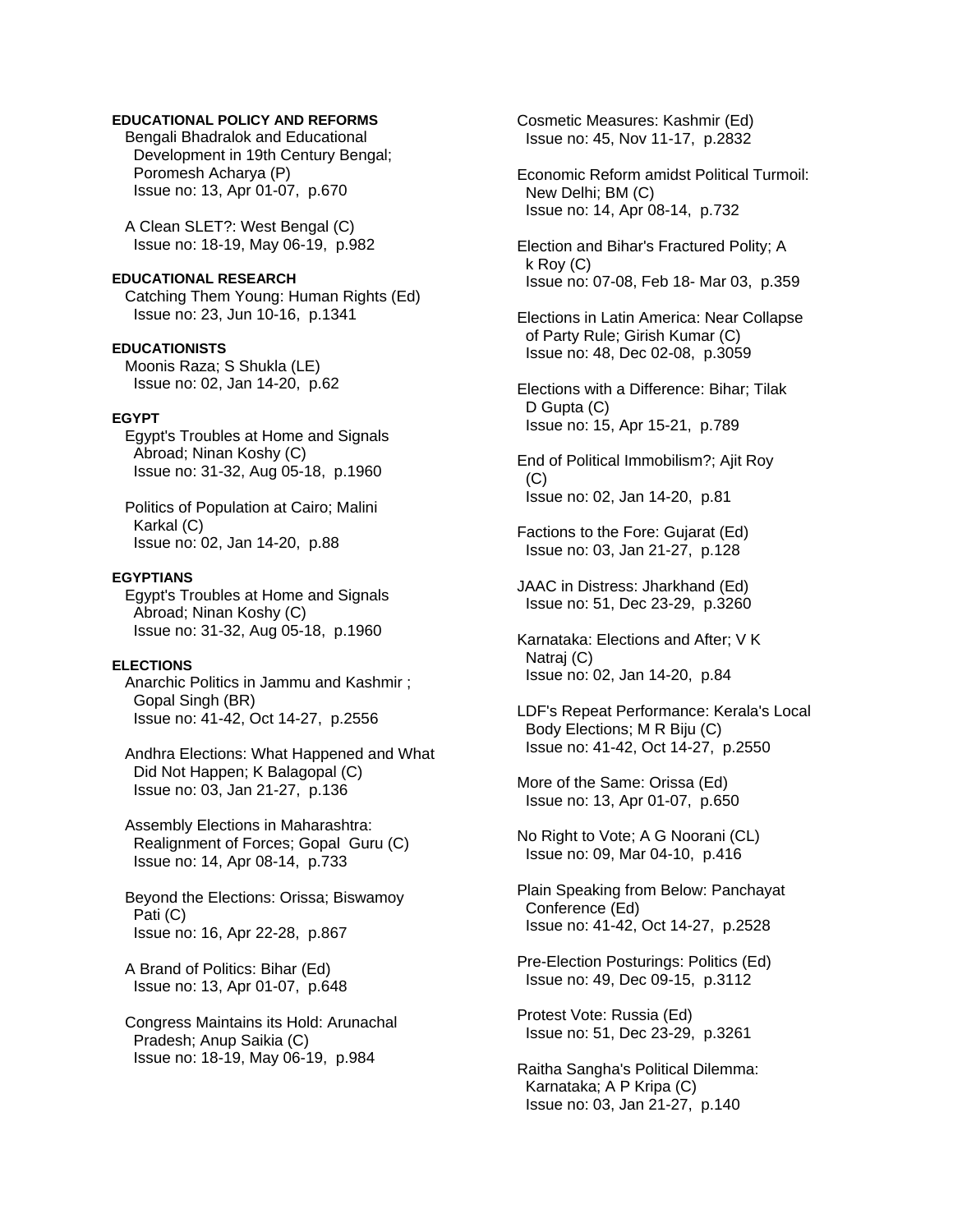### **ELECTIONS**

 Riding High: Gujarat (Ed) Issue no: 25, Jun 24-30, p.1470

 Russian Elections: No Exit from the Labyrinth; Dev Murarka (C) Issue no: 45, Nov 11-17, p.2853

 Tanzania on Election-Eve: People Want Change ; Amrit Wilson (C) Issue no: 41-42, Oct 14-27, p.2553

 Test for Akalis: Punjab (Ed) Issue no: 17, Apr 29-May 05, p.912

 The Real Issues: Politics (Ed) Issue no: 04, Jan 28-Feb 03, p.190

 Uneasy Stock Taking: Politics (Ed) Issue no: 15, Apr 15-21, p.782

 Unsure Steps: Karnataka (Ed) Issue no: 20, May 20-26, p.1137

 Victory on a Platter; GPD (F) Issue no: 13, Apr 01-07, p.657

 Vote for Unity: Malaysia's Ninth General Elections; Vejai Balasubramaniam (C) Issue no: 23, Jun 10-16, p.1362

 Warning to Left Front: West Bengal; Biren Roy (C) Issue no: 35, Sep 02-08, p.2171

 Wooing Minorities: Elections (Ed) Issue no: 06, Feb 11-17, p.284

 Wrong Turn: Bihar (Ed) Issue no: 09, Mar 04-10, p.409

# **ELECTRIC POWER**

 Enron and Other Similar Deals vs New Energy Paradigm; Amulya K N Reddy and Antonette D'Sa (SA) Issue no: 24, Jun 17-23, p.1441

 One-Sided Agreements for 'Fast Track' Power Projects: Case of Spectrum's PPA; Kannan Srinivasan (C) Issue no: 22, Jun 03-09, p.1280

 Sectoral Variations in Electricity Pricing: Indian Trends and International Comparison; Rangan Banerjee and Vinayak Shanbhag (RA) Issue no: 21, May 27-Jun 02, p.M55

# **ELECTRIC POWER PLANTS**

 Need for Vigilance; S C Bhattacharyya (LE) Issue no: 39, Sep 30-Oct 06, p.2402

### **ELECTRONICS INDUSTRY**

 The Race between Ford and Toyota: Struggle for World Dominance; Peter Custers (RA) Issue no: 47, Nov 25-Dec 01, p.M151

 Technological Capability in Indian Electronics Industry Under Economic Liberalisation; Dipayan Datta Chaudhari (RA) Issue no: 07-08, Feb 18- Mar 03, p.M13

#### **EMERGENCY**

 From Victim to Agent: Memories of Emergency from a Resettlement Colony in Delhi ; Emma Tarlo (P) Issue no: 46, Nov 18-24, p.2921

 A Fuller View of the Emergency; Balraj Puri (P) Issue no: 28, Jul 15-21, p.1736

 Glossing over the Past: Politics (Ed) Issue no: 27, Jul 08-14, p.1629

 Not Just a Memory: The Emergency (Ed) Issue no: 25, Jun 24-30, p.1469

# **EMPLOYMENT**

 Employment; EPW Research Foundation (S) Issue no: 29, Jul 22-28, p.1823

 Employment and Unemployment in Andhra Pradesh: Trends and Dimensions; G Parthasarathy and Jayashree Anand (SA) Issue no: 15, Apr 15-21, p.811

 Employment Situation of Tribal Population in Orissa: 1981 Census Data; K K Mohanti and Sakti Padhi (SA) Issue no: 29, Jul 22-28, p.1879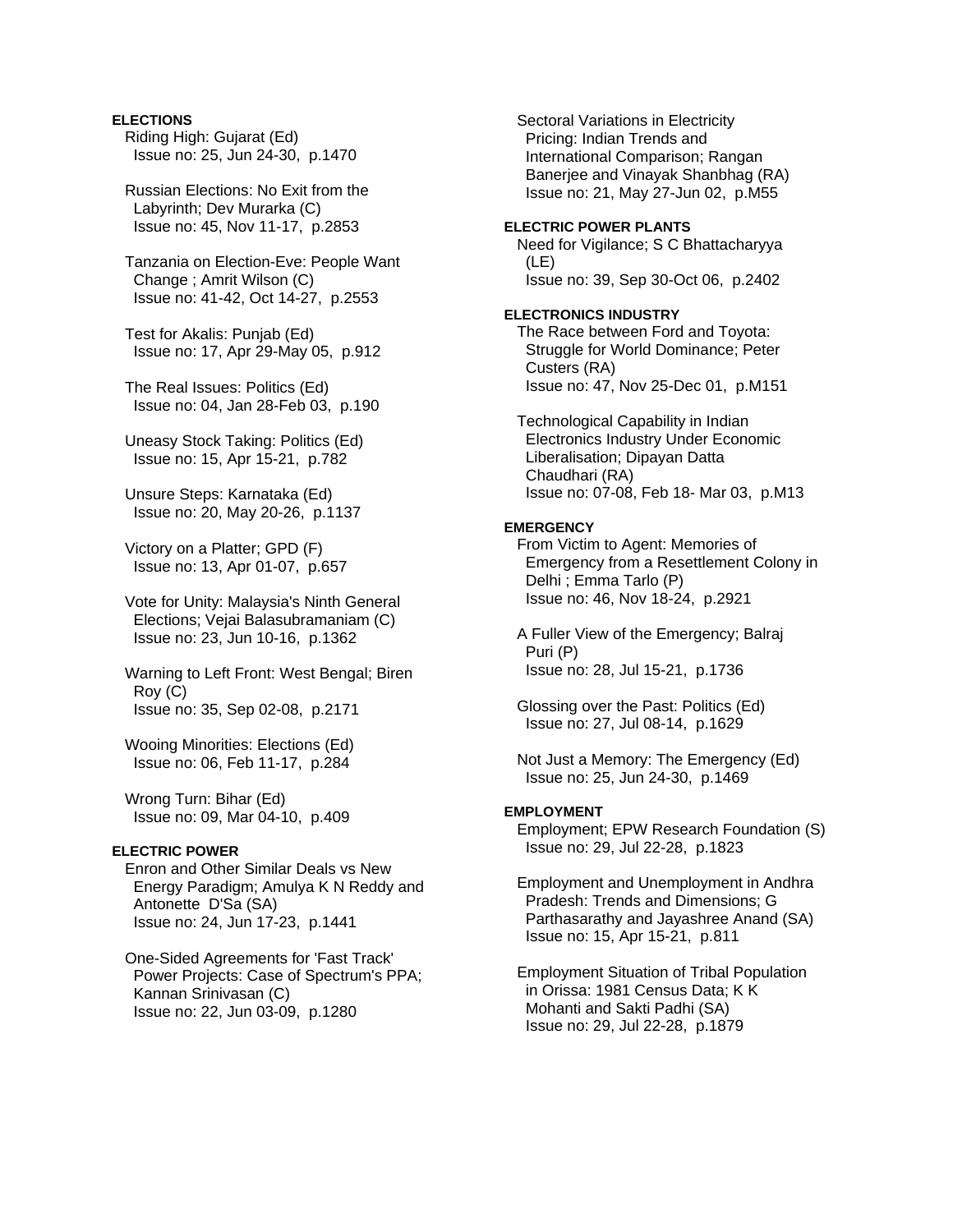### **EMPLOYMENT**

 Flexible Specialisation, Technology and Employment: Networks in Developing Countries ; Regina M A A Galhardi (RA) Issue no: 34, Aug 26-Sep 01, p.M124

 India on the Eve of Copenhagen Summit: Issues in Social Development; Rajiv Balakrishnan (C) Issue no: 11, Mar 18-24, p.548

 Jobs Matter (LE) Issue no: 05, Feb 04-10, p.230

 Structure of Employment as Seen from 1981 and 1991 Censuses: A Preliminary Look; A V Arun Kumar, B P Vani and Vinod Vyasulu (SA) Issue no: 38, Sep 23-29, p.2375

 Wishful Thinking on Employment (Ed) Issue no: 15, Apr 15-21, p.779

### **EMPLOYMENT POLICY**

 Against Conventional Wisdom: Employment (Ed) Issue no: 20, May 20-26, p.1136

 Cost-Efficiency of Small Manufacturing Enterprises: Implications for Employment Policy ; Anuradha Seth (RA) Issue no: 47, Nov 25-Dec 01, p.M130

 Targets Beyond Reach; J C Sandesara (SA) Issue no: 18-19, May 06-19, p.1085

### **EMPLOYMENT PROGRAMMES**

 Alleviating Poverty: Maharashtra Employment Guarantee Scheme; S Mahendra Dev (SA) Issue no: 41-42, Oct 14-27, p.2663

 Jawahar Rozgar Yojana: An Assessment?; Jos Chathukulam and V K Kurien (D) Issue no: 06, Feb 11-17, p.343

 Public Intervention for Poverty Alleviation in Harsh Agro-Climatic Environment: Care of Rajasthan ; Vidya Sagar (SA) Issue no: 41-42, Oct 14-27, p.2677

 Rule of Seven (Ed) Issue no: 25, Jun 24-30, p.1467

#### **EMPOWERMENT**

 On the Concept of 'Empowerment' ; Manoranjan Mohanty (P) Issue no: 24, Jun 17-23, p.1434

# **ENERGY CRISIS**

 Energy Self-Sufficient Talukas: A Solution to National Energy Crisis; Anil K Rajvanshi (SA) Issue no: 51, Dec 23-29, p.3315

# **ENERGY RESEARCH**

 Transportation, Energy and Environment: A Case Study of Bangalore; B Sudhakara Reddy (SA) Issue no: 03, Jan 21-27, p.161

### **ENGINEERING INDUSTRIES**

 Technology, Strategy and Competitiveness; Chiranjib Sen (BR) Issue no: 28, Jul 15-21, p.1745

# **ENGLISH LANGUAGE**

 Polyphonous Voices in the City: Bombay's Indian-English Fiction; Roshan G Shahani (SA) Issue no: 21, May 27-Jun 02, p.1250

**ENGLISH LITERATURE**  Beyond Alterity; Vinay Lal (BR)

# Issue no: 05, Feb 04-10, p.254

### **ENTREPRENEURSHIP**

 Indian Entrepreneurship; S K Sharma (LE) Issue no: 35, Sep 02-08, p.2150

#### **ENVIRONMENT**

 Colonialism and Environment in India: Comparative Perspective ; Jacques Pouchepadass (SA) Issue no: 33, Aug 19-25, p.2059

 Environment and New Economic Policies; Ashish Kothari (C) Issue no: 17, Apr 29-May 05, p.924

 Marginal Environments and the Poor: Evidence from India; T G Kelley and P Parthasarathy Rao (P) Issue no: 40, Oct 07-13, p.2494

 Technology Change Dilemmas: Environment (Ed) Issue no: 28, Jul 15-21, p.1716

 Women and Environment ; Dolly Arora (BR) Issue no: 26, Jul 01-07, p.1574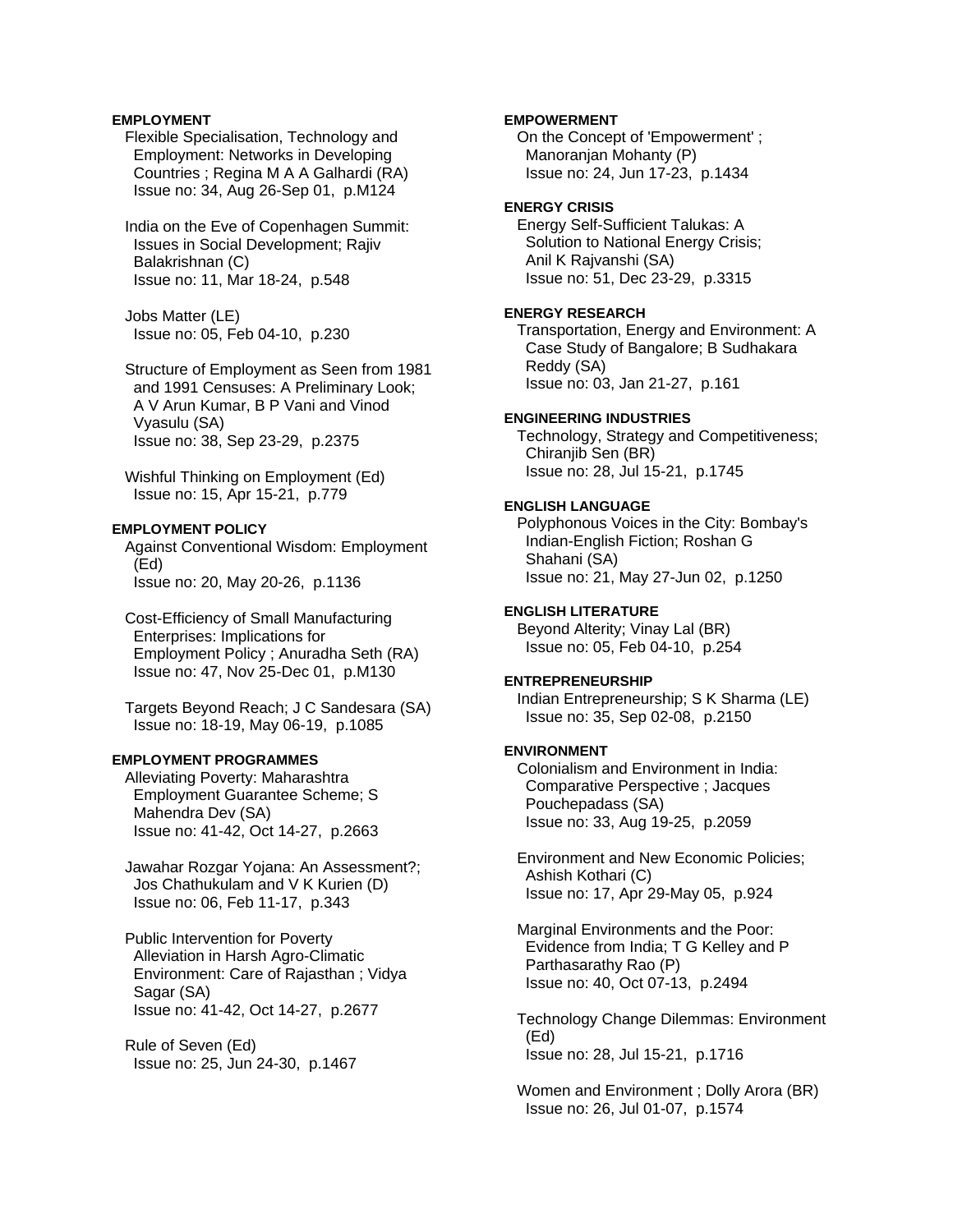### **ENVIRONMENTAL IMPACT**

 Common Property Resources and the Environmental Context: Role of Biophysical versus Social Stresses ; N S Jodha (P) Issue no: 51, Dec 23-29, p.3278

 Global Population Growth, Economic Development and Environmental Impact: Case-Study of India, 1991-2100; Mahinder Chaudhry (SA) Issue no: 49, Dec 09-15, p.3163

# **ENVIRONMENTAL LAW**

 Conserving Biodiversity: Need for Statutory Support; A K Jha (C) Issue no: 10, Mar 11-17, p.492

### **ENVIRONMENTAL PLANNING AND POLICY**

 Threat From Environment: Small Industry (Ed) Issue no: 01, Jan 07-13, p.04

#### **ENVIRONMENTAL PROTECTION**

 Development or Destruction?; N K Choudhary (LE) Issue no: 26, Jul 01-07, p.1538

 Intervention for Environment Protection; Soutrik Ganguli (BR) Issue no: 46, Nov 18-24, p.2932

#### **EPIDEMICS**

 Geopolitics of Communicable Diseases: Plague in Surat, 1994 ; Sharat G Lin  $(C)$ Issue no: 46, Nov 18-24, p.2912

 Medical Community's Civil War: Plague in Retrospect; Taruni Madan (D) Issue no: 12, Mar 25-31, p.643

 New Malaria Action Plan: Panic Response; Sunil Kaul (C) Issue no: 35, Sep 02-08, p.2172

 Not by Fire-Fighting (Ed) Issue no: 49, Dec 09-15, p.3111

### **EPISTEMOLOGY**

 Mathematisation of Human Sciences: Epistemological Sanskritisation?; Sundar Sarukkai (P) Issue no: 52, Dec 30-Jan 06, p.3357

#### **EQUALITY**

 Equality versus Incentives; Ashima Goyal (BR) Issue no: 51, Dec 23-29, p.3284

### **ETHICS**

 Ethics and the Indian Manager ; R C Sekhar (RA) Issue no: 47, Nov 25-Dec 01, p.M159

 Ethics, Archaeology and World Archaeological Congress; Nandini Rao  $(C)$ Issue no: 28, Jul 15-21, p.1725

#### **ETHNIC CONFLICTS**

 Challenge of Power-Sharing in Sri Lanka; A G Noorani (BR) Issue no: 12, Mar 25-31, p.622

 Continuing Tragedy: Rwanda (Ed) Issue no: 17, Apr 29-May 05, p.913

 Ethnicity, Communalism and State: Barpeta Massacre; Monirul Hussain (C) Issue no: 20, May 20-26, p.1154

 Indo-Sri Lanka Discord; S Guhan (BR) Issue no: 01, Jan 07-13, p.35

 Kurds in Turkey; Kudret Oytan (LE) Issue no: 16, Apr 22-28, p.846

 Kurds in Turkey: Fighting for Survival; Meena Menon (C) Issue no: 13, Apr 01-07, p.668

 No Easy Peace: Manipur (Ed) Issue no: 09, Mar 04-10, p.408

 No End in Sight: Sri Lanka (Ed) Issue no: 16, Apr 22-28, p.850

 Sinhala-Tamil Ethnic Conflict and India; Partha S Ghosh (C) Issue no: 25, Jun 24-30, p.1486

# **ETHNIC GROUPS**

 American Civilisation-Mongers; GPD (F) Issue no: 28, Jul 15-21, p.1724

 Journey through America's Backyard ; Raghu Krishnan (C) Issue no: 28, Jul 15-21, p.1734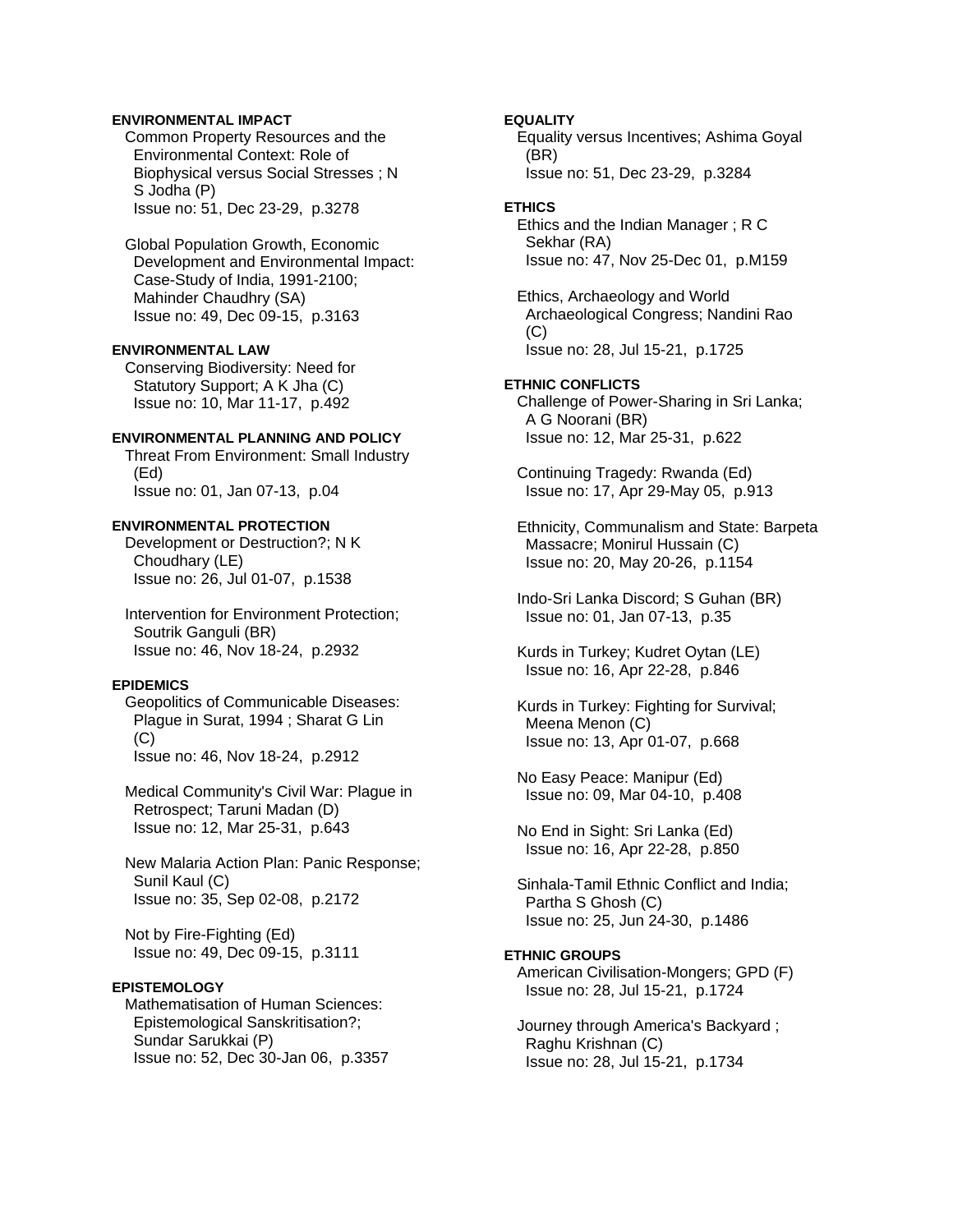# **ETHNIC GROUPS**

 Mexican Lessons: Capital Flight (Ed) Issue no: 36, Sep 09-15, p.2221

 The Race between Ford and Toyota: Struggle for World Dominance; Peter Custers (RA) Issue no: 47, Nov 25-Dec 01, p.M151

#### **ETHNICITY**

 Beyond Colonial Crumbs: Cambridge School, Identity Politics and Dravidian Movement[s]; M S S Pandian (SA) Issue no: 07-08, Feb 18- Mar 03, p.385

 Modernity and Ethnicity in India: A History for the Present; Dipesh Chakrabarty (SA) Issue no: 52, Dec 30-Jan 06, p.3373

# **ETHNOGRAPHY**

 Colonial Ethnography of the Kandha: White Man's Burden or Political Expediency?; Jaganath Pathy (SA) Issue no: 04, Jan 28-Feb 03, p.220

#### **EURO MONEY**

 Looking for Palliatives: External Capital (Ed) Issue no: 47, Nov 25-Dec 01, p.2968

# **EUROPE, EAST**

 Privatisation in East Europe; Nigel Harris (BR) Issue no: 40, Oct 07-13, p.2496

#### **EUROPEAN UNION**

 The European Dimension: Bosnia (Ed) Issue no: 28, Jul 15-21, p.1718

 Jobs Matter (LE) Issue no: 05, Feb 04-10, p.230

### **EXCHANGE RATES**

 Asking for Trouble (Ed) Issue no: 28, Jul 15-21, p.1715

 Exchange Rates; EPW Research Foundation (S) Issue no: 46, Nov 18-24, p.2906

 External Sector; EPW Research Foundation Issue no: 24, Jun 17-23, p.1409

 External Sector; EPW Research Foundation (S) Issue no: 50, Dec 16-22, p.3190

 Hidden Agenda: Exchange Rate (Ed) Issue no: 38, Sep 23-29, p.2345

 How Much Is Enough?: Exchange Reserves (Ed) Issue no: 47, Nov 25-Dec 01, p.2969

 Indian Economy Since 1991: Trade, Price and Exchange Rate Behaviour; Prabirjit Sarkar (SA) Issue no: 20, May 20-26, p.1197

 Market as Alibi: Exchange Rate (Ed) Issue no: 44, Nov 04-10, p.2773

 Markets and Governments: Exchange Rates (Ed) Issue no: 36, Sep 09-15, p.2220

 Uneasy Portents (Ed) Issue no: 38, Sep 23-29, p.2343

 Without a Policy (Ed) Issue no: 43, Oct 28-Nov 03, p.2711

### **EXCISE DUTIES**

 Reform of Union Excise Duties; Mahesh C Purohit (SA) Issue no: 21, May 27-Jun 02, p.1255

#### **EXIM POLICY**

 Hazardous Plant Import; Kavaljit Singh (LE) Issue no: 15, Apr 15-21, p.778

 Illusory Gains of Liberalisation: Tripura; Malabika Das Gupta (C) Issue no: 12, Mar 25-31, p.604

 Protection and Exports: A Theoretical Note; Sugata Marjit and Abhirup Sarkar (SA) Issue no: 15, Apr 15-21, p.809

#### **EXPORTS**

 Export Syndrome: Tobacco (Ed) Issue no: 39, Sep 30-Oct 06, p.2406

 Import Protection and Exports; Murali Patibandla (D) Issue no: 29, Jul 22-28, p.1883

 India's Exports to Russia: Complexities and Contradictions ; R G Gidadhubli (C) Issue no: 44, Nov 04-10, p.2780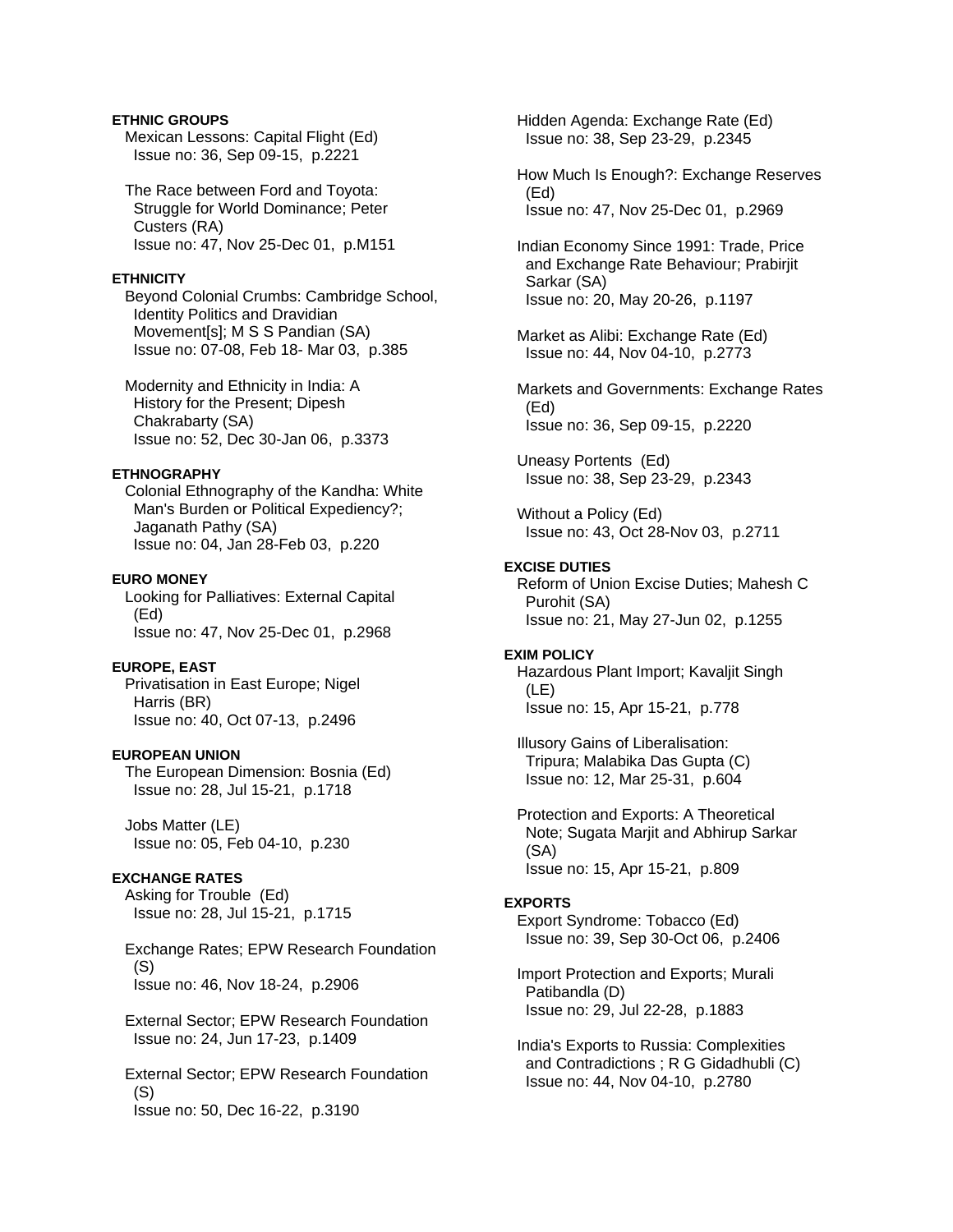### **EXPORTS**

 Indian Software Exports: An Assessment; Pronab Sen (RA) Issue no: 07-08, Feb 18- Mar 03, p.M19

 Liberalisation, Innovation and Exports; Rajat Acharyya (SA) Issue no: 36, Sep 09-15, p.2269

 On Liberalising Agricultural Trade: A Note of Caution from India's Experience with Tea Trade ; T Krishna Kumar and Ashok Mittal (SA) Issue no: 48, Dec 02-08, p.3069

 Protection and Exports; Aditya Bhattacharjea (D) Issue no: 35, Sep 02-08, p.2208

 Protection and Exports ; Sugata Marjit and Abhirup Sarkar (D) Issue no: 37, Sep 16-22, p.2340

 Protection and Exports ; Soumyen Sikdar (D) Issue no: 39, Sep 30-Oct 06, p.2459

 Protection and Exports: A Theoretical Note; Sugata Marjit and Abhirup Sarkar (SA) Issue no: 15, Apr 15-21, p.809

 Structural Adjustment in India: A Critical Assessment ; Ashwini Deshpande and Prabirjit Sarkar (SA) Issue no: 49, Dec 09-15, p.3151

 Unstemmed Flow: Capital Flight (Ed) Issue no: 44, Nov 04-10, p.2774

 Why Devaluation Won't Help: Pakistan; S Akbar Zaidi (C) Issue no: 44, Nov 04-10, p.2789

#### **EXTERNAL DEBT**

 Looking for Palliatives: External Capital (Ed) Issue no: 47, Nov 25-Dec 01, p.2968

 Rethinking Strategy for Global Debt Crisis; Ashwini Deshpande (SA) Issue no: 21, May 27-Jun 02, p.1241

 Whistling in the Dark (Ed) Issue no: 52, Dec 30-Jan 06, p.3331

### **FAMILY**

 Importance of the Family; Krishna Kumar (BR) Issue no: 17, Apr 29-May 05, p.938

#### **FAMILY PLANNING**

 Family Planning and Fertility; N Krishnaji (BR) Issue no: 38, Sep 23-29, p.2371

 Missing the Point: Family Planning (Ed) Issue no: 15, Apr 15-21, p.780

 Politics of Choice in Popular Policies ; K Ravi Srinivas (D) Issue no: 26, Jul 01-07, p.1617

#### **FASCISM**

 Fascism, Democratic Rights and the State ; Rohini P Hensman (D) Issue no: 21, May 27-Jun 02, p.1260

## **FEDERALISM**

 Canada Undone?: Signals from Quebec Referendum ; David S Philip (C) Issue no: 52, Dec 30-Jan 06, p.3354

#### **FEMINISM**

 'Indisciplined Outpourings': Myth and Bathos of Male Exclusion; Mary E John (D) Issue no: 22, Jun 03-09, p.1333

 A Different Way of Seeing (Ed) Issue no: 10, Mar 11-17, p.467

 Feminification of Theory; Dipankar Gupta (P) Issue no: 12, Mar 25-31, p.617

 Feminification of Theory; Malavika Karlekar (D) Issue no: 24, Jun 17-23, p.1464

 Feminification of Theory; Veena Ravi Poonacha (D) Issue no: 26, Jul 01-07, p.1617

 Feminism at the Margins of Anthropology ; Kamala Ganesh (D) Issue no: 34, Aug 26-Sep 01, p.2146

 Marathi Literature as a Source of Contemporary Feminism; Vidyut Bhagwat (RA) Issue no: 17, Apr 29-May 05, p.WS24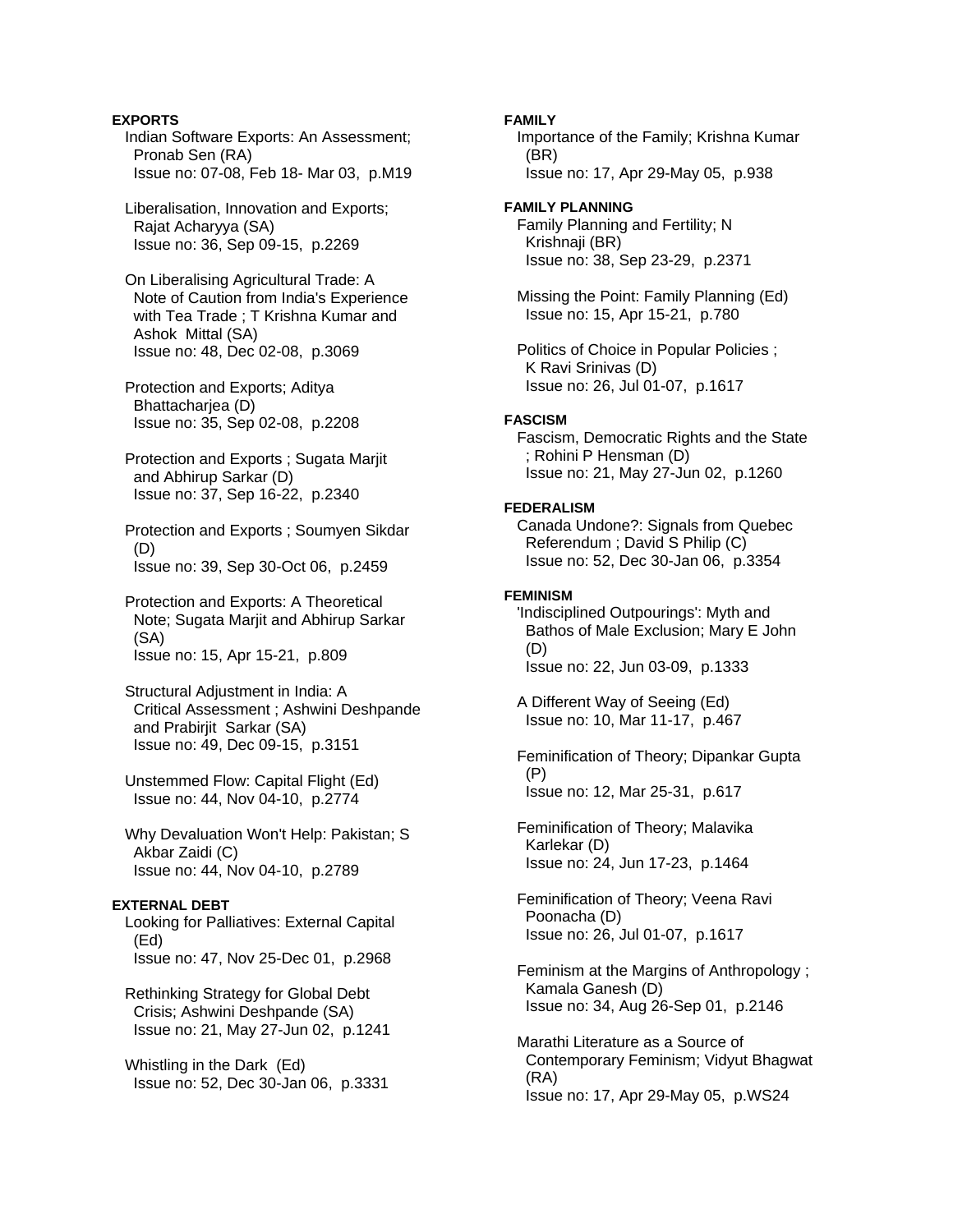### **FEMINISM**

 Negotiating within Patriarchy; Susan Visvanathan (BR) Issue no: 28, Jul 15-21, p.1748

 Once More to Feminification of Theory; Saraswati Haider (D) Issue no: 36, Sep 09-15, p.2272

 Partial Truths: Privileging A 'Male' Viewpoint; Meenakshi Thapan (D) Issue no: 23, Jun 10-16, p.1399

 Redeployment of the 'Feminine'; Susmita Dasgupta (D) Issue no: 25, Jun 24-30, p.1529

 Search for Women's Voices: Reflections on Fieldwork, 1968-93; Malavika Karlekar (RA) Issue no: 17, Apr 29-May 05, p.WS30

 Selective Readings of Feminist Scholarship ; Anand Chakravarti (D) Issue no: 27, Jul 08-14, p.1706

 Theory and Practice of Women's Movement in India: A Discourse Analysis; Supriya Akerkar (RA) Issue no: 17, Apr 29-May 05, p.WS2

 Whose Feminism Is It Anyway? ; Sarvar V Sherry Chand (LE) Issue no: 24, Jun 17-23, p.1402

### **FERTILITY**

 Family Planning and Fertility; N Krishnaji (BR) Issue no: 38, Sep 23-29, p.2371

 Fertility and Frailty: Demographic Change and Health and Status of Indian Women; Kirsty McNay (RA) Issue no: 43, Oct 28-Nov 03, p.WS81

### **FERTILIZER INDUSTRY**

 Fertiliser Use Efficiency in Indian Agriculture; Vidya Sagar (RA) Issue no: 52, Dec 30-Jan 06, p.A160

 Technology Development in Fertiliser Industry; Biswajit Dhar (LE) Issue no: 34, Aug 26-Sep 01, p.2090  Technology Development in Fertiliser Industry ; Ramaswamy R Iyer (LE) Issue no: 51, Dec 23-29, p.3258

#### **FICTIONS**

 Polyphonous Voices in the City: Bombay's Indian-English Fiction; Roshan G Shahani (SA) Issue no: 21, May 27-Jun 02, p.1250

### **FINANCE COMMISSION**

 Command Performance (Ed) Issue no: 12, Mar 25-31, p.591

 Pooling of Central Taxes for Devolution; I S Gulati (P) Issue no: 20, May 20-26, p.1163

 Report of Tenth Finance Commission; S Guhan (SA) Issue no: 16, Apr 22-28, p.877

#### **FINANCE COMMISSION-1995-2000**

 Alternative Approaches to Devolution: Implications of Tenth Finance Commission's Scheme; B P R Vithal (SA) Issue no: 40, Oct 07-13, p.2518

 Finance Commission's Award ; B P R Vithal  $(LE)$ Issue no: 28, Jul 15-21, p.1714

 Fiscal Transfers; B P R Vithal (LE) Issue no: 41-42, Oct 14-27, p.2526

 Fiscal Transfers to States; S Guhan (LE) Issue no: 36, Sep 09-15, p.2218

 Tenets of Tenth Finance Commission: A Critique; Amaresh Bagchi (SA) Issue no: 31-32, Aug 05-18, p.1985

### **FINANCES, STATES**

 Fiscal Transfers to States; S Guhan (LE) Issue no: 36, Sep 09-15, p.2218

 Sorry State of UP's Economy; Kripa Shankar (C) Issue no: 12, Mar 25-31, p.609

 States as Sinners (Ed) Issue no: 06, Feb 11-17, p.283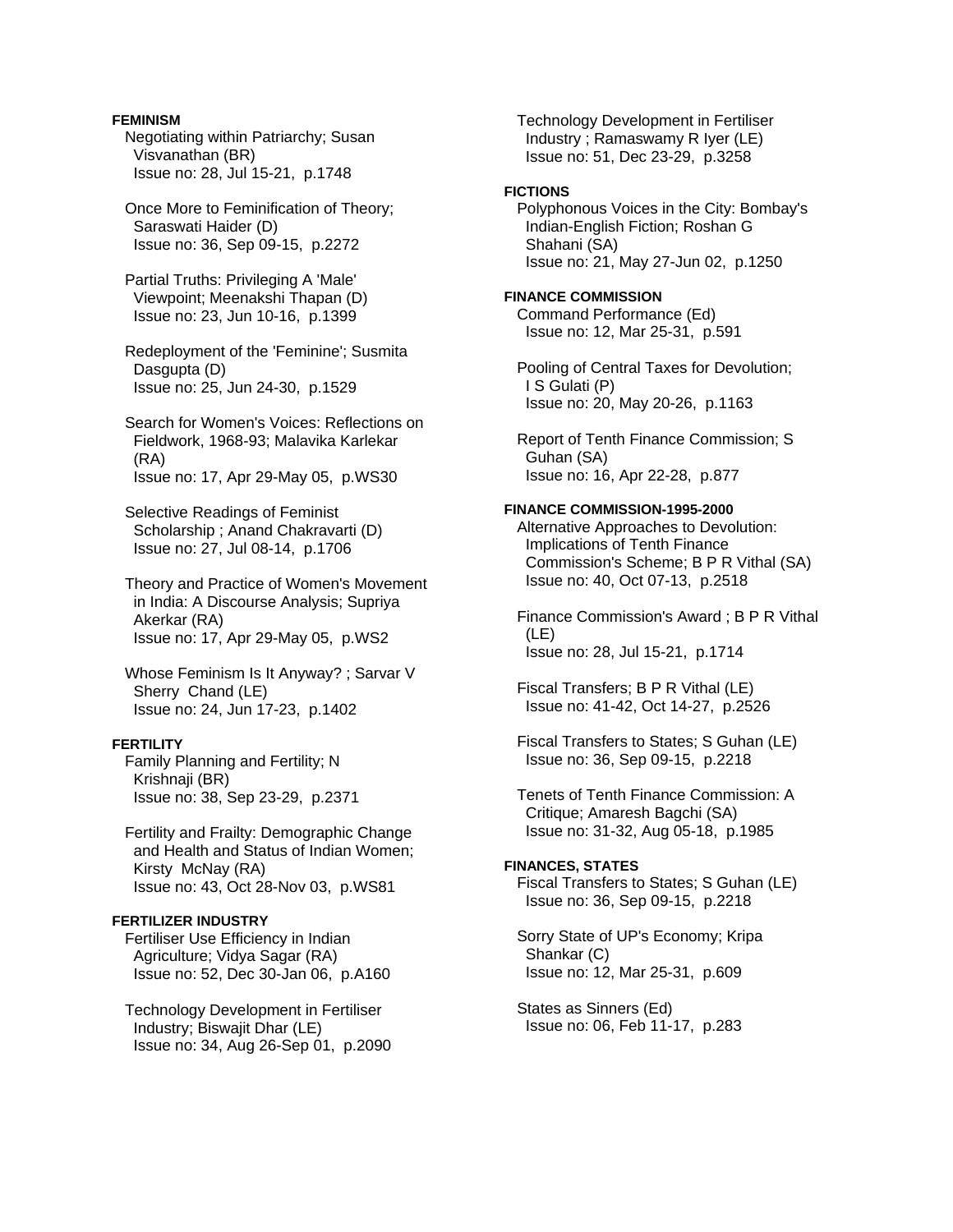### **FINANCES, UNION**

 Economic Reform and Rate of Saving; EPW Research Foundation (SA) Issue no: 18-19, May 06-19, p.1021

 Finances of Government of India; EPW Research Foundation (SS) Issue no: 18-19, May 06-19, p.1125

 Fiscal Retrenchment: Government Finances (Ed) Issue no: 18-19, May 06-19, p.969

 From External Recovery to Internal Bankruptcy; V M Dandekar (P) Issue no: 18-19, May 06-19, p.987

### **FINANCIAL CRISIS**

 Evading the Issue: Fund/Bank Meeting (Ed) Issue no: 41-42, Oct 14-27, p.2529

 Iran, America and Other Major Powers ; Dilip Hiro (C) Issue no: 27, Jul 08-14, p.1662

 Protection from Creditors: Maxican Aid Package (Ed) Issue no: 07-08, Feb 18- Mar 03, p.348

### **FINANCIAL MARKET**

 Capital Market; EPW Research Foundation (S) Issue no: 03, Jan 21-27, p.131

 Capital Market; EPW Research Foundation (S) Issue no: 16, Apr 22-28, p.853

 Capital Market; EPW Research Foundation (S)

Issue no: 27, Jul 08-14, p.1635

 Capital Market; EPW Research Foundation (S) Issue no: 39, Sep 30-Oct 06, p.2408

 Capital Market; EPW Research Foundation (S)

Issue no: 47, Nov 25-Dec 01, p.2972

 Markets and Governments: Exchange Rates (Ed) Issue no: 36, Sep 09-15, p.2220

 Money Market Rates of Interest; EPW Research Foundation (S) Issue no: 18-19, May 06-19, p.976

 Pangs of Readjustment; EPW Research Foundation (MMR) Issue no: 10, Mar 11-17, p.476

 Planning Versus Market in Developing Economies: Discussions in Honour of Late Amiya Dasgupta; Arun Ghosh (F) Issue no: 17, Apr 29-May 05, p.919

 Thin End of the Wedge: Foreign Exchange Market (Ed) Issue no: 29, Jul 22-28, p.1816

#### **FINANCIAL SECTOR REFORMS**

 Financial Reforms and Security Market Booms in Emerging Nations; Swapan Sen (D) Issue no: 16, Apr 22-28, p.898

 Financial Sector and Economic Reforms in India; Arjun Sengupta (SA) Issue no: 01, Jan 07-13, p.39

 Liberalisation, Unemployment and Capital Reform; Ranjit Sau (SA) Issue no: 03, Jan 21-27, p.157

 Negative Impact of Financial Liberalisation: Saving Rate (Ed) Issue no: 34, Aug 26-Sep 01, p.2092

 Resource Mobilisation for new Welfare Programmes in Andhra Pradesh; J V M Sarma (C) Issue no: 09, Mar 04-10, p.417

### **FINANCIAL SYSTEM**

 Dangerous Disarray: Financial System (Ed) Issue no: 27, Jul 08-14, p.1628

 A Dearth of Ideas ; EPW Research Foundation (MMR) Issue no: 27, Jul 08-14, p.1636

# **FISCAL DEFICIT**

 At State's Expense: Deficit Cutting (Ed) Issue no: 13, Apr 01-07, p.649

 Calculating the Fiscal Deficit; I S Gulati (D) Issue no: 02, Jan 14-20, p.123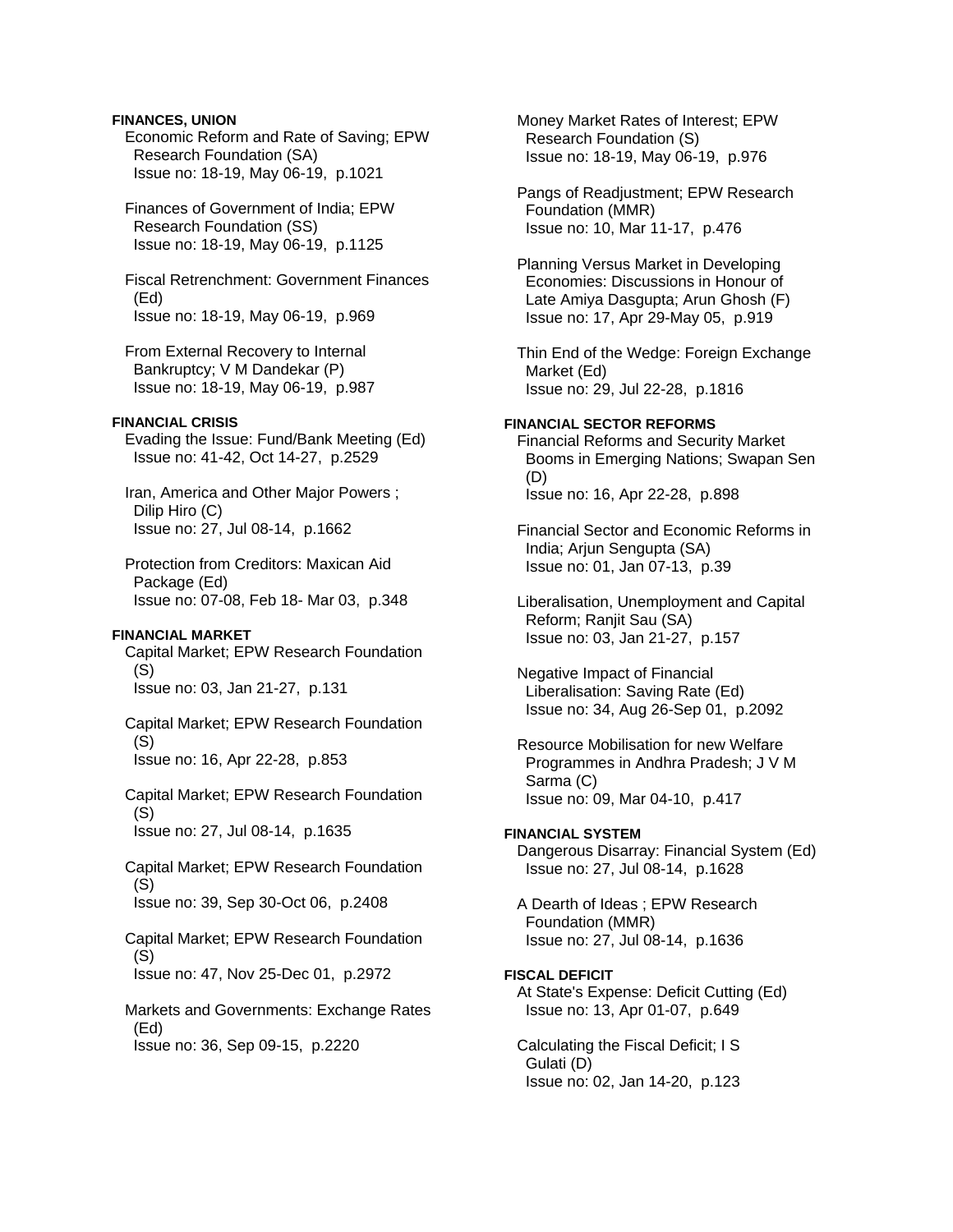# **FISCAL DEFICIT**

 The Empire Trying to Claw Back: China; Yi Ren (C) Issue no: 22, Jun 03-09, p.1286

 Fiscal Deficit: Return to Original Sin ; EPW Research Foundation (MMR) Issue no: 33, Aug 19-25, p.2031

 From External Recovery to Internal Bankruptcy; V M Dandekar (P) Issue no: 18-19, May 06-19, p.987

 Protection from Creditors: Maxican Aid Package (Ed) Issue no: 07-08, Feb 18- Mar 03, p.348

 The Saga of the Babus of Nayanjore; Arun Ghosh (F) Issue no: 39, Sep 30-Oct 06, p.2412

 Targets Beyond Reach; J C Sandesara (SA) Issue no: 18-19, May 06-19, p.1085

 What are the Fundamentals?; Pulapre Balakrishnan (SA) Issue no: 18-19, May 06-19, p.1067

 Whistling in the Dark (Ed) Issue no: 14, Apr 08-14, p.715

 World Bank on Fiscal Adjustment in India; M Govinda Rao, R T Shand and K P Kaliranjan (SA) Issue no: 37, Sep 16-22, p.2317

### **FISCAL FEDERALISM**

 Panchayat Raj Act: Without Substance: Kerala; K R Sastry (C) Issue no: 30, Jul 29-Aug 04, p.1909

### **FISCAL POLICY**

 Fiscal Transfers; B P R Vithal (LE) Issue no: 41-42, Oct 14-27, p.2526

 Need for Review of Monetary and Fiscal Policies; EPW Research Foundation (MMR) Issue no: 23, Jun 10-16, p.1348

 World Bank on Fiscal Adjustment in India; M Govinda Rao, R T Shand and K P Kaliranjan (SA) Issue no: 37, Sep 16-22, p.2317

# **FISHERIES AND MARINE PRODUCTS**

 Deep Sea Devil: Fishing (Ed) Issue no: 18-19, May 06-19, p.969

 Fishermen Against Joint Venture; Thomas Kocherry (LE) Issue no: 15, Apr 15-21, p.778

 Impact of Joint Ventures on Fish Economy; John Kurien (C) Issue no: 06, Feb 11-17, p.300

 No Fish to Eat: Impact of Liberalisation; Ambrose Pinto, Berin Leekas and Latha Radhakrishnan (C) Issue no: 04, Jan 28-Feb 03, p.204

 Of Nations and Violence; M S S Pandian (BR) Issue no: 14, Apr 08-14, p.750

#### **FISHERY MANAGEMENT**

 Income Spreading Mechanisms in Common Property Resource: Karanila System in Kerala's Fishery ; John Kurien and A J Vijayan (SA) Issue no: 28, Jul 15-21, p.1780

## **FIVE YEAR PLANS**

 Development Priorities: Practical Issues of Methodology and Modelling; Kalyan Raipuria (SA) Issue no: 10, Mar 11-17, p.514

 Wishful Thinking on Employment (Ed) Issue no: 15, Apr 15-21, p.779

### **FIVE YEAR PLANS-1992-1997**

 Using Planning Commission as a Political Pawn: New Delhi; BM (C) Issue no: 35, Sep 02-08, p.2160

### **FIVE YEAR PLANS-1997-2002**

 China: Planning the Future; Yi Ren (C) Issue no: 51, Dec 23-29, p.3277

### **FOOD INDUSTRY**

 Breakfast Revolution; Shubada Setlur (LE) Issue no: 10, Mar 11-17, p.466

 Breakfast Revolution: Industry (Ed) Issue no: 04, Jan 28-Feb 03, p.190

### **FOOD POLICY**

 Hunger, Scarcity and Policy; Ellen Messer (LE) Issue no: 03, Jan 21-27, p.126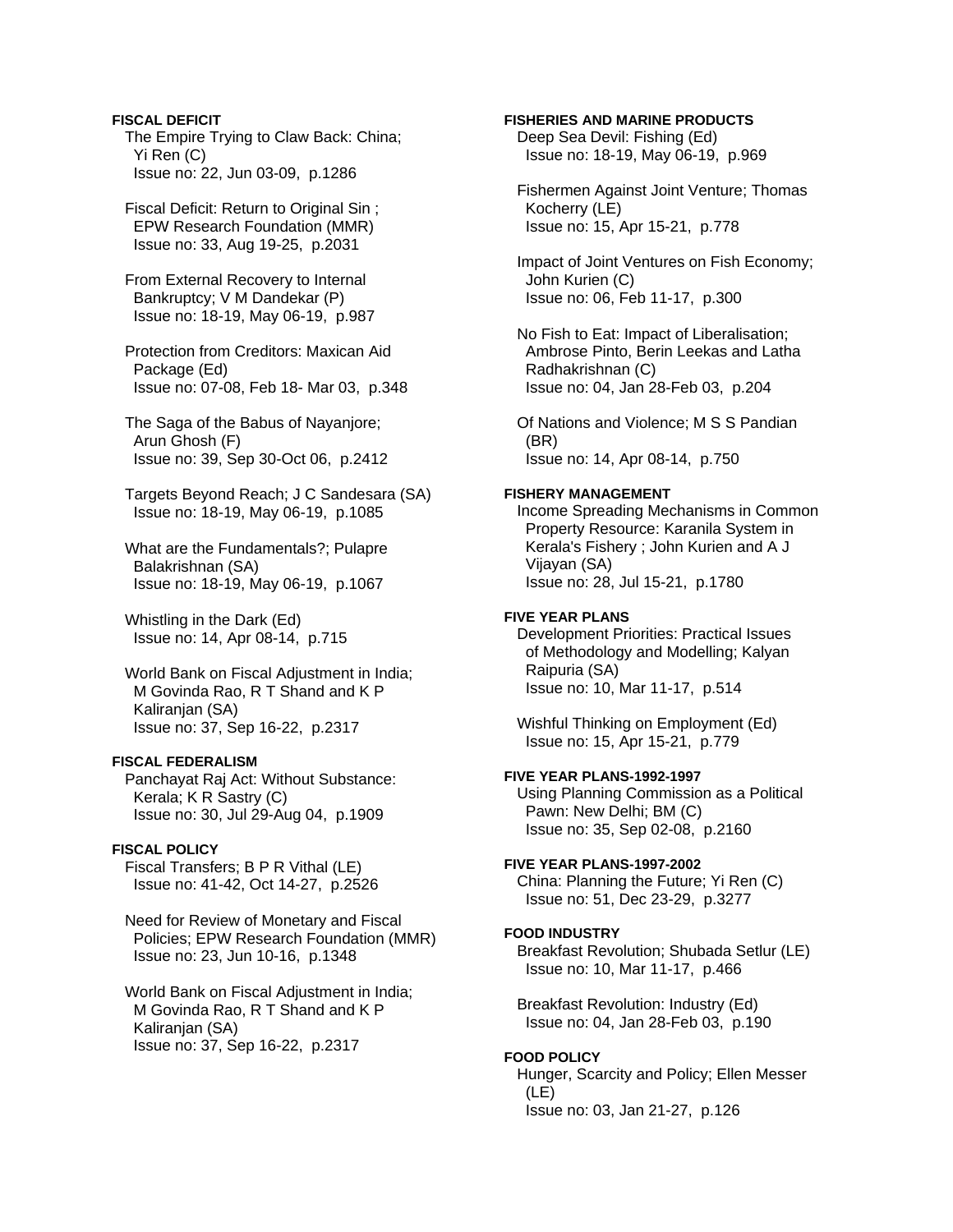### **FOOD POLICY**

Making 'Poverty Research' More Relevant to the Poor; A Vaidyanathan (BR) Issue no: 46, Nov 18-24, p.2929

### **FOOD PROCESSING**

 Breakfast Revolution; Shubada Setlur (LE) Issue no: 10, Mar 11-17, p.466

 Breakfast Revolution: Industry (Ed) Issue no: 04, Jan 28-Feb 03, p.190

#### **FOOD SECURITY**

 Alternative Approaches to Locating the Food and Nutrition Insecure: Work in Progress in South India; Lawrence Haddad, kimberly Chung and P Yasoda Devi (SA) Issue no: 07-08, Feb 18- Mar 03, p.392

 Beyond Surpluses: Food Security in Changing Context; V M Rao (SA) Issue no: 04, Jan 28-Feb 03, p.215

 Hunger, Scarcity and Policy; Ellen Messer (LE) Issue no: 03, Jan 21-27, p.126

 In Pursuit of Food Security ; M H Suryanarayana (BR) Issue no: 35, Sep 02-08, p.2178

 Poverty and Food Security: Toward a Policy System for Food Security ; Yoginder K Alagh (RA) Issue no: 52, Dec 30-Jan 06, p.A142

 Towards Food and Nutrition Security; C Gopalan (RA) Issue no: 52, Dec 30-Jan 06, p.A134

## **FOOD STORAGE**

 Emerging Alternatives in China; DN (C) Issue no: 09, Mar 04-10, p.431

# **FOOD SUBSIDIES**

 Too Much Food? (Ed) Issue no: 23, Jun 10-16, p.1339

# **FOOD SUPPLY**

 Beyond Surpluses: Food Security in Changing Context; V M Rao (SA) Issue no: 04, Jan 28-Feb 03, p.215

### **FOODGRAIN TRADE**

 Too Much Food? (Ed) Issue no: 23, Jun 10-16, p.1339

### **FOODGRAINS PROCUREMENT**

 Agricultural Situation on Eve of Monsoon ; Joginder Singh and Ashok Bannerjee  $(C)$ Issue no: 28, Jul 15-21, p.1732

 Some Experiments with Food Stamps; M H Suryanarayana (RA) Issue no: 52, Dec 30-Jan 06, p.A151

#### **FOREIGN COLLABORATIONS**

 Foreign Collaboration (Ed) Issue no: 51, Dec 23-29, p.3259

 Foreign Collaborations and Industrial R and D in Developing Countries: Case of Indian Automobile Ancillary Industry; P K Chugan (RA) Issue no: 34, Aug 26-Sep 01, p.M98

 Management of Technology; Bernard D'Mello (BR) Issue no: 17, Apr 29-May 05, p.937

#### **FOREIGN DIRECT INVESTMENT**

 At Stock Market's Mercy (Ed) Issue no: 04, Jan 28-Feb 03, p.187

 Chasing the FDI Rainbow; Arun Ghosh (BR) Issue no: 21, May 27-Jun 02, p.1235

 Economic Liberalisation and the Industrial Sector; Sunil Mani (RA) Issue no: 21, May 27-Jun 02, p.M38

 Exaggerated FDI; Bernard D'Mello (LE) Issue no: 52, Dec 30-Jan 06, p.3330

 Financial Reforms and Security Market Booms in Emerging Nations; Swapan Sen (D) Issue no: 16, Apr 22-28, p.898

 Foreign Direct Investment: A Solution to BOP Problems?; Pronab Sen (SA) Issue no: 30, Jul 29-Aug 04, p.1921

 Foreign Investment Approvals; EPW REsearch Foundation (S) Issue no: 10, Mar 11-17, p.475

 Government and Transnationals: New Economic Policies Since 1991; Sudip Chaudhuri (SA) Issue no: 18-19, May 06-19, p.999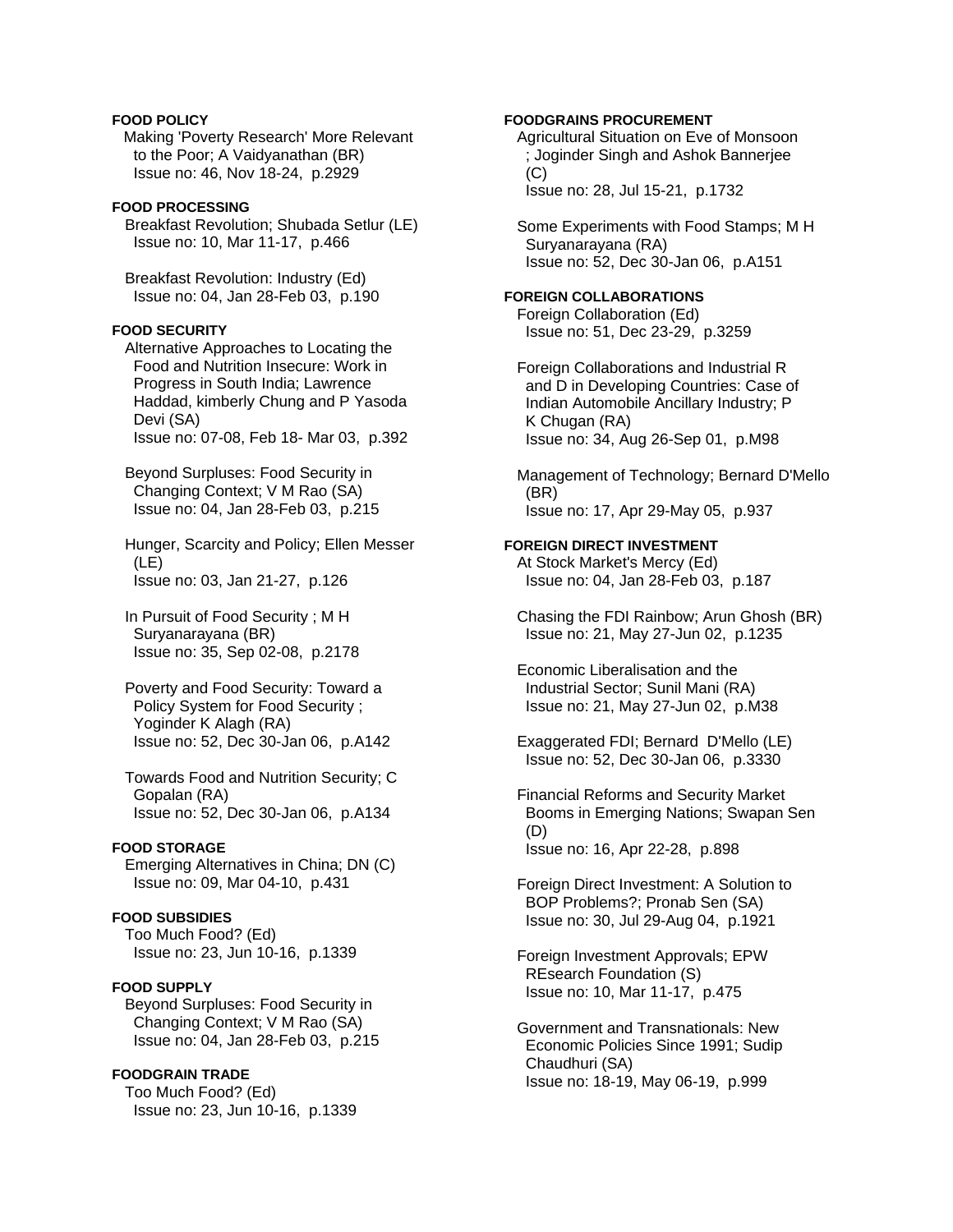### **FOREIGN DIRECT INVESTMENT**

 High Cost of Foreign Capital: New Delhi; BM (C) Issue no: 17, Apr 29-May 05, p.929

 Industrialisation, Liberalisation and Two Way Flows of Foreign Direct Investments Case of India; Nagesh Kumar (SA) Issue no: 50, Dec 16-22, p.3228

 Mobilising Direct Foreign Investment: Lessons from East Asia ; V V Bhanoji Rao (C) Issue no: 34, Aug 26-Sep 01, p.2112

 Technological Implications of Structural Adjustment: Case of India; M R Bhagavan (RA) Issue no: 07-08, Feb 18- Mar 03, p.M2

### **FOREIGN EXCHANGE**

 'Private Banking' and Depreciation of the Rupee; Kannan Srinivasan (C) Issue no: 45, Nov 11-17, p.2849

 Linked Markets, Unlinked Policies ; EPW Research Foundation (MMR) Issue no: 49, Dec 09-15, p.3120

 Liquidity Strain to the Fore; EPW Research Foundation (MMR) Issue no: 45, Nov 11-17, p.2839

### **FOREIGN EXCHANGE REGULATIONS**

 Asking for Trouble (Ed) Issue no: 28, Jul 15-21, p.1715

 Other Countries Concern: The Dollar (Ed) Issue no: 12, Mar 25-31, p.594

 Thin End of the Wedge: Foreign Exchange Market (Ed) Issue no: 29, Jul 22-28, p.1816

#### **FOREIGN EXCHANGE RESERVES**  How Much Is Enough?: Exchange Reserves (Ed)

Issue no: 47, Nov 25-Dec 01, p.2969

 Liberalisation Chicken Coming Home to Roost: New Delhi; BM (C) Issue no: 45, Nov 11-17, p.2847

 Without a Policy (Ed) Issue no: 43, Oct 28-Nov 03, p.2711

### **FOREIGN POLICY**

 Limited Concerns; Parshotam Mehra (BR) Issue no: 24, Jun 17-23, p.1439

 Sino-British Confrontation over Hong Kong; Naville Maxwell (SA) Issue no: 23, Jun 10-16, p.1384

### **FOREIGN TRADE**

 Abandoned Agenda ; Biswajit Dhar (BR) Issue no: 25, Jun 24-30, p.1498

 External Sector; EPW Research Foundation (S) Issue no: 04, Jan 28-Feb 03, p.193

 External Sector; EPW Research Foundation (S) Issue no: 15, Apr 15-21, p.785

 External Sector; EPW Research Foundation Issue no: 24, Jun 17-23, p.1409

 Foreign Trade; EPW Research Foundation (S) Issue no: 02, Jan 14-20, p.67

 Foreign Trade; EPW Research Foundation (S) Issue no: 06, Feb 11-17, p.287

 Foreign Trade; EPW Research Foundation  $(S)$ Issue no: 12, Mar 25-31, p.597

 Foreign Trade; EPW Research Foundation (S) Issue no: 21, May 27-Jun 02, p.1212

 Foreign Trade; EPW Research Foundation (S) Issue no: 25, Jun 24-30, p.1473

 Foreign Trade; EPW Research Foundation (S) Issue no: 37, Sep 16-22, p.2284

 Foreign Trade; EPW Research Foundation (S) Issue no: 49, Dec 09-15, p.3116

 Indian Economy Since 1991: Trade, Price and Exchange Rate Behaviour; Prabirjit Sarkar (SA) Issue no: 20, May 20-26, p.1197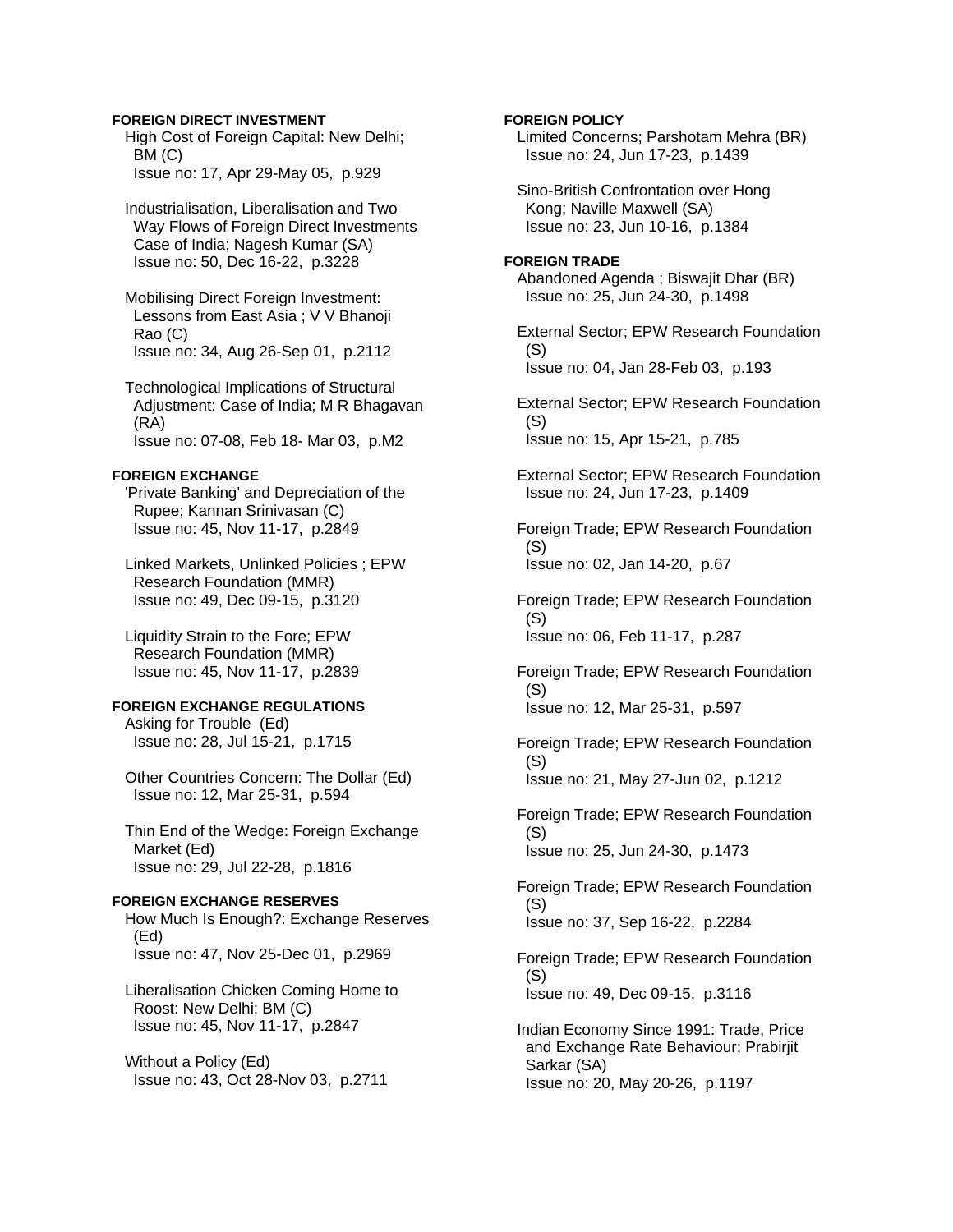# **FOREIGN TRADE**

 Markets and Governments: Exchange Rates (Ed) Issue no: 36, Sep 09-15, p.2220

# **FOREST CONSERVATION**

 Forests Are for Burning (Ed) Issue no: 24, Jun 17-23, p.1403

 Medicinal Plants: Poor Regulation Blocks Conservation ; Arvind Kumar Jha (C) Issue no: 51, Dec 23-29, p.3270

#### **FOREST MANAGEMENT**

 Constructing the 'Local': Decentralising Forest Management ; Ajit Menon (C) Issue no: 34, Aug 26-Sep 01, p.2110

 Forest Management and Survival Needs: Community Experience in West Bengal ; Neela Mukherjee (C) Issue no: 49, Dec 09-15, p.3130

 Joint Forest Management: Superior Property Rights?; Shashi Kolavalli (SA) Issue no: 30, Jul 29-Aug 04, p.1933

# **FORESTS AND FORESTRY**

 Colonialism and Environment in India: Comparative Perspective ; Jacques Pouchepadass (SA) Issue no: 33, Aug 19-25, p.2059

 Constructing the 'Local': Decentralising Forest Management ; Ajit Menon (C) Issue no: 34, Aug 26-Sep 01, p.2110

 Forest and Other Sectors: Critical Role of Government Policy; Kanchan Chopra  $(C)$ Issue no: 25, Jun 24-30, p.1480

 Forest Bill Seminar; Milind Murugkar and Ashwini Kulkarni (LE) Issue no: 06, Feb 11-17, p.282

 Forests Are for Burning (Ed) Issue no: 24, Jun 17-23, p.1403

### **FRANCE**

 New Trends in Sociology in France; M Coornaert (P) Issue no: 09, Mar 04-10, p.433

 Presidential Monarchy and Class Struggles in France; Frederic Clairmont (C) Issue no: 16, Apr 22-28, p.868

### **FREEDOM FIGHTERS**

 Gandhi's Inclusivism; Sanjib Baruah (BR) Issue no: 04, Jan 28-Feb 03, p.212

 What Moves Masses: Dandi March as Communication Strategy; Suchitra (P) Issue no: 14, Apr 08-14, p.743

### **FREEDOM OF INFORMATION**

 Free Press and Realpolitik; Robi Chakravorti (C) Issue no: 29, Jul 22-28, p.1838

 Overzealous Censors; Vrijendra and Rampuniyani (LE) Issue no: 47, Nov 25-Dec 01, p.2966

#### **FUND MANAGEMENT**

 Evading the Issue: Fund/Bank Meeting (Ed) Issue no: 41-42, Oct 14-27, p.2529

#### **FUNDAMENTAL RIGHTS**

 No Right to Vote; A G Noorani (CL) Issue no: 09, Mar 04-10, p.416

### **GANDHISM**

 Gandhiji and Ruskin's Unto This Last; M L Dantwala (P) Issue no: 44, Nov 04-10, p.2793

 Through the Prism of 'Hegemony' ; Achin Vanaik (BR) Issue no: 51, Dec 23-29, p.3285

## **GARMENT AND KNITTING INDUSTRY**

 Study of Unorganised Industry; Rabindra K Mohanty (BR) Issue no: 43, Oct 28-Nov 03, p.2738

#### **GATT**

 Appropriating Environmental Concerns : World Trade Organisation; Suman Sahai (C) Issue no: 30, Jul 29-Aug 04, p.1907

 Misguided Priorities: Insurance (Ed) Issue no: 10, Mar 11-17, p.468

## **GENDER DISCRIMINATION**

 Gender and Legal Rights in Agricultural Land in India; Bina Agarwal (RA) Issue no: 12, Mar 25-31, p.A39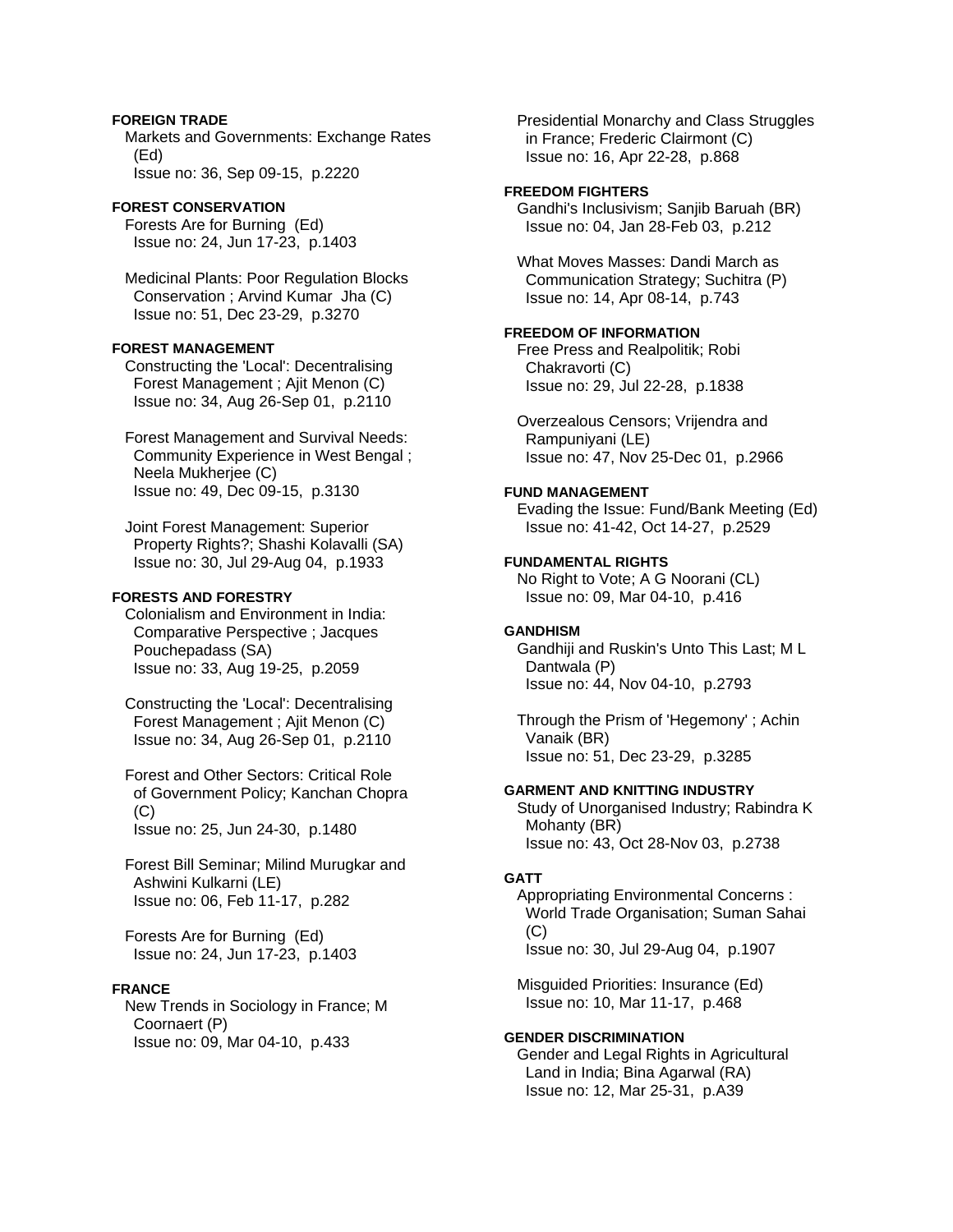### **GENDER DISCRIMINATION**

 Should Women be Ordained: Debate in Roman Catholic Church; Jean D'Cunha (C) Issue no: 02, Jan 14-20, p.85

#### **GENDER STUDIES**

 Designing Participatory Training; Manu N Kulkarni (BR) Issue no: 16, Apr 22-28, p.875

 Gender in Field Work Research: Experiences in India; L C Schenk-Sandbergen (RA) Issue no: 17, Apr 29-May 05, p.WS38

 Gender in Neoclassical Economics: Conceptual Overview; Ritu Dewan (RA) Issue no: 17, Apr 29-May 05, p.WS46

### **GENETICS**

 Biotechnology, New Global Money-Spinner ; Suman Sahai (C) Issue no: 46, Nov 18-24, p.2916

#### **GEOGRAPHY**

 Colonialism and Geography; C Ramachandraiah (D) Issue no: 40, Oct 07-13, p.2524

### **GEOPOLITICAL SITUATION**

 Geopolitics of Communicable Diseases: Plague in Surat, 1994 ; Sharat G Lin (C) Issue no: 46, Nov 18-24, p.2912

### **GERMANY**

 Against the Common Enemy: Nazidom and German Corporate Capital; Frederic Clairmont (C) Issue no: 17, Apr 29-May 05, p.934

 Case for Regulation: Interest Rates (Ed) Issue no: 37, Sep 16-22, p.2281

 German Model; T S Ramnarayan (LE) Issue no: 39, Sep 30-Oct 06, p.2402

# **GLOBALIZATION**

 Against Conventional Wisdom: Employment (Ed) Issue no: 20, May 20-26, p.1136

 China's Tryst with Globalisation; Nirmal Kumar Chandra (RA) Issue no: 04, Jan 28-Feb 03, p.PE2

 Civil Society and Nation State: In Context of Globalisation; Ajit Roy (SA) Issue no: 31-32, Aug 05-18, p.2005

 Culture and Globalisation: A Non-Issue at World Summit on Social Development; K N Panikkar (P) Issue no: 07-08, Feb 18- Mar 03, p.374

 Globalisation and 'New World Order': What Future for the United Nations?; Rajni Kothari (SA) Issue no: 40, Oct 07-13, p.2513

 Globalisation and Revival of Tradition: Dual Attack on Model of Democratic Nation Building; Rajni Kothari (SA) Issue no: 12, Mar 25-31, p.625

 Globalisation of Indian Agriculture; A C Minocha (D) Issue no: 15, Apr 15-21, p.833

 Indian Economy under 'Structural Adjustment' ; Prabhat Patnaik and C P Chandrasekhar (SA) Issue no: 47, Nov 25-Dec 01, p.3001

 Indian Industrialisation: Wide-Angle View; Kamal Nayan Kabra (BR) Issue no: 14, Apr 08-14, p.747

 Market Forces and Language in Global India; Peggy Mohan (SA) Issue no: 16, Apr 22-28, p.887

 Nation-State in the Era of 'Globalisation' ; Prabhat Patnaik (P) Issue no: 33, Aug 19-25, p.2049

 Plan Versus Market in the Contemporary World; Prabhat Patnaik (SA) Issue no: 18-19, May 06-19, p.993

 Refocusing India's Competitive Advantage in Borderless World: Challenges to Corporate Sector; S L Rao (RA) Issue no: 07-08, Feb 18- Mar 03, p.M33

 Resource Mobilisation for new Welfare Programmes in Andhra Pradesh; J V M Sarma (C) Issue no: 09, Mar 04-10, p.417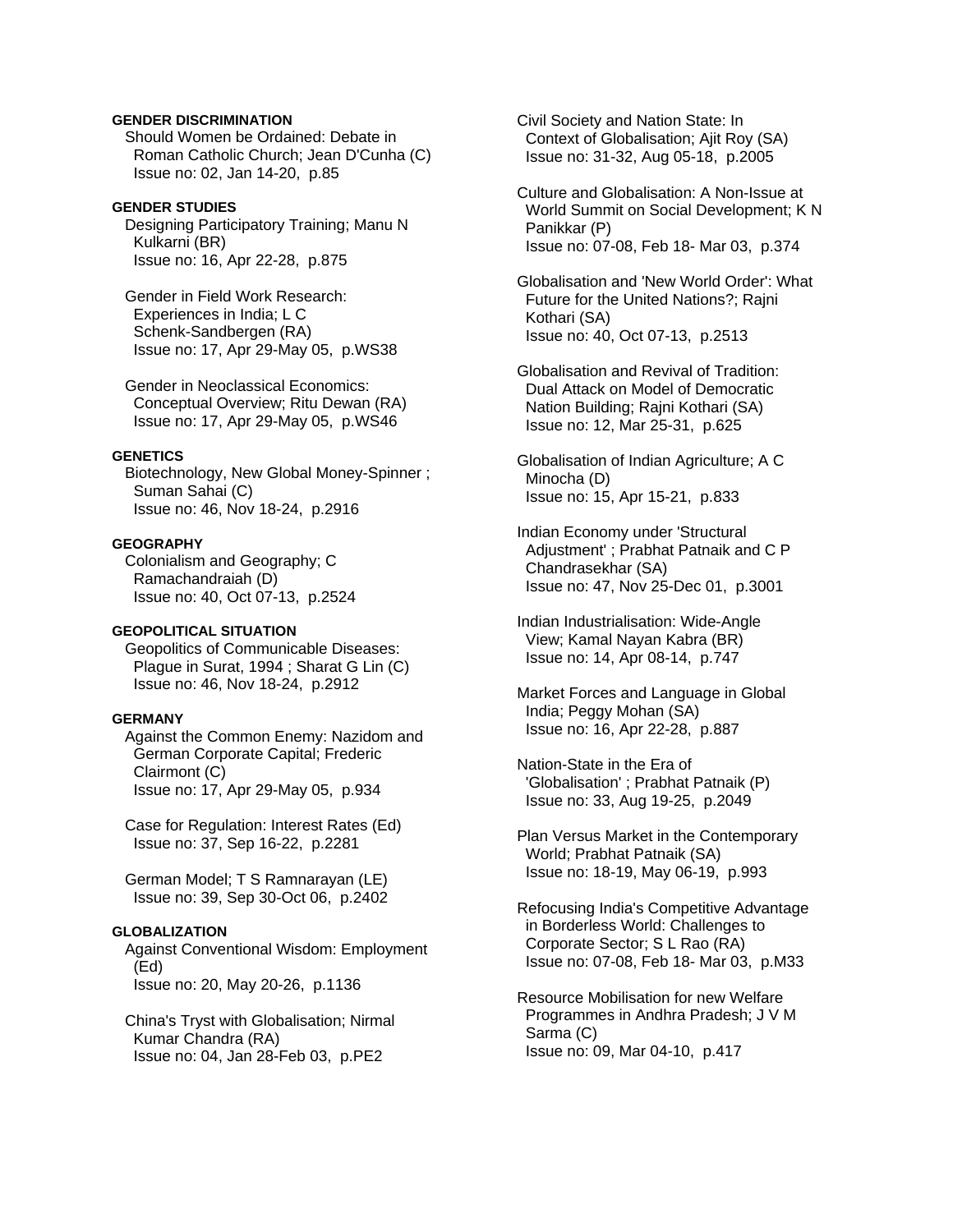### **GLOBALIZATION**

 Transnationalisation of Third World State and Undoing of Green Revolution; Meera Nanda (RA) Issue no: 04, Jan 28-Feb 03, p.PE20

 Under Globalisation: Will Nation State Hold?; Rajni Kothari (SA) Issue no: 26, Jul 01-07, p.1593

 Who's Afraid of Liberalisation?; Arun Ghosh (F) Issue no: 01, Jan 07-13, p.12

#### **GOA**

 Literacy Campaigns in Maharashtra and Goa: Issues, Trends and Direction; Denzil Saldanha (SA) Issue no: 20, May 20-26, p.1172

 People's Struggle against DuPont in Goa; Gary Cohen and Satinath Sarangi (C) Issue no: 13, Apr 01-07, p.663

 Politics, Missions, Conversions; Gerald Studdert-Kennedy (BR) Issue no: 13, Apr 01-07, p.674

#### **GOVERNMENT**

 Enron Renegotiations: Bungling by Government; Subodh Wagle (C) Issue no: 49, Dec 09-15, p.3127

### **GOVERNMENT PROGRAMMES**

 Improving Government Delivery Systems: Some Issues and Prospects; J L Bajaj and Rita Sharma (RA) Issue no: 21, May 27-Jun 02, p.M73

#### **GREEN REVOLUTION**

 Poverty in Rural Punjab: Trend over Green Revolution Decades; H S Shergill and Gurmail Singh (RA) Issue no: 25, Jun 24-30, p.A80

 Undoing of Green Revolution; Priyatosh Maitra (D) Issue no: 27, Jul 08-14, p.1706

 Who Borrows? Who Lends?: Changing Structure of Informal Credit in Rural Haryana ; Surinder S Jodhka (RA) Issue no: 39, Sep 30-Oct 06, p.A123

### **GROUNDWATER**

 Magnitude of Groundwater Exploitation; B D Dhawan (SA) Issue no: 14, Apr 08-14, p.769

# **GUJARAT**

 Communalisation of Tribals in South Gujarat; Stany Pinto (C) Issue no: 39, Sep 30-Oct 06, p.2416

 Factions to the Fore: Gujarat (Ed) Issue no: 03, Jan 21-27, p.128

 Gujarat and Development; Ankit Mehta (LE) Issue no: 11, Mar 18-24, p.530

 Redefining Irrigation Potential: Don't Damn the CV Alone; S M Vidwans (D) Issue no: 03, Jan 21-27, p.176

 Riding High: Gujarat (Ed) Issue no: 25, Jun 24-30, p.1470

 Selective Development and Widening Disparities in Gujarat; Indira Hiway (SA) Issue no: 41-42, Oct 14-27, p.2603

#### **HARYANA**

 Development, Poverty and Policy: The Haryana Experience; Sheila Bhalla (SA) Issue no: 41-42, Oct 14-27, p.2619

 Ripples in a Fiefdom: Haryana (Ed) Issue no: 21, May 27-Jun 02, p.1210

 Unfree Labour and Agrarian Change: A Different View; Tom Brass (D) Issue no: 13, Apr 01-07, p.697

 Who Borrows? Who Lends?: Changing Structure of Informal Credit in Rural Haryana ; Surinder S Jodhka (RA) Issue no: 39, Sep 30-Oct 06, p.A123

### **HEALTH AND ENVIRONMENT**

 People's Bill on Nature, Health and Education; P R Seshagiri Rao and Madhav Gadgil (SA) Issue no: 40, Oct 07-13, p.2501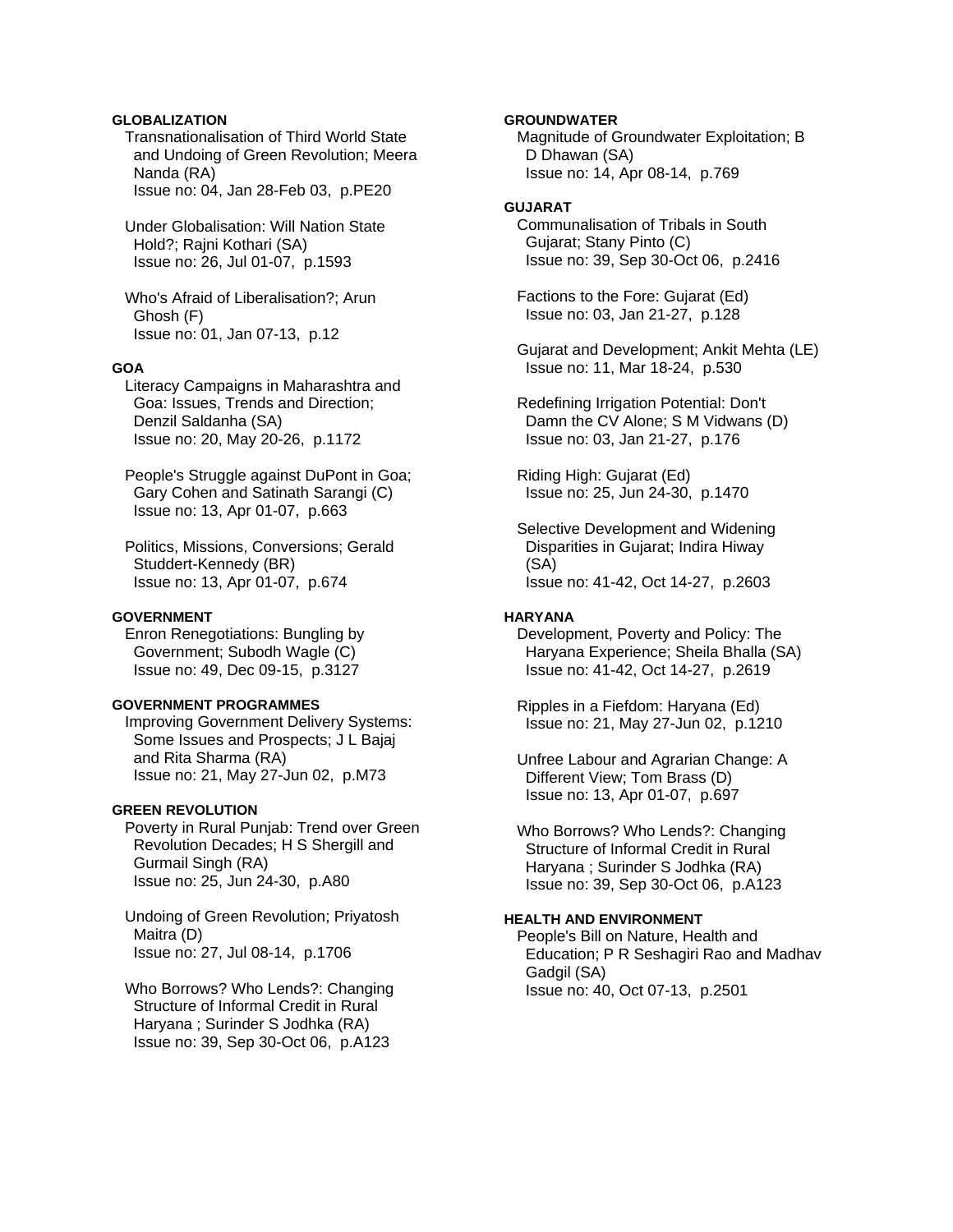### **HEALTH AND NUTRITION**

 Alternative Approaches to Locating the Food and Nutrition Insecure: Work in Progress in South India; Lawrence Haddad, kimberly Chung and P Yasoda Devi (SA) Issue no: 07-08, Feb 18- Mar 03, p.392

 Towards Food and Nutrition Security; C Gopalan (RA) Issue no: 52, Dec 30-Jan 06, p.A134

#### **HEALTH ECONOMICS**

 Controlling Costs: Medical Practice (Ed) Issue no: 09, Mar 04-10, p.408

 Health Expenditure Across States- Part I; Ravi Duggal, Sunil Nandraj and Asha Vadair (SS) Issue no: 15, Apr 15-21, p.834

 Turning Health into an Investment: Assaults on Third World Health Care; David Werner (P) Issue no: 03, Jan 21-27, p.147

### **HEALTH INSURANCE**

 Mending Medicare: United States; AB (C) Issue no: 35, Sep 02-08, p.2173

# **HEALTH POLICY**

 Health and Structural Adjustment: Major Shifts at Policy Level; Mohan et al Rao (C) Issue no: 20, May 20-26, p.1156

 Health Expenditure across States: Part II- Regional Disparity in Expenditure; Ravi Duggal, Sunil Nandraj and Asha Vadair (SS) Issue no: 16, Apr 22-28, p.901

 Roller-Coaster Ride: Health Budget (Ed) Issue no: 12, Mar 25-31, p.593

# **HEALTH STATISTICS**

 Utilisation of Health Services; P Satya Sekhar (D) Issue no: 14, Apr 08-14, p.776

#### **HEALTHCARE SERVICES**

 Controlling Costs: Medical Practice (Ed) Issue no: 09, Mar 04-10, p.408

 Doctors' Strike: Health (Ed) Issue no: 52, Dec 30-Jan 06, p.3332  Fixing Government's Responsibility: Malaria (Ed) Issue no: 17, Apr 29-May 05, p.912

 Health and Structural Adjustment: Major Shifts at Policy Level; Mohan et al Rao  $(C)$ Issue no: 20, May 20-26, p.1156

 Health Expenditure across States: Part II- Regional Disparity in Expenditure; Ravi Duggal, Sunil Nandraj and Asha Vadair (SS) Issue no: 16, Apr 22-28, p.901

 Lax Monitoring: Healthcare (Ed) Issue no: 29, Jul 22-28, p.1818

 Medical Community's Civil War: Plague in Retrospect; Taruni Madan (D) Issue no: 12, Mar 25-31, p.643

 Mending Medicare: United States; AB (C) Issue no: 35, Sep 02-08, p.2173

 Missing Link: Disease Programmes (Ed) Issue no: 25, Jun 24-30, p.1469

 New Malaria Action Plan: Panic Response; Sunil Kaul (C) Issue no: 35, Sep 02-08, p.2172

 Regulating Medical Care (Ed) Issue no: 46, Nov 18-24, p.2899

 Regulating Private Care: Health (Ed) Issue no: 16, Apr 22-28, p.848

 Transplantation of Human Organs Bill: Curate's Egg; J Amalorpavanathan (C) Issue no: 12, Mar 25-31, p.611

 Turning Health into an Investment: Assaults on Third World Health Care; David Werner (P) Issue no: 03, Jan 21-27, p.147

 Utilisation of Health Services; P Satya Sekhar (D) Issue no: 14, Apr 08-14, p.776

#### **HEGEMONY**

 'Captains of the Sands': Metropolitan Hegemony in Mining in Tiruvitamkur, 1900-50; K T Ram Mohan (SA) Issue no: 52, Dec 30-Jan 06, p.3365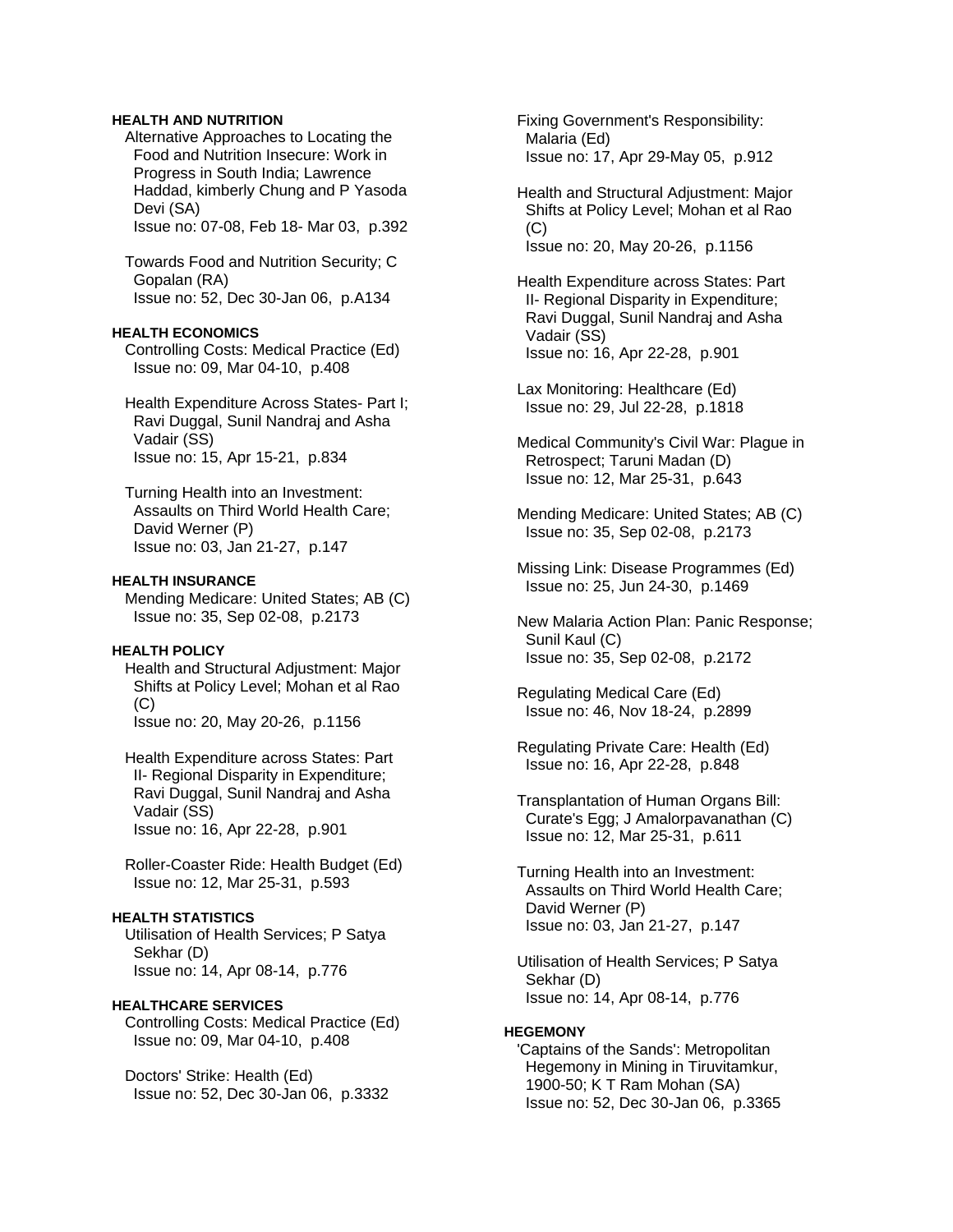# **HEGEMONY**  Through the Prism of 'Hegemony' ; Achin Vanaik (BR)

Issue no: 51, Dec 23-29, p.3285

# **HIGHER EDUCATION**

 A Clean SLET?: West Bengal (C) Issue no: 18-19, May 06-19, p.982

 Funding Higher Education in India; Jandhyala B G Tilak (C) Issue no: 09, Mar 04-10, p.426

 IITs Yesterday and Tomorrow; Amrik Singh (SA) Issue no: 38, Sep 23-29, p.2389

### **HIMALAYAS**

 Sustainability of Big Dams in Himalayas; Jayanta Bandyopadhyay (P) Issue no: 38, Sep 23-29, p.2367

# **HINDU LAW**

 Codifying Hindu Law; Shubha Khandekar (LE) Issue no: 06, Feb 11-17, p.282

 Gender and Legal Rights in Agricultural Land in India; Bina Agarwal (RA) Issue no: 12, Mar 25-31, p.A39

 Hindu Men, Monogamy and Uniform Civil Code ; Flavia Agnes (SA) Issue no: 50, Dec 16-22, p.3238

# **HINDU-MUSLIM RELATIONS**

 Banning 'Bombayi': Nationalism, Communalism and Gender ; Tejaswini Niranjana (P) Issue no: 22, Jun 03-09, p.1291

 Mani Ratnam- And (Other) Midnight's Children; S Shukla (LE) Issue no: 37, Sep 16-22, p.2278

 Muslim Intellectuals, Institutions, and the Post-Colonial Predicament; Mushirul Hasan (SA) Issue no: 47, Nov 25-Dec 01, p.2995

 Political Upsurge in Kashmir: Then and Now ; Rekha Chowdhary (C) Issue no: 39, Sep 30-Oct 06, p.2420

 Politics of Diversity: Religious Communities and Multiple Patriarchies;

 Kumkum Sangari (SA) Issue no: 51, Dec 23-29, p.3287

 Socio-Economic and Demographic Differentials between Hindus and Muslims in India ; Abusaleh Shariff (SA) Issue no: 46, Nov 18-24, p.2947

 Twisted Perceptions; P R Ram (LE) Issue no: 16, Apr 22-28, p.846

### **HINDUISM**

 Candour about the Twice-Born; Sudhanshu Ranade (D) Issue no: 46, Nov 18-24, p.2953

 A Rebel in Saffron; M S S Pandian and S Anandhi (C) Issue no: 31-32, Aug 05-18, p.1957

### **HINDUS**

 Poor Attempt at Understanding BJP; Ashok Chousalkar (BR) Issue no: 35, Sep 02-08, p.2180

# **HINDUTVA**

 Communalisation of Tribals in South Gujarat; Stany Pinto (C) Issue no: 39, Sep 30-Oct 06, p.2416

 Communalising the Nation-Space: Notes on Spatial Strategies of Hindutva; Satish Deshpande (SA) Issue no: 50, Dec 16-22, p.3220

 Cracks in BJP: Politics (Ed) Issue no: 40, Oct 07-13, p.2464

 Modernity and Ethnicity in India: A History for the Present; Dipesh Chakrabarty (SA) Issue no: 52, Dec 30-Jan 06, p.3373

# **HISTORIANS**

 Discourse of Difference; Nira Wickramsinghe (BR) Issue no: 45, Nov 11-17, p.2864

# **HISTORY**

 Discourse of Difference; Nira Wickramsinghe (BR) Issue no: 45, Nov 11-17, p.2864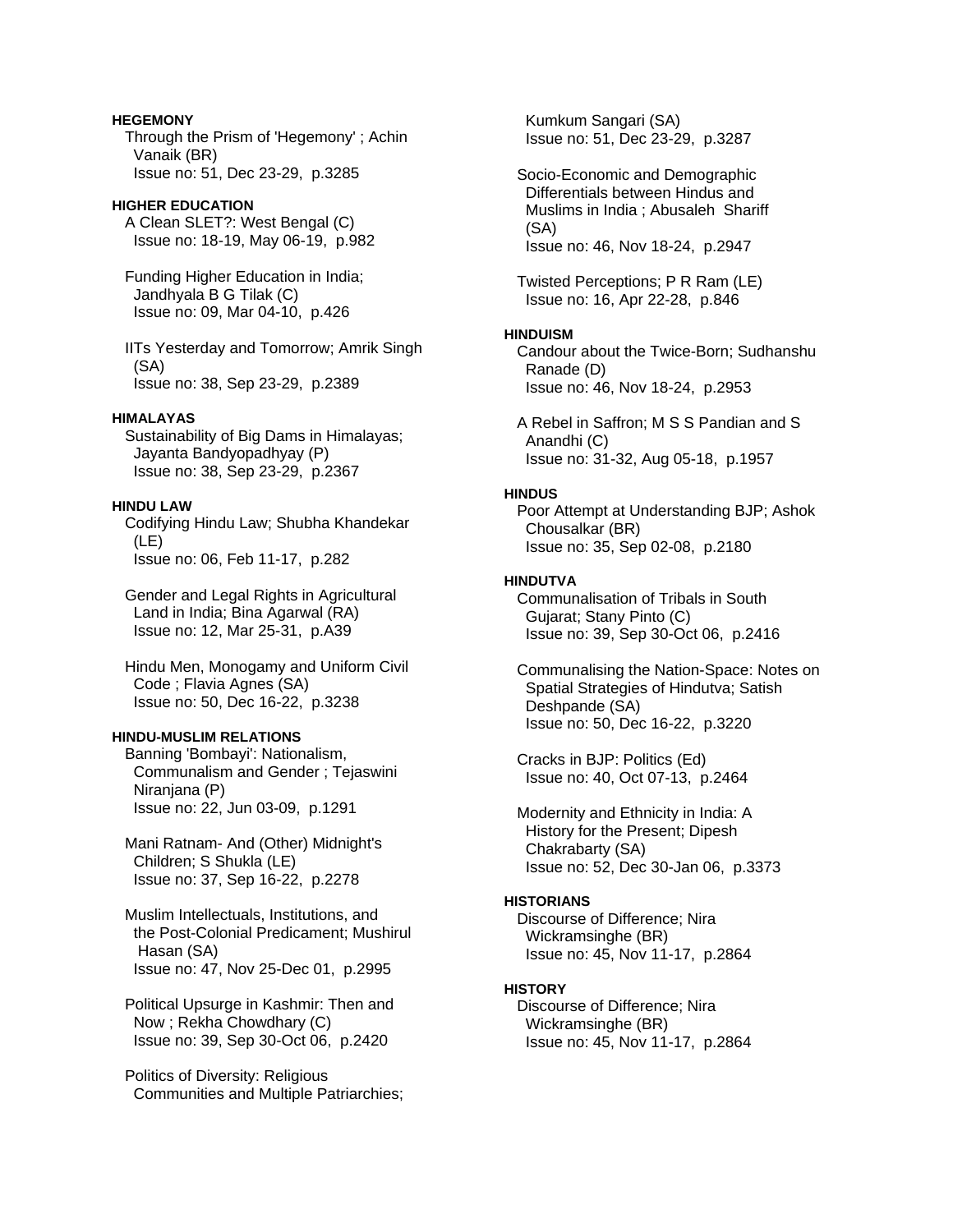# **HISTORY**

 Subaltern and Bhadralok Studies; Ramachandra Guha (RA) Issue no: 33, Aug 19-25, p.2056

 Writing History ; Anita Chakravarty (D) Issue no: 51, Dec 23-29, p.3320

### **HOMICIDE**

 Gaslitand Disaster: Accident or Murder?; A K Roy (C) Issue no: 41-42, Oct 14-27, p.2547

#### **HONG KONG**

 Sino-British Confrontation over Hong Kong; Naville Maxwell (SA) Issue no: 23, Jun 10-16, p.1384

# **HOSPITALS**

 Mending Medicare: United States; AB (C) Issue no: 35, Sep 02-08, p.2173

# **HOUSEHOLD INVESTMENT**

 Dwindling Saving and Investment (Ed) Issue no: 07-08, Feb 18- Mar 03, p.347

## **HOUSEHOLD SAVINGS**

 Dwindling Saving and Investment (Ed) Issue no: 07-08, Feb 18- Mar 03, p.347

 Economic Reform and Rate of Saving; EPW Research Foundation (SA) Issue no: 18-19, May 06-19, p.1021

 Economic Reforms and Rate of Saving in India; Premachandra Athukorala and Kunal Sen (SA) Issue no: 35, Sep 02-08, p.2184

 Growth Without Saving? (Ed) Issue no: 13, Apr 01-07, p.647

 Saving Shortage: Omnious Portent; EPW Research Foundation (MMR) Issue no: 14, Apr 08-14, p.725

 Shortage of Saving (Ed) Issue no: 18-19, May 06-19, p.967

 Special Statistics-13: National Accounts Statistics of India-2: Domestic Saving and Capital Formation; EPW Research Foundation (SS) Issue no: 47, Nov 25-Dec 01, p.3021

### **HOUSING**

 Building Castles in Air: Housing Scheme for Bombay's Slum-Dwellers; Gurbir Singh and P K Das (C) Issue no: 40, Oct 07-13, p.2477

#### **HUMAN DEVELOPMENT**

 Summit-Led Humanitarianism: Towards Fourth World Women's Conference ; Dipankar Sinha (C) Issue no: 34, Aug 26-Sep 01, p.2102

#### **HUMAN RIGHTS**

 Catching Them Young: Human Rights (Ed) Issue no: 23, Jun 10-16, p.1341

 Diversionary Tactics: Human Rights (Ed) Issue no: 05, Feb 04-10, p.232

 Fresh Life for Uttarakhand Movement: Uttar Pradesh; Amaresh Misra (C) Issue no: 02, Jan 14-20, p.82

 Genes and Moral Majority: United States; Carol Upadhya (C) Issue no: 02, Jan 14-20, p.87

 Human Rights and the Third World: Towards a Reassessment of Ideological Dynamics; M Shiviah (SA) Issue no: 46, Nov 18-24, p.2937

 Human Rights Violation in Naga Hills; Sajal Nag and Tejimala Nag (C) Issue no: 14, Apr 08-14, p.738

 Kurds in Turkey: Fighting for Survival; Meena Menon (C) Issue no: 13, Apr 01-07, p.668

 Not Opportune: Human Rights (Ed) Issue no: 16, Apr 22-28, p.849

 Social Clause: Is Its Opposition Justified?; Sharit K Bhowmik (C) Issue no: 50, Dec 16-22, p.3199

 Tribals Protest; Ambrish Mehta (LE) Issue no: 05, Feb 04-20, p.230

#### **HUMANITARIASM**

 Summit-Led Humanitarianism: Towards Fourth World Women's Conference ; Dipankar Sinha (C) Issue no: 34, Aug 26-Sep 01, p.2102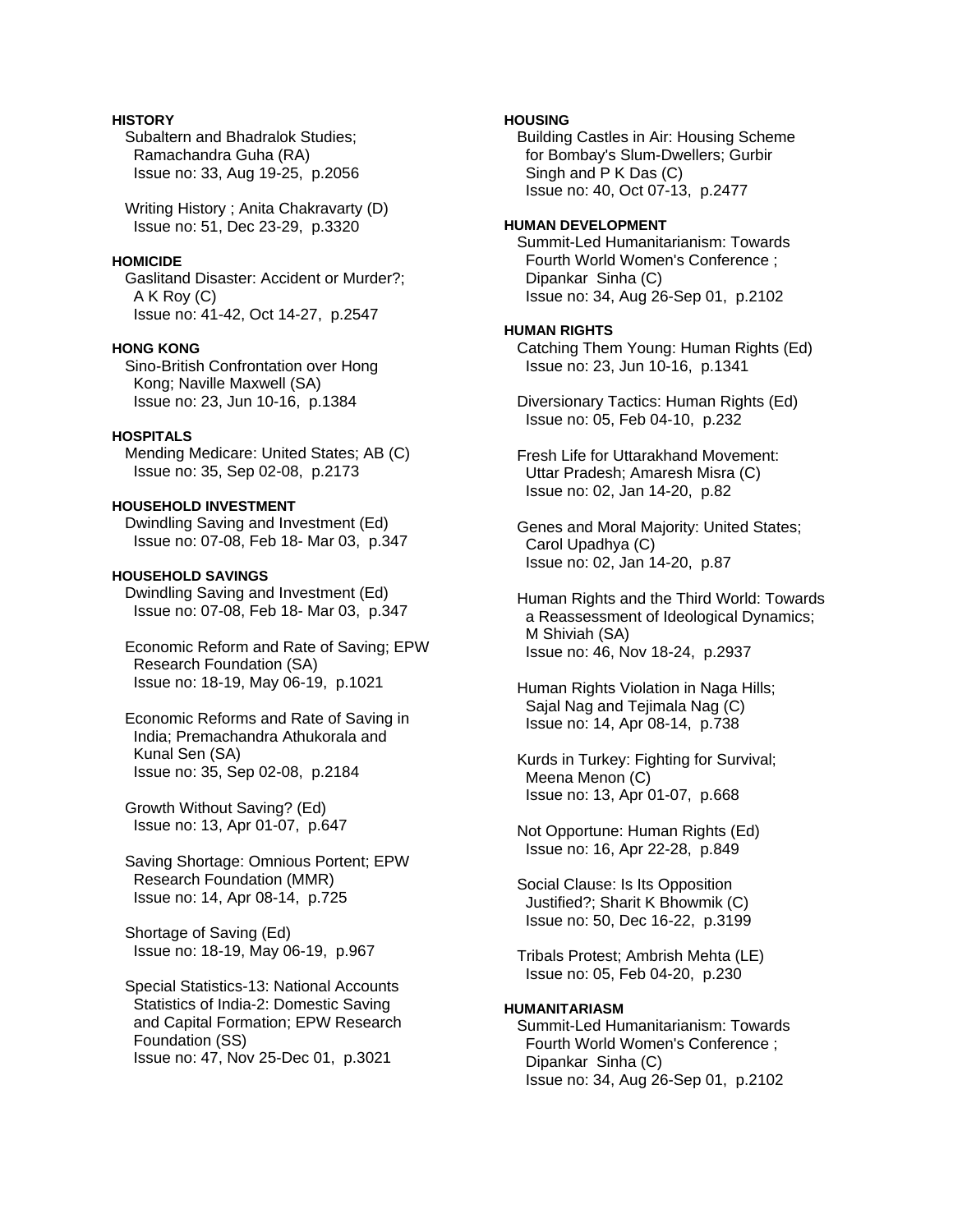### **HUMANITY**

 On Accountability; Jayesh Shah (LE) Issue no: 41-42, Oct 14-27, p.2526

**HUNGER AND STARVATION**  Hunger, Scarcity and Policy; Ellen Messer (LE) Issue no: 03, Jan 21-27, p.126

# **HYGIENE**

 Water, Sanitation and People's Response; Rajesh Kumar (BR) Issue no: 38, Sep 23-29, p.2374

### **IDEOLOGY**

 Communalising the Nation-Space: Notes on Spatial Strategies of Hindutva; Satish Deshpande (SA) Issue no: 50, Dec 16-22, p.3220

 Discourse of Difference; Nira Wickramsinghe (BR) Issue no: 45, Nov 11-17, p.2864

 Economic Reforms as Ideology ; Romesh Diwan (RA) Issue no: 30, Jul 29-Aug 04, p.PE73

 Gender, Caste and Labour: Ideological and Material Structure of Widowhood ; Uma Chakravarti (SA) Issue no: 36, Sep 09-15, p.2248

 Ideological Statement: Maharashtra (Ed) Issue no: 23, Jun 10-16, p.1340

 Secularisation and Minoritisation: Limits of Heroic Thought ; Dipankar Gupta (SA) Issue no: 35, Sep 02-08, p.2203

### **IMF**

 'Effective Global Surveillance': IMF's New Role; Michel Chossudovsky (C) Issue no: 23, Jun 10-16, p.1364

 Evading the Issue: Fund/Bank Meeting (Ed) Issue no: 41-42, Oct 14-27, p.2529

 Fire Fighting : G-7 Summit (Ed) Issue no: 26, Jul 01-07, p.1541

 Forgettable Anniversary (Ed) Issue no: 50, Dec 16-22, p.3183

 Mexican Lessons: Capital Flight (Ed) Issue no: 36, Sep 09-15, p.2221

 Muddled Thinking on Multilateralism; PSM  $(C)$ Issue no: 22, Jun 03-09, p.1278

 Only for the Poor: IMF Surveillance (Ed) Issue no: 49, Dec 09-15, p.3113

 Russian Economy: Turning the Corner?; R G Gidadhubli (C) Issue no: 21, May 27-Jun 02, p.1226

 The Saga of the Babus of Nayanjore; Arun Ghosh (F) Issue no: 39, Sep 30-Oct 06, p.2412

 Some Notes on International Monetary Reform; Ranjit Sau (SA) Issue no: 27, Jul 08-14, p.1677

 Superpower in Decay: Decline of US Economy; Jayati Ghosh (C) Issue no: 21, May 27-Jun 02, p.1216

 Tilt to Regionalism: G-7 Summit (Ed) Issue no: 24, Jun 17-23, p.1404

### **IMMIGRATION**

 Singapore's Other Brain Drain; M G G Pillai (C) Issue no: 04, Jan 28-Feb 03, p.207

### **IMPERIALISM**

 Against Imperialist Offensive; K N Ramachandran, Yateendra Kumar and Kanu Sanyal (LE) Issue no: 47, Nov 25-Dec 01, p.2966

 Cultural Imperialism and Women's Movements: Sheila Rowbotham: Builder of Bridges ; Vinay Bahl (RA) Issue no: 43, Oct 28-Nov 03, p.WS50

 Rise and Fall of US Imperialism; Chronis Polychroniou (RA) Issue no: 30, Jul 29-Aug 04, p.PE54

### **IMPORTS**

 Drain of Saving : Gold Import (Ed) Issue no: 33, Aug 19-25, p.2024

 Import Liberalisation and Development of Indian Computer Industry ; Richard Heeks (RA) Issue no: 34, Aug 26-Sep 01, p.M82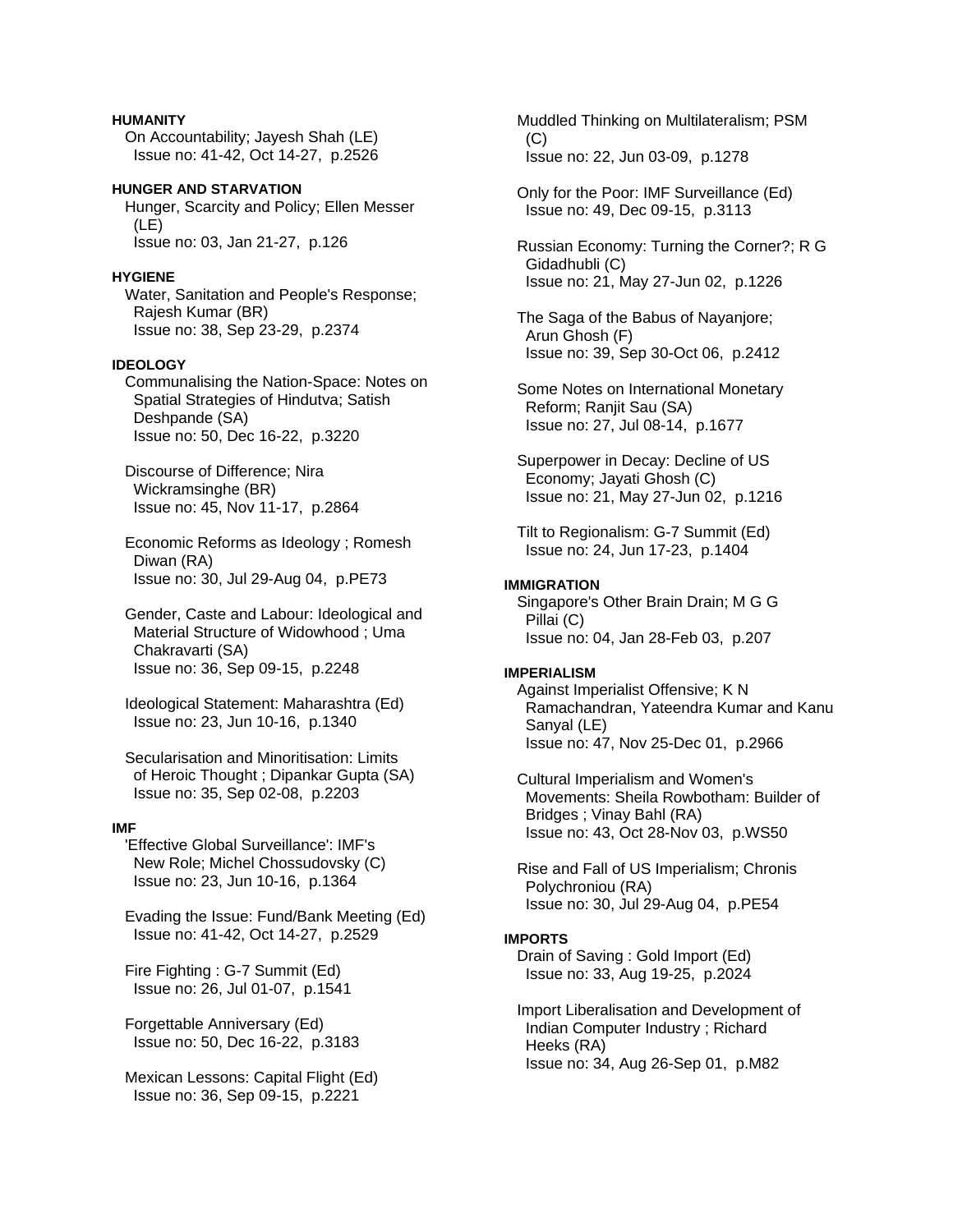# **IMPORTS**

 Import Protection and Exports; Murali Patibandla (D) Issue no: 29, Jul 22-28, p.1883

 Structural Adjustment in India: A Critical Assessment ; Ashwini Deshpande and Prabirjit Sarkar (SA) Issue no: 49, Dec 09-15, p.3151

 Unstemmed Flow: Capital Flight (Ed) Issue no: 44, Nov 04-10, p.2774

# **INCENTIVES**

 Equality versus Incentives; Ashima Goyal (BR) Issue no: 51, Dec 23-29, p.3284

### **INCOME TAX**

 Beyond Compliance: Tax Buoyancy (Ed) Issue no: 12, Mar 25-31, p.592

# **INDEPENDENCE MOVEMENT**

 What Moves Masses: Dandi March as Communication Strategy; Suchitra (P) Issue no: 14, Apr 08-14, p.743

#### **INDIA-CHINA RELATIONS**

 American Civilisation-Mongers; GPD (F) Issue no: 28, Jul 15-21, p.1724

 Development Paradigms: China and India Since 1949; Arun Ghosh (F) Issue no: 07-08, Feb 18- Mar 03, p.355

 Literacy in India and China ; Jean Dreze and Jackie Loh (SA) Issue no: 45, Nov 11-17, p.2868

#### **INDIA-NEPAL RELATIONS**

 Governing Fractured Polities; A G Noorani (BR) Issue no: 20, May 20-26, p.1170

#### **INDIA-PAKISTAN RELATIONS**

 Jaundiced View: India-Pakistan Relations (Ed) Issue no: 14, Apr 08-14, p.717

 Kashmir: Autonomy Only Solution; Asghar Ali Engineer (C) Issue no: 35, Sep 02-08, p.2167

 Pakistan-India Relations: Changing Perceptions; Sumanta Bannerji (C) Issue no: 16, Apr 22-28, p.859

 Partners in Perfidy: Kashmir (Ed) Issue no: 18-19, May 06-19, p.968

 People's Initiative: An Idea Whose Time Has Come: Pakistan-India Relations; Gautam Navlakha (C) Issue no: 10, Mar 11-17, p.484

 Road to Peace Between Pakistan and India; Nirmal Mukarji (C) Issue no: 10, Mar 11-17, p.483

 A Sane Nuclear Policy; A G Noorani (BR) Issue no: 29, Jul 22-28, p.1854

### **INDIA-RUSSIA RELATIONS**

 Amusing Times for Once?; GPD (F) Issue no: 11, Mar 18-24, p.541

 India's Exports to Russia: Complexities and Contradictions ; R G Gidadhubli (C) Issue no: 44, Nov 04-10, p.2780

 Zhirinovsky's Friends: India and Russia (Ed) Issue no: 10, Mar 11-17, p.469

### **INDIA-SRI LANKA RELATIONS**

 Indo-Sri Lanka Discord; S Guhan (BR) Issue no: 01, Jan 07-13, p.35

 Of Nations and Violence; M S S Pandian (BR) Issue no: 14, Apr 08-14, p.750

### **INDIA-UNITED STATES RELATIONS**

 Growing Indo-US Military Ties ; Gautam Navlakha (C) Issue no: 36, Sep 09-15, p.2228

 Opening More Doors: New Delhi; BM (C) Issue no: 06, Feb 11-17, p.305

# **INDIAN NATIONAL CONGRESS**

 Ripples in a Fiefdom: Haryana (Ed) Issue no: 21, May 27-Jun 02, p.1210

# **INDIAN OCEAN-UNITED STATES RELATIONS**

 Dangerous Course: Indo-US Relations (Ed) Issue no: 23, Jun 10-16, p.1342

#### **INDUSTRIAL DISASTERS**

 Bhopal Disaster: Judiciary's Failure; Satinath Sarangi (C) Issue no: 46, Nov 18-24, p.2907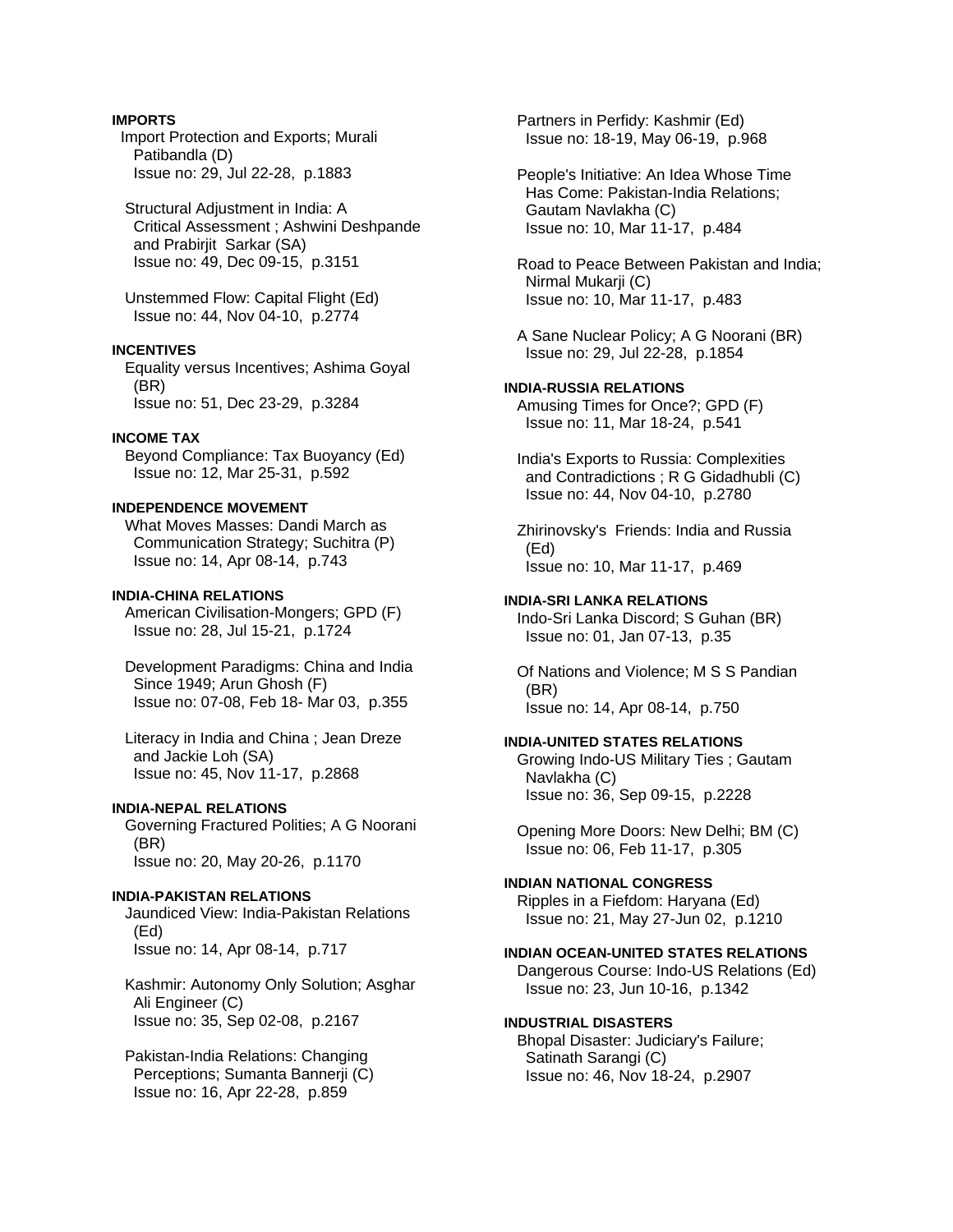# **INDUSTRIAL EFFLUENTS**

 In Support for Basel Ban; Srishti et al (LE) Issue no: 43, Oct 28-Nov 03, p.2710

**INDUSTRIAL ENTERPRISES**  SAP's Bounty: Industry (Ed) Issue no: 49, Dec 09-15, p.3112

# **INDUSTRIAL FINANCE**

 Indian Economy under 'Structural Adjustment' ; Prabhat Patnaik and C P Chandrasekhar (SA) Issue no: 47, Nov 25-Dec 01, p.3001

#### **INDUSTRIAL GROWTH AND DEVELOPMENT**

 Coping With New Technologies; Sharit Kumar Bhowmik (BR) Issue no: 18-19, May 06-19, p.990

 Demand Side Factors and India's Industrial Growth; Pradip Maiti and R Kavita Rao (SA) Issue no: 33, Aug 19-25, p.2070

 Economic Outlook for India, 1994-96 (SA) Issue no: 12, Mar 25-31, p.639

 Foreign Collaborations and Industrial R and D in Developing Countries: Case of Indian Automobile Ancillary Industry; P K Chugan (RA) Issue no: 34, Aug 26-Sep 01, p.M98

 Gazing the Crystal Ball: Indian Economy, Circa 1995; V Pandit, K Krishnamurty and T Palanivel (SA) Issue no: 18-19, May 06-19, p.1043

 Government and Transnationals: New Economic Policies Since 1991; Sudip Chaudhuri (SA) Issue no: 18-19, May 06-19, p.999

 Import Liberalisation and Development of Indian Computer Industry ; Richard Heeks (RA) Issue no: 34, Aug 26-Sep 01, p.M82

 Indian Industrialisation: Wide-Angle View; Kamal Nayan Kabra (BR) Issue no: 14, Apr 08-14, p.747

 Industrial Development Policy: A Critical View: West Bengal; Ranjit Das Gupta (C) Issue no: 30, Jul 29-Aug 04, p.1896

 Industrialising Bihar: The Options; A K Roy (C) Issue no: 30, Jul 29-Aug 04, p.1902

 Politics as Property: Andhra Pradesh; K Balagopal (C) Issue no: 40, Oct 07-13, p.2482

 Public, Joint and Private Sectors in Indian Industry: Evaluating Relative Performance Differences; Sumit K Majumdar (RA) Issue no: 07-08, Feb 18- Mar 03, p.M25

 Shine off Industrial Growth (Ed) Issue no: 22, Jun 03-09, p.1267

 Small But Not Alone; Keshabananda Das (BR) Issue no: 01, Jan 07-13, p.37

 Technological Implications of Structural Adjustment: Case of India; M R Bhagavan (RA) Issue no: 07-08, Feb 18- Mar 03, p.M2

 Technology, Strategy and Competitiveness; Chiranjib Sen (BR) Issue no: 28, Jul 15-21, p.1745

 Total Factor Productivity Growth in Indian Industry; Ravindra H Dholakia and Bakul H Dholakia (D) Issue no: 28, Jul 15-21, p.1786

 Total Factor Productivity Growth in Manufacturing Industry; P Balakrishna and K Pushpangadan (D) Issue no: 09, Mar 04-10, p.462

# **INDUSTRIAL LABOUR**

 Coping With New Technologies; Sharit Kumar Bhowmik (BR) Issue no: 18-19, May 06-19, p.990

## **INDUSTRIAL POLICY**

 Indian Industry and Industrial Policy at the Crossroads; Murali Patibandla (BR) Issue no: 44, Nov 04-10, p.2797

 Industrial Development Policy: A Critical View: West Bengal; Ranjit Das Gupta (C) Issue no: 30, Jul 29-Aug 04, p.1896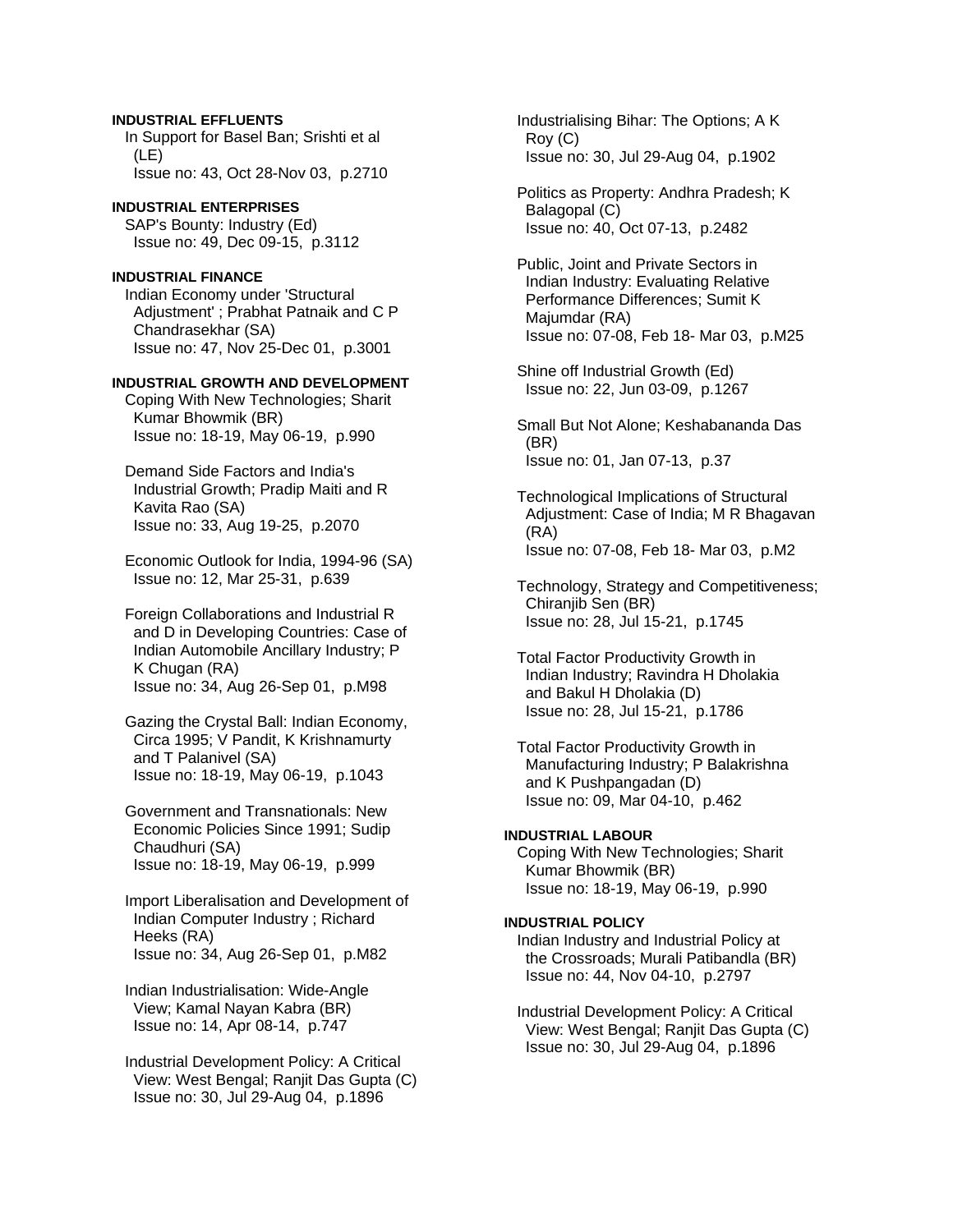**INDUSTRIAL POLICY**  Industrialising Bihar: The Options; A K Roy (C) Issue no: 30, Jul 29-Aug 04, p.1902

**INDUSTRIAL POLLUTION**  Industrial Pollution and Workers' Health; Millie Nihila (C) Issue no: 25, Jun 24-30, p.1484

**INDUSTRIAL PRODUCTION**  Industrial Entrepreneurs Memoranda; EPW Research Foundation (S) Issue no: 11, Mar 18-24, p.537

 Industrial Production; EPW Research Foundation (S) Issue no: 14, Apr 08-14, p.723

 Industrial Production; EPW Research Foundation (S) Issue no: 20, May 20-28, p.1140

 Industrial Production; EPW Research Foundation (S) Issue no: 23, Jun 10-16, p.1347

 Industrial Production; EPW Research Foundation (S) Issue no: 28, Jul 15-21, p.1723

 Industrial Production; EPW Research Foundation (S) Issue no: 33, Aug 19-25, p.2027

 Industrial Production; EPW Research Foundation (S) Issue no: 45, Nov 11-17, p.2835

 Total Factor Productivity Growth in Indian Industry; Ravindra H Dholakia and Bakul H Dholakia (D) Issue no: 28, Jul 15-21, p.1786

 Will it Last? (Ed) Issue no: 03, Jan 21-27, p.127

# **INDUSTRIAL PROJECTS**

 Destruction of Unique Ecosystem of Kochi Backwaters: Kerala; K M Seethi (C) Issue no: 29, Jul 22-28, p.1831

**INDUSTRIAL RESEARCH**  Foreign Collaborations and Industrial R and D in Developing Countries: Case of Indian Automobile Ancillary Industry; P K Chugan (RA) Issue no: 34, Aug 26-Sep 01, p.M98 Liberalisation, Innovation and Exports; Rajat Acharyya (SA) Issue no: 36, Sep 09-15, p.2269

**INDUSTRIAL STATISTICS**  Industrial Entrepreneurs Memoranda; EPW Research Foundation (S) Issue no: 11, Mar 18-24, p.537

 Industrial Production; EPW Research Foundation (S) Issue no: 14, Apr 08-14, p.723

 Industrial Production; EPW Research Foundation (S) Issue no: 20, May 20-28, p.1140

 Will it Last? (Ed) Issue no: 03, Jan 21-27, p.127

### **INDUSTRIAL WORKERS**

 Conditions of Brick Workers in South Indian Village ; A Dharmalingam (SA) Issue no: 47, Nov 25-Dec 01, p.3014

### **INFANT AND CHILD MORTALITY**

 Working Mothers and Child Survival in Rural India: Insights from Spatial Patterns: N Krishnaii (SA) Issue no: 44, Nov 04-10, p.2803

#### **INFLATION**

 Helpless in Face of Inflation (Ed) Issue no: 09, Mar 04-10, p.407

 India: Economic Outlook, 1995-97 (C) Issue no: 38, Sep 23-29, p.2355

 Inflation Anxiety Cause Liquidity Strain; EPW Research Foundation (MMR) Issue no: 06, Feb 11-17, p.293

 Inflation: Finance Minister's Forgotten Promises: New Delhi; BM (C) Issue no: 09, Mar 04-10, p.424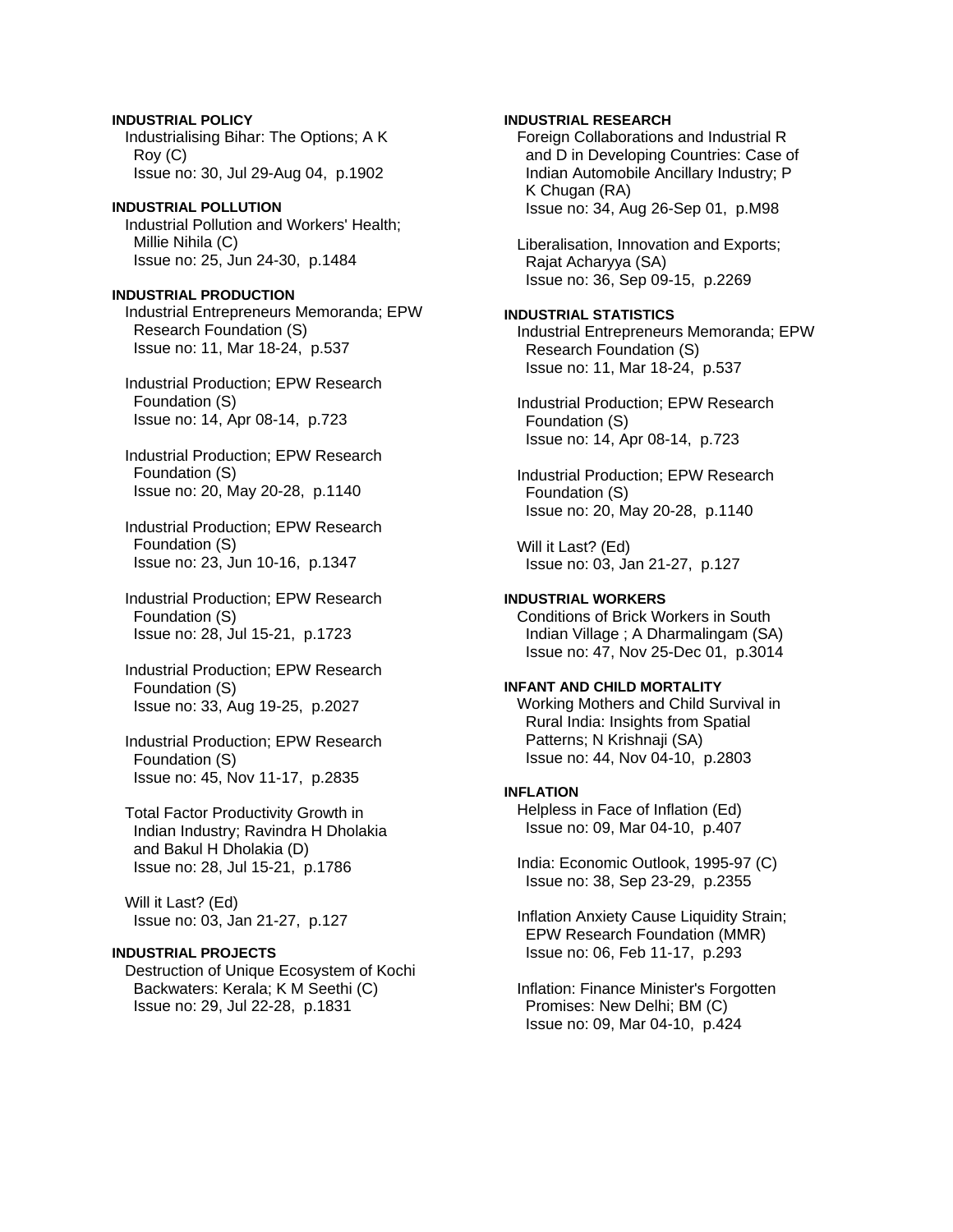# **INFORMAL SECTOR**

 Master-Servant Relationship in a Cross-Cultural Perspective; Lakshmi Srinivas (SA) Issue no: 05, Feb 04-10, p.269

 Masters and Servants; T M Gnanapragasam (LE) Issue no: 14, Apr 08-14, p.714

 Study of Unorganised Industry; Rabindra K Mohanty (BR) Issue no: 43, Oct 28-Nov 03, p.2738

### **INFRASTRUCTURE**

 Infrastructure Sector and Withdrawal of the State; P Purkayastha (P) Issue no: 34, Aug 26-Sep 01, p.2114

#### **INFRASTRUCTURE FINANCE**

 Empty Boxes: Rural Infrastructure (Ed) Issue no: 14, Apr 08-14, p.716

### **INSTITUTIONAL ECONOMICS**

 New Institutional Economics, State and Development: Some Conceptual and Empirical Issues; Sumit Roy (RA) Issue no: 30, Jul 29-Aug 04, p.PE65

### **INSTITUTIONAL REFORMS**

 Institutional Reforms and Poverty Alleviation in West Bengal; Biplab Dasgupta (SA) Issue no: 41-42, Oct 14-27, p.2691

### **INSURANCE**

 Misguided Priorities: Insurance (Ed) Issue no: 10, Mar 11-17, p.468

## **INTELLECTUAL PROPERTY**

 Science, Technology, Intellectual Property Rights and Development; Arun Ghosh (F) Issue no: 34, Aug 26-Sep 01, p.2100

### **INTELLECTUALS**

 New World Order and Indian Intellectuals; Daya Krishna (P) Issue no: 02, Jan 14-20, p.93

# **INTEREST RATES**

 Case for Regulation: Interest Rates (Ed) Issue no: 37, Sep 16-22, p.2281

 Interest Rates; EPW Research Foundation (S) Issue no: 18-19, May 06-19, p.975

 Interest Rates in Disarray (Ed) Issue no: 44, Nov 04-10, p.2771

- Interest Rates: Reversal of Policy; EPW Research Foundation (MMR) Issue no: 20, May 20-26, p.1144
- Monetarism to the Fore: Reflections on Rise of Rentier Incomes; Arun Ghosh (F) Issue no: 29, Jul 22-28, p.1824
- Money Market Rates of Interest; EPW Research Foundation (S) Issue no: 01, Jan 07-13, p.07
- Money Market Rates Of Interest; EPW Research Foundation (S) Issue no: 05, Feb 04-10, p.235
- Money Market Rates of Interest; EPW Research Foundation (S) Issue no: 09, Mar 04-10, p.415
- Money Market Rates of Interest; EPW Research Foundation (S) Issue no: 13, Apr 01-07, p.653
- Money Market Rates of Interest; EPW Research Foundation (S) Issue no: 18-19, May 06-19, p.976
- Money Market Rates of Interest; EPW Research Foundation (S) Issue no: 22, Jun 03-09, p.1273
- Money Market Rates of Interest; EPW Research Foundation (S) Issue no: 26, Jul 01-07, p.1545
- Money Market Rates of Interest; EPW Research Foundation (S) Issue no: 31-32, Aug 05-18, p.1951
- Money Market Rates of Interest; EPW Research Foundation (S) Issue no: 35, Sep 02-08, p.2159
- Money Market Rates of Interest; EPW Research Foundation (S) Issue no: 40, Oct 07-13, p.2471
- Money Market Rates of Interest; EPW Research Foundation (S) Issue no: 44, Nov 04-10, p.2776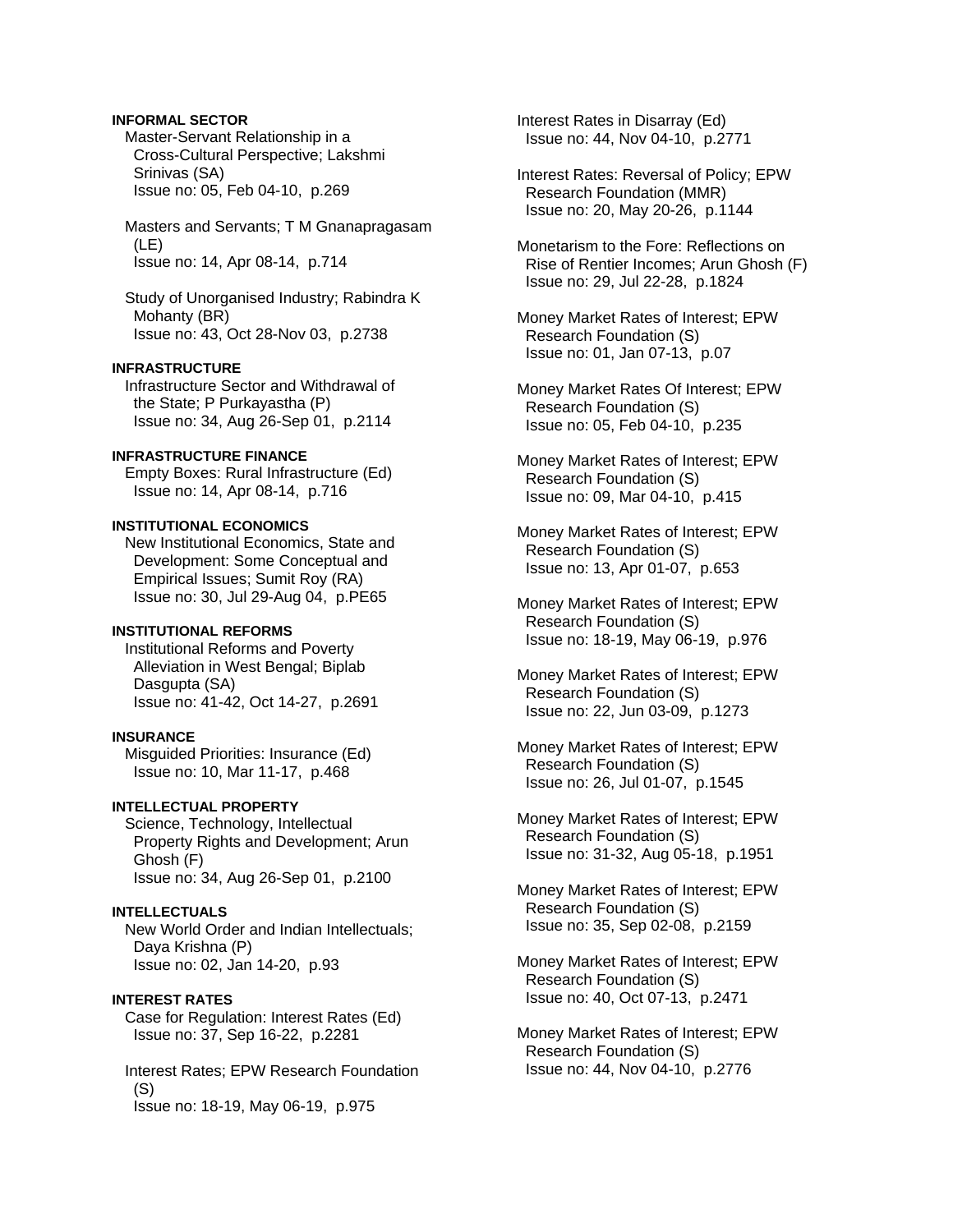### **INTEREST RATES**

 Money Market Rates of Interest; EPW Research Foundation (S) Issue no: 48, Dec 02-08, p.3046

 Saving Shortage: Omnious Portent; EPW Research Foundation (MMR) Issue no: 14, Apr 08-14, p.725

### **INTERNATIONAL ECONOMIC RELATIONS**

 Against the Common Enemy: Nazidom and German Corporate Capital; Frederic Clairmont (C) Issue no: 17, Apr 29-May 05, p.934

 Dollar Empire: Logic of Decay; Frederic Clairmont (C) Issue no: 11, Mar 18-24, p.554

 New World Order and Indian Intellectuals; Daya Krishna (P) Issue no: 02, Jan 14-20, p.93

# **INTERNATIONAL FINANCIAL SYSTEM**

 Some Notes on International Monetary Reform; Ranjit Sau (SA) Issue no: 27, Jul 08-14, p.1677

### **INTERNATIONAL POLITICS**

 Grozny and Return to Big Powerism?; Anirudh Gupta (C) Issue no: 12, Mar 25-31, p.613

# **INTERNATIONAL RELATIONS**

 Democratisation of the United Nations ; Lavanya Rajamani (P) Issue no: 49, Dec 09-15, p.3140

 A Japanese View of Chinese Threat; S P Seth (C) Issue no: 01, Jan 07-13, p.30

 Long Struggle: Chechnya (Ed) Issue no: 07-08, Feb 18- Mar 03, p.349

 Managing India's Central Asian Policy; Ramnath Narayanswamy (BR) Issue no: 04, Jan 28-Feb 03, p.213

 Pleasing the Master; KC (LE) Issue no: 04, Jan 28-Feb 03, p.186

 Security of the South in Emerging International System; Amit Gupta (C) Issue no: 03, Jan 21-27, p.143

 Southern Africa in New International Order; V S Seth (C) Issue no: 10, Mar 11-17, p.496

 The Tajik Conflict: A Running Score for Russia; Dilip Hiro (C) Issue no: 18-19, May 06-19, p.986

### **INTERNATIONAL SECURITY**

 Continuing Sanctions against Iraq; Ninan Koshy (C) Issue no: 47, Nov 25-Dec 01, p.2985

 Global Political and Economic Security: Wishes and Horses; Manu N Kulkarni (C) Issue no: 52, Dec 30-Jan 06, p.3343

 Hidden Agendas: United Nations (Ed) Issue no: 43, Oct 28-Nov 03, p.2712

 New US Policy on Jerusalem; Ninan Koshy (C) Issue no: 22, Jun 03-09, p.1288

# **INTERNATIONAL TRADE**

 Social Clause: Is Its Opposition Justified?; Sharit K Bhowmik (C) Issue no: 50, Dec 16-22, p.3199

## **INVESTMENT**

 Nineteenth Century Indian Stagnation; Colin Simmons (BR) Issue no: 47, Nov 25-Dec 01, p.2987

### **IRAN-UNITED STATES RELATIONS**

 Iran, America and Other Major Powers ; Dilip Hiro (C) Issue no: 27, Jul 08-14, p.1662

### **IRAQ**

 Continuing Sanctions against Iraq; Ninan Koshy (C) Issue no: 47, Nov 25-Dec 01, p.2985

# **IRRIGATION POLICY AND MANAGEMENT**

 Planning Kerala's Irrigation Projects: Technological Prejudice and Politics of Hope; V Shanthakumar, R Rajagopalan and S Ambirajan (RA) Issue no: 12, Mar 25-31, p.A30

 Redefining Irrigation Potential: Don't Damn the CV Alone; S M Vidwans (D) Issue no: 03, Jan 21-27, p.176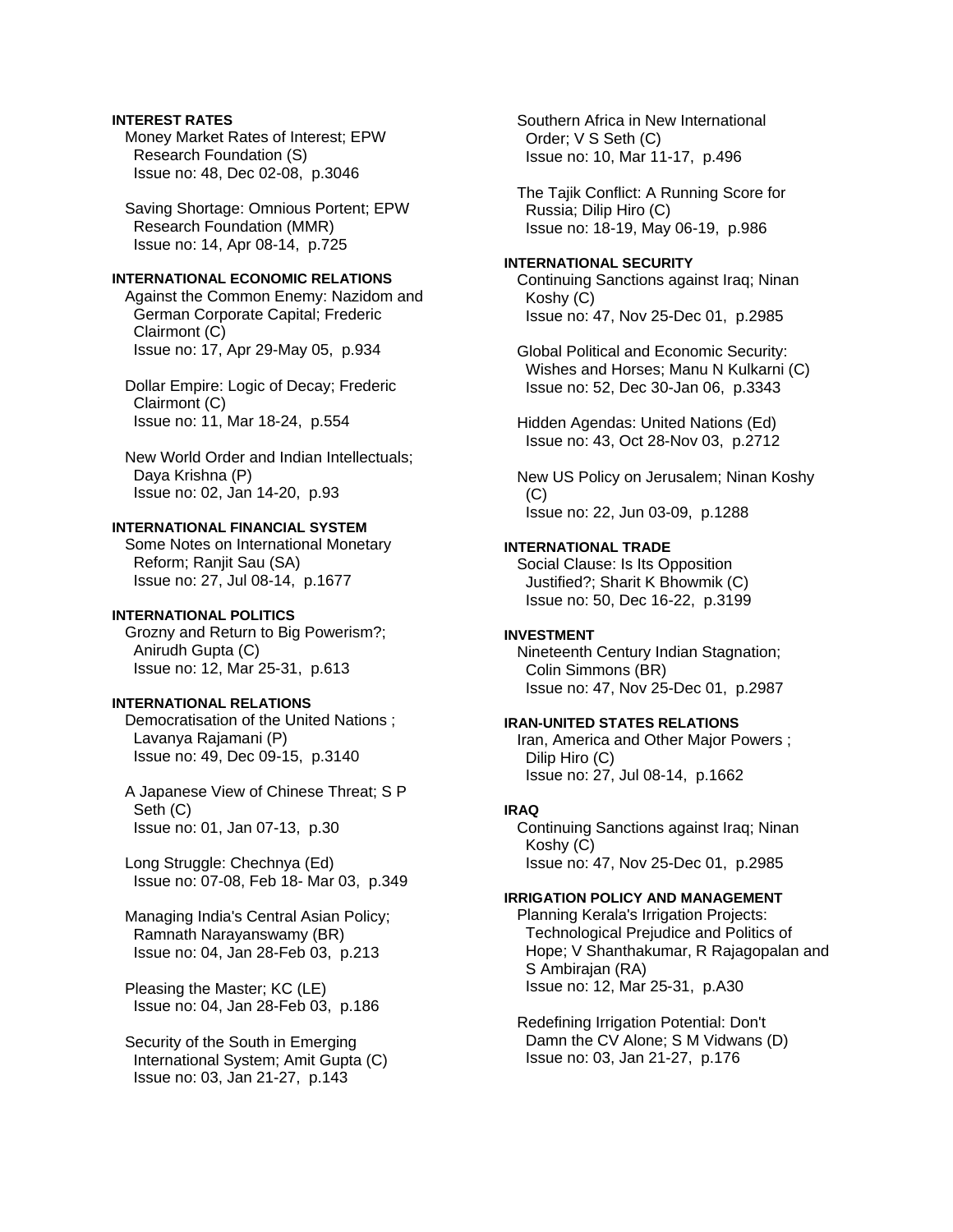### **ISLAM**

 Triple Talaq; Syed Shahabuddin (LE) Issue no: 16, Apr 22-28, p.846

### **JAMMU AND KASHMIR**  Anarchic Politics in Jammu and Kashmir ; Gopal Singh (BR) Issue no: 41-42, Oct 14-27, p.2556

 Arming the Nation, Disarming the Citizen; Gautam Navlakha (C) Issue no: 23, Jun 10-16, p.1361

 Caught between the Army and 'Guest' Militants: Kashmir; Gautam Navlakha (C) Issue no: 34, Aug 26-Sep 01, p.2105

 Charade All Round: Kashmir (Ed) Issue no: 34, Aug 26-Sep 01, p.2093

 Chrar-e-Sharief: Victory for Hardliners on Both Sides ; Gautam Navlakha (C) Issue no: 20, May 20-26, p.1151

 Cosmetic Measures: Kashmir (Ed) Issue no: 45, Nov 11-17, p.2832

 Doublespeak?; Rajivlochan (LE) Issue no: 50, Dec 16-22, p.3182

 Growing Indo-US Military Ties ; Gautam Navlakha (C) Issue no: 36, Sep 09-15, p.2228

 Hidden Damage: Kashmir (Ed) Issue no: 50, Dec 16-22, p.3185

 Kashmir: Autonomy Only Solution; Asghar Ali Engineer (C) Issue no: 35, Sep 02-08, p.2167

 Political Upsurge in Kashmir: Then and Now ; Rekha Chowdhary (C) Issue no: 39, Sep 30-Oct 06, p.2420

 Post-Militancy Scenario in Kashmir ; Balraj Puri (C) Issue no: 38, Sep 23-29, p.2354

 The Real Situation in Kashmir ; A G Noorani (BR) Issue no: 43, Oct 28-Nov 03, p.2737

**JANATA DAL**  Leaderless Chaos: Janata Dal (Ed) Issue no: 26, Jul 01-07, p.1540

**JAPAN**  A Japanese View of Chinese Threat; S P Seth (C) Issue no: 01, Jan 07-13, p.30 What about the Others?: Japan's Apology (Ed) Issue no: 37, Sep 16-22, p.2282 **JHARKHAND**  JAAC in Distress: Jharkhand (Ed) Issue no: 51, Dec 23-29, p.3260 **JOURNALISTS**  Vakkom Moulavi ; K M Seethi (LE) Issue no: 38, Sep 23-29, p.2342 **JUDGES**  Pakistan's Courts and Democracy ; A G Noorani (BR) Issue no: 31-32, Aug 05-18, p.1978 **JUDICIARY**  Bhopal Disaster: Judiciary's Failure; Satinath Sarangi (C) Issue no: 46, Nov 18-24, p.2907 Cleaning the Ganga; Shyam Divan (C) Issue no: 26, Jul 01-07, p.1557 Fascism, Democratic Rights and the State ; Rohini P Hensman (D) Issue no: 21, May 27-Jun 02, p.1260 Forgotten People (Ed) Issue no: 48, Dec 02-08, p.3039 Hindu Men, Monogamy and Uniform Civil Code ; Flavia Agnes (SA) Issue no: 50, Dec 16-22, p.3238

 Judicial Strictures: Police (Ed) Issue no: 18-19, May 06-19, p.970

 Judiciary, Social Reform and Debate on 'Religious Prostitution' in Colonial India; Kalpana Kannabiran (RA) Issue no: 43, Oct 28-Nov 03, p.WS59

 Justice Denied (Ed) Issue no: 47, Nov 25-Dec 01, p.2967

 Not above Accountability: The Judiciary (Ed) Issue no: 28, Jul 15-21, p.1717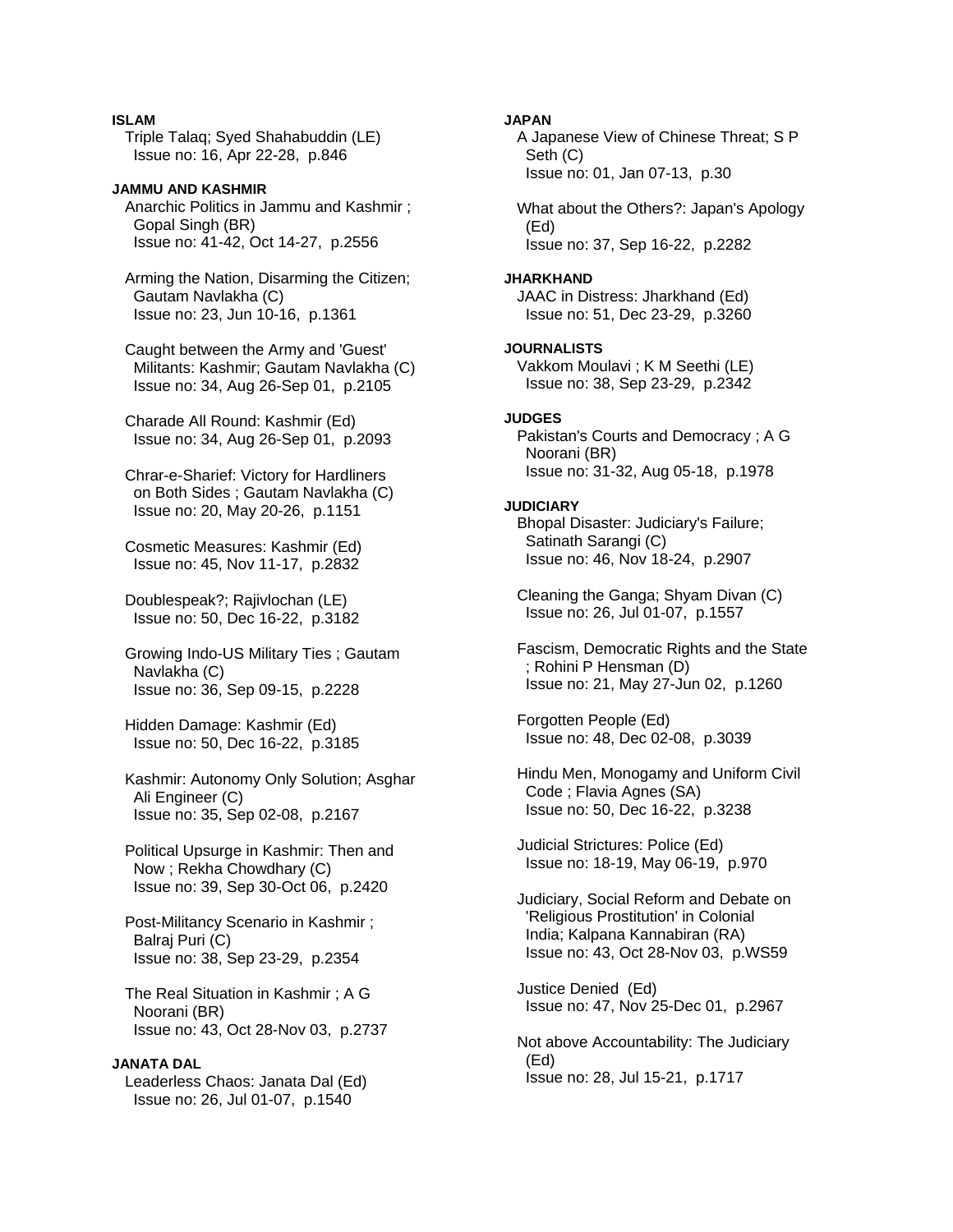## **JUDICIARY**

 Protective Legislations: Myths of Misuse; Flavia Agnes (C) Issue no: 16, Apr 22-28, p.865

 Right to Assembly; A G Noorani (CL) Issue no: 26, Jul 01-07, p.1549

 VVIPs Are VVIPs: Tamil Nadu (Ed) Issue no: 37, Sep 16-22, p.2281

**JUTE INDUSTRY AND TEXTILES**  Jute Research in Jeopardy; Atis Dasgupta (LE)

Issue no: 13, Apr 01-07, p.646

# **JUVENILE LAW**

 Bringing Justice to Juveniles: Extension of Poverty Alleviation Programmes ; Shiva Jaamdar (C) Issue no: 29, Jul 22-28, p.1833

### **KADI**

Kadi: Signs of Dalit Assertion: Firan Desai and Rasik Parmar (C) Issue no: 26, Jul 01-07, p.1558

#### **KANNADA LANGUAGE**

 Kuvempu: End of an Era; V K Natraj (C) Issue no: 05, Feb 04-10, p.245

### **KARGIL CONFLICT**

 Kashmir: Autonomy Only Solution; Asghar Ali Engineer (C) Issue no: 35, Sep 02-08, p.2167

 Post-Militancy Scenario in Kashmir ; Balraj Puri (C) Issue no: 38, Sep 23-29, p.2354

#### **KARNATAKA**

 Badanvalu: Emerging Dalit Paradigm: Karnataka; Ambrose Pinto (C) Issue no: 15, Apr 15-21, p.797

 Distorted Reforms ; M G Nagaraja (LE) Issue no: 45, Nov 11-17, p.2830

 Hoisting National Flag at Idgah Maidan: Karnataka; Ambrose Pinto (C) Issue no: 05, Feb 04-10, p.246

 Impact of Prohibition on State Excise: Study of Four Southern States ; Joseph Abraham (C) Issue no: 48, Dec 02-08, p.3051

 Karnataka's New Agricultural Policy: Making Way for Corporate Landlordism; Muzaffar Assadi (C) Issue no: 52, Dec 30-Jan 06, p.3340

 Karnataka: Elections and After; V K Natraj (C) Issue no: 02, Jan 14-20, p.84

 Land Reforms and Agrarian Change in Karnataka; Surinder S Jodhka (BR) Issue no: 29, Jul 22-28, p.1852

 Management of Poverty Alleviation Programmes in Karnataka: An Overview; Vinod Vyasulu (SA) Issue no: 41-42, Oct 14-27, p.2635

 On Contempt, Contemners and Courts; Vinod Vyasulu (P) Issue no: 45, Nov 11-17, p.2857

 Organs for Sale (Ed) Issue no: 05, Feb 04-10, p.231

 Raitha Sangha's Political Dilemma: Karnataka; A P Kripa (C) Issue no: 03, Jan 21-27, p.140

 Structure of Employment as Seen from 1981 and 1991 Censuses: A Preliminary Look; A V Arun Kumar, B P Vani and Vinod Vyasulu (SA) Issue no: 38, Sep 23-29, p.2375

 University Syllabi Censored; K Satyanarayana (LE) Issue no: 11, Mar 18-24, p.530

 Unsure Steps: Karnataka (Ed) Issue no: 20, May 20-26, p.1137

### **KASHMIR DISPUTE**

 Caught between the Army and 'Guest' Militants: Kashmir; Gautam Navlakha (C) Issue no: 34, Aug 26-Sep 01, p.2105

 Charade All Round: Kashmir (Ed) Issue no: 34, Aug 26-Sep 01, p.2093

 Destruction of Chrar-e-Sharief; Tapan K Bose (LE) Issue no: 20, May 20-26, p.1134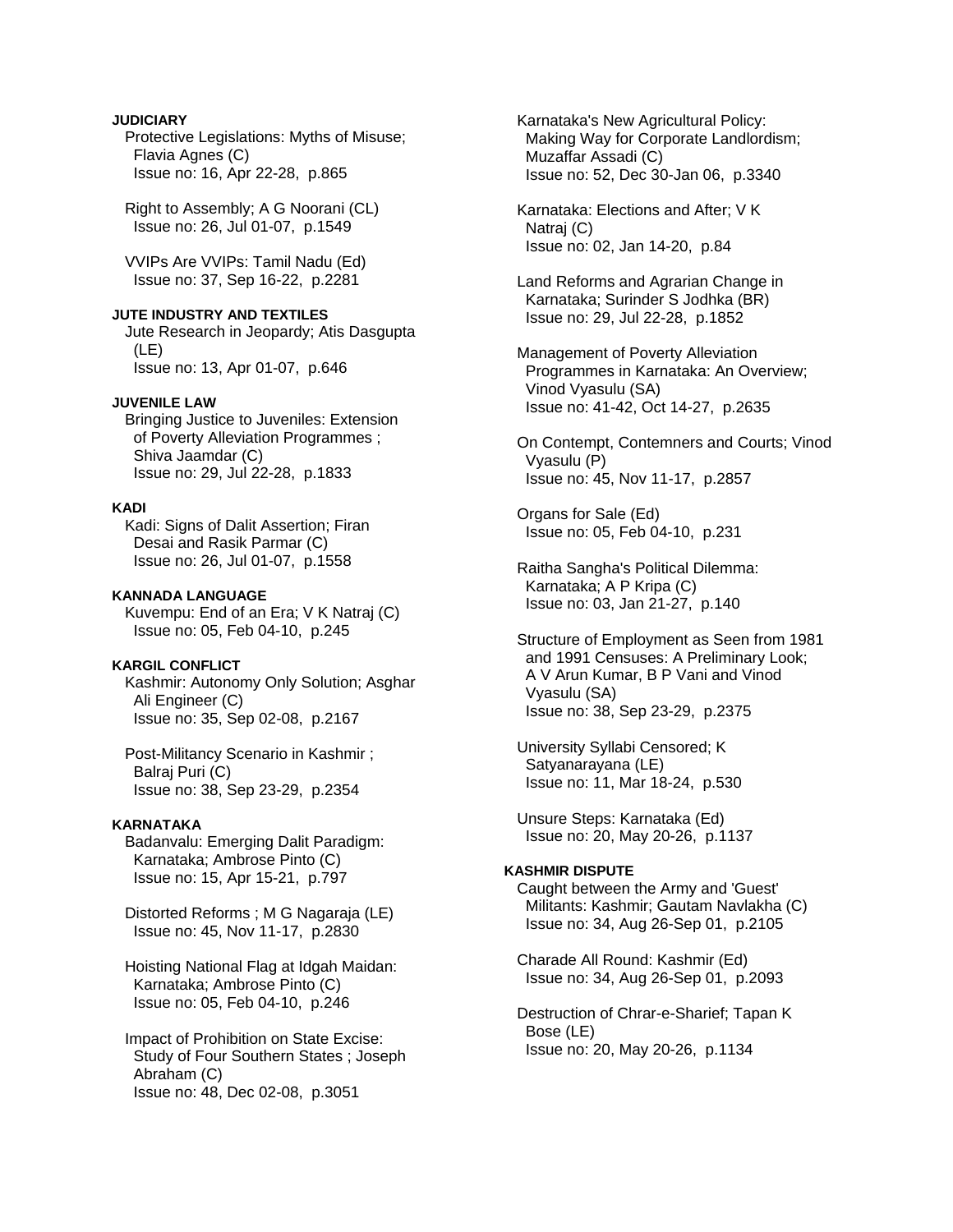### **KASHMIR DISPUTE**

 Destruction of Chrar-e-Sharief; Gautam Navlakha (LE) Issue no: 20, May 20-26, p.1134

 Destruction of Chrar-e-Sharief; Sudesn et al Vaid (LE) Issue no: 20, May 20-26, p.1134

 Destruction of Chrar-e-Sharief; Seema Mustafa (LE) Issue no: 20, May 20-26, p.1134

 Kashmir and India (LE) Issue no: 15, Apr 15-21, p.778

 Partners in Perfidy: Kashmir (Ed) Issue no: 18-19, May 06-19, p.968

#### **KERALA**

 'Captains of the Sands': Metropolitan Hegemony in Mining in Tiruvitamkur, 1900-50; K T Ram Mohan (SA) Issue no: 52, Dec 30-Jan 06, p.3365

 Clinging to Privileges: Kerala (Ed) Issue no: 35, Sep 02-08, p.2152

 Declining Incidence of Rural Poverty in Kerala; K P Kannan (SA) Issue no: 41-42, Oct 14-27, p.2651

 Demographic Transition and Education in Kerala ; K S James (C) Issue no: 51, Dec 23-29, p.3274

 Destruction of Unique Ecosystem of Kochi Backwaters: Kerala; K M Seethi (C) Issue no: 29, Jul 22-28, p.1831

 Educated Unemployment in Kerala: Some Socio-Economic Aspects; E T Mathew (SA) Issue no: 06, Feb 11-17, p.325

 Features of Kerala's Economy ; E T Mathew (BR) Issue no: 49, Dec 09-15, p.3146

 Impact of Prohibition on State Excise: Study of Four Southern States ; Joseph Abraham (C) Issue no: 48, Dec 02-08, p.3051

 Income Spreading Mechanisms in Common Property Resource: Karanila System in Kerala's Fishery ; John Kurien and A J Vijayan (SA) Issue no: 28, Jul 15-21, p.1780

 Kerala: Towards a New Agenda; Isaac T M Thomas and Michael P K Tharakan (SA) Issue no: 31-32, Aug 05-18, p.1993

 LDF's Repeat Performance: Kerala's Local Body Elections; M R Biju (C) Issue no: 41-42, Oct 14-27, p.2550

 Local Election Pointers: Kerala (Ed) Issue no: 41-42, Oct 14-27, p.2529

 Making Kerala Model More Intelligible: Comparisons with Sri Lankan Experience; Rex Casinader (SA) Issue no: 48, Dec 02-08, p.3085

 Panchayat Raj Act: Without Substance: Kerala; K R Sastry (C) Issue no: 30, Jul 29-Aug 04, p.1909

 Planning Kerala's Irrigation Projects: Technological Prejudice and Politics of Hope; V Shanthakumar, R Rajagopalan and S Ambirajan (RA) Issue no: 12, Mar 25-31, p.A30

 Politics of Communalism in Kerala; John Oommen (C) Issue no: 11, Mar 18-24, p.544

 Rural Non-Agricultural Employment in Kerala: Inter-District Variations; Mridul Eapen (SA) Issue no: 12, Mar 25-31, p.634

 Social Security for Widows: Experience in Kerala ; I S Gulati and Leela Gulati (SA) Issue no: 39, Sep 30-Oct 06, p.2451

 Unemployed and Self-Employed: Job Preferences and Employment Perspectives ; E T Mathew (SA) Issue no: 44, Nov 04-10, p.2815

 Vakkom Moulavi ; K M Seethi (LE) Issue no: 38, Sep 23-29, p.2342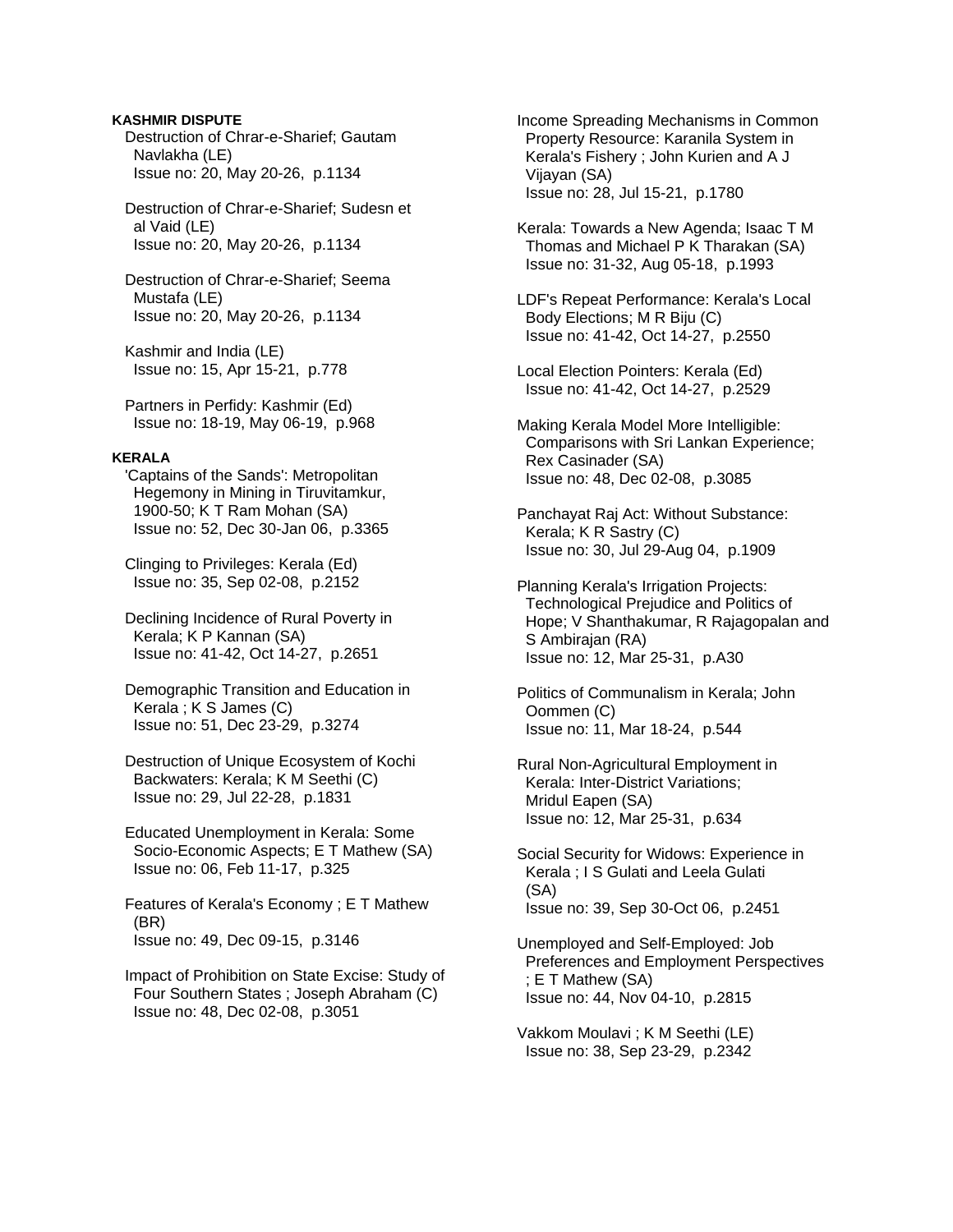### **KEYNESIAN ECONOMICS**

 Nineteenth Century Indian Stagnation; Colin Simmons (BR) Issue no: 47, Nov 25-Dec 01, p.2987

 Relevant Macroeconomics; Vinod Vyasulu (BR) Issue no: 50, Dec 16-22, p.3213

 Structuralism Fights Back; Errol D'Souza (BR) Issue no: 36, Sep 09-15, p.2242

### **KIDNEY TRADE**

 Organs for Sale (Ed) Issue no: 05, Feb 04-10, p.231

#### **KNOWLEDGE**

 Transferring Personalised Knowledge: Guru's Dilemma ; Sugata Marjit (P) Issue no: 27, Jul 08-14, p.1663

# **LABOUR**

 'Invisible' Workers Reach International Heights ; Renana Jhabvala (C) Issue no: 49, Dec 09-15, p.3133

 Capitalist Agriculture and Freedom of Labour ; Manjit Singh (D) Issue no: 52, Dec 30-Jan 06, p.3390

 Gender, Caste and Labour: Ideological and Material Structure of Widowhood ; Uma Chakravarti (SA) Issue no: 36, Sep 09-15, p.2248

 Labour Day Blues: United States (C) Issue no: 38, Sep 23-29, p.2364

 Labour, Get Lost: A Late-Capitalist Manifesto ; Jan Berman (C) Issue no: 37, Sep 16-22, p.2294

 World Bank on Labour ; Paul Teunissen (LE) Issue no: 44, Nov 04-10, p.2770

### **LABOUR LAWS AND LEGISLATION**

 Labour,Law, Liberalisation; Radha D'souza (BR) Issue no: 09, Mar 04-10, p.439

 Social Clause: Is Its Opposition Justified?; Sharit K Bhowmik (C) Issue no: 50, Dec 16-22, p.3199

### **LABOUR MOVEMENTS**

 Labour Day Blues: United States (C) Issue no: 38, Sep 23-29, p.2364

 New Attempt at Workers' Resistance: National Centre for Labour ; Mohan Mani  $(C)$ Issue no: 40, Oct 07-13, p.2485

#### **LAND HOLDINGS AND OWNERSHIP**

 Gender and Legal Rights in Agricultural Land in India; Bina Agarwal (RA) Issue no: 12, Mar 25-31, p.A39

 Struggle for Panchama Lands: Dalit Assertion in Tamil Nadu; Brindavan C Moses (C) Issue no: 05, Feb 04-10, p.247

#### **LAND REFORM**

 Distorted Reforms ; M G Nagaraja (LE) Issue no: 45, Nov 11-17, p.2830

 Land Reforms and Agrarian Change in Karnataka; Surinder S Jodhka (BR) Issue no: 29, Jul 22-28, p.1852

 Restitution, Not Redistribution: South Africa (Ed) Issue no: 03, Jan 21-27, p.129

 Women and Land Rights in Cambodia; Kyoko Kusakabe, Wang Yunxian and Govind Kelkar (RA) Issue no: 43, Oct 28-Nov 03, p.WS87

### **LAND TENURE**

 Land and Peasantry under Late British Colonialism; Monirul I Khan (BR) Issue no: 45, Nov 11-17, p.2865

#### **LAND USE**

 A Hardy Ritual: Maharashtra (Ed) Issue no: 16, Apr 22-28, p.849

### **LANGUAGE POLICY**

 Market Forces and Language in Global India; Peggy Mohan (SA) Issue no: 16, Apr 22-28, p.887

#### **LANGUAGES**

 Beyond Alterity; Vinay Lal (BR) Issue no: 05, Feb 04-10, p.254

 Dalit Protest Literature in Telugu: A Historical Perspective; A Satyanarayana (SA) Issue no: 03, Jan 21-27, p.171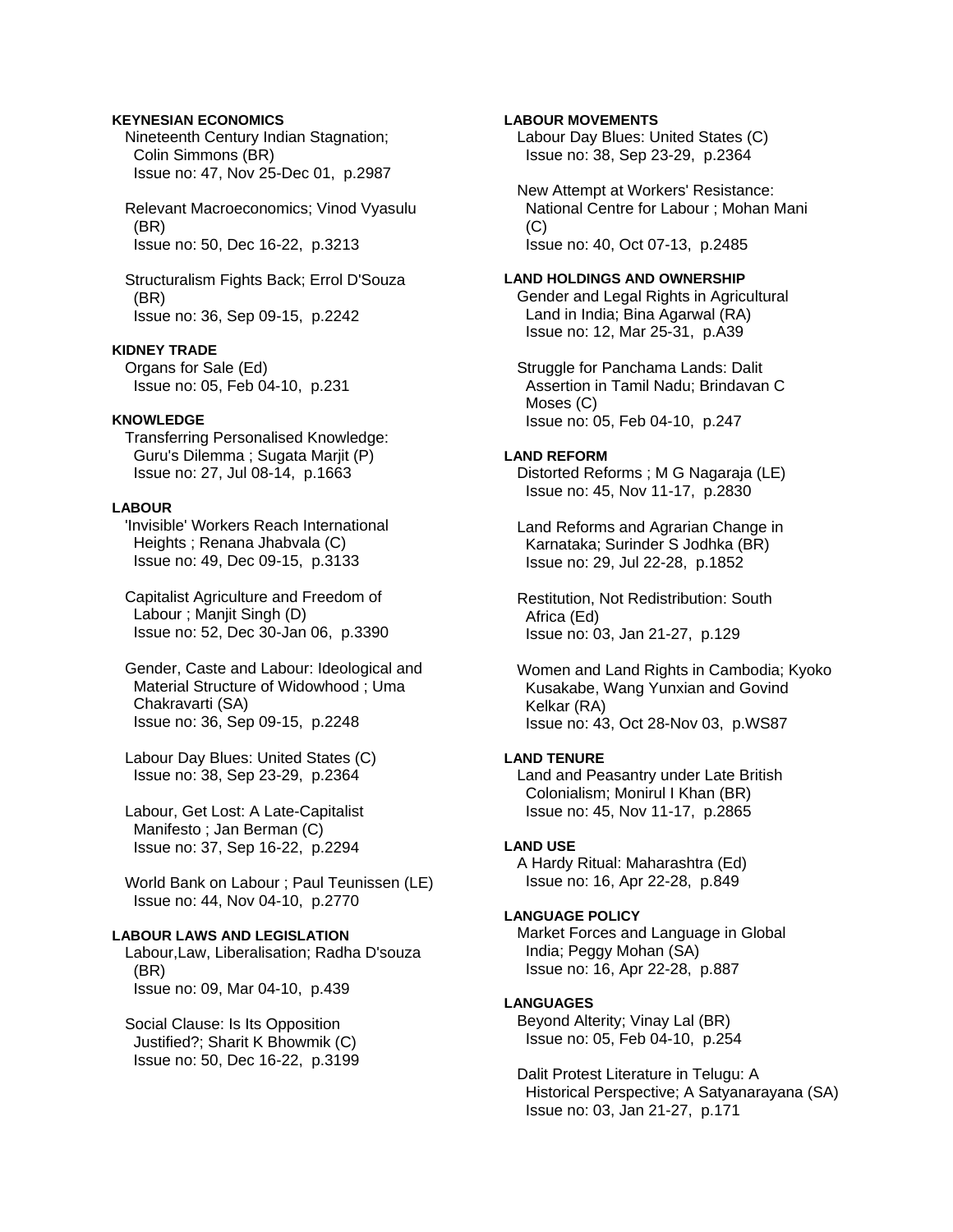## **LANGUAGES**

 Dispossession, Degradation and Empowerment of Peasantry and the Poor in Bengali Fiction; Tony Beck and Tirthankar Bose (SA) Issue no: 09, Mar 04-10, p.441

 Eigth World Tamil Conference: Of Cardboard History and Discursive Space; V Geetha and S V Rajadurai (C) Issue no: 04, Jan 28-Feb 03, p.201

 Marathi Literature as a Source of Contemporary Feminism; Vidyut Bhagwat (RA) Issue no: 17, Apr 29-May 05, p.WS24

 Not Karunanidhi; C S Lakshmi (LE) Issue no: 07-08, Feb 18- Mar 03, p.346

 Once Upon a Language; Peggy Mohan (C) Issue no: 09, Mar 04-10, p.423

 Political Intrigue; Niranjan Phukan (LE) Issue no: 48, Dec 02-08, p.3038

 Rabindric Fundamentalism; GPD (F) Issue no: 31-32, Aug 05-18, p.1952

 Western Cultural Boundary of Assam ; Sanjib Baruah (C) Issue no: 44, Nov 04-10, p.2783

### **LATIN AMERICA**

 Call for Adjustments in Structural Adjustment; M H Suryanarayana (BR) Issue no: 39, Sep 30-Oct 06, p.2431

 Elections in Latin America: Near Collapse of Party Rule; Girish Kumar (C) Issue no: 48, Dec 02-08, p.3059

 Latin American Liberalization and US Global Policy; James Petras and Todd Cavaluzzi (C) Issue no: 01, Jan 07-13, p.26

### **LAW AND ORDER**

 Not Opportune: Human Rights (Ed) Issue no: 16, Apr 22-28, p.849

### **LAWS AND LEGISLATIONS**

 Forest Bill Seminar; Milind Murugkar and Ashwini Kulkarni (LE) Issue no: 06, Feb 11-17, p.282

 National Rehabilitation Policy: A Critique; Jai Sen (C) Issue no: 05, Feb 04-10, p.241

 Transplantation of Human Organs Bill: Curate's Egg; J Amalorpavanathan (C) Issue no: 12, Mar 25-31, p.611

#### **LAWYER**

 Gobinda Mukhoty ; People's Union for Democratic Rights (LE) Issue no: 43, Oct 28-Nov 03, p.2710

### **LEARNING**

 Learning and Money: Children as Pawns in Dependency Game; Krishna Kumar (C) Issue no: 43, Oct 28-Nov 03, p.2719

### **LEAST DEVELOPED COUNTRIES**

 Down and Out In Outer Mongolia: Lessons For Economic Reformers for 1995; Rehman Sobhan (P) Issue no: 10, Mar 11-17, p.499

 Economic Reforms in Developing Countries: Theory and Evidence; Nirupam Bajpai (SA) Issue no: 02, Jan 14-20, p.113

 Presumptive Direct Taxation: Lessons from Experience in Developing Countries; Indira Rajaraman (SA) Issue no: 18-19, May 06-19, p.1103

# **LEGAL PROTECTION**

 Protection and Exports; Aditya Bhattacharjea (D) Issue no: 35, Sep 02-08, p.2208

### **LIBERALISM**

 After an Elusive Quarry; Gurpreet Mahajan (BR) Issue no: 22, Jun 03-09, p.1293

 False Dichotomy ; A Suneeta (LE) Issue no: 33, Aug 19-25, p.2022

 Rhetoric of Neo-Liberalism; K Satyanarayana (D) Issue no: 21, May 27-Jun 02, p.1263

### **LIQUIDITY**

Fiscal Deficit: Return to Original Sin: EPW Research Foundation (MMR) Issue no: 33, Aug 19-25, p.2031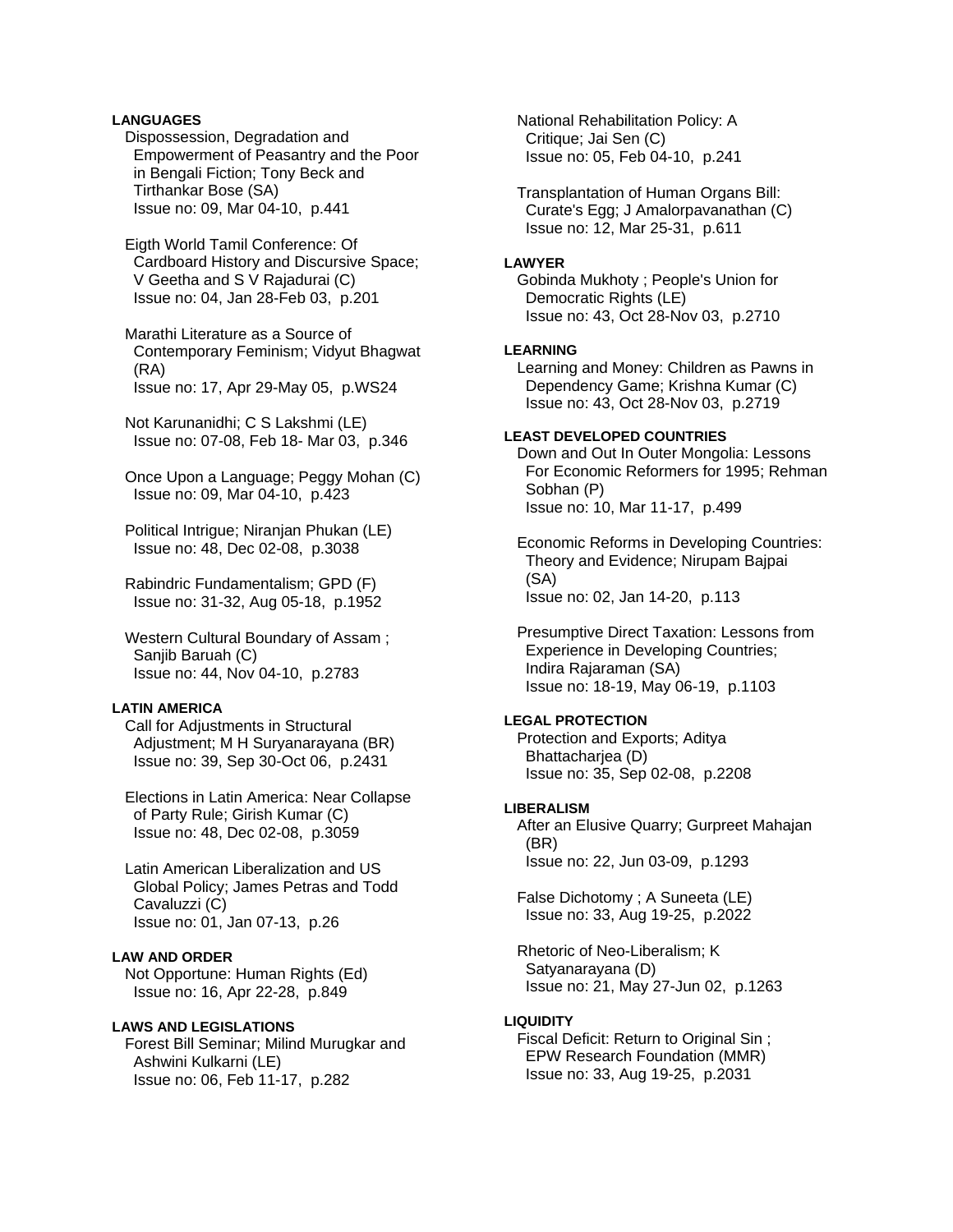### **LIQUIDITY**

 Liquidity Strain to the Fore; EPW Research Foundation (MMR) Issue no: 45, Nov 11-17, p.2839

### **LIQUOR TRADE**

 On Drinking and 'Drunkenness': History of Liquor in Colonial India ; Indra Munshi Saldanha (SA) Issue no: 37, Sep 16-22, p.2323

### **LITERACY**

 Deconstructing Literacy Primers; Anita Dighe (C) Issue no: 26, Jul 01-07, p.1559

 Is 'Ulki' Still so Important?; Poromesh Acharya (LE) Issue no: 23, Jun 10-16, p.1338

 Literacy in India and China ; Jean Dreze and Jackie Loh (SA) Issue no: 45, Nov 11-17, p.2868

 Practice of Pedagogy in Non-Formal Education ; Anjan Ghosh (C) Issue no: 37, Sep 16-22, p.2303

 Total Literacy Campaign in West Bengal: An Appraisal; Tushar Mukherjee (C) Issue no: 43, Oct 28-Nov 03, p.2721

# **LITERACY PROGRAMMES**

 Literacy Campaigns in Maharashtra and Goa: Issues, Trends and Direction; Denzil Saldanha (SA) Issue no: 20, May 20-26, p.1172

 Total Literacy Campaign in West Bengal: An Appraisal; Tushar Mukherjee (C) Issue no: 43, Oct 28-Nov 03, p.2721

### **LITERATURE**

 Beyond Alterity; Vinay Lal (BR) Issue no: 05, Feb 04-10, p.254

 Dalit Protest Literature in Telugu: A Historical Perspective; A Satyanarayana (SA) Issue no: 03, Jan 21-27, p.171

 Dispossession, Degradation and Empowerment of Peasantry and the Poor in Bengali Fiction; Tony Beck and Tirthankar Bose (SA) Issue no: 09, Mar 04-10, p.441

 Eigth World Tamil Conference: Of Cardboard History and Discursive Space; V Geetha and S V Rajadurai (C) Issue no: 04, Jan 28-Feb 03, p.201

 Gandhiji and Ruskin's Unto This Last; M L Dantwala (P) Issue no: 44, Nov 04-10, p.2793

 Kuvempu: End of an Era; V K Natraj (C) Issue no: 05, Feb 04-10, p.245

 Marathi Literature as a Source of Contemporary Feminism; Vidyut Bhagwat (RA) Issue no: 17, Apr 29-May 05, p.WS24

 Not Karunanidhi; C S Lakshmi (LE) Issue no: 07-08, Feb 18- Mar 03, p.346

 Once Upon a Language; Peggy Mohan (C) Issue no: 09, Mar 04-10, p.423

 Political Intrigue; Niranjan Phukan (LE) Issue no: 48, Dec 02-08, p.3038

### **LOCAL GOVERNMENT**

 Decentralisation in Bangladesh; Mohammad Mohabbat Khan (BR) Issue no: 17, Apr 29-May 05, p.939

 The Empire Trying to Claw Back: China; Yi Ren (C) Issue no: 22, Jun 03-09, p.1286

 Towards Genuine Local Government ; Jose George (BR) Issue no: 49, Dec 09-15, p.3148

#### **LOK SABHA**

 Local Election Pointers: Kerala (Ed) Issue no: 41-42, Oct 14-27, p.2529

 Looking for Allies: BJP (Ed) Issue no: 52, Dec 30-Jan 06, p.3332

### **LTTE**

 Advantage Colombo: Sri Lanka (Ed) Issue no: 31-32, Aug 05-18, p.1946

 Narrow Options: Sri Lanka (Ed) Issue no: 47, Nov 25-Dec 01, p.2970

 New Entrants: Sri Lanka (Ed) Issue no: 25, Jun 24-30, p.1470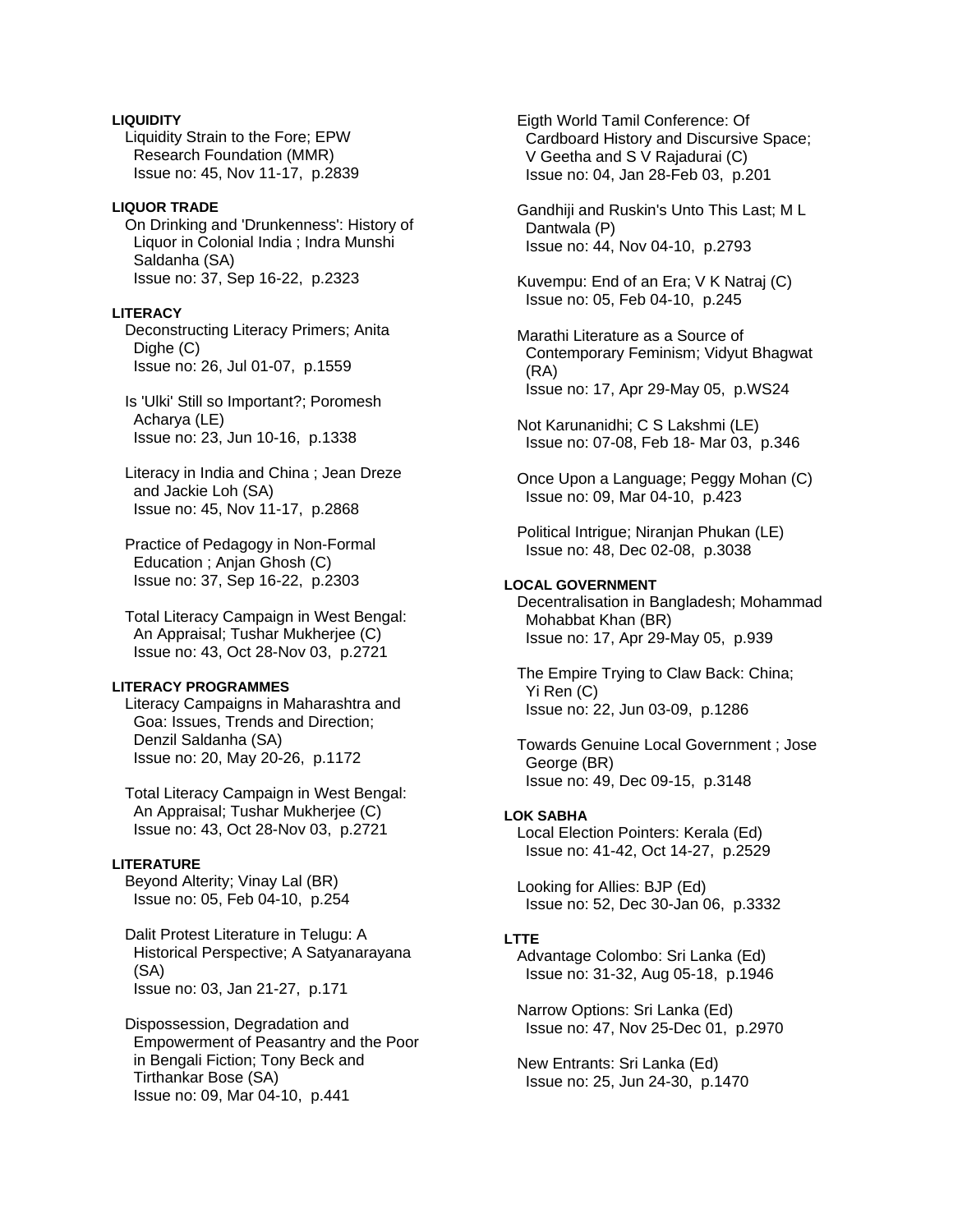# **LTTE**

 No End in Sight: Sri Lanka (Ed) Issue no: 16, Apr 22-28, p.850

 Peace Prospects: Sri Lanka (Ed) Issue no: 09, Mar 04-10, p.409

 Peace Still Far Away: Sri Lanka (Ed) Issue no: 48, Dec 02-08, p.3041

#### **MACROECONOMETRIC MODEL**

 Development Priorities: Practical Issues of Methodology and Modelling; Kalyan Raipuria (SA) Issue no: 10, Mar 11-17, p.514

 Economic Outlook for India, 1994-96 (SA) Issue no: 12, Mar 25-31, p.639

 Puzzles in Budgetary Policies; Mihir Rakshit (SA) Issue no: 18-19, May 06-19, p.1061

### **MACROECONOMIC POLICY**

 Putting Structure on Structural Adjustment; Ashima Goyal (SA) Issue no: 18-19, May 06-19, p.1013

 What are the Fundamentals?; Pulapre Balakrishnan (SA) Issue no: 18-19, May 06-19, p.1067

### **MACROECONOMICS**

 Macroeconomics in India ; Ashima Goyal (BR) Issue no: 31-32, Aug 05-18, p.1982

 National Accounts Statistics of India-1: Macro-Aggregates ; EPW Research Foundation (SS) Issue no: 46, Nov 18-24, p.2955

 Relevant Macroeconomics; Vinod Vyasulu (BR) Issue no: 50, Dec 16-22, p.3213

#### **MADRAS**

 Technological Slips between the Cup and the Lip: Unlearnt Lessons from Inter-War Colonial Madras ; Nasir Tyabji (RA) Issue no: 30, Jul 29-Aug 04, p.PE99

# **MAHARASHTRA**

 Alleviating Poverty: Maharashtra Employment Guarantee Scheme; S Mahendra Dev (SA) Issue no: 41-42, Oct 14-27, p.2663

 Assembly Elections in Maharashtra: Realignment of Forces; Gopal Guru (C) Issue no: 14, Apr 08-14, p.733

 Consolidation of Maratha Dominance in Maharashtra; S M Dahiwale (SA) Issue no: 06, Feb 11-17, p.336

 Cosmetic Change: Maharashtra (Ed) Issue no: 01, Jan 07-13, p.04

 Cosmetic Decisions: Maharashtra (Ed) Issue no: 27, Jul 08-14, p.1630

 Divide and Rule: Maharashtra (Ed) Issue no: 40, Oct 07-13, p.2465

 Energy Self-Sufficient Talukas: A Solution to National Energy Crisis; Anil K Rajvanshi (SA) Issue no: 51, Dec 23-29, p.3315

 The Enron Caper; P Purkayastha (C) Issue no: 16, Apr 22-28, p.857

 Enron Renegotiations: Bungling by Government; Subodh Wagle (C) Issue no: 49, Dec 09-15, p.3127

 Enron: The Drama Continues; P Purkayastha (C) Issue no: 33, Aug 19-25, p.2042

 Fight for Co-operatives: Maharashtra (Ed) Issue no: 50, Dec 16-22, p.3185

 Gowari Deaths: Crucial Issues Neglected; Bageshree Vaze (C) Issue no: 31-32, Aug 05-18, p.1959

 Gowari Tragedy: Crisis of Maratha Hegemony; Gopal Guru (C) Issue no: 06, Feb 11-17, p.303

 A Hardy Ritual: Maharashtra (Ed) Issue no: 16, Apr 22-28, p.849

 Ideological Statement: Maharashtra (Ed) Issue no: 23, Jun 10-16, p.1340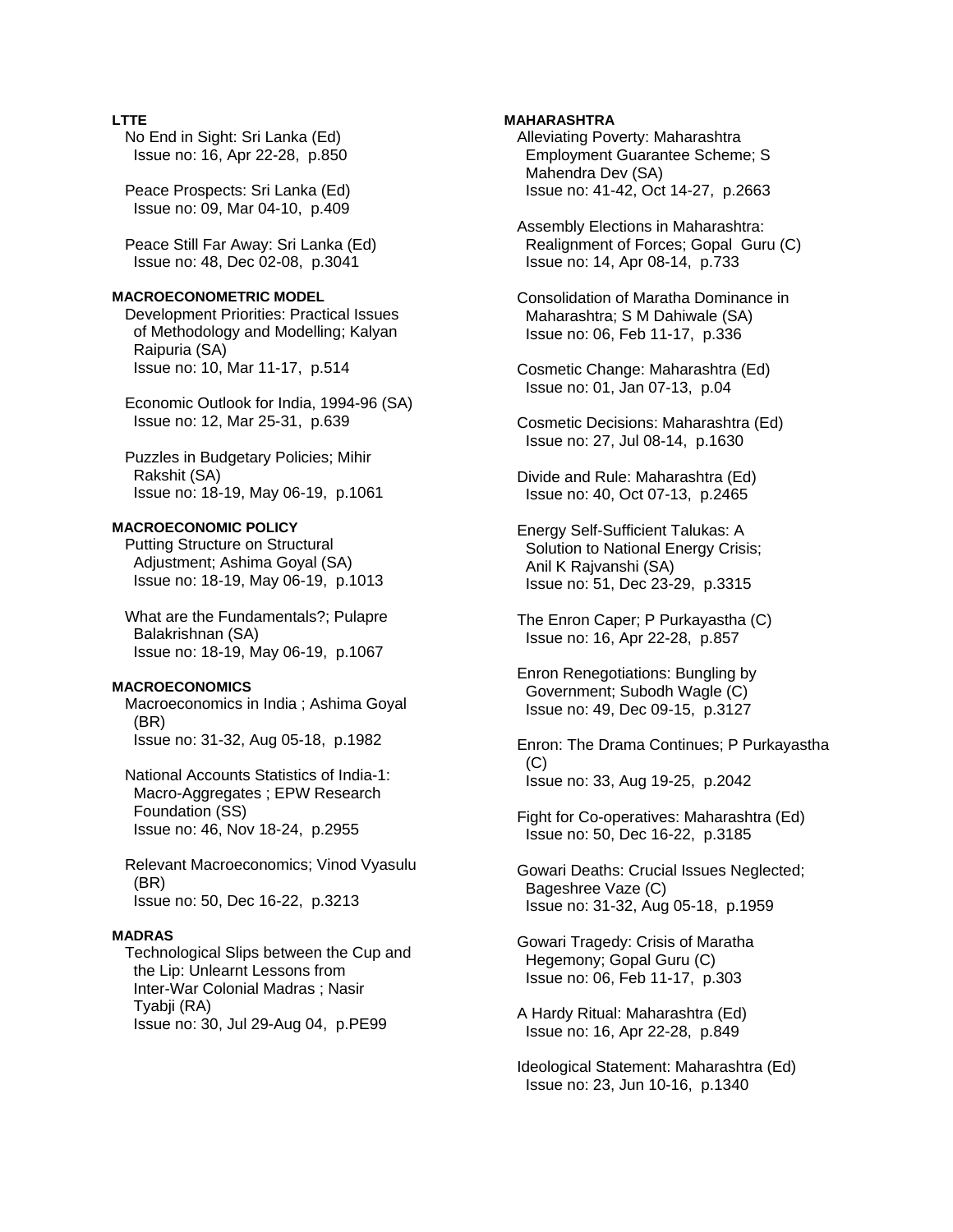### **MAHARASHTRA**

- Indian Law and the Enron Agreement; Kannan Srinivasan (C) Issue no: 20, May 20-26, p.1153
- Life after Enron; Jayati Ghosh, Abhijit Sen and C P Chandrasekhar (P) Issue no: 33, Aug 19-25, p.2038
- Literacy Campaigns in Maharashtra and Goa: Issues, Trends and Direction; Denzil Saldanha (SA) Issue no: 20, May 20-26, p.1172
- Need versus Supply of Drugs; Anant R Phadke (SA) Issue no: 39, Sep 30-Oct 06, p.2454
- Non-Congress, Non-Maratha: Maharashtra (Ed) Issue no: 11, Mar 18-24, p.533
- Old and New in Maharashtra Politics ; Gopal Guru (BR) Issue no: 47, Nov 25-Dec 01, p.2989
- Police and Porn; A G Noorani (CL) Issue no: 22, Jun 03-09, p.1277
- Relief Assistance and Rehabilitation: Lessons in Disaster Management; S Parasuraman (C) Issue no: 27, Jul 08-14, p.1654
- Remote Control: Maharashtra (Ed) Issue no: 14, Apr 08-14, p.716
- Revamped Public Distribution System: A Field Report from Maharashtra; Madhura Swaminathan (C) Issue no: 36, Sep 09-15, p.2230
- RPI's Quest for Relevance: Maharashtra (Ed) Issue no: 49, Dec 09-15, p.3113
- Slum Rehabilitation: 40 Lakh Free Lunches? ; Shirish B Patel (C) Issue no: 40, Oct 07-13, p.2473
- So Many Dabhols (Ed) Issue no: 33, Aug 19-25, p.2023
- Still-Born Third Front: Maharashtra (Ed) Issue no: 02, Jan 14-20, p.64

 Victory on a Platter; GPD (F) Issue no: 13, Apr 01-07, p.657

- Water Crisis in Earthquake-Affected Areas of Marathwada; G K Bhat and Aromar Revi  $(C)$ Issue no: 29, Jul 22-28, p.1826
- Watery Thoughts: Maharashtra (Ed) Issue no: 31-32, Aug 05-18, p.1946

# **MAIL**

 Pigeon Mail; Ajit Roy (LE) Issue no: 29, Jul 22-28, p.1814

### **MALARIA**

 Fixing Government's Responsibility: Malaria (Ed) Issue no: 17, Apr 29-May 05, p.912

 New Malaria Action Plan: Panic Response; Sunil Kaul (C) Issue no: 35, Sep 02-08, p.2172

 Not by Fire-Fighting (Ed) Issue no: 49, Dec 09-15, p.3111

### **MALAYSIA**

 Vote for Unity: Malaysia's Ninth General Elections; Vejai Balasubramaniam (C) Issue no: 23, Jun 10-16, p.1362

### **MANAGEMENT EDUCATION**

 Designing Participatory Training; Manu N Kulkarni (BR) Issue no: 16, Apr 22-28, p.875

# **MANAGERS**

 Ethics and the Indian Manager ; R C Sekhar (RA) Issue no: 47, Nov 25-Dec 01, p.M159

#### **MANIPUR**

 Including North-East in Nation's History; Sajal Nag (C) Issue no: 05, Feb 04-10, p.256

 No Easy Peace: Manipur (Ed) Issue no: 09, Mar 04-10, p.408

# **MANUFACTURING SECTOR**

 Economic Liberalisation and the Industrial Sector; Sunil Mani (RA) Issue no: 21, May 27-Jun 02, p.M38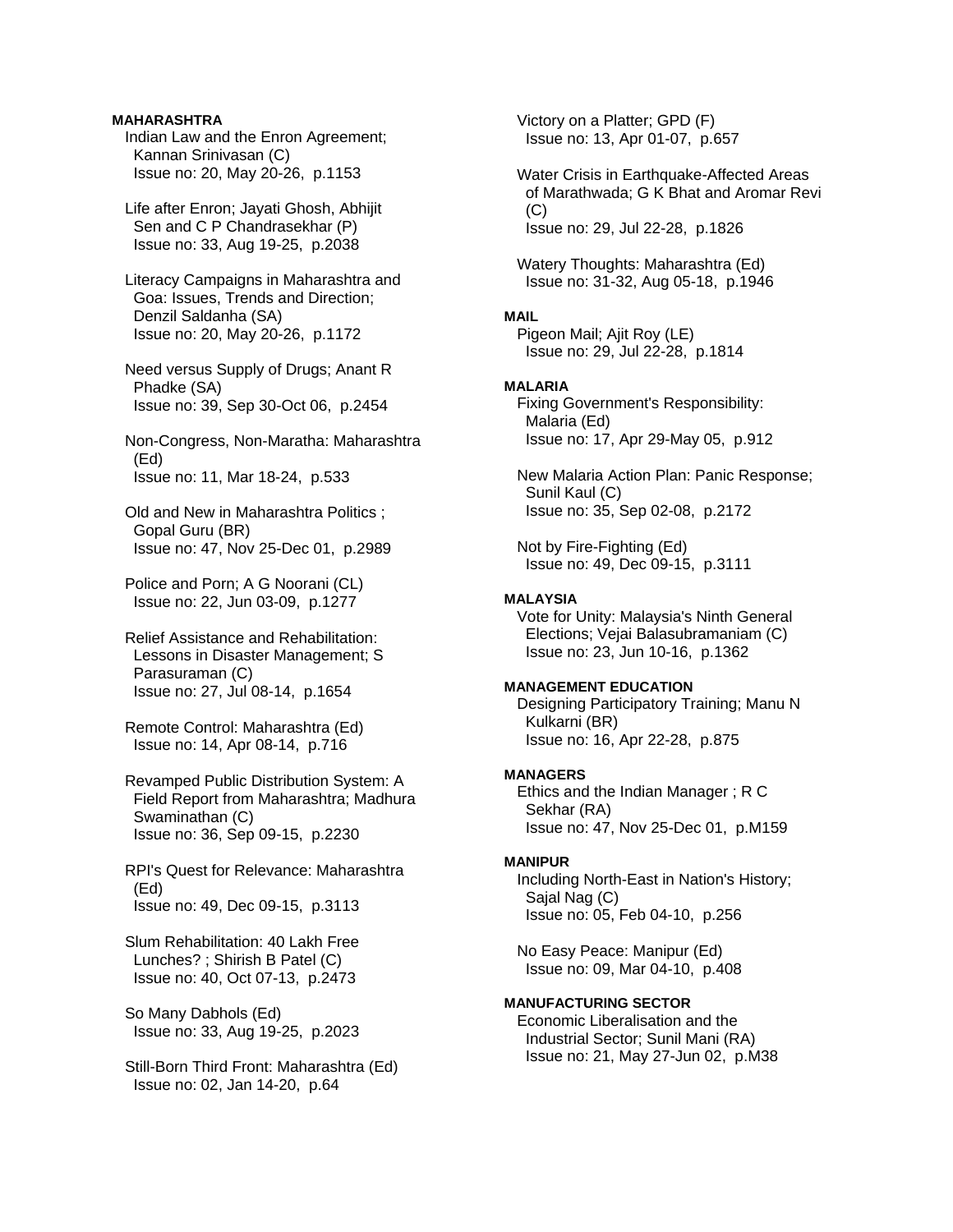### **MAPS AND ATLASES**

 Cartography in Colonial India; U Kalpagam (RA) Issue no: 30, Jul 29-Aug 04, p.PE87

### **MARATHI LANGUAGES**

 Marathi Literature as a Source of Contemporary Feminism; Vidyut Bhagwat (RA) Issue no: 17, Apr 29-May 05, p.WS24

### **MARGINAL PRODUCTIVITY**

 Marginal Environments and the Poor: Evidence from India; T G Kelley and P Parthasarathy Rao (P) Issue no: 40, Oct 07-13, p.2494

#### **MARKET ECONOMY**

 Superpower in Decay: Decline of US Economy; Jayati Ghosh (C) Issue no: 21, May 27-Jun 02, p.1216

# **MARKET SOCIALISM**

 Capitalism, Markets, Market Socialism and Democracy ; Arun Ghosh (F) Issue no: 50, Dec 16-22, p.3191

 Equality versus Incentives; Ashima Goyal (BR) Issue no: 51, Dec 23-29, p.3284

### **MARKETING POLICY**

 A 'Miracle' Really, but Not Divine; Mina Swaminathan (C) Issue no: 52, Dec 30-Jan 06, p.3350

#### **MARKETS**

 Capitalism, Markets, Market Socialism and Democracy ; Arun Ghosh (F) Issue no: 50, Dec 16-22, p.3191

### **MARXISM**

 Burden and Burden-Bearers of Marx; Sharad Patil (D) Issue no: 49, Dec 09-15, p.3168

 Burden of Marx and Morals; Arun K Patnaik (D) Issue no: 20, May 20-26, p.1202

 Dalit-Bahujan Forum; T D Soyantar (LE) Issue no: 49, Dec 09-15, p.3110

 Ernest Mandel; Achin Vanaik (C) Issue no: 31-32, Aug 05-18, p.1956  Marx is Dead, Long Live McCarthy; GPD (F) Issue no: 06, Feb 11-17, p.292

 A Marxian Social History beyond the Foucaultian Turn; Sumit Sarkar (RA) Issue no: 30, Jul 29-Aug 04, p.1916

 Nature of Capitalist Transformation: Continuing Relevance of Marxism; James Petras and Chronis Polychroniou (RA) Issue no: 04, Jan 28-Feb 03, p.PE38

 Of Idealist Questions and Marxist Answers; U Vindhya (D) Issue no: 43, Oct 28-Nov 03, p.2767

 Once More to Feminification of Theory; Saraswati Haider (D) Issue no: 36, Sep 09-15, p.2272

 Rhetoric of Neo-Liberalism; K Satyanarayana (D) Issue no: 21, May 27-Jun 02, p.1263

 Seminar on Marxism-Leninism; S Kiran (LE) Issue no: 21, May 27-Jun 02, p.1206

 A Strangled Cry (LE) Issue no: 12, Mar 25-31, p.590

#### **MARXIST SOCIOLOGY**

 Critique of Political Economy: Neglected Aspects; Behzad Yaghmaian (BR) Issue no: 48, Dec 02-08, p.3066

 Mass Movements and Marxist Method; G Vijay (D) Issue no: 44, Nov 04-10, p.2827

### **MASS MOVEMENT**

 Mass Movements and Marxist Method; G Vijay (D) Issue no: 44, Nov 04-10, p.2827

#### **MATHEMATICS**

 Mathematisation of Human Sciences: Epistemological Sanskritisation?; Sundar Sarukkai (P) Issue no: 52, Dec 30-Jan 06, p.3357

 Vedic Mathematics; Jasubhai Patel (D) Issue no: 11, Mar 18-24, p.585

# **MEDICAL EDUCATION**

 Wrong Subsidy : Medical Education (Ed) Issue no: 33, Aug 19-25, p.2024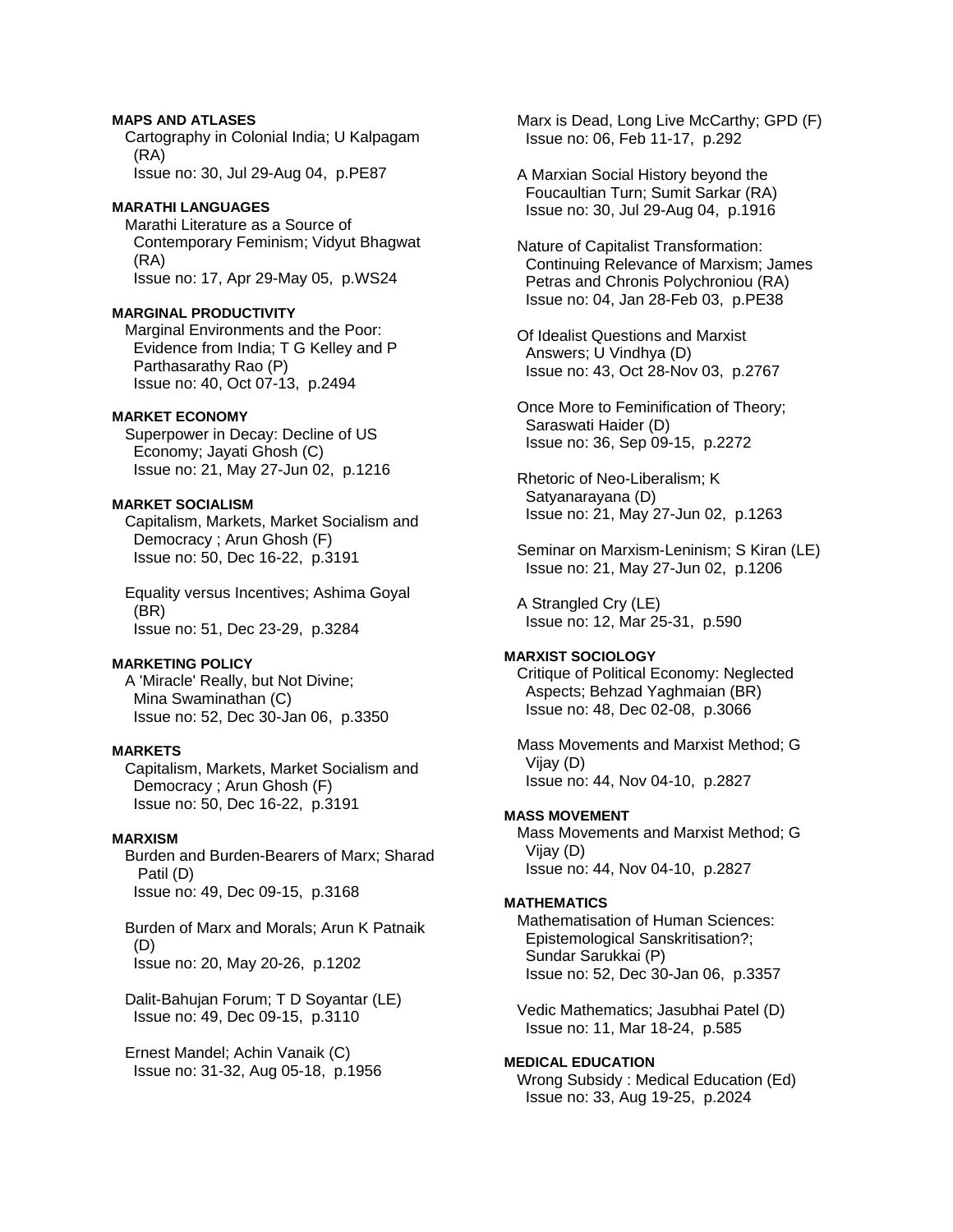## **MEDICAL ETHICS**

 Organs for Sale (Ed) Issue no: 05, Feb 04-10, p.231

 Transplantation of Human Organs Bill: Curate's Egg; J Amalorpavanathan (C) Issue no: 12, Mar 25-31, p.611

#### **MEDICAL RESEARCH**

 Bhopal Gas Victims: Dismal Disbursal of Compensation ; Satinath Sarangi (C) Issue no: 51, Dec 23-29, p.3271

 Credibility at Stake: Medical Research (Ed) Issue no: 29, Jul 22-28, p.1817

#### **MEDICAL SERVICES**

 Cost Recovery in Diagnostic Facilities ; Brijesh C Purohit and Tasleem A Siddiqui (SA) Issue no: 27, Jul 08-14, p.1700

#### **MEDICINAL PLANTS**

 Medicinal Plants: Poor Regulation Blocks Conservation ; Arvind Kumar Jha (C) Issue no: 51, Dec 23-29, p.3270

#### **MENTAL HEALTH**

 Mental Illness among Indian Women; Bhargavi V Davar (SA) Issue no: 45, Nov 11-17, p.2879

### **MERGERS AND ACQUISITIONS**

 Takeovers by Employees: A Response to Privatisation in Pakistan; Sharit Kumar Bhowmik (C) Issue no: 17, Apr 29-May 05, p.931

## **METROPOLIS**

 'Captains of the Sands': Metropolitan Hegemony in Mining in Tiruvitamkur, 1900-50; K T Ram Mohan (SA) Issue no: 52, Dec 30-Jan 06, p.3365

### **MEXICAN**

 Mexican Lessons: Capital Flight (Ed) Issue no: 36, Sep 09-15, p.2221

#### **MEXICO**

 Protection from Creditors: Maxican Aid Package (Ed) Issue no: 07-08, Feb 18- Mar 03, p.348

 Rebellion, Repression and Reform: Mexico; Carol Upadhya (C) Issue no: 09, Mar 04-10, p.430

 Rebels Make Inroads: Mexico (Ed) Issue no: 01, Jan 07-13, p.05

 A Tale of Two Countries (Ed) Issue no: 02, Jan 14-20, p.63

#### **MIGRATION**

 Maps of Experience: Narratives of Migration in an Indian Village ; Radhika Chopra (SA) Issue no: 49, Dec 09-15, p.3156

#### **MILITARY**

 Army Killings in Assam; Udayon Misra (C) Issue no: 15, Apr 15-21, p.793

 Black Politics in US: Shift in Political Mood ; Robi Chakravorti (C) Issue no: 46, Nov 18-24, p.2919

 Caught between the Army and 'Guest' Militants: Kashmir; Gautam Navlakha (C) Issue no: 34, Aug 26-Sep 01, p.2105

 Climbing down the Golan Heights: Advantage to Syria ; Ninan Koshy (C) Issue no: 26, Jul 01-07, p.1562

 Dangerous Course: Indo-US Relations (Ed) Issue no: 23, Jun 10-16, p.1342

 The Executioners: Nigeria (Ed) Issue no: 46, Nov 18-24, p.2901

 Growing Indo-US Military Ties ; Gautam Navlakha (C) Issue no: 36, Sep 09-15, p.2228

 Human Rights Violation in Naga Hills; Sajal Nag and Tejimala Nag (C) Issue no: 14, Apr 08-14, p.738

 A Japanese View of Chinese Threat; S P Seth (C) Issue no: 01, Jan 07-13, p.30

 Military Politicians: Pakistan (Ed) Issue no: 47, Nov 25-Dec 01, p.2969

 Pressures for Change: Pakistan (Ed) Issue no: 41-42, Oct 14-27, p.2530

 Trigger Happy: Security Forces (Ed) Issue no: 15, Apr 15-21, p.782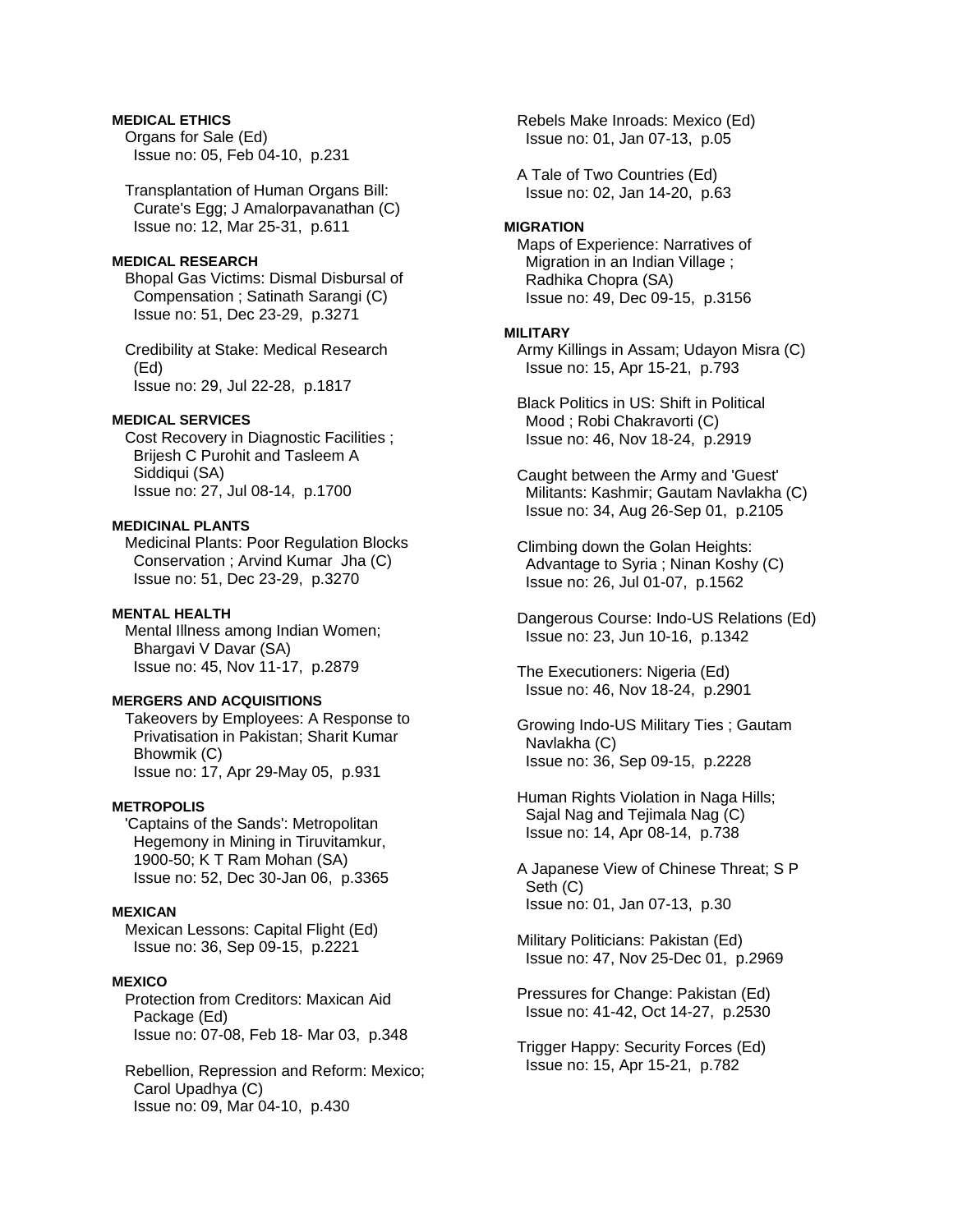### **MINING AND MINERALS**

 'Captains of the Sands': Metropolitan Hegemony in Mining in Tiruvitamkur, 1900-50; K T Ram Mohan (SA) Issue no: 52, Dec 30-Jan 06, p.3365

 Destruction of Mining and Miners: United Kingdom; Mukul (C) Issue no: 38, Sep 23-29, p.2365

 Development or Destruction?: New Mining Projects in Orissa; Vidhya Das (C) Issue no: 22, Jun 03-09, p.1281

 Settling Granite Dust: Karnataka (Ed) Issue no: 47, Nov 25-Dec 01, p.2968

#### **MINORITIES**

 Data on Minorities; Iqbal A Ansari (LE) Issue no: 48, Dec 02-08, p.3038

 Negotiating Tribal Identity; Alexius Ekka (BR) Issue no: 22, Jun 03-09, p.1294

 Secularisation and Minoritisation: Limits of Heroic Thought ; Dipankar Gupta (SA) Issue no: 35, Sep 02-08, p.2203

### **MISSIONARIES**

 Education and Mission: School as Agent of Evangelisation ; Rudolf C Heredia (SA) Issue no: 37, Sep 16-22, p.2332

#### **MODERNISM**

 Feminification of Theory; Dipankar Gupta (P) Issue no: 12, Mar 25-31, p.617

 Film Studies, New Cultural History and Experience of Modernity; Ravi S Vasudevan (SA) Issue no: 44, Nov 04-10, p.2809

 Modernity and Ethnicity in India: A History for the Present; Dipesh Chakrabarty (SA) Issue no: 52, Dec 30-Jan 06, p.3373

 Once More to Feminification of Theory; Saraswati Haider (D) Issue no: 36, Sep 09-15, p.2272

 Postcolonial in the Postmodern: Or, the Political after Modernity; Vivek Dhareshwar (RA) Issue no: 30, Jul 29-Aug 04, p.PE104

**MONETARY POLICY**  High-Cost Capital (Ed) Issue no: 39, Sep 30-Oct 06, p.2403

 Interest Rates: Reversal of Policy; EPW Research Foundation (MMR) Issue no: 20, May 20-26, p.1144

 Monetarism to the Fore: Reflections on Rise of Rentier Incomes; Arun Ghosh (F) Issue no: 29, Jul 22-28, p.1824

 Monetary Policy Muddle (Ed) Issue no: 21, May 27-Jun 02, p.1207

 Narrow Vision (Ed) Issue no: 37, Sep 16-22, p.2279

 Need for Review of Monetary and Fiscal Policies; EPW Research Foundation (MMR) Issue no: 23, Jun 10-16, p.1348

 On the Beaten Path; A K Pat (BR) Issue no: 11, Mar 18-24, p.560

 Stuck in a Groove (Ed) Issue no: 16, Apr 22-28, p.847

#### **MONEY MARKET**

 A Dearth of Ideas ; EPW Research Foundation (MMR) Issue no: 27, Jul 08-14, p.1636

 Fiscal Deficit: Return to Original Sin ; EPW Research Foundation (MMR) Issue no: 33, Aug 19-25, p.2031

 Inflation Anxiety Cause Liquidity Strain; EPW Research Foundation (MMR) Issue no: 06, Feb 11-17, p.293

 Interest Rates: Reversal of Policy; EPW Research Foundation (MMR) Issue no: 20, May 20-26, p.1144

 Linked Markets, Unlinked Policies ; EPW Research Foundation (MMR) Issue no: 49, Dec 09-15, p.3120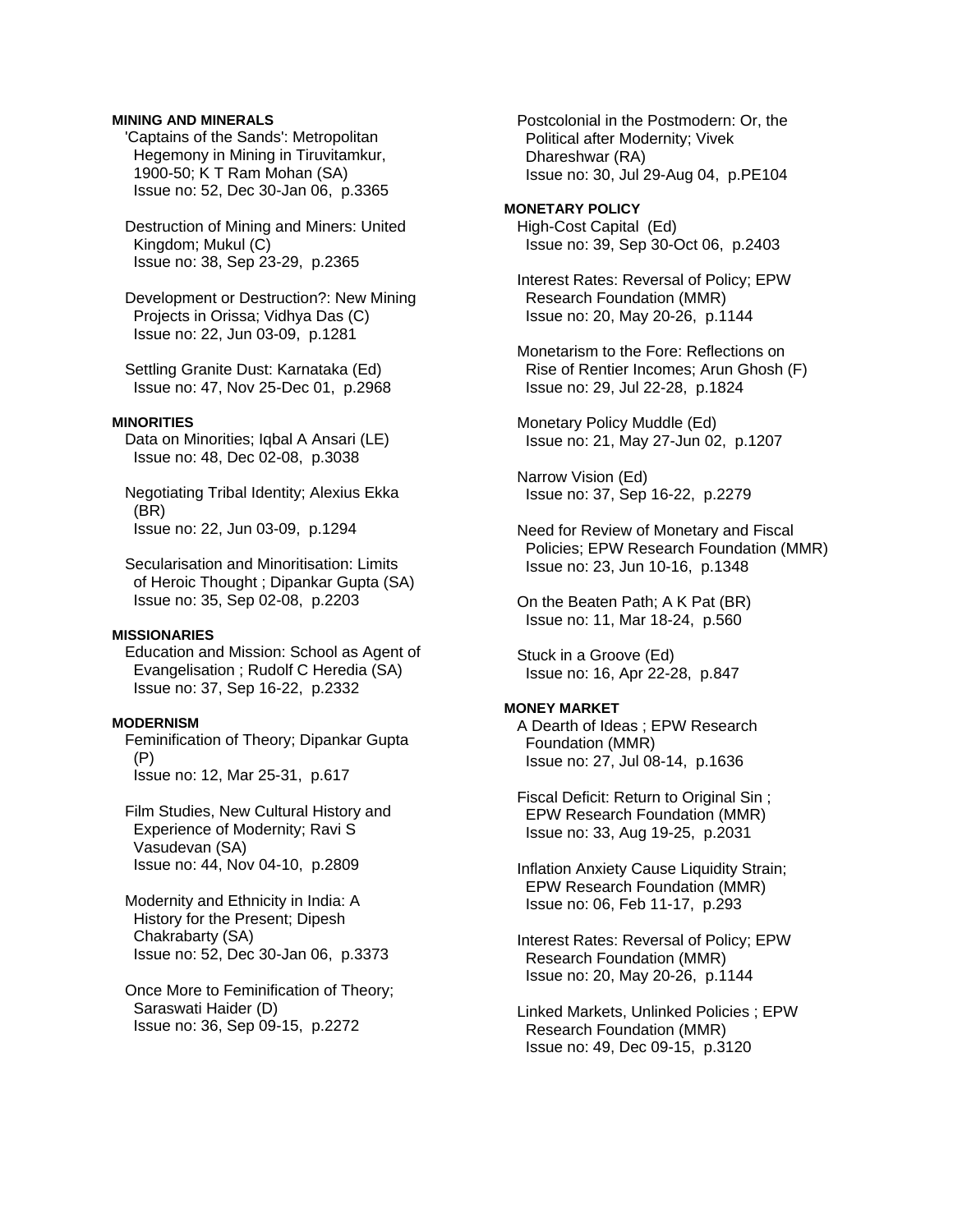#### **MONEY MARKET**

 Liquidity Strain to the Fore; EPW Research Foundation (MMR) Issue no: 45, Nov 11-17, p.2839

 Money and Banking; EPW Research Foundation (S) Issue no: 07-08, Feb 18- Mar 03, p.351

 Money and Banking; EPW Research Foundation (S) Issue no: 17, Apr 29-May 05, p.915

 Money and Banking; EPW Research Foundation (S) Issue no: 43, Oct 28-Nov 03, p.2718

- Money Market Rates of Interest; EPW Research Foundation (S) Issue no: 01, Jan 07-13, p.07
- Money Market Rates Of Interest; EPW Research Foundation (S) Issue no: 05, Feb 04-10, p.235
- Money Market Rates of Interest; EPW Research Foundation (S) Issue no: 09, Mar 04-10, p.415
- Money Market Rates of Interest; EPW Research Foundation (S) Issue no: 13, Apr 01-07, p.653
- Money Market Rates of Interest; EPW Research Foundation (S) Issue no: 18-19, May 06-19, p.976
- Money Market Rates of Interest; EPW Research Foundation (S) Issue no: 22, Jun 03-09, p.1273
- Money Market Rates of Interest; EPW Research Foundation (S) Issue no: 26, Jul 01-07, p.1545
- Money Market Rates of Interest; EPW Research Foundation (S) Issue no: 31-32, Aug 05-18, p.1951
- Money Market Rates of Interest; EPW Research Foundation (S) Issue no: 35, Sep 02-08, p.2159

 Money Market Rates of Interest; EPW Research Foundation (S) Issue no: 40, Oct 07-13, p.2471

 Money Market Rates of Interest; EPW Research Foundation (S) Issue no: 44, Nov 04-10, p.2776

 Money Market Rates of Interest; EPW Research Foundation (S) Issue no: 48, Dec 02-08, p.3046

 Need for Review of Monetary and Fiscal Policies; EPW Research Foundation (MMR) Issue no: 23, Jun 10-16, p.1348

 On the Beaten Path; A K Pat (BR) Issue no: 11, Mar 18-24, p.560

 Pangs of Readjustment; EPW Research Foundation (MMR) Issue no: 10, Mar 11-17, p.476

 RBI's About Turn; EPW Research Foundation (MMR) Issue no: 02, Jan 14-20, p.73

 Saving Shortage: Omnious Portent; EPW Research Foundation (MMR) Issue no: 14, Apr 08-14, p.725

#### **MONEY SUPPLY**

 On the Beaten Path; A K Pat (BR) Issue no: 11, Mar 18-24, p.560

 RBI's About Turn; EPW Research Foundation (MMR) Issue no: 02, Jan 14-20, p.73

# **MONSOON**

 Agricultural Situation on Eve of Monsoon ; Joginder Singh and Ashok Bannerjee (C)

Issue no: 28, Jul 15-21, p.1732

# **MOTION PICTURES**

 Banning 'Bombayi': Nationalism, Communalism and Gender ; Tejaswini Niranjana (P) Issue no: 22, Jun 03-09, p.1291

 Dismantling Men: Crisis of Male Identity in 'Father, Son and Holy War' ; Rustom Bharucha (SA) Issue no: 26, Jul 01-07, p.1610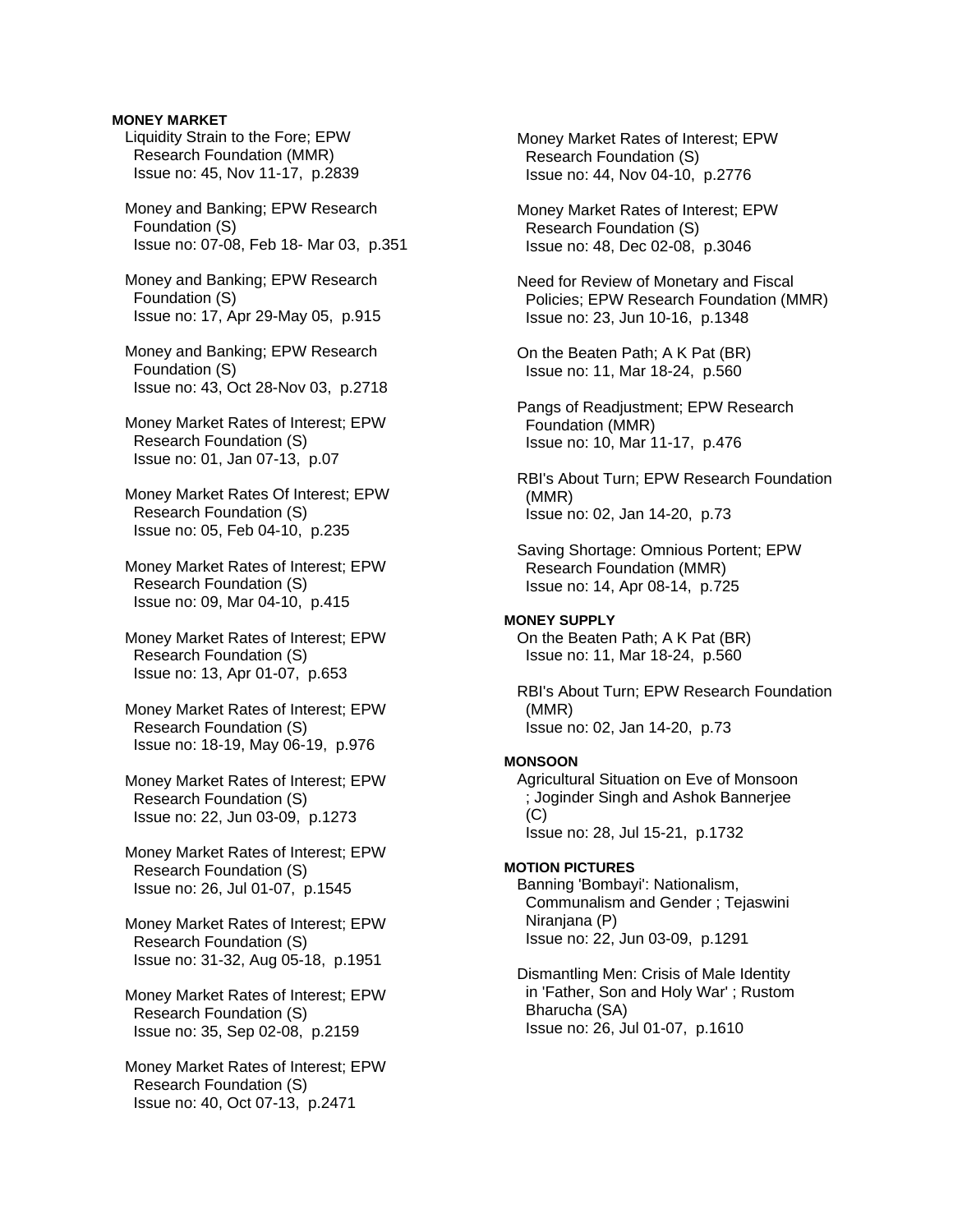### **MOTION PICTURES**

 Film Studies, New Cultural History and Experience of Modernity; Ravi S Vasudevan (SA) Issue no: 44, Nov 04-10, p.2809

 Mani Ratnam- And (Other) Midnight's Children; S Shukla (LE) Issue no: 37, Sep 16-22, p.2278

 Not Karunanidhi; C S Lakshmi (LE) Issue no: 07-08, Feb 18- Mar 03, p.346

 On 'Bombay' ; Asghar Ali Engineer (C) Issue no: 26, Jul 01-07, p.1556

 On 'Bombay' ; Ekram Khawar (LE) Issue no: 30, Jul 29-Aug 04, p.1886

 Police as Film Censors; A G Noorani (CL) Issue no: 05, Feb 04-10, p.240

 Seduction, Speeches and Lullaby: Gender and Cultural Identity in a Tamil Film; C S Lakshmi (P) Issue no: 06, Feb 11-17, p.309

 Utopia in Bollywood: Hum Aapke Hain Koun; Rustom Bharucha (P) Issue no: 15, Apr 15-21, p.801

# **MULTI-PURPOSE PROJECTS**

 Evading the Issue: Tehri Dam (Ed) Issue no: 23, Jun 10-16, p.1340

### **MULTINATIONAL CORPORATIONS**

 Breakfast Revolution; Shubada Setlur (LE) Issue no: 10, Mar 11-17, p.466

 Chasing the FDI Rainbow; Arun Ghosh (BR) Issue no: 21, May 27-Jun 02, p.1235

 Enron and the High Cost of MNCs: New Delhi; BM (C) Issue no: 31-32, Aug 05-18, p.1953

 Government and Transnationals: New Economic Policies Since 1991; Sudip Chaudhuri (SA) Issue no: 18-19, May 06-19, p.999

 High Cost of Foreign Capital: New Delhi; BM (C) Issue no: 17, Apr 29-May 05, p.929

 People's Struggle against DuPont in Goa; Gary Cohen and Satinath Sarangi (C) Issue no: 13, Apr 01-07, p.663

### **MUNICIPAL ADMINISTRATION**

 Municipal Reform in India: Comparative Models and Processes; Abhijit Datta (SA) Issue no: 38, Sep 23-29, p.2395

#### **MUNICIPAL ELECTIONS**

 Lessons of Bengal Municipal Elections; S N Roy (LE) Issue no: 27, Jul 08-14, p.1626

#### **MUNICIPALITIES**

 ANC Wins Municipal Elections, but Hurdles Remain: South Africa; Pierre Beaudet and Hein Marais (C) Issue no: 49, Dec 09-15, p.3137

 Dissolution of Orissa Local Bodies; L C et al Jain (LE) Issue no: 35, Sep 02-08, p.2150

 Lessons of Bengal Municipal Elections; S N Roy (LE) Issue no: 27, Jul 08-14, p.1626

 Municipal Poll Pointers: West Bengal (Ed) Issue no: 22, Jun 03-09, p.1269

 Municipal Reform in India: Comparative Models and Processes; Abhijit Datta (SA) Issue no: 38, Sep 23-29, p.2395

#### **MUSIC**

 Transferring Personalised Knowledge: Guru's Dilemma ; Sugata Marjit (P) Issue no: 27, Jul 08-14, p.1663

#### **MUSICIANS**

 On Guru's Dilemma; Tirthankar Roy (D) Issue no: 40, Oct 07-13, p.2524

### **MUSLIM PERSONAL LAW**

 Let Indian Muslims Not Repeat the Mistake; Asghar Ali Engineer (C) Issue no: 49, Dec 09-15, p.3129

 Muslim Women's Voices: Expanding Gender Justice under Muslim Law ; Sabeeha Bano  $(C)$ Issue no: 47, Nov 25-Dec 01, p.2981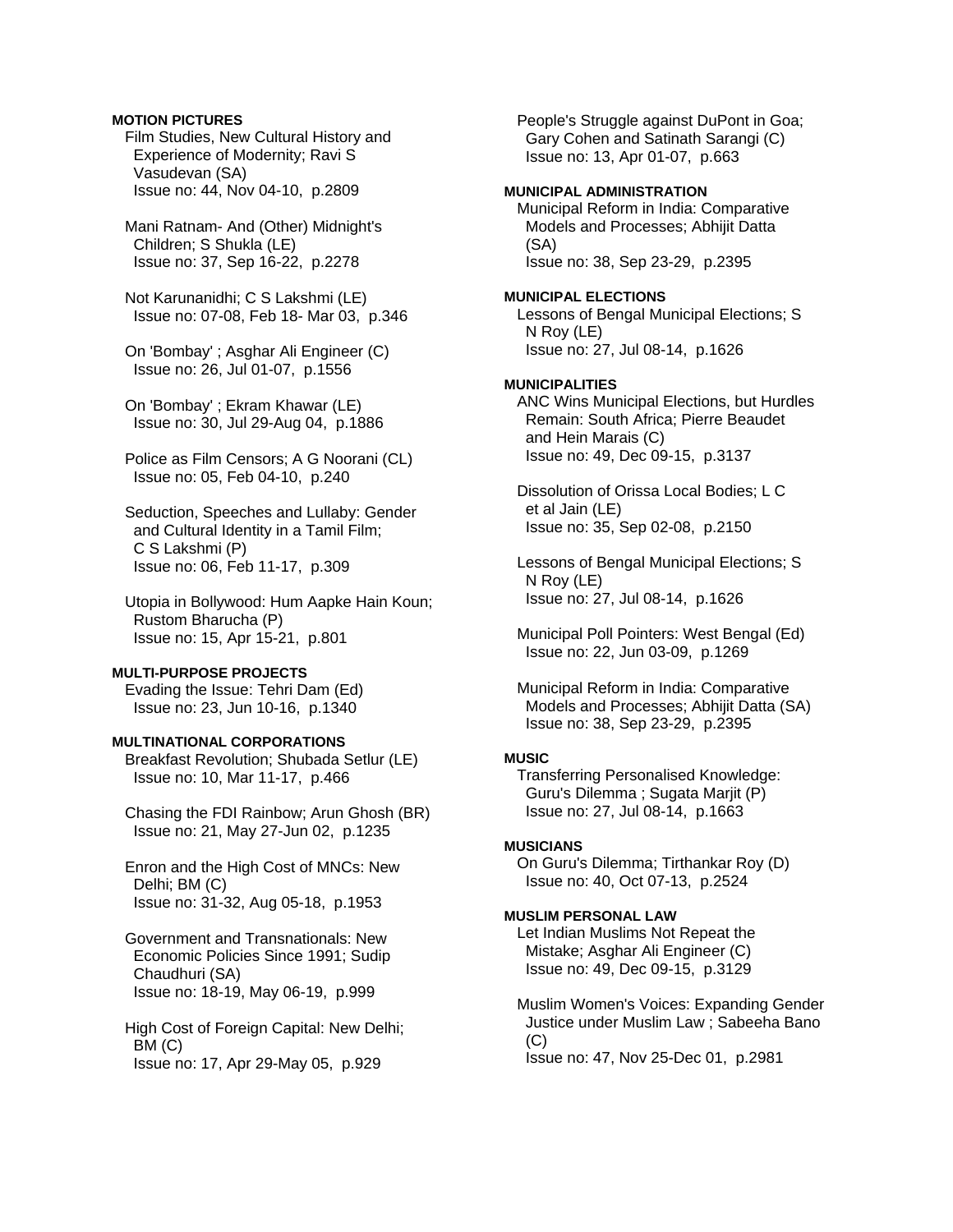### **MUSLIM PERSONAL LAW**

 Personal Laws: Promoting Reform from Within; Imtiaz Ahmad (C) Issue no: 45, Nov 11-17, p.2851

 Politics of Diversity: Religious Communities and Multiple Patriarchies; Kumkum Sangari (SA) Issue no: 51, Dec 23-29, p.3287

 Triple Talaq; Syed Shahabuddin (LE) Issue no: 16, Apr 22-28, p.846

 Uniform Civil Code: Implications of Supreme Court Intervention ; S P Sathe  $(C)$ Issue no: 35, Sep 02-08, p.2165

# **MUSLIMS**

 Better than None?: Bosnian Agreement (Ed) Issue no: 49, Dec 09-15, p.3114

 BJP's Moves under Cover of BSP Government: Uttar Pradesh; Amaresh Misra (C) Issue no: 27, Jul 08-14, p.1643

 Mayhem in Karachi: Pakistan (Ed) Issue no: 26, Jul 01-07, p.1542

 Meonis of Mewat; Yoginder Sikand (C) Issue no: 10, Mar 11-17, p.490

 Muslim Intellectuals, Institutions, and the Post-Colonial Predicament; Mushirul Hasan (SA) Issue no: 47, Nov 25-Dec 01, p.2995

 Muslim Women's Voices: Expanding Gender Justice under Muslim Law ; Sabeeha Bano  $(C)$ Issue no: 47, Nov 25-Dec 01, p.2981

 On 'Bombay' ; Asghar Ali Engineer (C) Issue no: 26, Jul 01-07, p.1556

 Political Upsurge in Kashmir: Then and Now ; Rekha Chowdhary (C) Issue no: 39, Sep 30-Oct 06, p.2420

 Politics of Muslim Vote Bank; Irfan Engineer (C) Issue no: 04, Jan 28-Feb 03, p.197

 Shariah's Women; Zeenat Shaukat Ali (BR) Issue no: 21, May 27-Jun 02, p.1237

#### **MYANMAR**

 A Place for the Army: Myanmar (Ed) Issue no: 28, Jul 15-21, p.1718

### **NAGALAND**

 Human Rights Violation in Naga Hills; Sajal Nag and Tejimala Nag (C) Issue no: 14, Apr 08-14, p.738

#### **NARCOTICS**

 Drug Prices: Sharp Rise after Decontrol ; Wishvas Rane (C) Issue no: 47, Nov 25-Dec 01, p.2977

 Drugs and Doctors (LE) Issue no: 22, Jun 03-09, p.1266

 Farce of Drug Control (Ed) Issue no: 35, Sep 02-08, p.2151

 Need versus Supply of Drugs; Anant R Phadke (SA) Issue no: 39, Sep 30-Oct 06, p.2454

#### **NARMADA PROJECT**

 Disillusionment of the Displaced; S Srinivasan (C) Issue no: 26, Jul 01-07, p.1555

 Evaluation of Narmada Projects: An Ecological Economics Perspective ; H Jack Ruitenbeek and Cynthia M Cartier (SA) Issue no: 34, Aug 26-Sep 01, p.2138

 Need Versus Greed: Narmada Dam (Ed) Issue no: 02, Jan 14-20, p.65

 Re-Opening Sardar Sarovar Issue: Significant Gain of Narmada Struggle; Sanjay Sangvai (C) Issue no: 11, Mar 18-24, p.542

 Sardar Sarovar Project: Compensation Schemes for Severely Distressed Canal Affected People; Gautam Appa (C) Issue no: 24, Jun 17-23, p.1413

#### **NATIONAL ACCOUNTS**

 National Accounts Statistics of India - 4: Value Added to Output Relationship by Economic Activity ; EPW Research Foundation (SS) Issue no: 49, Dec 09-15, p.3170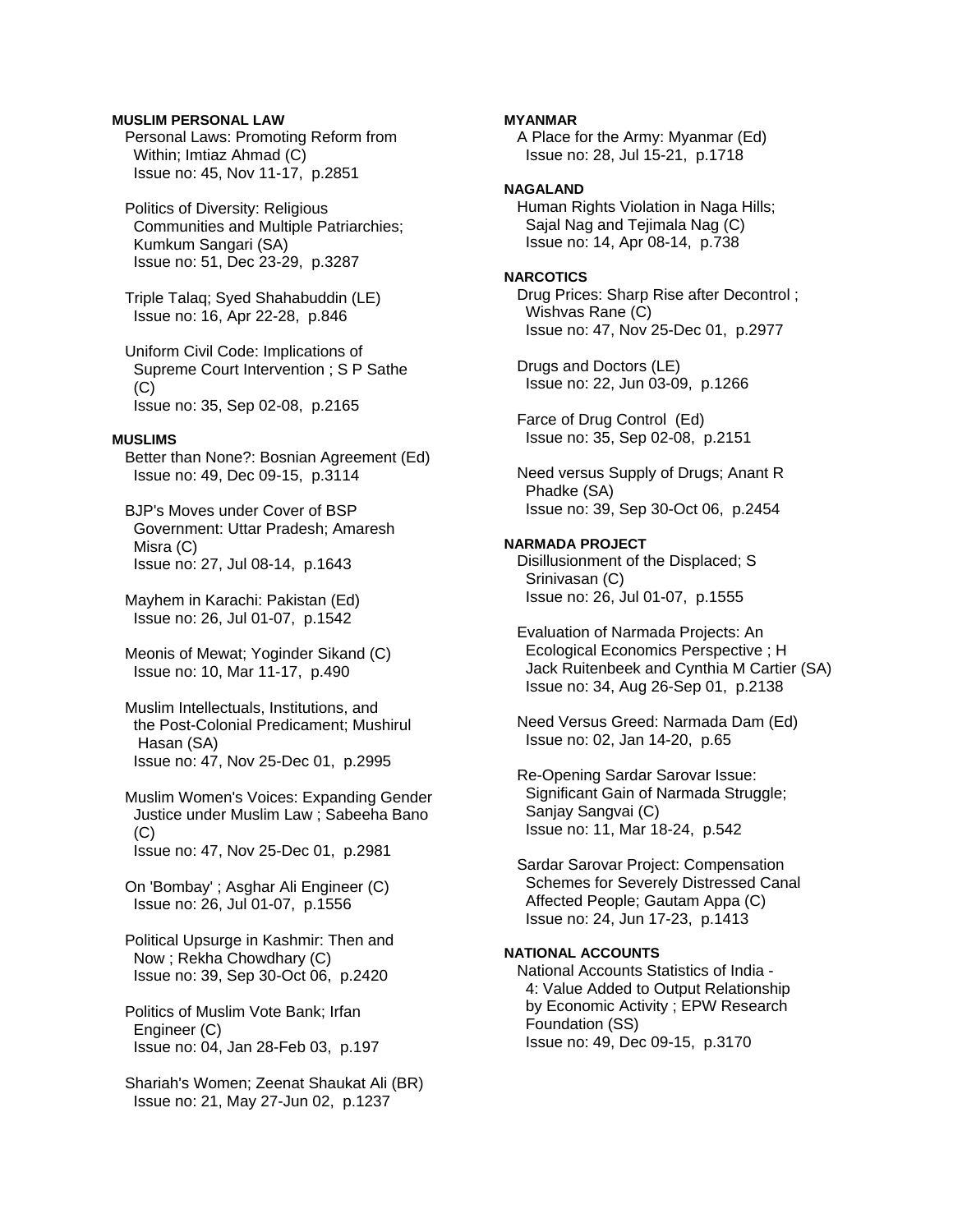### **NATIONAL ACCOUNTS**

 National Accounts Statistics of India-1: Macro-Aggregates ; EPW Research Foundation (SS) Issue no: 46, Nov 18-24, p.2955

 National Accounts Statistics of India-3: Private Final Consumption Expenditure, Public Sector Transactions and Divergences in Estimates ; EPW Research Foundation (SS) Issue no: 48, Dec 02-08, p.3095

 National Accounts Statistics of India-5: Capital Stock, Capital-Output Ratios and Factor Incomes; EPW Research Foundation (SS) Issue no: 50, Dec 16-22, p.3245

 National Accounts Statistics of India-6: Net State Domestic Product ; EPW Research Foundation (SS) Issue no: 51, Dec 23-29, p.3321

 Special Statistics-13: National Accounts Statistics of India-2: Domestic Saving and Capital Formation; EPW Research Foundation (SS) Issue no: 47, Nov 25-Dec 01, p.3021

 UNSNA 1993 and Indian National Income Accounting Procedures: Some Emerging Issues; Arun Ghosh (SA) Issue no: 43, Oct 28-Nov 03, p.2749

### **NATIONAL INCOME**

 Beyond Compliance: Tax Buoyancy (Ed) Issue no: 12, Mar 25-31, p.592

 Dark Spots: World Economy (Ed) Issue no: 24, Jun 17-23, p.1404

 Fiscal Retrenchment: Government Finances (Ed) Issue no: 18-19, May 06-19, p.969

 Gazing the Crystal Ball: Indian Economy, Circa 1995; V Pandit, K Krishnamurty and T Palanivel (SA) Issue no: 18-19, May 06-19, p.1043

 Growth Without Saving? (Ed) Issue no: 13, Apr 01-07, p.647

 Monetary Policy Muddle (Ed) Issue no: 21, May 27-Jun 02, p.1207  National Accounts Statistics of India-6: Net State Domestic Product ; EPW Research Foundation (SS) Issue no: 51, Dec 23-29, p.3321

 Reinterpreting Retreat of the State in a Second Best Environment; Arun Kumar (SA) Issue no: 18-19, May 06-19, p.1050

 Shortage of Saving (Ed) Issue no: 18-19, May 06-19, p.967

 States as Sinners (Ed) Issue no: 06, Feb 11-17, p.283

 Strengthening Direct Taxes: Some Suggestions; Amresh Bagchi (SA) Issue no: 07-08, Feb 18- Mar 03, p.380

 Targets Beyond Reach; J C Sandesara (SA) Issue no: 18-19, May 06-19, p.1085

 UNSNA 1993 and Indian National Income Accounting Procedures: Some Emerging Issues; Arun Ghosh (SA) Issue no: 43, Oct 28-Nov 03, p.2749

 Wishful Thinking on Employment (Ed) Issue no: 15, Apr 15-21, p.779

#### **NATIONAL MOVEMENT**

 Madras: Not Benighted?; A R Venkatachalapathy (BR) Issue no: 09, Mar 04-10, p.437

# **NATIONAL SECURITY**

 Arming the Nation, Disarming the Citizen; Gautam Navlakha (C) Issue no: 23, Jun 10-16, p.1361

 Security of the South in Emerging International System; Amit Gupta (C) Issue no: 03, Jan 21-27, p.143

# **NATIONAL TERRITORY**

 Communal Violence and Transmutation of Identities; Harbans Mukhiya (P) Issue no: 23, Jun 10-16, p.1365

 Lisu World ; T V Sathyamurthy (BR) Issue no: 27, Jul 08-14, p.1666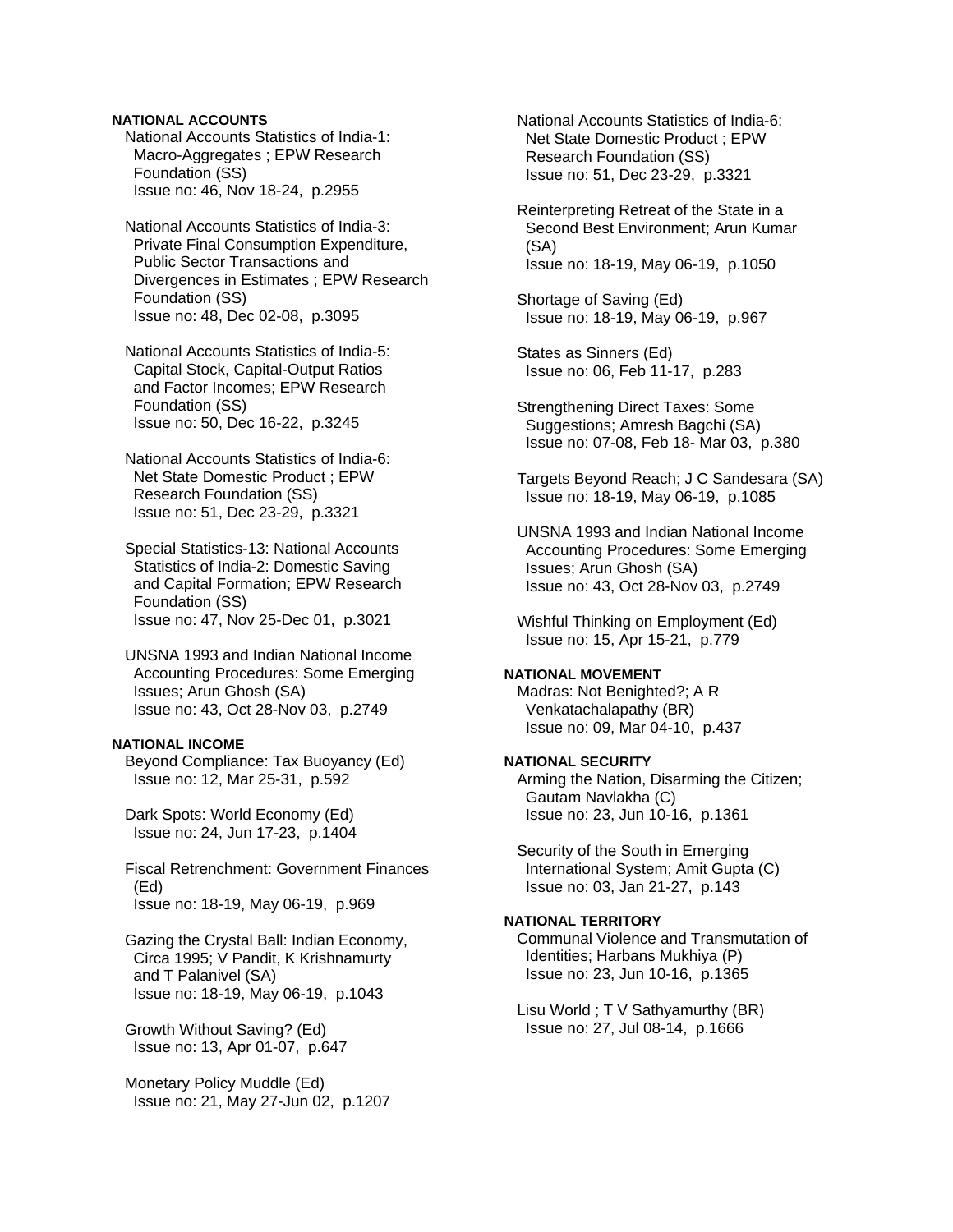### **NATIONALISM**

 After an Elusive Quarry; Gurpreet Mahajan (BR) Issue no: 22, Jun 03-09, p.1293

 Banning 'Bombayi': Nationalism, Communalism and Gender ; Tejaswini Niranjana (P) Issue no: 22, Jun 03-09, p.1291

 Lonely Hunter?; GPD (F) Issue no: 25, Jun 24-30, p.1477

 Nation-State in the Era of 'Globalisation' ; Prabhat Patnaik (P) Issue no: 33, Aug 19-25, p.2049

 Politics, Missions, Conversions; Gerald Studdert-Kennedy (BR) Issue no: 13, Apr 01-07, p.674

 Poor Attempt at Understanding BJP; Ashok Chousalkar (BR) Issue no: 35, Sep 02-08, p.2180

### **NATIONALITY**

 Nationality Question; Kulbir Singh (LE) Issue no: 49, Dec 09-15, p.3110

#### **NATO**

 West's Game: Bosnia (Ed) Issue no: 35, Sep 02-08, p.2154

# **NATURAL RESOURCES**

 Intervention for Environment Protection; Soutrik Ganguli (BR) Issue no: 46, Nov 18-24, p.2932

 People's Bill on Nature, Health and Education; P R Seshagiri Rao and Madhav Gadgil (SA) Issue no: 40, Oct 07-13, p.2501

 Privatising Natural Resources; Jayati Ghosh, Abhijit Sen and C P Chandrasekhar (P) Issue no: 38, Sep 23-29, p.2351

# **NAXALISM**

 Naxalbari and After ; Arup Kumar Sen (D) Issue no: 48, Dec 02-08, p.3093

#### **NEPAL**

 Governing Fractured Polities; A G Noorani (BR) Issue no: 20, May 20-26, p.1170

 Opportunistic Alliance: Nepal (Ed) Issue no: 37, Sep 16-22, p.2282

#### **NEW DELHI**

 Compendium of Failures: New Delhi; BM (C) Issue no: 39, Sep 30-Oct 06, p.2414

 Enron and the High Cost of MNCs: New Delhi; BM (C) Issue no: 31-32, Aug 05-18, p.1953

 Liberalisation Chicken Coming Home to Roost: New Delhi; BM (C) Issue no: 45, Nov 11-17, p.2847

 Popular Disillusionment at Root of Congress Split: New Delhi; BM (C) Issue no: 21, May 27-Jun 02, p.1221

 Using Planning Commission as a Political Pawn: New Delhi; BM (C) Issue no: 35, Sep 02-08, p.2160

# **NGOS**

 Relief Assistance and Rehabilitation: Lessons in Disaster Management; S Parasuraman (C) Issue no: 27, Jul 08-14, p.1654

 Rhetoric of Participation; Amita Baviskar (BR) Issue no: 25, Jun 24-30, p.1500

 Status Quoist NGOs; Ernesto Noronha (LE) Issue no: 21, May 27-Jun 02, p.1206

 Uphill Task: Beijing Conference (Ed) Issue no: 21, May 27-Jun 02, p.1209

 Voluntary Action in India: Role, Trends and Challenges; Anil Bhatt (P) Issue no: 16, Apr 22-28, p.870

#### **NIGERIA**

 The Executioners: Nigeria (Ed) Issue no: 46, Nov 18-24, p.2901

#### **NON-AGRICULTURAL EMPLOYMENT**

 Rural Non-Agricultural Employment in Kerala: Inter-District Variations; Mridul Eapen (SA) Issue no: 12, Mar 25-31, p.634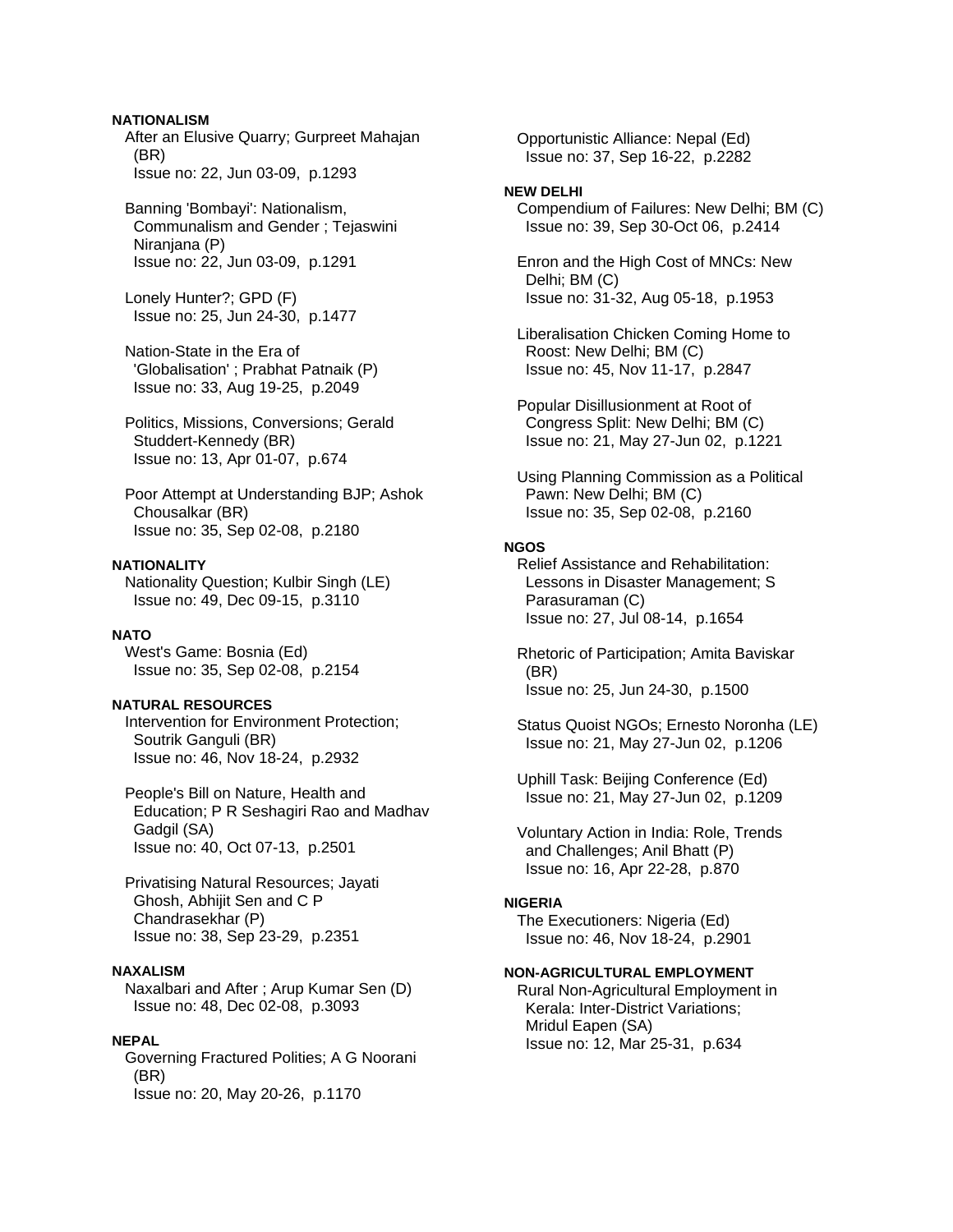# **NON-BANKING FINANCIAL COMPANIES**

 The Rogue Sector (Ed) Issue no: 40, Oct 07-13, p.2463

 Stuck in a Groove (Ed) Issue no: 16, Apr 22-28, p.847

### **NON-PROLIFERATION TREATY**

 Lost Opportunity (Ed) Issue no: 20, May 20-26, p.1135

#### **NON-VIOLENCE**

 Gandhi's Inclusivism; Sanjib Baruah (BR) Issue no: 04, Jan 28-Feb 03, p.212

 Gandhi's Religion; M N Srinivas (P) Issue no: 25, Jun 24-30, p.1489

#### **NOVELISTS**

 Rabindric Fundamentalism; GPD (F) Issue no: 31-32, Aug 05-18, p.1952

# **NSS**

 Removal by Definition: Poverty (Ed) Issue no: 04, Jan 28-Feb 03, p.189

# **NUCLEAR ARMS**

 Lost Opportunity (Ed) Issue no: 20, May 20-26, p.1135

 Not from Arms Alone: Nuclear Threat (Ed) Issue no: 45, Nov 11-17, p.2833

 Obsolete?: Nuclear Tests (Ed) Issue no: 34, Aug 26-Sep 01, p.2094

# **NUCLEAR ENERGY**

 Facing Our Histories: United States; Peter J Kuznick, Uday Mohan and Akihiko Kimijima (C) Issue no: 15, Apr 15-21, p.799

 Obsolete?: Nuclear Tests (Ed) Issue no: 34, Aug 26-Sep 01, p.2094

 Playing Fast and Loose (Ed) Issue no: 27, Jul 08-14, p.1627

# **NUCLEAR POLICY**

 Facing Our Histories: United States; Peter J Kuznick, Uday Mohan and Akihiko Kimijima (C) Issue no: 15, Apr 15-21, p.799

 Mockery of NPT: Nuclear Tests (Ed) Issue no: 27, Jul 08-14, p.1629

 Multi-Hued Protest: Nuclear Tests (Ed) Issue no: 40, Oct 07-13, p.2466

 A Sane Nuclear Policy; A G Noorani (BR) Issue no: 29, Jul 22-28, p.1854

#### **NUTRITION POLICY**

 Towards Food and Nutrition Security; C Gopalan (RA) Issue no: 52, Dec 30-Jan 06, p.A134

### **OBITUARIES**

 Art and Life in America: The Trial of O J Simpson ; Carol Upadhya (C) Issue no: 43, Oct 28-Nov 03, p.2729

### **OCCUPATIONAL HEALTH**

 Industrial Pollution and Workers' Health; Millie Nihila (C) Issue no: 25, Jun 24-30, p.1484

# **OECD**

 In Support for Basel Ban; Srishti et al (LE) Issue no: 43, Oct 28-Nov 03, p.2710

 Local vs Global: Waste Pact (Ed) Issue no: 40, Oct 07-13, p.2465

# **OILSEEDS**

 Oilseeds Development and Policy: A Review; K N Ninan (RA) Issue no: 12, Mar 25-31, p.A14

#### **OPPOSITION PARTIES**

 Sudan: Opposition's Agenda; Ninan Koshy (C) Issue no: 44, Nov 04-10, p.2791

**ORGANIZATIONAL STRUCTURE** 

 To Organise the Unorganised; Mukul (C) Issue no: 24, Jun 17-23, p.1422

#### **ORISSA**

 Beyond the Elections: Orissa; Biswamoy Pati (C) Issue no: 16, Apr 22-28, p.867

 Colonial Ethnography of the Kandha: White Man's Burden or Political Expediency?; Jaganath Pathy (SA) Issue no: 04, Jan 28-Feb 03, p.220

 Congress to JD's Rescue: Orissa (Ed) Issue no: 05, Feb 04-10, p.233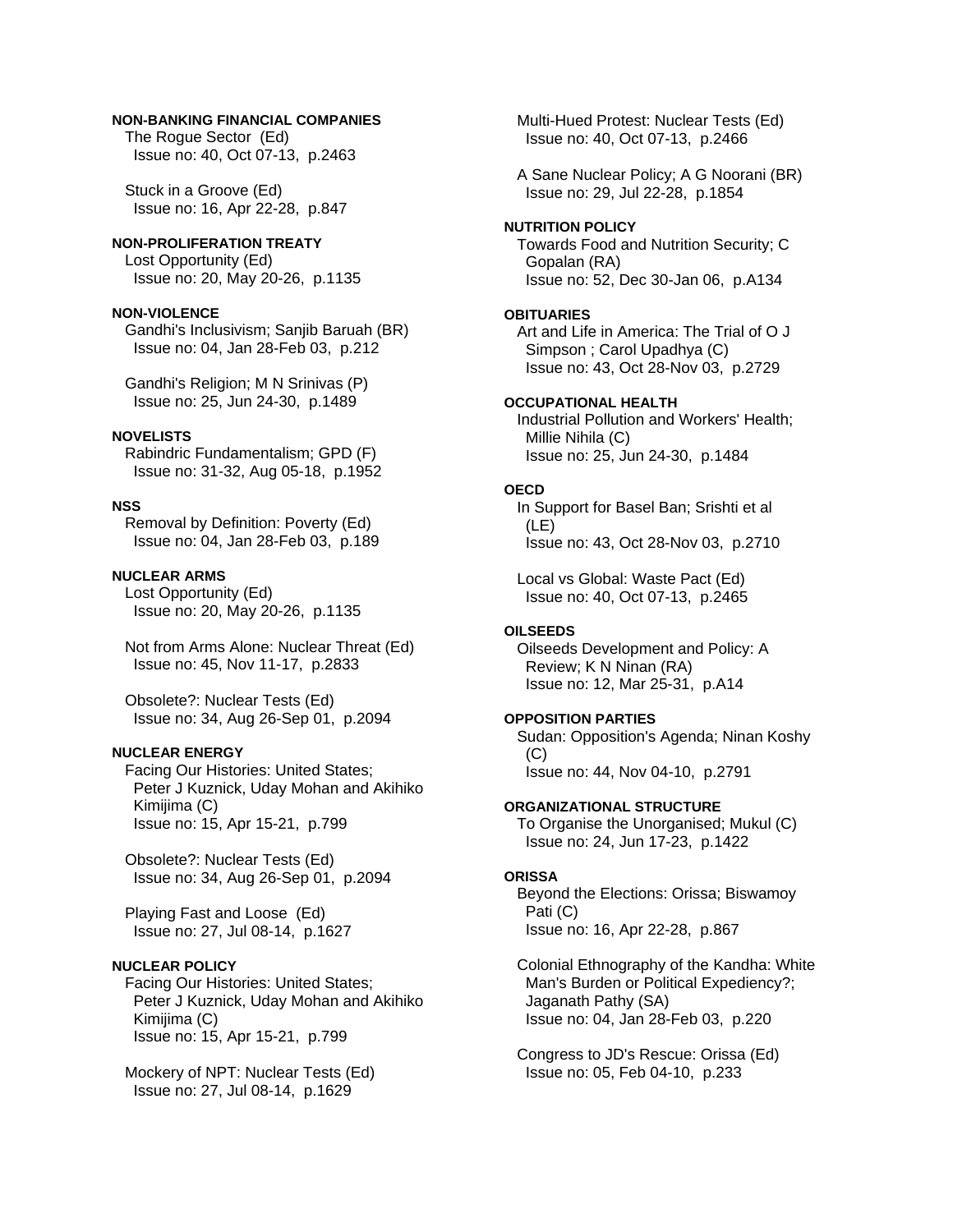### **ORISSA**

 Development from Above and its Victims; Carol Upadhya (BR) Issue no: 10, Mar 11-17, p.504

 Development or Destruction?: New Mining Projects in Orissa; Vidhya Das (C) Issue no: 22, Jun 03-09, p.1281

 Dissolution of Orissa Local Bodies; L C et al Jain (LE) Issue no: 35, Sep 02-08, p.2150

 Employment Situation of Tribal Population in Orissa: 1981 Census Data; K K Mohanti and Sakti Padhi (SA) Issue no: 29, Jul 22-28, p.1879

 More of the Same: Orissa (Ed) Issue no: 13, Apr 01-07, p.650

 Of Devadasis, 'Tradition' and Politics; Biswamoy Pati (C) Issue no: 43, Oct 28-Nov 03, p.2728

#### **PACIFIC**

 Few Universal Solutions ; Biswajit Dhar (BR) Issue no: 37, Sep 16-22, p.2312

#### **PAKISTAN**

 Governing Fractured Polities; A G Noorani (BR) Issue no: 20, May 20-26, p.1170

 Health Research in Pakistan; S Akbar Zaidi (C) Issue no: 06, Feb 11-17, p.307

 Mayhem in Karachi: Pakistan (Ed) Issue no: 26, Jul 01-07, p.1542

 Military Politicians: Pakistan (Ed) Issue no: 47, Nov 25-Dec 01, p.2969

- Pakistan's Courts and Democracy ; A G Noorani (BR) Issue no: 31-32, Aug 05-18, p.1978
- Pakistan's Mini-Budget: Recipe for Disaster; S Akbar Zaidi (C) Issue no: 46, Nov 18-24, p.2918

 Pressures for Change: Pakistan (Ed) Issue no: 41-42, Oct 14-27, p.2530  Takeovers by Employees: A Response to Privatisation in Pakistan; Sharit Kumar Bhowmik (C) Issue no: 17, Apr 29-May 05, p.931

 Unveiling Bhutto; S Zulfiqar Gilani (BR) Issue no: 07-08, Feb 18- Mar 03, p.376

 Why Devaluation Won't Help: Pakistan; S Akbar Zaidi (C) Issue no: 44, Nov 04-10, p.2789

#### **PALESTINE**

 Illusion of Self-Rule: Palestine (Ed) Issue no: 43, Oct 28-Nov 03, p.2714

# **PANCHAYATS**

 The Dark Side: Panchayats (Ed) Issue no: 11, Mar 18-24, p.535

 Dissolution of Orissa Local Bodies; L C et al Jain (LE) Issue no: 35, Sep 02-08, p.2150

 Farmer Management of Public Tubewells in West Bengal ; D S K Rao (RA) Issue no: 39, Sep 30-Oct 06, p.A117

 How Serious Is the Centre?: Panchayati Raj (Ed) Issue no: 38, Sep 23-29, p.2345

 Kultikri: West Bengal's Only All-Women Gram Panchayat ; Ashim Mukhopadhyay (C) Issue no: 22, Jun 03-09, p.1283

 LDF's Repeat Performance: Kerala's Local Body Elections; M R Biju (C) Issue no: 41-42, Oct 14-27, p.2550

 Making Political Capital : Panchayati Raj (Ed) Issue no: 43, Oct 28-Nov 03, p.2712

 Panchayat Raj Act: Without Substance: Kerala; K R Sastry (C) Issue no: 30, Jul 29-Aug 04, p.1909

 Panchayat Raj and India's Two Societies; T V Sathyamurthy (BR) Issue no: 03, Jan 21-27, p.152

 Panchayati Raj, 73rd Constitutional Amendment and Women ; Bidyut Mohanty (C) Issue no: 52, Dec 30-Jan 06, p.3346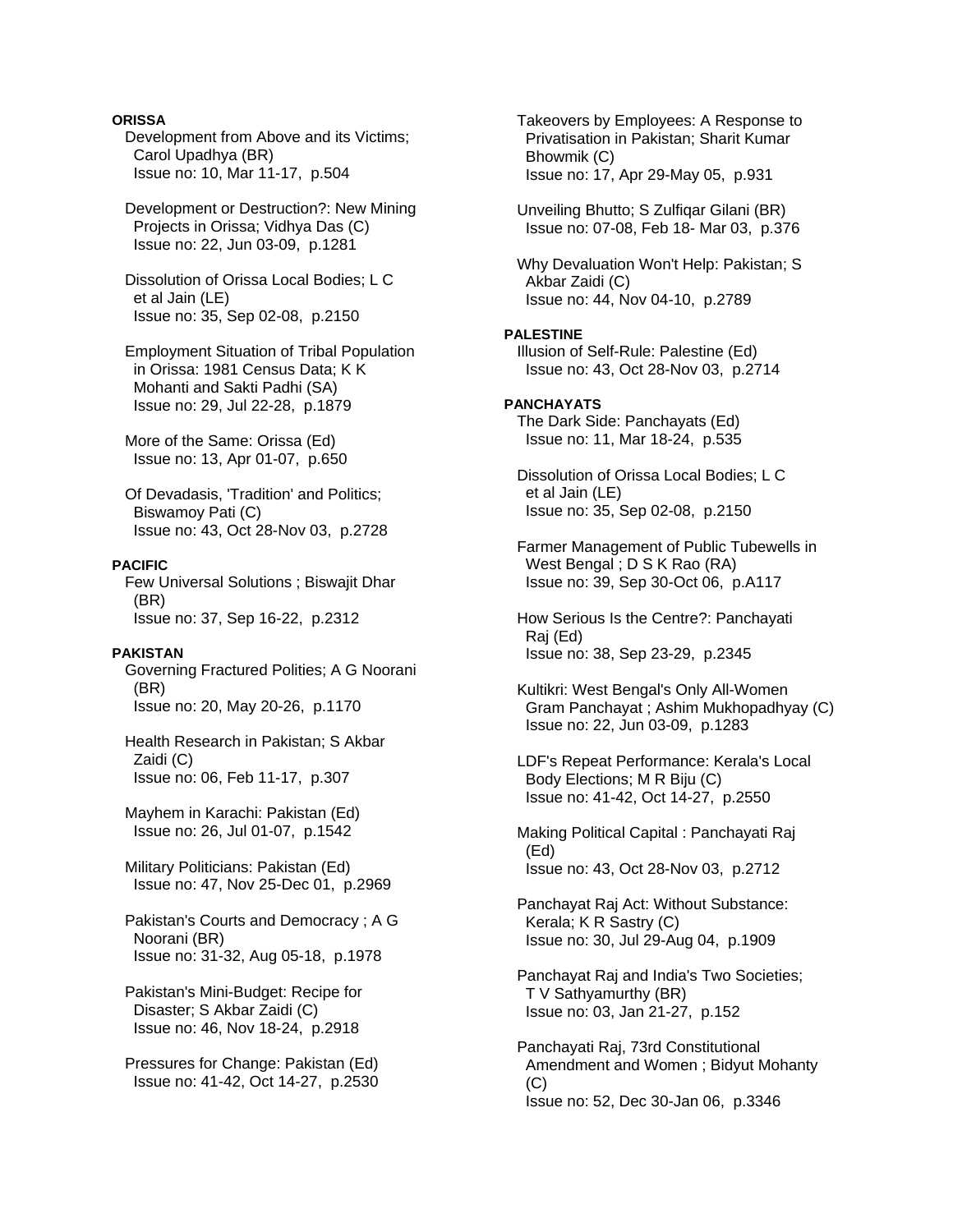### **PANCHAYATS**

 Panchayats in Dealing With Natural Disasters: 1993 Floods in Jalpaiguri; G K Lieten and Prabhat Datta (SA) Issue no: 15, Apr 15-21, p.828

 Plain Speaking from Below: Panchayat Conference (Ed) Issue no: 41-42, Oct 14-27, p.2528

 Postponement of Tamil Nadu Panchayat Election: Centre's Role; Girish Kumar  $(C)$ Issue no: 36, Sep 09-15, p.2235

 Towards Genuine Local Government ; Jose George (BR) Issue no: 49, Dec 09-15, p.3148

 Zilla Parishad and Panchayat Samiti Elections in Punjab: Revival of Political Activity; P S Verma (SA) Issue no: 22, Jun 03-09, p.1321

# **PATENT LAW**

 Intellectual Property Rights in the Uruguay Round: An Indian Perspective; D M Nachane (SA) Issue no: 05, Feb 04-10, p.257

#### **PATENTS**

 Indian Patents as Competitive Instruments: Dream and Reality; Amiya Kumar Bagchi and Uttam Kumar Bhattacharya (SA) Issue no: 25, Jun 24-30, p.1501

 Intellectual Property Rights; S K Sharma (LE) Issue no: 12, Mar 25-31, p.590

### **PEACE MOVEMENT**

 Peace in Punjab; Bhupendra Yadav (LE) Issue no: 40, Oct 07-13, p.2462

 War and Peace in Sri Lanka: Government's Reform Proposals and Beyond ; Sumantra Bose (C) Issue no: 39, Sep 30-Oct 06, p.2423

#### **PEASANTS**

 Death Sentence on Peasant Activists ; Rajesh Gupta (LE) Issue no: 50, Dec 16-22, p.3182

 Farmer Management of Public Tubewells in West Bengal ; D S K Rao (RA) Issue no: 39, Sep 30-Oct 06, p.A117

 Land and Peasantry under Late British Colonialism; Monirul I Khan (BR) Issue no: 45, Nov 11-17, p.2865

 Peasant Movements and Empowerment of Rural Women; Debal K Singha Roy (P) Issue no: 37, Sep 16-22, p.2306

 Private Fixed Capital Formation in Agriculture: Some Aspects of Indian Farmers' Investment Behaviour; B D Dhawan and S S Yadav (RA) Issue no: 39, Sep 30-Oct 06, p.A103

# **PERIODICALS**

 Being Indian; Jayesh Shah (LE) Issue no: 14, Apr 08-14, p.714

 Journal to be Revived; Vinayak Purohit (LE) Issue no: 06, Feb 11-17, p.282

 On Accountability; Jayesh Shah (LE) Issue no: 41-42, Oct 14-27, p.2526

#### **PHARMACEUTICAL POLICY**

 On the Political Agenda: Pharmaceuticals (Ed) Issue no: 11, Mar 18-24, p.535

#### **PHARMACEUTICALS**

 Farce of Drug Control (Ed) Issue no: 35, Sep 02-08, p.2151

#### **PHYSICIANS**

 Doctors' Strike: Health (Ed) Issue no: 52, Dec 30-Jan 06, p.3332

# **PLAGUE**

 Geopolitics of Communicable Diseases: Plague in Surat, 1994 ; Sharat G Lin (C) Issue no: 46, Nov 18-24, p.2912

**PLANNING COMMISSION**  Much Ado about Nothing (Ed) Issue no: 29, Jul 22-28, p.1815

 Using Planning Commission as a Political Pawn: New Delhi; BM (C) Issue no: 35, Sep 02-08, p.2160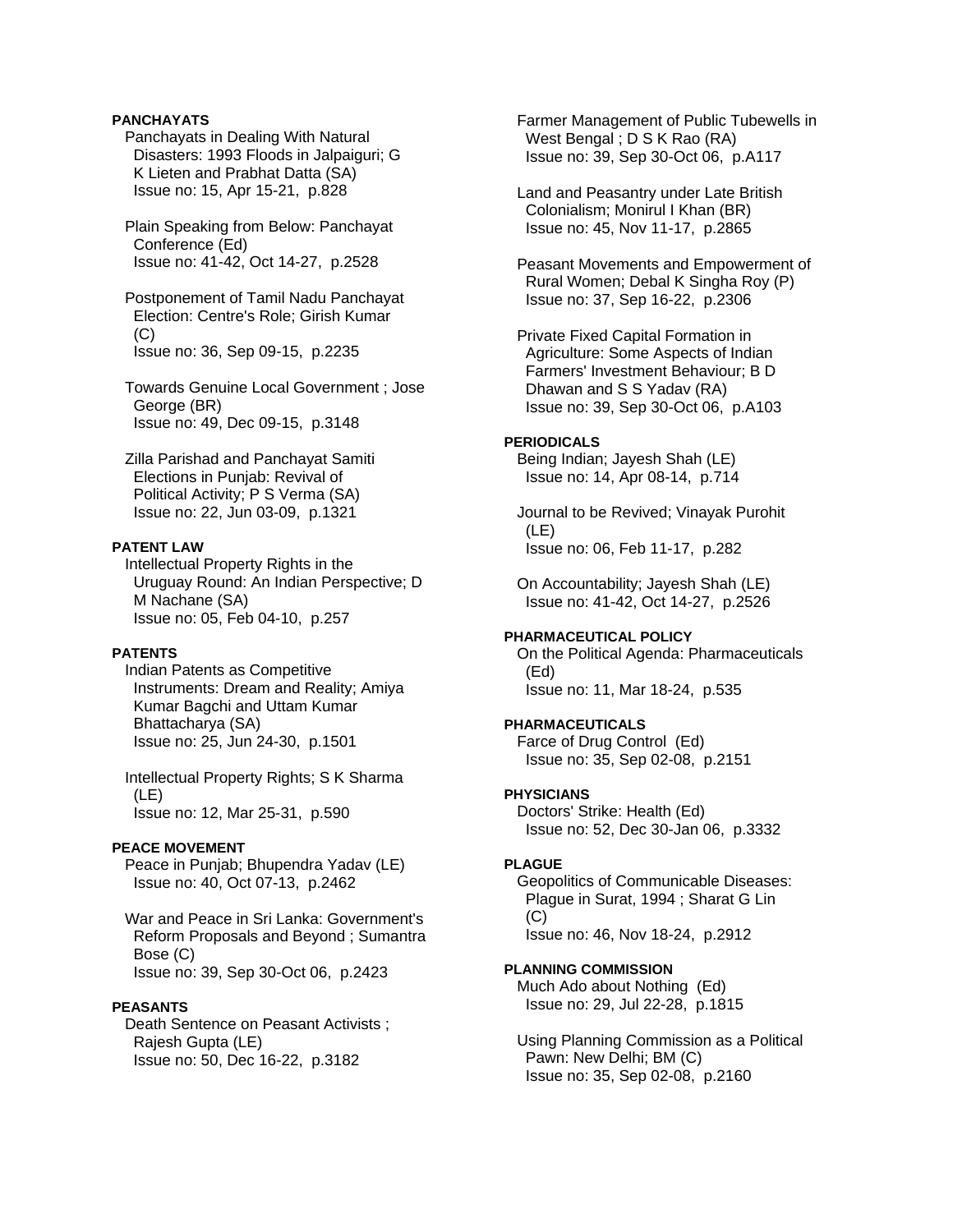### **PLANNING PROCESS**

 Planning for Delhi and National Capital Region: Review of Plan Formulation and Implementation; V Nath (SA) Issue no: 35, Sep 02-08, p.2191

#### **PLANTATIONS**

 From Plantation Slavery to Penal Slavery; Vijay Prashad (C) Issue no: 36, Sep 09-15, p.2237

### **PLURALISM**

 Politics of Diversity: Religious Communities and Multiple Patriarchies ; Kumkum Sangari (SA) Issue no: 52, Dec 30-Jan 06, p.3381

### **POETS**

 Kuvempu: End of an Era; V K Natraj (C) Issue no: 05, Feb 04-10, p.245

#### **POLICE**

 Left Front and the Police: Case of Bhikari Paswan: West Bengal; Biren Roy (C) Issue no: 36, Sep 09-15, p.2234

 Police and Porn; A G Noorani (CL) Issue no: 22, Jun 03-09, p.1277

 Police as Film Censors; A G Noorani (CL) Issue no: 05, Feb 04-10, p.240

### **POLICE ATROCITIES**

 Custodial Deaths and Police Firing: A Tale of Two Cities (C) Issue no: 16, Apr 22-28, p.862

 Judicial Strictures: Police (Ed) Issue no: 18-19, May 06-19, p.970

### **POLITICAL ACTIVITIES**

 Zilla Parishad and Panchayat Samiti Elections in Punjab: Revival of Political Activity; P S Verma (SA) Issue no: 22, Jun 03-09, p.1321

# **POLITICAL ECONOMY**

 Critique of Political Economy: Neglected Aspects; Behzad Yaghmaian (BR) Issue no: 48, Dec 02-08, p.3066

 Decentralisation in Bangladesh; Mohammad Mohabbat Khan (BR) Issue no: 17, Apr 29-May 05, p.939

 Indian Industrialisation: Wide-Angle View; Kamal Nayan Kabra (BR) Issue no: 14, Apr 08-14, p.747

 Making Kerala Model More Intelligible: Comparisons with Sri Lankan Experience; Rex Casinader (SA) Issue no: 48, Dec 02-08, p.3085

 Political Economy of Poverty in Bihar; Alskh N Sharma (SA) Issue no: 41-42, Oct 14-27, p.2587

 Political Economy, Agrarian Question and Comparative Method; Terence Byres (SA) Issue no: 10, Mar 11-17, p.507

 Saffronisation of Shiv Sena: Political Economy of City, State and Nation; Jayant Lele (SA) Issue no: 25, Jun 24-30, p.1520

### **POLITICAL HISTORY**

 Mass Struggle: The Only Option; H Prasad Pradhan (P) Issue no: 04, Jan 28-Feb 03, p.208

 Our time: History, Sovereignty and Politics; Vivek Dhareshwar (SA) Issue no: 06, Feb 11-17, p.317

 Popular Jokes and Political History: The Case of Akbar, Birbal and Mulla Do-Piyaza; C M Naim (SA) Issue no: 24, Jun 17-23, p.1456

# **POLITICAL IDEOLOGY**

 Victim of Trivialisation; G Jagathpathi (BR) Issue no: 27, Jul 08-14, p.1670

#### **POLITICAL MOVEMENTS**

 Gandhi's Inclusivism; Sanjib Baruah (BR) Issue no: 04, Jan 28-Feb 03, p.212

 Uncertain Times: Punjab (Ed) Issue no: 36, Sep 09-15, p.2220

#### **POLITICAL PARTIES**

 After Mathura: BJP's Emerging Strategy: Uttar Pradesh; Amaresh Mishra (C) Issue no: 38, Sep 23-29, p.2358

 BJP's Gain: Uttar Pradesh (Ed) Issue no: 23, Jun 10-16, p.1341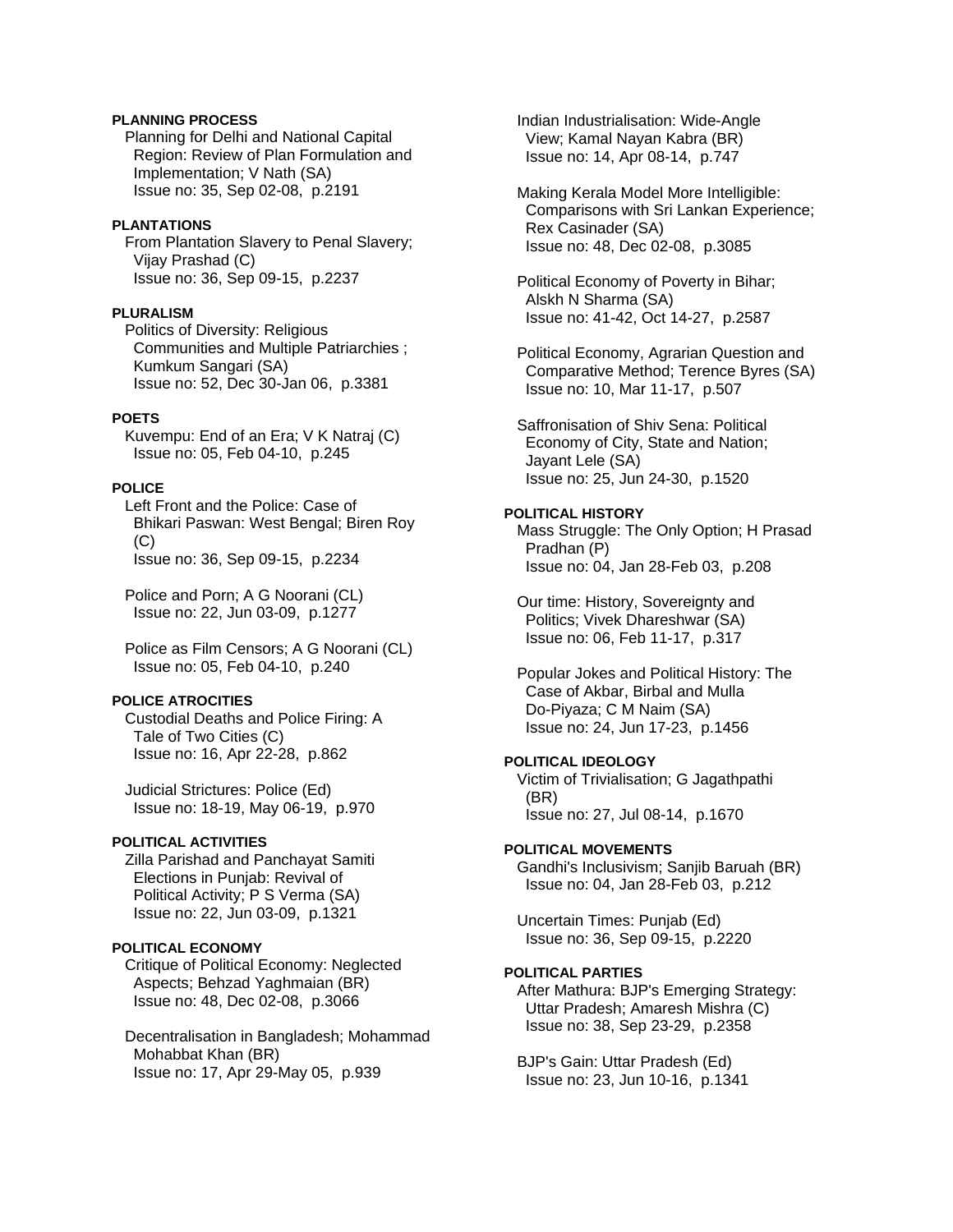### **POLITICAL PARTIES**

 BJP's Moves under Cover of BSP Government: Uttar Pradesh; Amaresh Misra (C) Issue no: 27, Jul 08-14, p.1643

 BJP's Retreat: Uttar Pradesh (Ed) Issue no: 41-42, Oct 14-27, p.2530

 BJP's Search for Allies: Politics (Ed) Issue no: 24, Jun 17-23, p.1405

 Cosmetic Decisions: Maharashtra (Ed) Issue no: 27, Jul 08-14, p.1630

 CPI[M]: Ideological Renewal Given the Go By; Ajit Roy (C) Issue no: 10, Mar 11-17, p.486

 Cracks in BJP: Politics (Ed) Issue no: 40, Oct 07-13, p.2464

 Deal-Makers' Opera: Politics (Ed) Issue no: 34, Aug 26-Sep 01, p.2093

 Growing Mandalisation: Uttar Pradesh (Ed) Issue no: 29, Jul 22-28, p.1818

 In True Colours: Politics (Ed) Issue no: 39, Sep 30-Oct 06, p.2406

 India's Loss of Freedom ; Satish Chandra (LE) Issue no: 38, Sep 23-29, p.2342

 JAAC in Distress: Jharkhand (Ed) Issue no: 51, Dec 23-29, p.3260

 Janata Dal under Pressure: Politics (Ed) Issue no: 45, Nov 11-17, p.2833

 Kadi: Signs of Dalit Assertion; Firan Desai and Rasik Parmar (C) Issue no: 26, Jul 01-07, p.1558

 Leaderless Chaos: Janata Dal (Ed) Issue no: 26, Jul 01-07, p.1540

 Looking for Allies: BJP (Ed) Issue no: 52, Dec 30-Jan 06, p.3332

 May Days of Mayavati; Vijay Prashad (C) Issue no: 23, Jun 10-16, p.1357

 Moving Up (LE) Issue no: 25, Jun 24-30, p.1466  Politics of Silhouetted Anger; Gautam Navlakha (C) Issue no: 07-08, Feb 18- Mar 03, p.366

 Poor Attempt at Understanding BJP; Ashok Chousalkar (BR) Issue no: 35, Sep 02-08, p.2180

 Popular Disillusionment at Root of Congress Split: New Delhi; BM (C) Issue no: 21, May 27-Jun 02, p.1221

 Raitha Sangha's Political Dilemma: Karnataka; A P Kripa (C) Issue no: 03, Jan 21-27, p.140

 Return of Akali Dal: Punjab (Ed) Issue no: 22, Jun 03-09, p.1268

 Riding High: Gujarat (Ed) Issue no: 25, Jun 24-30, p.1470

 RPI's Quest for Relevance: Maharashtra (Ed) Issue no: 49, Dec 09-15, p.3113

 Spreading Dissidence: BJP (Ed) Issue no: 44, Nov 04-10, p.2772

 Still-Born Third Front: Maharashtra (Ed) Issue no: 02, Jan 14-20, p.64

 Towards an SP-Left Alliance?: Uttar Pradesh; Amaresh Misra (C) Issue no: 52, Dec 30-Jan 06, p.3338

 UP: Opportunity for the Left ; Amaresh Mishra (C) Issue no: 46, Nov 18-24, p.2910

 A Vote for 'Social Justice': Bihar; A K Roy (C) Issue no: 21, May 27-Jun 02, p.1224

**POLITICAL PERSONALITIES**  Actors and Roles: Politics (Ed) Issue no: 21, May 27-Jun 02, p.1209

 Chirac: Resurrection for Whom?; Frederic Clairmont (C) Issue no: 21, May 27-Jun 02, p.1225

 Cynical Game: Congress Party (Ed) Issue no: 04, Jan 28-Feb 03, p.188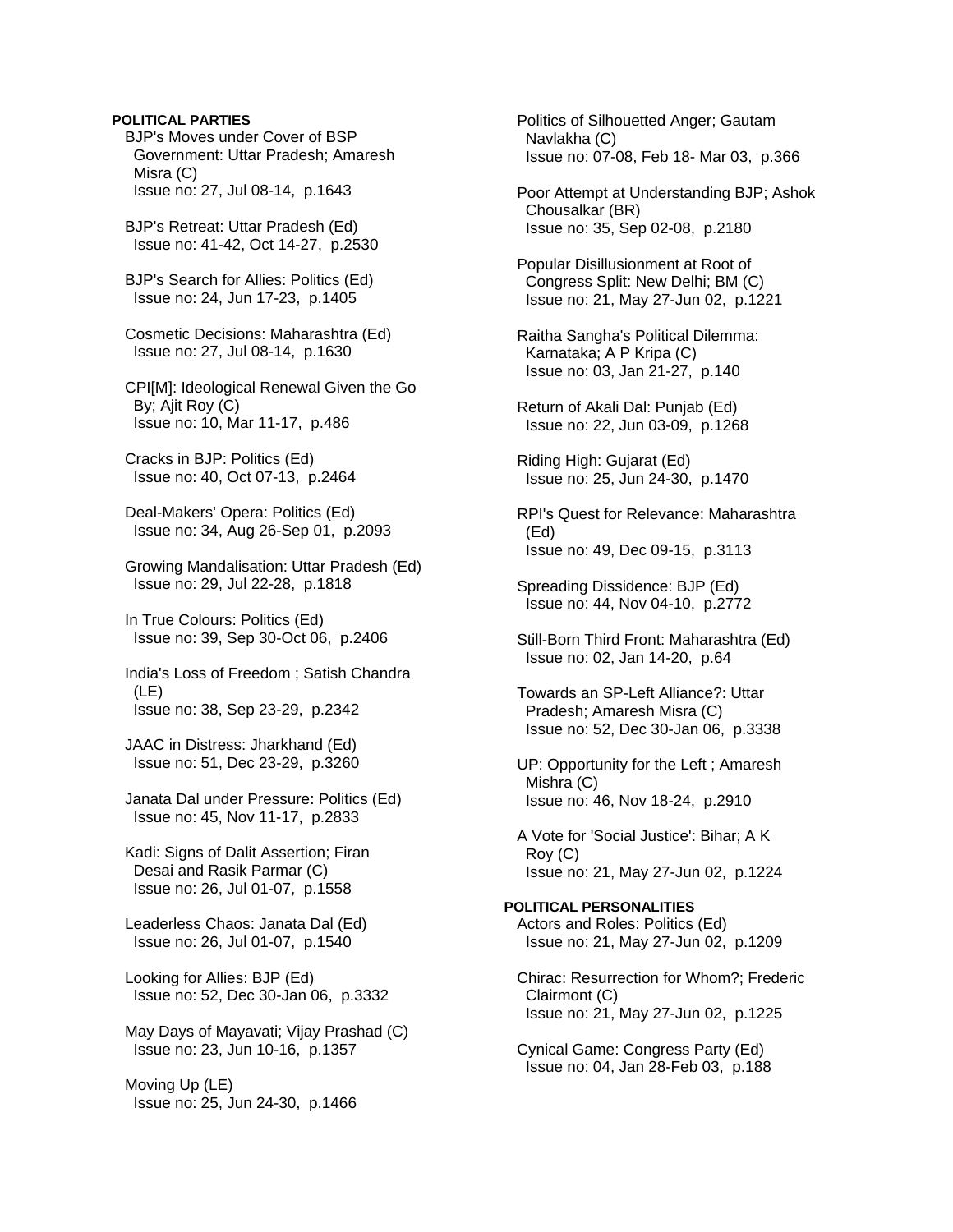### **POLITICAL PERSONALITIES**

 Diversionary Tactics: Crime and Politics (Ed) Issue no: 35, Sep 02-08, p.2152

 Farce this Time?: The Congress (Ed) Issue no: 20, May 20-26, p.1137

 Gandhi's Inclusivism; Sanjib Baruah (BR) Issue no: 04, Jan 28-Feb 03, p.212

 India's Loss of Freedom ; Satish Chandra (LE) Issue no: 38, Sep 23-29, p.2342

 Janata Dal under Pressure: Politics (Ed) Issue no: 45, Nov 11-17, p.2833

 Military Politicians: Pakistan (Ed) Issue no: 47, Nov 25-Dec 01, p.2969

 Nripen Chakravorty; Prakash Karat (LE) Issue no: 07-08, Feb 18- Mar 03, p.346

 Pressures for Change: Pakistan (Ed) Issue no: 41-42, Oct 14-27, p.2530

 Protecting the Rulers: Politics (Ed) Issue no: 07-08, Feb 18- Mar 03, p.349

 The Real Situation in Kashmir ; A G Noorani (BR) Issue no: 43, Oct 28-Nov 03, p.2737

 Remote Control: Maharashtra (Ed) Issue no: 14, Apr 08-14, p.716

 Shaky Structure: Politics (Ed) Issue no: 38, Sep 23-29, p.2344

 Spreading Dissidence: BJP (Ed) Issue no: 44, Nov 04-10, p.2772

 Unveiling Bhutto; S Zulfiqar Gilani (BR) Issue no: 07-08, Feb 18- Mar 03, p.376

 A Vote for 'Social Justice': Bihar; A K Roy (C) Issue no: 21, May 27-Jun 02, p.1224

 What Moves Masses: Dandi March as Communication Strategy; Suchitra (P) Issue no: 14, Apr 08-14, p.743

**POLITICAL SCIENCE**  American Political Science and South Asian Studies: Virtue Unrewarded; Paul R Brass (SA) Issue no: 36, Sep 09-15, p.2257

**POLITICAL SITUATION**  Actors and Roles: Politics (Ed) Issue no: 21, May 27-Jun 02, p.1209

 After Mathura: BJP's Emerging Strategy: Uttar Pradesh; Amaresh Mishra (C) Issue no: 38, Sep 23-29, p.2358

 Andhra Elections: What Happened and What Did Not Happen; K Balagopal (C) Issue no: 03, Jan 21-27, p.136

 Black Politics in US: Shift in Political Mood ; Robi Chakravorti (C) Issue no: 46, Nov 18-24, p.2919

 A Brand of Politics: Bihar (Ed) Issue no: 13, Apr 01-07, p.648

 Cakes for the Poor: Politics (Ed) Issue no: 06, Feb 11-17, p.285

 Challenge of Power-Sharing in Sri Lanka; A G Noorani (BR) Issue no: 12, Mar 25-31, p.622

 Chrar-e-Sharief: Victory for Hardliners on Both Sides ; Gautam Navlakha (C) Issue no: 20, May 20-26, p.1151

 Congress to JD's Rescue: Orissa (Ed) Issue no: 05, Feb 04-10, p.233

 Cosmetic Decisions: Maharashtra (Ed) Issue no: 27, Jul 08-14, p.1630

 Cracks in the Alliance: Uttar Pradesh; Amaresh Mishra (C) Issue no: 18-19, May 06-19, p.983

 Crossing the Century Without the New Helmsman; Ninan Koshy (C) Issue no: 20, May 20-26, p.1161

 Dark Corners (LE) Issue no: 03, Jan 21-27, p.126

 Deal-Makers' Opera: Politics (Ed) Issue no: 34, Aug 26-Sep 01, p.2093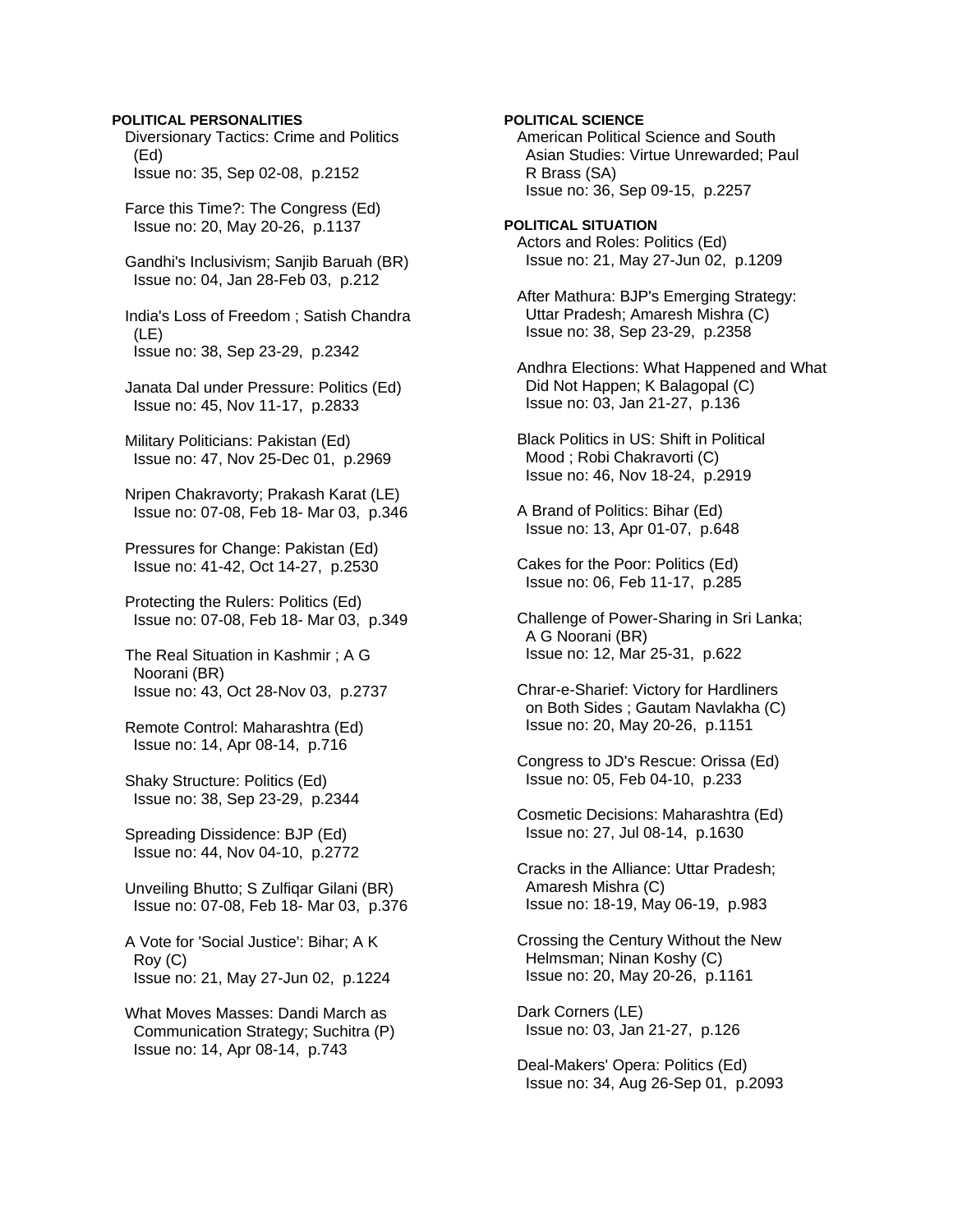#### **POLITICAL SITUATION**

 Consolidation of Maratha Dominance in Maharashtra; S M Dahiwale (SA) Issue no: 06, Feb 11-17, p.336

 Election and Bihar's Fractured Polity; A k Roy (C) Issue no: 07-08, Feb 18- Mar 03, p.359

 Elections with a Difference: Bihar; Tilak D Gupta (C) Issue no: 15, Apr 15-21, p.789

 The Empire Trying to Claw Back: China; Yi Ren (C) Issue no: 22, Jun 03-09, p.1286

 End of Political Immobilism?; Ajit Roy  $(C)$ Issue no: 02, Jan 14-20, p.81

 Factions to the Fore: Gujarat (Ed) Issue no: 03, Jan 21-27, p.128

 For a Better After-Life: Politics; J V Deshpande (Ed) Issue no: 52, Dec 30-Jan 06, p.3333

 Fresh Life for Uttarakhand Movement: Uttar Pradesh; Amaresh Misra (C) Issue no: 02, Jan 14-20, p.82

 From Little Rock to Wall Street: Clinton's Journey Beyond Reaganism; James Petras and Steve Vieux (C) Issue no: 05, Feb 04-10, p.251

 Governing Fractured Polities; A G Noorani (BR) Issue no: 20, May 20-26, p.1170

 Governing Fractured Polities; A G Noorani (BR) Issue no: 20, May 20-26, p.1170

 Governing Fractured Polities; A G Noorani (BR) Issue no: 20, May 20-26, p.1170

 Governing Fractured Polities; A G Noorani (BR) Issue no: 20, May 20-26, p.1170

 Karnataka: Elections and After; V K Natraj (C) Issue no: 02, Jan 14-20, p.84

 More of the Same: Orissa (Ed) Issue no: 13, Apr 01-07, p.650

 New Politics; S K Sharma (LE) Issue no: 29, Jul 22-28, p.1814

 Non-Congress, Non-Maratha: Maharashtra (Ed) Issue no: 11, Mar 18-24, p.533

 No End in Sight: Sri Lanka (Ed) Issue no: 16, Apr 22-28, p.850

 Old and New in Maharashtra Politics ; Gopal Guru (BR) Issue no: 47, Nov 25-Dec 01, p.2989

 Peace Prospects: Sri Lanka (Ed) Issue no: 09, Mar 04-10, p.409

 Political Stalemate: Bangladesh (Ed) Issue no: 43, Oct 28-Nov 03, p.2713

 Politics of Choice in Popular Policies ; K Ravi Srinivas (D) Issue no: 26, Jul 01-07, p.1617

 Politics of Diversity: Religious Communities and Multiple Patriarchies ; Kumkum Sangari (SA) Issue no: 52, Dec 30-Jan 06, p.3381

 Politics of Wedding and Wedding as Politics: Tamil Nadu; S Ambirajan (C) Issue no: 48, Dec 02-08, p.3053

 Pre-Election Posturings: Politics (Ed) Issue no: 49, Dec 09-15, p.3112

 Presidential Monarchy and Class Struggles in France; Frederic Clairmont (C) Issue no: 16, Apr 22-28, p.868

 Rebellion, Repression and Reform: Mexico; Carol Upadhya (C) Issue no: 09, Mar 04-10, p.430

 Rebels Make Inroads: Mexico (Ed) Issue no: 01, Jan 07-13, p.05

 Reluctant Rebels: Congress (Ed) Issue no: 21, May 27-Jun 02, p.1208

 Remote Control: Maharashtra (Ed) Issue no: 14, Apr 08-14, p.716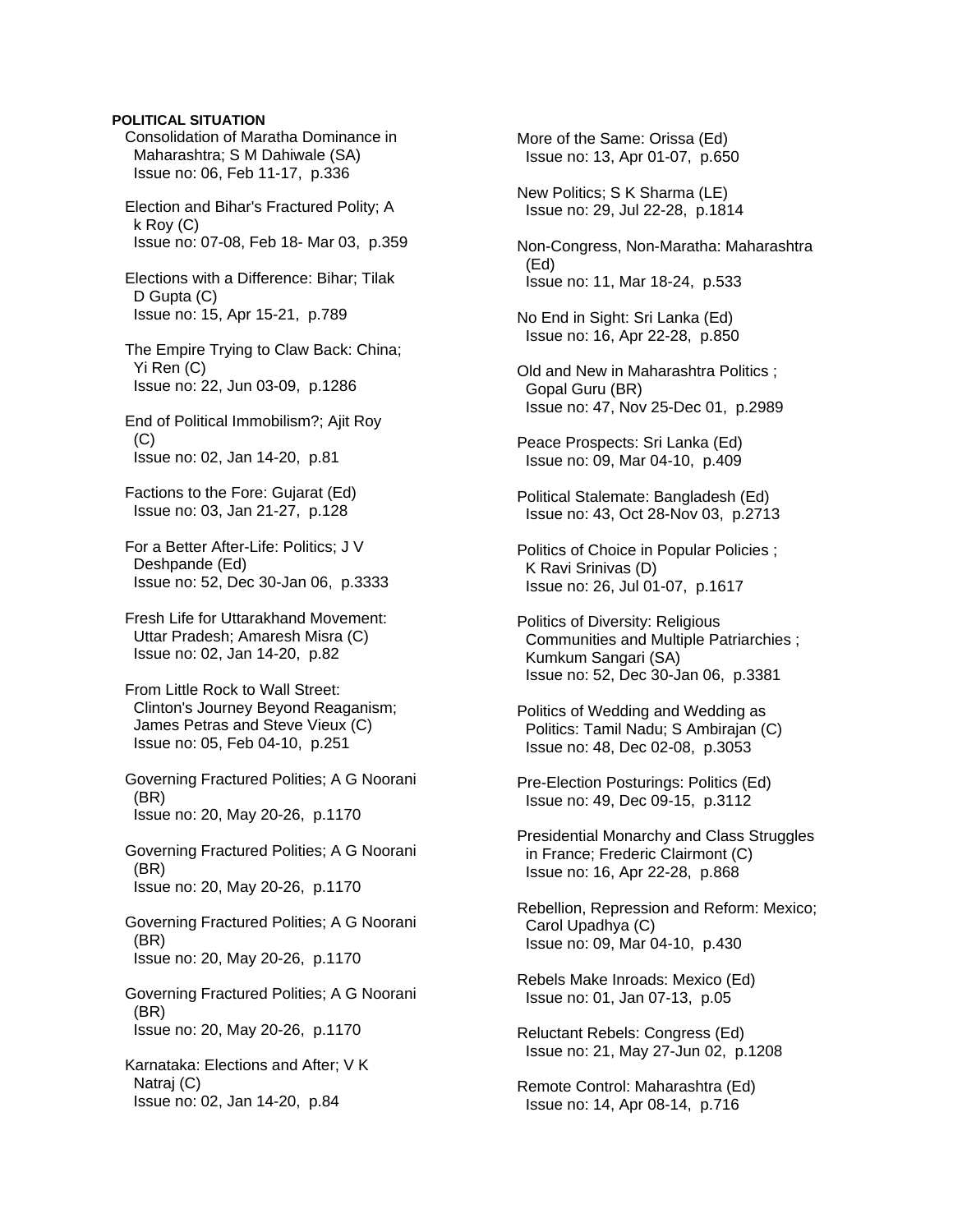### **POLITICAL SITUATION**

 Repeat Performance: Uttar Pradesh (Ed) Issue no: 12, Mar 25-31, p.594

 Shaky Structure: Politics (Ed) Issue no: 38, Sep 23-29, p.2344

 Southern Africa in New International Order; V S Seth (C) Issue no: 10, Mar 11-17, p.496

 Special Treatment: Politics (Ed) Issue no: 50, Dec 16-22, p.3184

 Still-Born Third Front: Maharashtra (Ed) Issue no: 02, Jan 14-20, p.64

 The Real Issues: Politics (Ed) Issue no: 04, Jan 28-Feb 03, p.190

 Uneasy Stock Taking: Politics (Ed) Issue no: 15, Apr 15-21, p.782

 Unity Moves: Akali Politics (Ed) Issue no: 06, Feb 11-17, p.284

 Unsure Steps: Karnataka (Ed) Issue no: 20, May 20-26, p.1137

 Victory on a Platter; GPD (F) Issue no: 13, Apr 01-07, p.657

 Wrong Turn: Bihar (Ed) Issue no: 09, Mar 04-10, p.409

### **POLITICAL SYSTEM**

 Victim of Trivialisation; G Jagathpathi (BR) Issue no: 27, Jul 08-14, p.1670

# **POLITICS AND CASTE**

 Beyond the Elections: Orissa; Biswamoy Pati (C) Issue no: 16, Apr 22-28, p.867

 Caste and Politics in Andhra Pradesh; K Narendra Mohan (D) Issue no: 02, Jan 14-20, p.124

 Caste Equations: Bihar (Ed) Issue no: 04, Jan 28-Feb 03, p.189

 Consolidation of Maratha Dominance in Maharashtra; S M Dahiwale (SA) Issue no: 06, Feb 11-17, p.336

 Cracks in the Alliance: Uttar Pradesh; Amaresh Mishra (C) Issue no: 18-19, May 06-19, p.983

 Divide and Rule: Maharashtra (Ed) Issue no: 40, Oct 07-13, p.2465

 Gowari Tragedy: Crisis of Maratha Hegemony; Gopal Guru (C) Issue no: 06, Feb 11-17, p.303

 Limits of OBC-Dalit Politics: Uttar Pradesh; Amaresh Misra (C) Issue no: 23, Jun 10-16, p.1355

 A New MLA: Bihar (Ed) Issue no: 14, Apr 08-14, p.717

# **POLITICS AND EDUCATION**

 Demographic Transition and Education in Kerala ; K S James (C) Issue no: 51, Dec 23-29, p.3274

 Universities as Institutions; Andre Beteille (SA) Issue no: 11, Mar 18-24, p.563

 University Syllabi Censored; K Satyanarayana (LE) Issue no: 11, Mar 18-24, p.530

**POLITICS AND RELIGION**  Communalising Trend; Majaz Panjatan (LE) Issue no: 13, Apr 01-07, p.646

 Diagnosing Communalism; Janaki Nair (BR) Issue no: 15, Apr 15-21, p.807

 Hoisting National Flag at Idgah Maidan: Karnataka; Ambrose Pinto (C) Issue no: 05, Feb 04-10, p.246

 Ideology as Contagion; Madhav Prasad (D) Issue no: 11, Mar 18-24, p.587

 Politics of Communalism in Kerala; John Oommen (C) Issue no: 11, Mar 18-24, p.544

 Politics of Muslim Vote Bank; Irfan Engineer (C) Issue no: 04, Jan 28-Feb 03, p.197

 State, Society and Religion; S K Chaube (BR) Issue no: 36, Sep 09-15, p.2244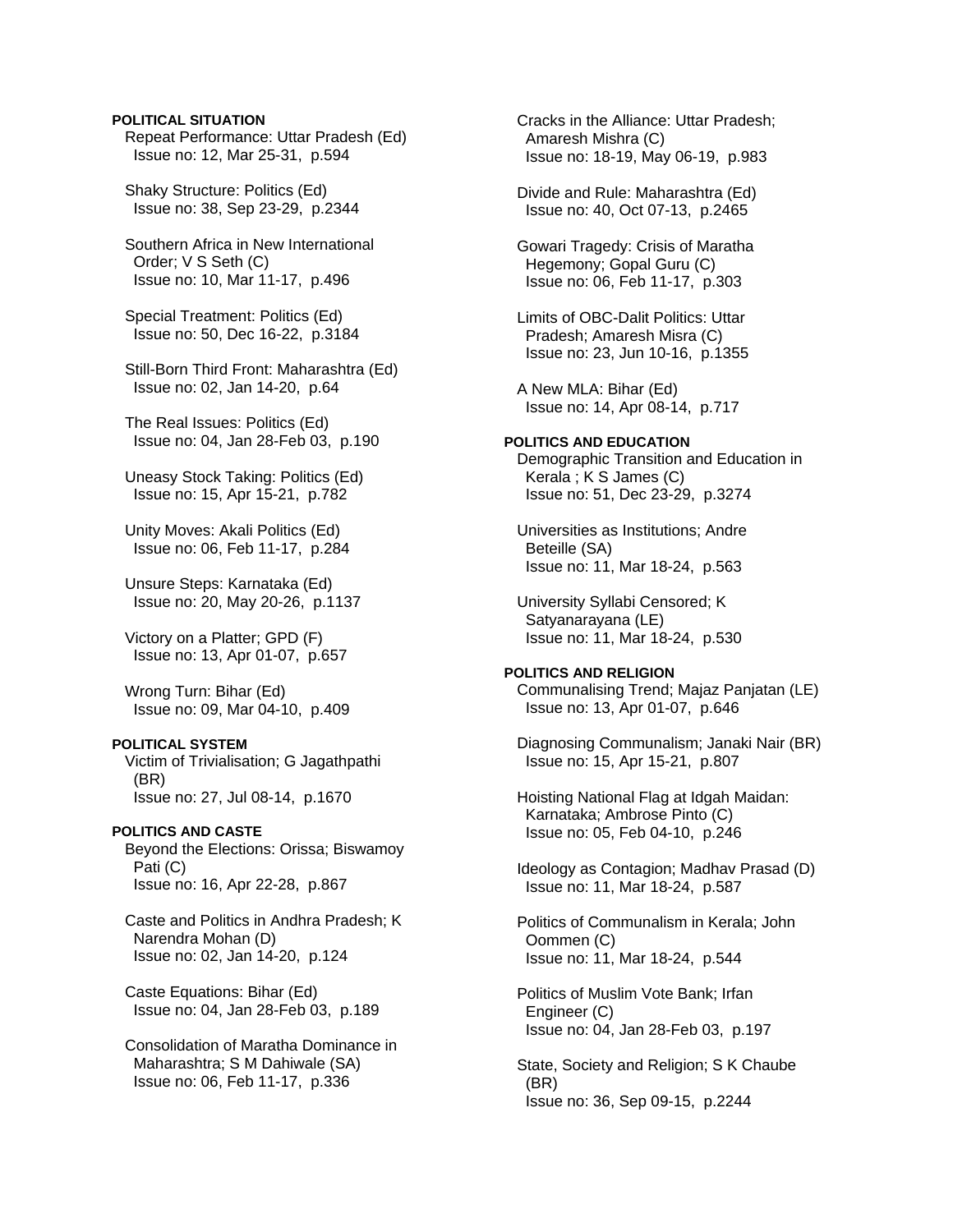# **POLITICS AND RELIGION**

 Wooing Minorities: Elections (Ed) Issue no: 06, Feb 11-17, p.284

# **POLLUTION**

 Blue Revolution in a Green Belt; M Naganathan, K Jothi Sivagnanam and C Rajendra (C) Issue no: 12, Mar 25-31, p.607

 Brazil's Lead: Environment (Ed) Issue no: 16, Apr 22-28, p.850

 Development or Destruction?; N K Choudhary (LE) Issue no: 26, Jul 01-07, p.1538

 Hazardous Plant Import; Kavaljit Singh (LE) Issue no: 15, Apr 15-21, p.778

 Transportation, Energy and Environment: A Case Study of Bangalore; B Sudhakara Reddy (SA) Issue no: 03, Jan 21-27, p.161

 Whither India's Environment?; J Mohan Rao (SA) Issue no: 13, Apr 01-07, p.677

# **POOR**

 Economic Reform and Its Impact on Poor ; S P Gupta (SA) Issue no: 22, Jun 03-09, p.1295

#### **POPULATION**

 Economics of Population and Development ; Manashi Ray (SA) Issue no: 36, Sep 09-15, p.2263

 Family Planning and Fertility; N Krishnaji (BR) Issue no: 38, Sep 23-29, p.2371

 Politics of Choice in Popular Policies ; K Ravi Srinivas (D) Issue no: 26, Jul 01-07, p.1617

# **POPULATION POLICY**

 End of Demographic Transition by 2003 AD?; P N Mari Bhat (D) Issue no: 05, Feb 04-10, p.279

 Politics of Population at Cairo; Malini Karkal (C) Issue no: 02, Jan 14-20, p.88

### **PORNOGRAPHY**

 Police and Porn; A G Noorani (CL) Issue no: 22, Jun 03-09, p.1277

# **POVERTY**

 Development, Poverty and Policy: The Haryana Experience; Sheila Bhalla (SA) Issue no: 41-42, Oct 14-27, p.2619

 Making 'Poverty Research' More Relevant to the Poor; A Vaidyanathan (BR) Issue no: 46, Nov 18-24, p.2929

 Political Economy of Poverty in Bihar; Alskh N Sharma (SA) Issue no: 41-42, Oct 14-27, p.2587

 Poverty and Food Security: Toward a Policy System for Food Security ; Yoginder K Alagh (RA) Issue no: 52, Dec 30-Jan 06, p.A142

 Poverty and Inequality: Case of Assam; Chandan Kumar Sharma (SA) Issue no: 07-08, Feb 18- Mar 03, p.403

 Poverty in Rural Punjab: Trend over Green Revolution Decades; H S Shergill and Gurmail Singh (RA) Issue no: 25, Jun 24-30, p.A80

 Selective Development and Widening Disparities in Gujarat; Indira Hiway (SA) Issue no: 41-42, Oct 14-27, p.2603

 Structuralism Fights Back; Errol D'Souza (BR) Issue no: 36, Sep 09-15, p.2242

# **POVERTY ALLEVIATION PROGRAMMES**

 Alleviating Poverty: Maharashtra Employment Guarantee Scheme; S Mahendra Dev (SA) Issue no: 41-42, Oct 14-27, p.2663

 Bringing Justice to Juveniles: Extension of Poverty Alleviation Programmes ; Shiva Jaamdar (C) Issue no: 29, Jul 22-28, p.1833

 Declining Incidence of Rural Poverty in Kerala; K P Kannan (SA) Issue no: 41-42, Oct 14-27, p.2651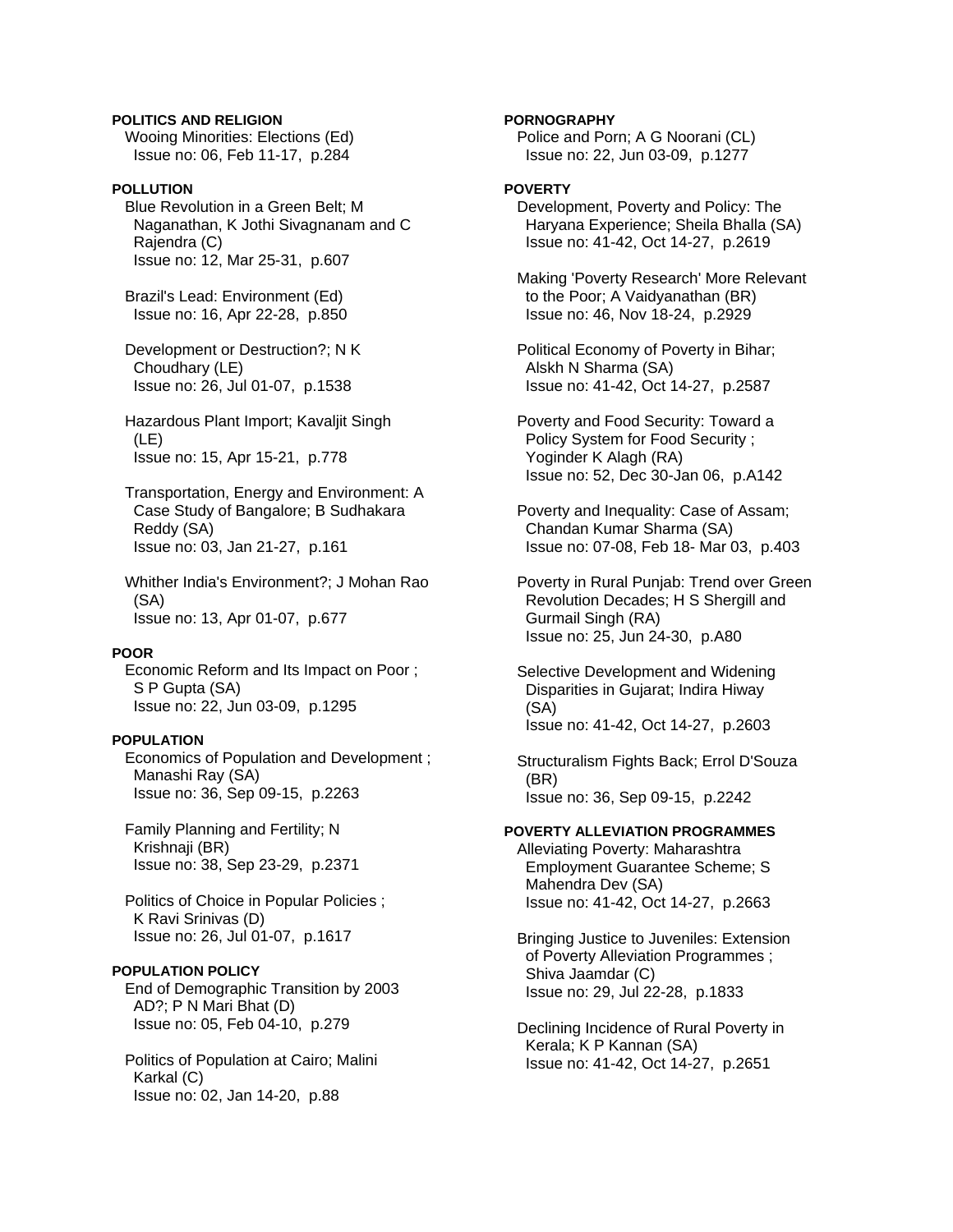### **POVERTY ALLEVIATION PROGRAMMES**

 Development, Poverty and Policy: The Haryana Experience; Sheila Bhalla (SA) Issue no: 41-42, Oct 14-27, p.2619

 Growth with Social Justice: Sweet Slumber or Big Leap?; Bhupat M Desai (D) Issue no: 47, Nov 25-Dec 01, p.3019

 Institutional Reforms and Poverty Alleviation in West Bengal; Biplab Dasgupta (SA) Issue no: 41-42, Oct 14-27, p.2691

 Jawahar Rozgar Yojana: An Assessment?; Jos Chathukulam and V K Kurien (D) Issue no: 06, Feb 11-17, p.343

 Management of Poverty Alleviation Programmes in Karnataka: An Overview; Vinod Vyasulu (SA) Issue no: 41-42, Oct 14-27, p.2635

 Politics and Implementation of Integrated Rural Development Programme; Kuldeep Mathur (SA) Issue no: 41-42, Oct 14-27, p.2703

 Public Intervention for Poverty Alleviation in Harsh Agro-Climatic Environment: Care of Rajasthan ; Vidya Sagar (SA) Issue no: 41-42, Oct 14-27, p.2677

 Public Intervention for Poverty Alleviation: An Overview; V S Vyas and Pradeep Bhargava (SA) Issue no: 41-42, Oct 14-27, p.2559

# **POVERTY MEASUREMENT**

 Economic Reforms and Poverty; Suresh D Tendulkar and L R Jain (SA) Issue no: 23, Jun 10-16, p.1373

 Public Intervention and Rural Poverty: Case of Non-Sustainable Reduction in Andhra Pradesh; G Parthasarathy (SA) Issue no: 41-42, Oct 14-27, p.2573

 Removal by Definition: Poverty (Ed) Issue no: 04, Jan 28-Feb 03, p.189

# **POWER POLICY**

 Enron Episode: Lessons for Power Policy; Kirit S Parikh (C) Issue no: 41-42, Oct 14-27, p.2543

### **POWER SECTOR REFORMS**

 Need for Vigilance; S C Bhattacharyya (LE) Issue no: 39, Sep 30-Oct 06, p.2402

### **PRECIOUS METALS**

 Drain of Saving : Gold Import (Ed) Issue no: 33, Aug 19-25, p.2024

 No Dent in Smuggling: Gold (Ed) Issue no: 01, Jan 07-13, p.05

### **PRESIDENTIAL ELECTIONS**

 Presidential Monarchy and Class Struggles in France; Frederic Clairmont (C) Issue no: 16, Apr 22-28, p.868

### **PRESIDENTS**

 More than a Family Feud: Iraq (Ed) Issue no: 35, Sep 02-08, p.2154

#### **PRESS**

 Vakkom Moulavi ; K M Seethi (LE) Issue no: 38, Sep 23-29, p.2342

#### **PRESS FREEDOM**

 Free Press and Realpolitik; Robi Chakravorti (C) Issue no: 29, Jul 22-28, p.1838

 Press in India; T M Gnanapragasam (LE) Issue no: 03, Jan 21-27, p.126

# **PRICE CONTROL**

 Too Much Food? (Ed) Issue no: 23, Jun 10-16, p.1339

# **PRICES**

 Drug Prices: Sharp Rise after Decontrol ; Wishvas Rane (C) Issue no: 47, Nov 25-Dec 01, p.2977

 Indian Economy Since 1991: Trade, Price and Exchange Rate Behaviour; Prabirjit Sarkar (SA) Issue no: 20, May 20-26, p.1197

 Raw Material Price Rise; Arun et al Goyal (LE) Issue no: 02, Jan 14-20, p.62

 A Stalemate?: Prices (Ed) Issue no: 46, Nov 18-24, p.2900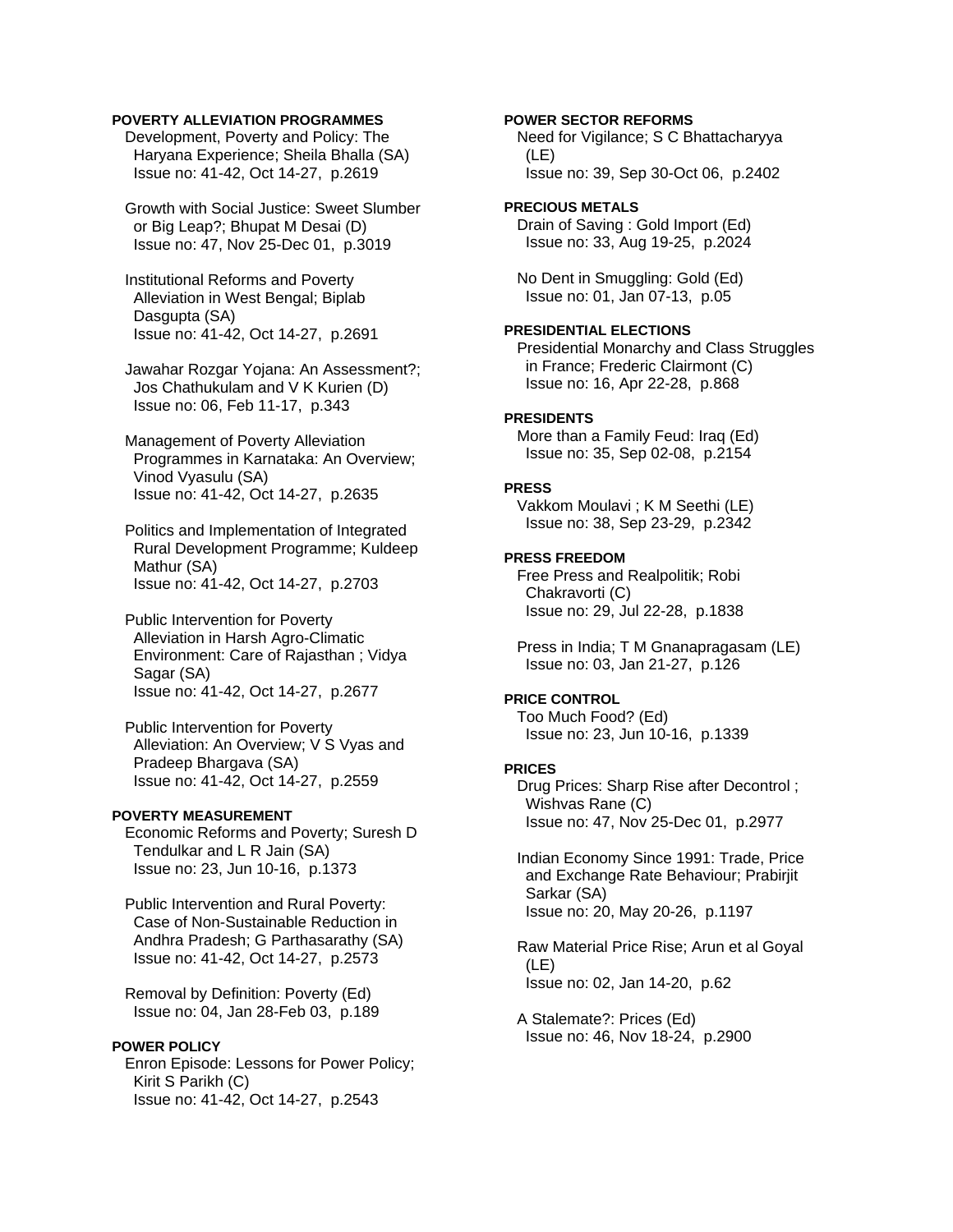# **PRICING POLICY**

 Sectoral Variations in Electricity Pricing: Indian Trends and International Comparison; Rangan Banerjee and Vinayak Shanbhag (RA) Issue no: 21, May 27-Jun 02, p.M55

# **PRIMARY EDUCATION**

 Importance of the Family; Krishna Kumar (BR) Issue no: 17, Apr 29-May 05, p.938

 Learning and Money: Children as Pawns in Dependency Game; Krishna Kumar (C) Issue no: 43, Oct 28-Nov 03, p.2719

# **PRINCELY STATES**

 Communalism and Indian Princely States: A Comparison with British India ; Dick Kooiman (SA) Issue no: 34, Aug 26-Sep 01, p.2123

# **PRISONERS OF WAR**

 Vietnam: Twenty Years After; M S Shivakumar (C) Issue no: 29, Jul 22-28, p.1836

#### **PRIVATE CORPORATE SECTOR**

 Public Issues by Private Corporate Sector ; N Lalitha (RA) Issue no: 21, May 27-Jun 02, p.M63

### **PRIVATE SECTOR**

 Public, Joint and Private Sectors in Indian Industry: Evaluating Relative Performance Differences; Sumit K Majumdar (RA) Issue no: 07-08, Feb 18- Mar 03, p.M25

 Regulating Private Care: Health (Ed) Issue no: 16, Apr 22-28, p.848

# **PRIVATIZATION**

 Economic Liberalisation and the Industrial Sector; Sunil Mani (RA) Issue no: 21, May 27-Jun 02, p.M38

 Privatisation in East Europe; Nigel Harris (BR) Issue no: 40, Oct 07-13, p.2496

 Privatising Natural Resources; Jayati Ghosh, Abhijit Sen and C P Chandrasekhar (P) Issue no: 38, Sep 23-29, p.2351

 Problems of 'Voucher Privatisation' ; Stephen Steiger (C) Issue no: 50, Dec 16-22, p.3206

 Should Indian Railways be Privatised?; M Q Dalvi (SA) Issue no: 02, Jan 14-20, p.103

 Takeovers by Employees: A Response to Privatisation in Pakistan; Sharit Kumar Bhowmik (C) Issue no: 17, Apr 29-May 05, p.931

### **PRODUCTIVITY**

 Productivity and Source of Growth for Rice in India: A Few Comments; C C Maji and T Haque (D) Issue no: 38, Sep 23-29, p.2399

#### **PROHIBITION**

 Impact of Prohibition on State Excise: Study of Four Southern States ; Joseph Abraham (C) Issue no: 48, Dec 02-08, p.3051

### **PROPERTY RIGHTS**

 Joint Forest Management: Superior Property Rights?; Shashi Kolavalli (SA) Issue no: 30, Jul 29-Aug 04, p.1933

# **PSYCHIATRY**

 Hidden Damage: Kashmir (Ed) Issue no: 50, Dec 16-22, p.3185

# **PUBLIC ADMINISTRATION**

 Protecting the Rulers: Politics (Ed) Issue no: 07-08, Feb 18- Mar 03, p.349

# **PUBLIC DEBT**

 Public Debt in Perspective (Ed) Issue no: 41-42, Oct 14-27, p.2527

### **PUBLIC DISTRIBUTION SYSTEM**

 PDS Reform and Scope for Commodity-Based Targeting; M H Suryanarayana (SA) Issue no: 13, Apr 01-07, p.687

 Revamped Public Distribution System: A Field Report from Maharashtra; Madhura Swaminathan (C) Issue no: 36, Sep 09-15, p.2230

 Some Experiments with Food Stamps; M H Suryanarayana (RA) Issue no: 52, Dec 30-Jan 06, p.A151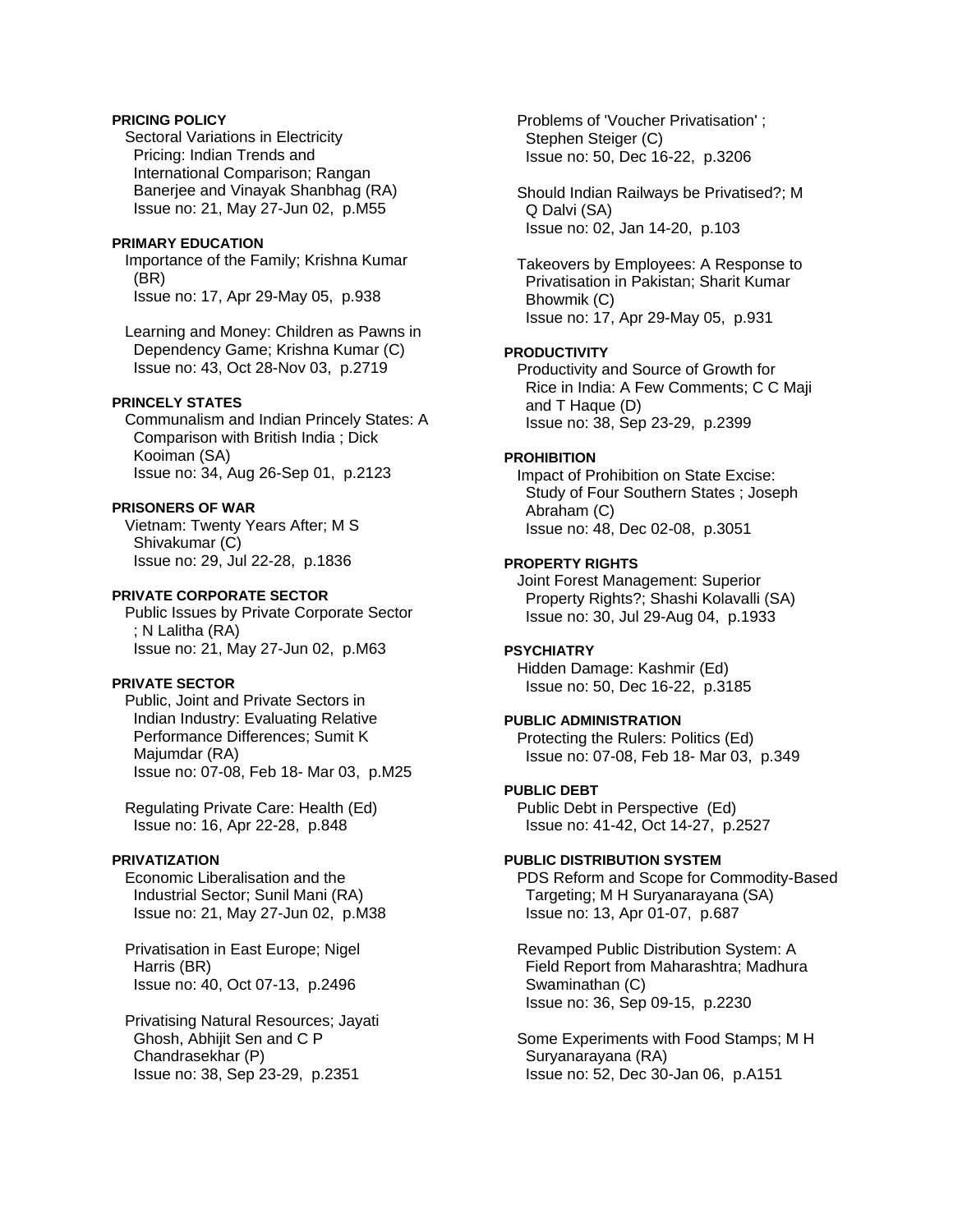### **PUBLIC EXPENDITURE**

 Social Expenditures in the Union Budget: 1991-96; S Guhan (SA) Issue no: 18-19, May 06-19, p.1095

 True Cost of Public Expenditure; Raghbendra Jha (SA) Issue no: 46, Nov 18-24, p.2933

#### **PUBLIC HEALTH**

 Health Expenditure Across States- Part I; Ravi Duggal, Sunil Nandraj and Asha Vadair (SS) Issue no: 15, Apr 15-21, p.834

 Health Expenditure across States: Part II- Regional Disparity in Expenditure; Ravi Duggal, Sunil Nandraj and Asha Vadair (SS) Issue no: 16, Apr 22-28, p.901

 Health Research in Pakistan; S Akbar Zaidi (C) Issue no: 06, Feb 11-17, p.307

 Utilisation of Health Services; P Satya Sekhar (D) Issue no: 14, Apr 08-14, p.776

### **PUBLIC POLICY**

 East Asian Models of Development ; Nirupam Bajpai (BR) Issue no: 23, Jun 10-16, p.1369

#### **PUBLIC SECTOR BANKS**

 Consumerist India; Majaz Panjatan (LE) Issue no: 28, Jul 15-21, p.1714

**PUBLIC SECTOR ENTERPRISES**  Disinvestment Fiasco (Ed) Issue no: 45, Nov 11-17, p.2831

 Management of Technology; Bernard D'Mello (BR) Issue no: 17, Apr 29-May 05, p.937

 Public Enterprises and Bureaucracy; Sudip Chaudhuri (LE) Issue no: 01, Jan 07-13, p.02

 Public Enterprises and Bureaucracy; Sudip Chaudhuri (LE) Issue no: 17, Apr 29-May 05, p.910

 Public Enterprises and Bureaucracy; Sudip Chaudhuri (LE) Issue no: 35, Sep 02-08, p.2150

 Public Enterprises and Private Purposes ; Ramaswamy R Iyer (LE) Issue no: 25, Jun 24-30, p.1466

 Public, Joint and Private Sectors in Indian Industry: Evaluating Relative Performance Differences; Sumit K Majumdar (RA) Issue no: 07-08, Feb 18- Mar 03, p.M25

 TheShow Goes on: Public Sector (Ed) Issue no: 20, May 20-26, p.1138

 Uncertain Future of Public Enterprises; Ramaswamy R Iyer (BR) Issue no: 34, Aug 26-Sep 01, p.2121

### **PUBLIC SERVANTS**

 Beware of Bureaucratic Doras; Kancha Ilaiah (C) Issue no: 01, Jan 07-13, p.22

#### **PUNJAB**

 Limits of Patch-Work: Punjab (Ed) Issue no: 35, Sep 02-08, p.2152

 Peace in Punjab; Bhupendra Yadav (LE) Issue no: 40, Oct 07-13, p.2462

 Poverty in Rural Punjab: Trend over Green Revolution Decades; H S Shergill and Gurmail Singh (RA) Issue no: 25, Jun 24-30, p.A80

 Return of Akali Dal: Punjab (Ed) Issue no: 22, Jun 03-09, p.1268

 Test for Akalis: Punjab (Ed) Issue no: 17, Apr 29-May 05, p.912

 Uncertain Times: Punjab (Ed) Issue no: 36, Sep 09-15, p.2220

 Zilla Parishad and Panchayat Samiti Elections in Punjab: Revival of Political Activity; P S Verma (SA) Issue no: 22, Jun 03-09, p.1321

#### **RAILWAYS**

 In Decline (Ed) Issue no: 36, Sep 09-15, p.2219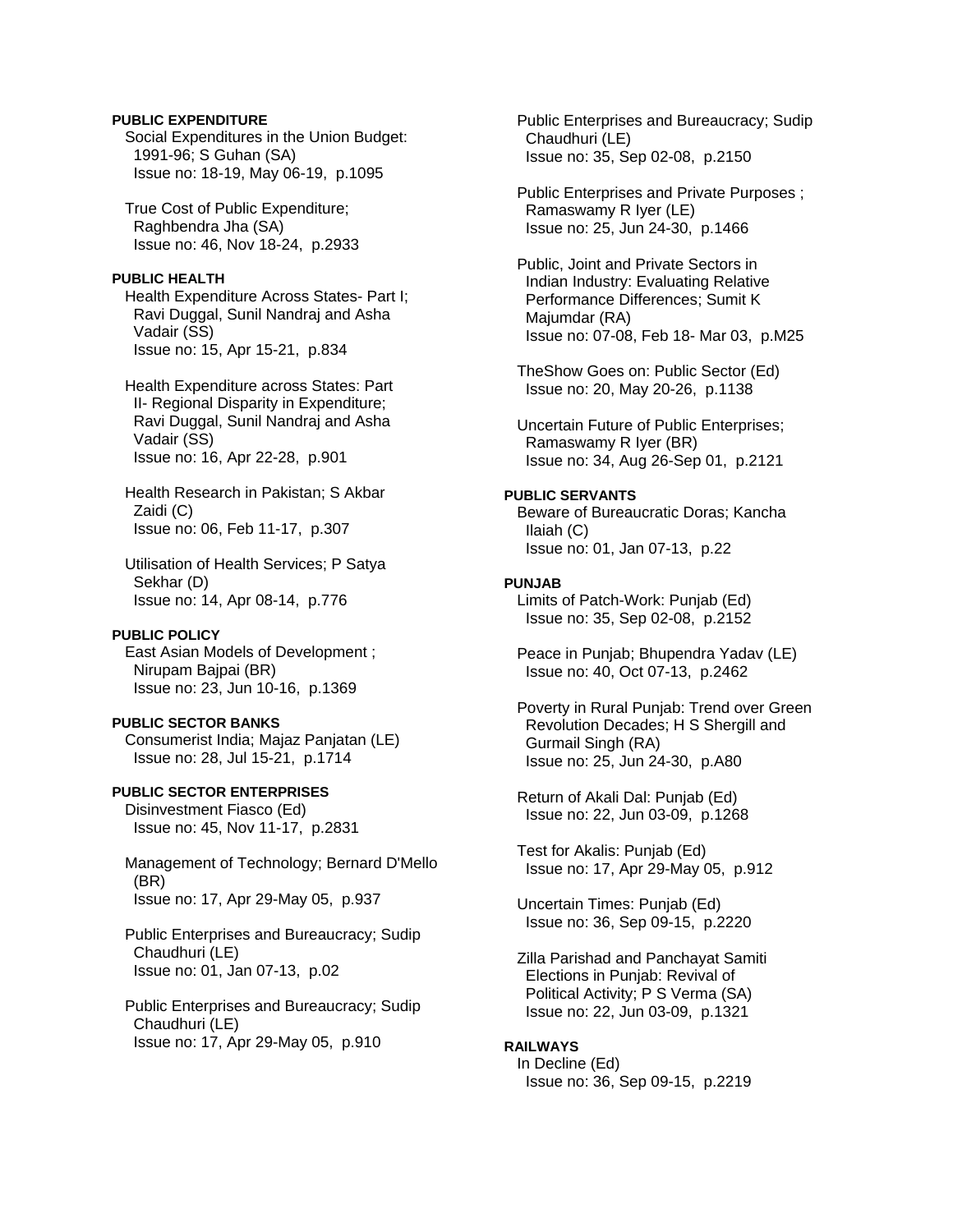# **RAILWAYS**

 Should Indian Railways be Privatised?; M Q Dalvi (SA) Issue no: 02, Jan 14-20, p.103

 Victim of Neglect: Railways (Ed) Issue no: 22, Jun 03-09, p.1268

# **RAJASTHAN**

 Cost Recovery in Diagnostic Facilities ; Brijesh C Purohit and Tasleem A Siddiqui (SA) Issue no: 27, Jul 08-14, p.1700

 In the Shadow of 'Kotris': An Analysis of Wool Markets of Rajasthan; Sunil Ray (RA) Issue no: 47, Nov 25-Dec 01, p.M143

 Industrial Liberalisation: Policy Issues at State Level; Sandeep Bhargava (RA) Issue no: 34, Aug 26-Sep 01, p.M117

 Meonis of Mewat; Yoginder Sikand (C) Issue no: 10, Mar 11-17, p.490

 Public Intervention for Poverty Alleviation in Harsh Agro-Climatic Environment: Care of Rajasthan ; Vidya Sagar (SA) Issue no: 41-42, Oct 14-27, p.2677

 Under the Guise of Women's Empowerment: Fate of Rajasthan's Sathins ; Gautam Navlakha (C) Issue no: 27, Jul 08-14, p.1645

 Unfreezing Mira; Gabriele Dietrich (BR) Issue no: 43, Oct 28-Nov 03, p.2735

# **RAW MATERIALS**

 Forest and Other Sectors: Critical Role of Government Policy; Kanchan Chopra (C) Issue no: 25, Jun 24-30, p.1480

#### **RBI**

 'Lost' Transfers: Balance of Payments (Ed) Issue no: 39, Sep 30-Oct 06, p.2405

 'Private Banking' and Depreciation of the Rupee; Kannan Srinivasan (C) Issue no: 45, Nov 11-17, p.2849

 Hidden Agenda: Exchange Rate (Ed) Issue no: 38, Sep 23-29, p.2345

 High-Cost Capital (Ed) Issue no: 39, Sep 30-Oct 06, p.2403

 Interest Rates in Disarray (Ed) Issue no: 44, Nov 04-10, p.2771

 Linked Markets, Unlinked Policies ; EPW Research Foundation (MMR) Issue no: 49, Dec 09-15, p.3120

 Public Debt in Perspective (Ed) Issue no: 41-42, Oct 14-27, p.2527

 Uneasy Portents (Ed) Issue no: 38, Sep 23-29, p.2343

#### **REFORMS**

 Some Notes on International Monetary Reform; Ranjit Sau (SA) Issue no: 27, Jul 08-14, p.1677

# **REGIONAL IDENTITY**

 Beyond Colonial Crumbs: Cambridge School, Identity Politics and Dravidian Movement[s]; M S S Pandian (SA) Issue no: 07-08, Feb 18- Mar 03, p.385

# **REGIONAL PLANNING AND DEVELOPMENT**

 Planning for Delhi and National Capital Region: Review of Plan Formulation and Implementation; V Nath (SA) Issue no: 35, Sep 02-08, p.2191

 Planning for Liberalisation: ACRP in Changing Context; V M Rao (C) Issue no: 25, Jun 24-30, p.1478

 Regional Imbalances in Indian Economy: Caught in Computerised Confusion ; S M Vidwans (SA) Issue no: 45, Nov 11-17, p.2887

 Revenue Village vs Real Village: Under-Enumeration and Non-Enumeration under Srisailam Project ; C Ramachandraiah (C) Issue no: 37, Sep 16-22, p.2301

### **RELIEF AND REHABILITATION**  Development and Displacement: National Rehabilitation Policy ; D C Sah (C) Issue no: 48, Dec 02-08, p.3055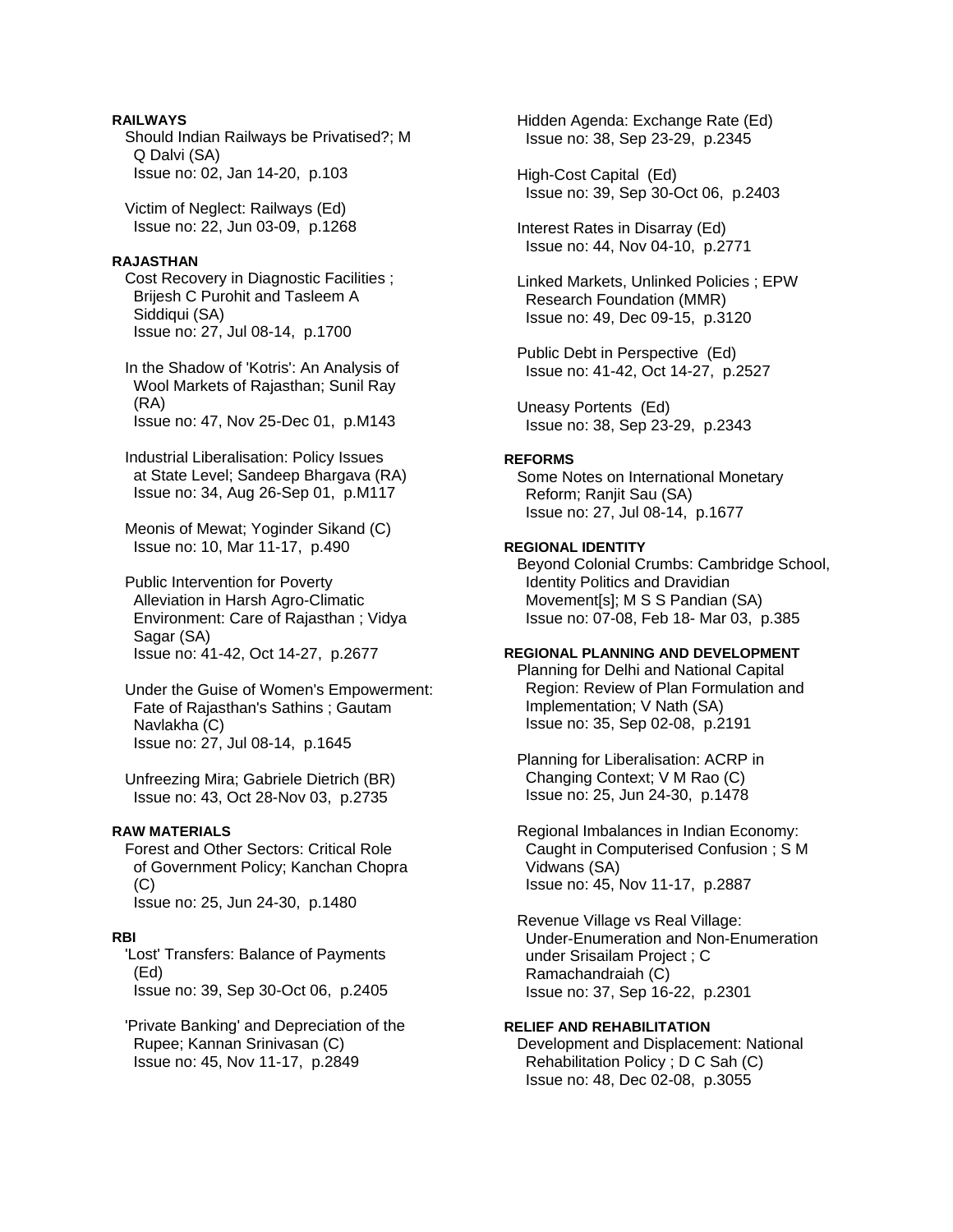### **RELIEF AND REHABILITATION**

 Displacement and Rehabilitation ; Walter Fernandes (D) Issue no: 39, Sep 30-Oct 06, p.2460

 Displacement and Rehabilitation: Some Points Towards Changing Course of Current Thinking; Jai Sen (D) Issue no: 17, Apr 29-May 05, p.963

 National Rehabilitation Policy: A Critique; Jai Sen (C) Issue no: 05, Feb 04-10, p.241

 Panchayats in Dealing With Natural Disasters: 1993 Floods in Jalpaiguri; G K Lieten and Prabhat Datta (SA) Issue no: 15, Apr 15-21, p.828

 Re-Opening Sardar Sarovar Issue: Significant Gain of Narmada Struggle; Sanjay Sangvai (C) Issue no: 11, Mar 18-24, p.542

 Slum Rehabilitation: 40 Lakh Free Lunches? ; Shirish B Patel (C) Issue no: 40, Oct 07-13, p.2473

#### **RELIGION**

 Gandhi's Religion; M N Srinivas (P) Issue no: 25, Jun 24-30, p.1489

 Politics of Diversity: Religious Communities and Multiple Patriarchies ; Kumkum Sangari (SA) Issue no: 52, Dec 30-Jan 06, p.3381

# **RELIGIOUS CONVERSIONS**

 Politics, Missions, Conversions; Gerald Studdert-Kennedy (BR) Issue no: 13, Apr 01-07, p.674

 Politics, Missions, Conversions; Gerald Studdert-Kennedy (BR) Issue no: 13, Apr 01-07, p.674

# **RELIGIOUS FUNDAMENTALISM**

 Sociology of Religion in New Social Movements ; S M Michael (BR) Issue no: 44, Nov 04-10, p.2800

### **RESEARCH PROJECT**

 ICSSR; Kripa Shankar (LE) Issue no: 45, Nov 11-17, p.2830

### **RESERVATION POLICY**

 Opportunity for Mulayam Singh: Uttar Pradesh (Ed) Issue no: 06, Feb 11-17, p.285

 Reservation Policy for Small Industry ; K R G Nair (D) Issue no: 35, Sep 02-08, p.2210

 Reservation Policy for Small-Scale Industry: Has It Delivered the Goods?; M H Bala Subrahmanya (RA) Issue no: 21, May 27-Jun 02, p.M51

 Small Industry Reservation Policy ; M H Bala Subrahmanya (D) Issue no: 45, Nov 11-17, p.2895

# **RESETTLEMENT**

 Development and Displacement: National Rehabilitation Policy ; D C Sah (C) Issue no: 48, Dec 02-08, p.3055

#### **RICE**

 Impact of Institutional Change on Productivity in a Small-Farm Economy: Case of Rural West Bengal ; Badal Mukherji and Swapna Mukhopadhyay (SA) Issue no: 34, Aug 26-Sep 01, p.2134

 Productivity and Source of Growth for Rice in India: A Few Comments; C C Maji and T Haque (D) Issue no: 38, Sep 23-29, p.2399

#### **RIVER WATER DISPUTES**

 Sustainability of Big Dams in Himalayas; Jayanta Bandyopadhyay (P) Issue no: 38, Sep 23-29, p.2367

#### **ROAD TRANSPORT**

 Transportation, Energy and Environment: A Case Study of Bangalore; B Sudhakara Reddy (SA) Issue no: 03, Jan 21-27, p.161

#### **ROADS**

 Abdication of Responsibility: Roads (Ed) Issue no: 30, Jul 29-Aug 04, p.1889

 Road Closed (LE) Issue no: 52, Dec 30-Jan 06, p.3330

### **RURAL BANKS**

 Banking on the Poor; Sukhwinder Singh Arora and Dhruv Mankand (C) Issue no: 14, Apr 08-14, p.737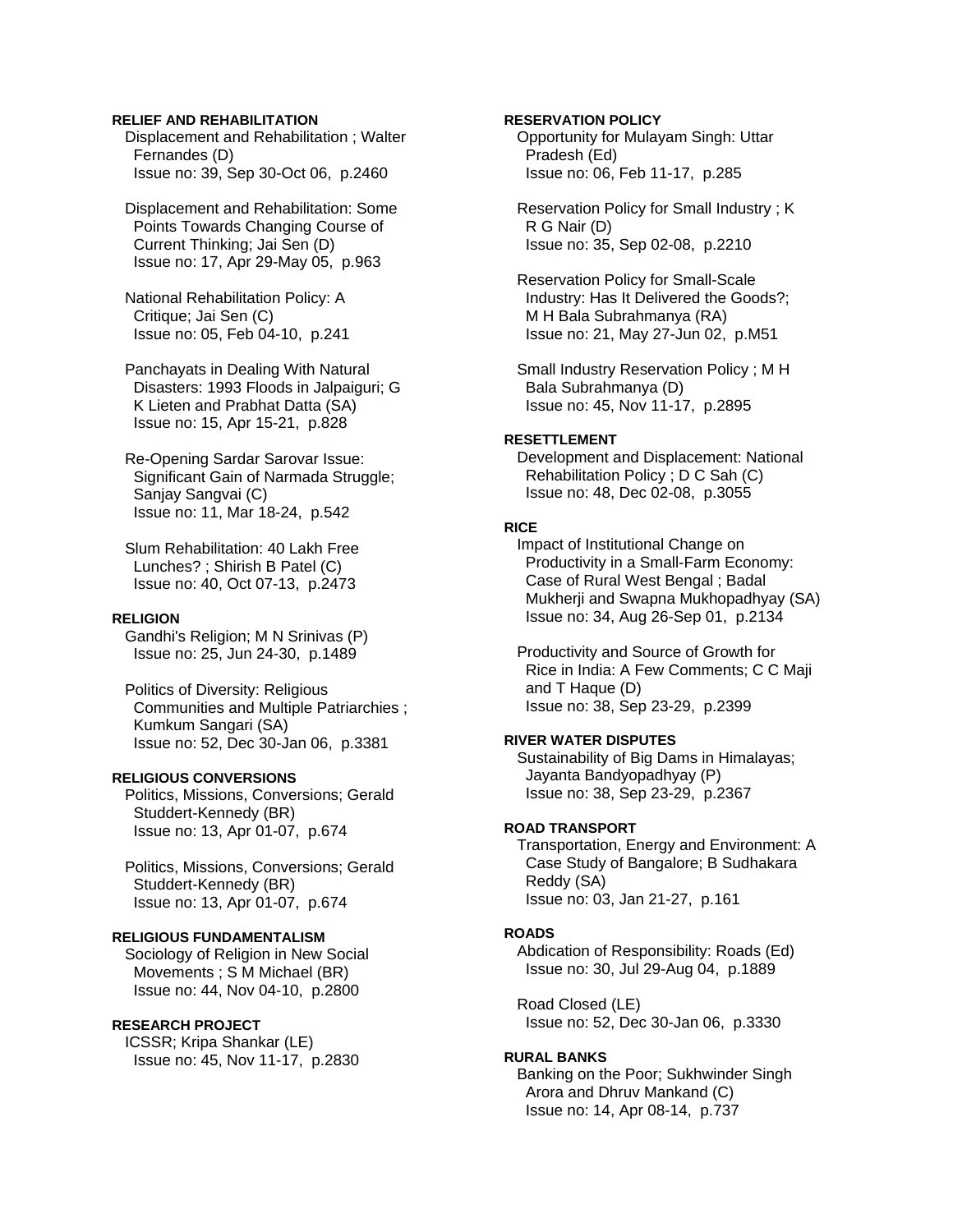# **RURAL BANKS**

 Bureaucratisation, Corruption and Depoliticisation: Changing Profile of Credit Co-operatives in Rural Haryana; Surinder S Jodhka (SA) Issue no: 01, Jan 07-13, p.53

 Stuck in a Groove (Ed) Issue no: 16, Apr 22-28, p.847

#### **RURAL DEVELOPMENT**

 Authority, Gender and Knowledge: Theoretical Reflections on Participatory Rural Appraisal; David Mosse (SA) Issue no: 11, Mar 18-24, p.569

 Empty Boxes: Rural Infrastructure (Ed) Issue no: 14, Apr 08-14, p.716

 How Serious Is the Centre?: Panchayati Raj (Ed) Issue no: 38, Sep 23-29, p.2345

 Impact of Institutional Change on Productivity in a Small-Farm Economy: Case of Rural West Bengal ; Badal Mukherji and Swapna Mukhopadhyay (SA) Issue no: 34, Aug 26-Sep 01, p.2134

 Improving Government Delivery Systems: Some Issues and Prospects; J L Bajaj and Rita Sharma (RA) Issue no: 21, May 27-Jun 02, p.M73

 Long Neglect: Urban Development (Ed) Issue no: 26, Jul 01-07, p.1541

 Market and Non-Market Configurations in Rural West Bengal: Local Organisations and Silk Weaving; Debdas Banerjee (RA) Issue no: 47, Nov 25-Dec 01, p.M135

 Politics and Implementation of Integrated Rural Development Programme; Kuldeep Mathur (SA) Issue no: 41-42, Oct 14-27, p.2703

 What do the Reformers Have for Agriculture?; Ashok Gulati and Shashanka Bhide (SA) Issue no: 18-19, May 06-19, p.1089

### **RURAL LABOUR AND EMPLOYMENT**

 Rural Non-Agricultural Employment in Kerala: Inter-District Variations; Mridul Eapen (SA) Issue no: 12, Mar 25-31, p.634

#### **RURAL POVERTY**

 Declining Incidence of Rural Poverty in Kerala; K P Kannan (SA) Issue no: 41-42, Oct 14-27, p.2651

 Economic Reforms and the Rural Poor ; S Mahendra Dev (D) Issue no: 33, Aug 19-25, p.2085

 Employment and Unemployment in Andhra Pradesh: Trends and Dimensions; G Parthasarathy and Jayashree Anand (SA) Issue no: 15, Apr 15-21, p.811

 Marginal Environments and the Poor: Evidence from India; T G Kelley and P Parthasarathy Rao (P) Issue no: 40, Oct 07-13, p.2494

 Politics and Implementation of Integrated Rural Development Programme; Kuldeep Mathur (SA) Issue no: 41-42, Oct 14-27, p.2703

 Poverty in Rural Punjab: Trend over Green Revolution Decades; H S Shergill and Gurmail Singh (RA) Issue no: 25, Jun 24-30, p.A80

 Public Intervention and Rural Poverty: Case of Non-Sustainable Reduction in Andhra Pradesh; G Parthasarathy (SA) Issue no: 41-42, Oct 14-27, p.2573

 Sahajanand and Khet Mazdoors; Amit Kumar Gupta (BR) Issue no: 06, Feb 11-17, p.314

#### **RUSSIA**

 India's Exports to Russia: Complexities and Contradictions ; R G Gidadhubli (C) Issue no: 44, Nov 04-10, p.2780

 Long Struggle: Chechnya (Ed) Issue no: 07-08, Feb 18- Mar 03, p.349

 Managing India's Central Asian Policy; Ramnath Narayanswamy (BR) Issue no: 04, Jan 28-Feb 03, p.213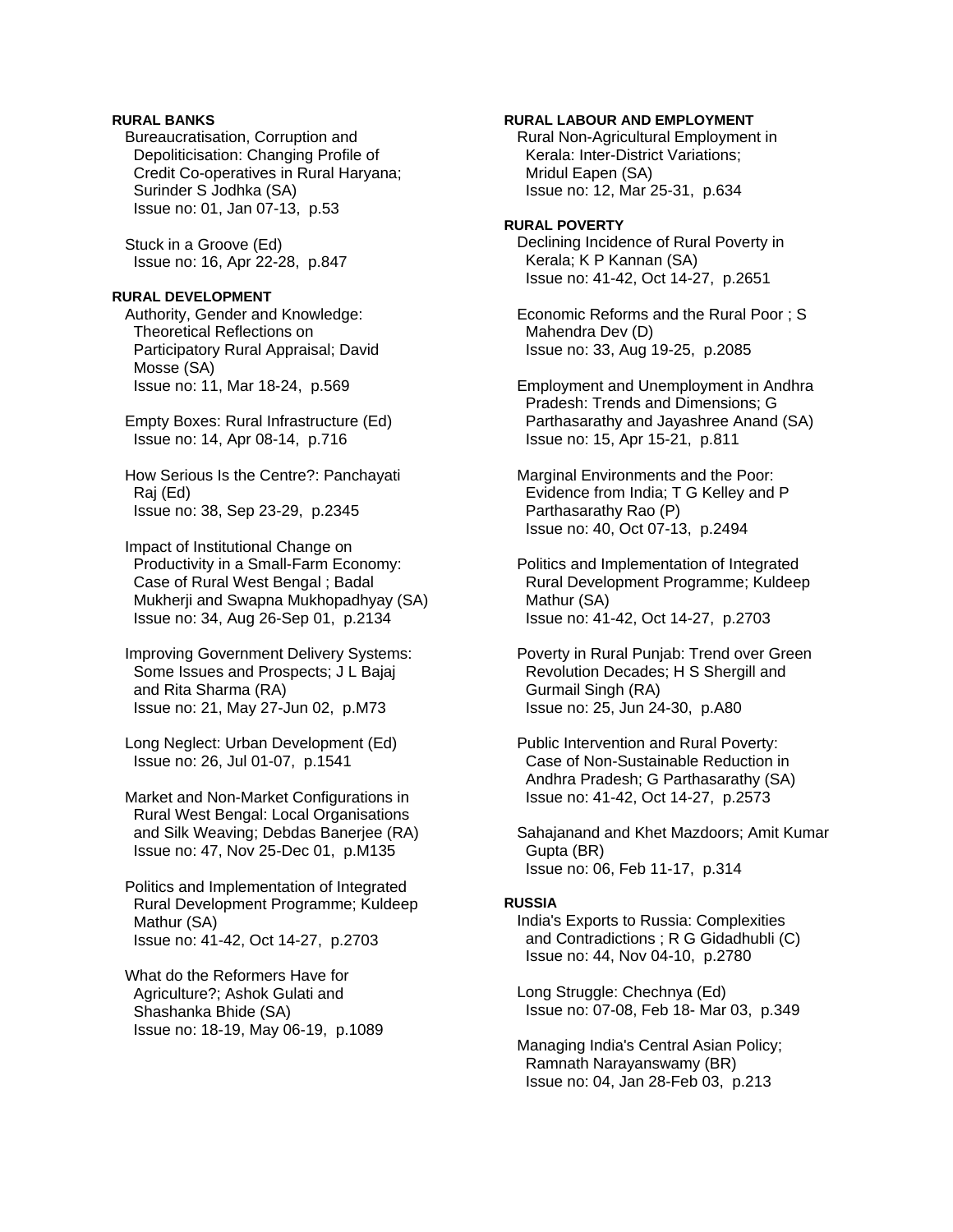### **RUSSIA**

 Protest Vote: Russia (Ed) Issue no: 51, Dec 23-29, p.3261

 Russia's Economic Relations with Asia ; R G Gidadhubli (C) Issue no: 24, Jun 17-23, p.1424

 Russia's War of Attrition in Chechnya; P L Dash (C) Issue no: 07-08, Feb 18- Mar 03, p.369

 Russia: Change with Continuity; Anuradha M Chenoy (BR) Issue no: 11, Mar 18-24, p.561

 Russian Economy: Turning the Corner?; R G Gidadhubli (C) Issue no: 21, May 27-Jun 02, p.1226

 Russian Elections: No Exit from the Labyrinth; Dev Murarka (C) Issue no: 45, Nov 11-17, p.2853

 The Tajik Conflict: A Running Score for Russia; Dilip Hiro (C) Issue no: 18-19, May 06-19, p.986

#### **RUSSIA-ASIA RELATIONS**

 Russia's Economic Relations with Asia ; R G Gidadhubli (C) Issue no: 24, Jun 17-23, p.1424

#### **RWANDA**

 Continuing Tragedy: Rwanda (Ed) Issue no: 17, Apr 29-May 05, p.913

#### **SAARC**

 Governing Fractured Polities; A G Noorani (BR) Issue no: 20, May 20-26, p.1170

 Misgivings Reinforced: SAARC (Ed) Issue no: 30, Jul 29-Aug 04, p.1889

### **SALES TAX**

 Improving Sales Tax Management in India; Mahesh C Purohit (SA) Issue no: 09, Mar 04-10, p.449

#### **SALT INDUSTRY**

 Iodine Obsession: Salt (Ed) Issue no: 52, Dec 30-Jan 06, p.3333 **SANITATION SERVICES** 

 Water, Sanitation and People's Response; Rajesh Kumar (BR) Issue no: 38, Sep 23-29, p.2374

# **SAVINGS**

 Dwindling Saving and Investment (Ed) Issue no: 07-08, Feb 18- Mar 03, p.347

 Economic Reform and Rate of Saving; EPW Research Foundation (SA) Issue no: 18-19, May 06-19, p.1021

 Economic Reforms and Rate of Saving in India; Premachandra Athukorala and Kunal Sen (SA) Issue no: 35, Sep 02-08, p.2184

 Negative Impact of Financial Liberalisation: Saving Rate (Ed) Issue no: 34, Aug 26-Sep 01, p.2092

 Shortage of Saving (Ed) Issue no: 18-19, May 06-19, p.967

#### **SCHEDULED CASTES AND TRIBES**

 Clinging to Privileges: Kerala (Ed) Issue no: 35, Sep 02-08, p.2152

 Dalitbahujan Intellectual Forum; Kancha Ilaiah (LE) Issue no: 31-32, Aug 05-18, p.1942

 Missing Females: A Disaggregated Analysis; S B Agnihotri (SA) Issue no: 33, Aug 19-25, p.2074

 Victims of Injustice: Dalit Christians (Ed) Issue no: 48, Dec 02-08, p.3041

# **SCHOOL EDUCATION**

 Mission Schools and Evangelisation ; T M Gnanapragasam (LE) Issue no: 46, Nov 18-24, p.2898

# **SCIENCE AND TECHNOLOGY**

 Misplaced Priorities; J V Deshpande (Ed) Issue no: 36, Sep 09-15, p.2220

 Science Dynamics, De-Globalisation and Social Developments ; Dinesh Mohan (P) Issue no: 21, May 27-Jun 02, p.1229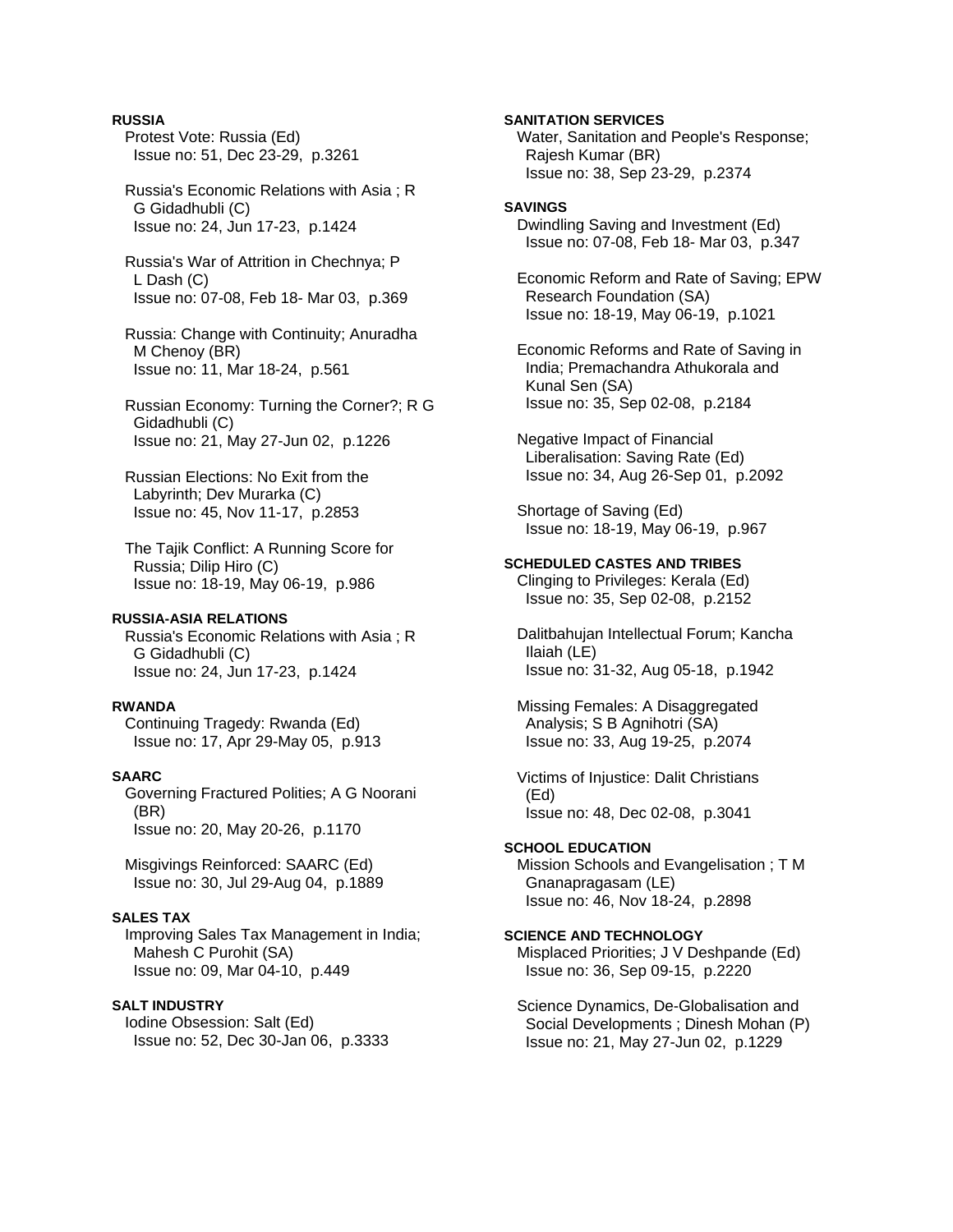# **SCIENCE AND TECHNOLOGY**

 Science, Technology, Intellectual Property Rights and Development; Arun Ghosh (F) Issue no: 34, Aug 26-Sep 01, p.2100

#### **SCIENTIFIC RESEARCH**

 Making Research Pay (Ed) Issue no: 26, Jul 01-07, p.1539

 Misplaced Priorities; J V Deshpande (Ed) Issue no: 36, Sep 09-15, p.2220

# **SEAFOOD**

 Blue Revolution in a Green Belt; M Naganathan, K Jothi Sivagnanam and C Rajendra (C) Issue no: 12, Mar 25-31, p.607

 Let Them Eat Prawns: Economic Reform (Ed) Issue no: 02, Jan 14-20, p.64

# **SECULARISM**

 Indian Social Scientists and Critique of Secularism; Joseph Tharamangalam (SA) Issue no: 09, Mar 04-10, p.457

 Modernity and Ethnicity in India: A History for the Present; Dipesh Chakrabarty (SA) Issue no: 52, Dec 30-Jan 06, p.3373

 Religion, State and Secularism ; Irfan Engineer (C) Issue no: 43, Oct 28-Nov 03, p.2726

 Secularisation and Minoritisation: Limits of Heroic Thought ; Dipankar Gupta (SA) Issue no: 35, Sep 02-08, p.2203

#### **SELF-EMPLOYMENT**

 Unemployed and Self-Employed: Job Preferences and Employment Perspectives ; E T Mathew (SA) Issue no: 44, Nov 04-10, p.2815

# **SEX RATIO**

 Missing Females: A Disaggregated Analysis; S B Agnihotri (SA) Issue no: 33, Aug 19-25, p.2074

### **SEXUALITY**

 Images of the Body ; Vichitra Raju (LE) Issue no: 47, Nov 25-Dec 01, p.2966

#### **SHIPPING INDUSTRY**

 Self-Reliance versus Marginalisation: Case of India's Overseas Shipping; Baldev Raj Nayar (SA) Issue no: 17, Apr 29-May 05, p.941

#### **SHIV SENA**

 Saffronisation of Shiv Sena: Political Economy of City, State and Nation; Jayant Lele (SA) Issue no: 25, Jun 24-30, p.1520

#### **SILK INDUSTRY**

 Market and Non-Market Configurations in Rural West Bengal: Local Organisations and Silk Weaving; Debdas Banerjee (RA) Issue no: 47, Nov 25-Dec 01, p.M135

#### **SINGAPORE**

 Singapore's Other Brain Drain; M G G Pillai (C) Issue no: 04, Jan 28-Feb 03, p.207

#### **SLAVERY**

 From Plantation Slavery to Penal Slavery; Vijay Prashad (C) Issue no: 36, Sep 09-15, p.2237

#### **SLUMS**

 Building Castles in Air: Housing Scheme for Bombay's Slum-Dwellers; Gurbir Singh and P K Das (C) Issue no: 40, Oct 07-13, p.2477

 People and Shelter; Mouleshri Vyas (BR) Issue no: 37, Sep 16-22, p.2315

 Slum Rehabilitation: 40 Lakh Free Lunches? ; Shirish B Patel (C) Issue no: 40, Oct 07-13, p.2473

#### **SMALL SAVINGS**

 An Embarrassment?: Small Saving (Ed) Issue no: 15, Apr 15-21, p.781

#### **SMALL-SCALE INDUSTRIES**

 Cost-Efficiency of Small Manufacturing Enterprises: Implications for Employment Policy ; Anuradha Seth (RA) Issue no: 47, Nov 25-Dec 01, p.M130

 Flexible Specialisation, Technology and Employment: Networks in Developing Countries ; Regina M A A Galhardi (RA) Issue no: 34, Aug 26-Sep 01, p.M124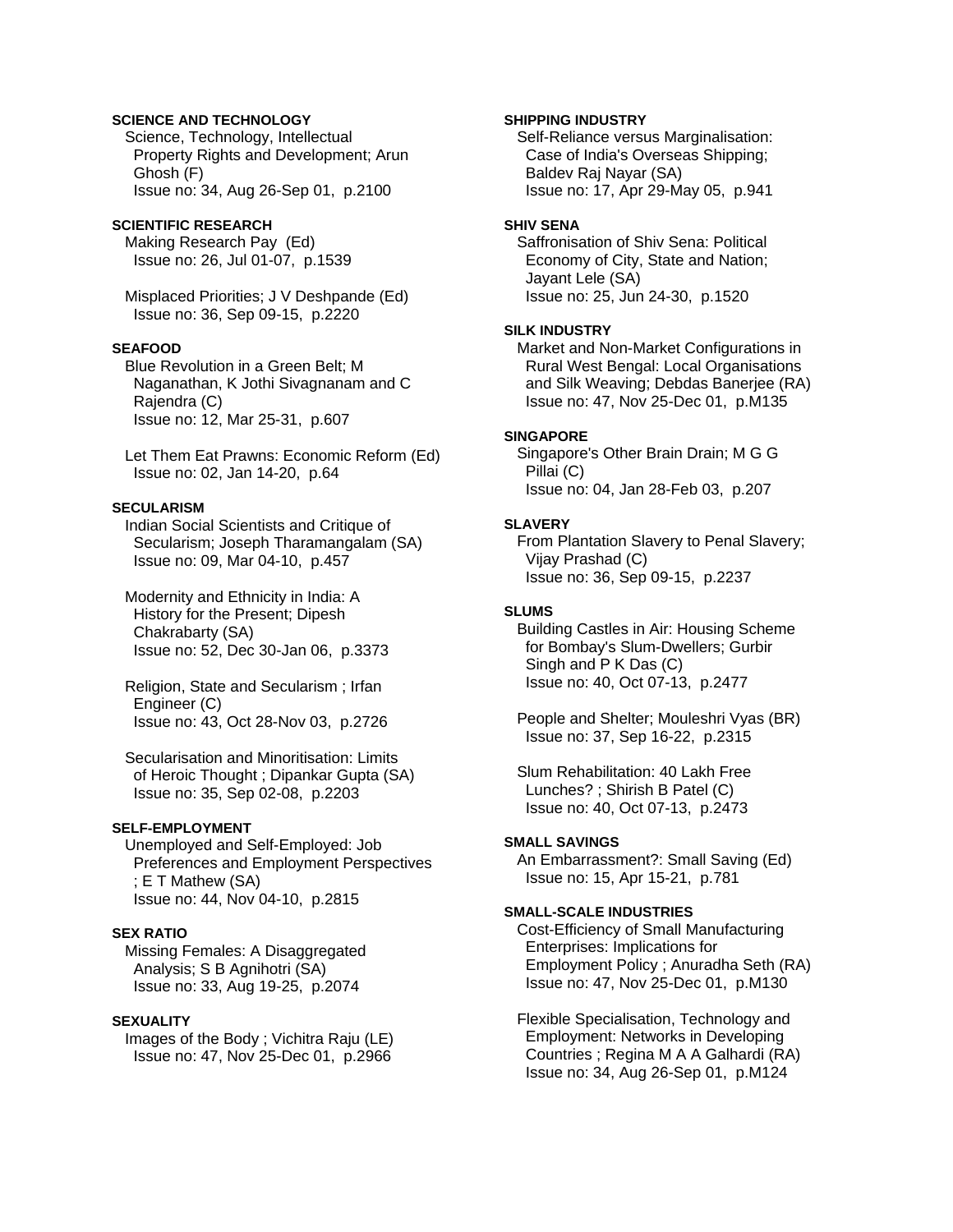#### **SMALL-SCALE INDUSTRIES**

 Reservation Policy for Small Industry ; K R G Nair (D) Issue no: 35, Sep 02-08, p.2210

 Reservation Policy for Small-Scale Industry: Has It Delivered the Goods?; M H Bala Subrahmanya (RA) Issue no: 21, May 27-Jun 02, p.M51

 Small But Not Alone; Keshabananda Das (BR) Issue no: 01, Jan 07-13, p.37

 Small Industry Reservation Policy ; M H Bala Subrahmanya (D) Issue no: 45, Nov 11-17, p.2895

 Structural Adjustment and Small Producers: Reflections from Case Studies; Sarthi Acharya and Niru Acharya (SA) Issue no: 01, Jan 07-13, p.45

 Threat From Environment: Small Industry (Ed) Issue no: 01, Jan 07-13, p.04

#### **SMUGGLING**

 No Dent in Smuggling: Gold (Ed) Issue no: 01, Jan 07-13, p.05

#### **SOCIAL CHANGE**

 After an Elusive Quarry; Gurpreet Mahajan (BR) Issue no: 22, Jun 03-09, p.1293

 Changing India; Robert W Stern (LE) Issue no: 02, Jan 14-20, p.62

 Television, Maharashtrian Social Reform and Literary Imagination: Bombay Doordarshan's Paulakhuna; Anupama Rao (SA) Issue no: 10, Mar 11-17, p.521

 Voluntary Action in India: Role, Trends and Challenges; Anil Bhatt (P) Issue no: 16, Apr 22-28, p.870

# **SOCIAL CLASSES**

 Rabindric Fundamentalism; GPD (F) Issue no: 31-32, Aug 05-18, p.1952 **SOCIAL CONFLICTS**  Searching for New Development Strategies: Challenges of Social Summit ; Ignacy Sachs (SA) Issue no: 27, Jul 08-14, p.1682 **SOCIAL DEVELOPMENT**  India on the Eve of Copenhagen Summit: Issues in Social Development; Rajiv Balakrishnan (C) Issue no: 11, Mar 18-24, p.548 New Trends in Sociology in France; M Coornaert (P) Issue no: 09, Mar 04-10, p.433 **SOCIAL JUSTICE**  Growth with Social Justice: Sweet Slumber or Big Leap?; Bhupat M Desai (D) Issue no: 47, Nov 25-Dec 01, p.3019 A Vote for 'Social Justice': Bihar; A K Roy (C) Issue no: 21, May 27-Jun 02, p.1224 **SOCIAL MOVEMENTS**  Including North-East in Nation's History; Sajal Nag (C) Issue no: 05, Feb 04-10, p.256 Mass Struggle: The Only Option; H Prasad Pradhan (P) Issue no: 04, Jan 28-Feb 03, p.208 One-Dimensional View of Dalit Movement; Gopal Guru (BR) Issue no: 02, Jan 14-20, p.98 Peasant Movements and Empowerment of Rural Women; Debal K Singha Roy (P) Issue no: 37, Sep 16-22, p.2306 **SOCIAL PROBLEMS**  Social Development Summit: Abdication by UN; Ninan Koshy (C) Issue no: 37, Sep 16-22, p.2304 **SOCIAL REFORMS** 

 Judiciary, Social Reform and Debate on 'Religious Prostitution' in Colonial India; Kalpana Kannabiran (RA) Issue no: 43, Oct 28-Nov 03, p.WS59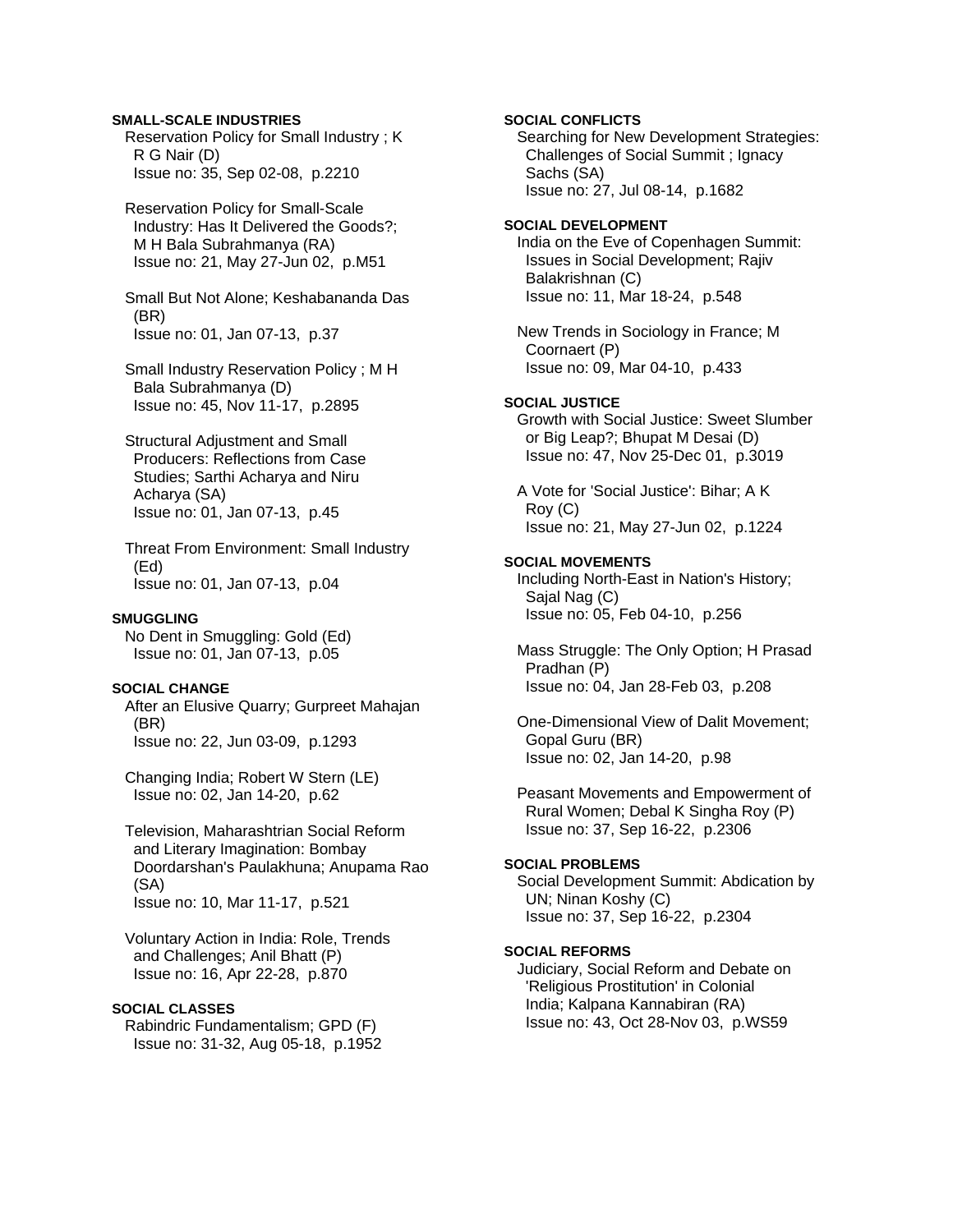### **SOCIAL SCIENCE RESEARCH**

 Gender in Field Work Research: Experiences in India; L C Schenk-Sandbergen (RA) Issue no: 17, Apr 29-May 05, p.WS38

 ICSSR; Kripa Shankar (LE) Issue no: 45, Nov 11-17, p.2830

 Recent Research on Widows in India: Workshop and Conference Report ; Marty Chen and Jean Dreze (SA) Issue no: 39, Sep 30-Oct 06, p.2435

### **SOCIAL SECURITY**

 Global Political and Economic Security: Wishes and Horses; Manu N Kulkarni (C) Issue no: 52, Dec 30-Jan 06, p.3343

 Social Security for Destitute Widows in Tamil Nadu; K V Eswara Prasad (C) Issue no: 15, Apr 15-21, p.794

 Social Security for Widows: Experience in Kerala ; I S Gulati and Leela Gulati (SA) Issue no: 39, Sep 30-Oct 06, p.2451

 State and Social Security; Amitabh Kundu  $(C)$ Issue no: 31-32, Aug 05-18, p.1955

#### **SOCIAL STRUGGLE**

 City and the Worker; Ronaldo Ramirez (BR) Issue no: 24, Jun 17-23, p.1437

#### **SOCIAL SURVEYS**

 Few Universal Solutions ; Biswajit Dhar (BR) Issue no: 37, Sep 16-22, p.2312

### **SOCIAL WELFARE**

 Addressing Welfare in Third World Contexts: Indian Case; Dolly Arora (SA) Issue no: 17, Apr 29-May 05, p.955

# **SOCIAL WORKERS**

 M Shatrugna; K Srinivasulu and S Simhadri (LE) Issue no: 02, Jan 14-20, p.62

 M Shatrugna: Obituary; Rama S Melkote (C) Issue no: 06, Feb 11-17, p.306

 Sahajanand and Khet Mazdoors; Amit Kumar Gupta (BR) Issue no: 06, Feb 11-17, p.314

#### **SOCIALISM**

 Consumerist India; Majaz Panjatan (LE) Issue no: 28, Jul 15-21, p.1714

 Cuba: The Renewal; Frederic Clairmont (C) Issue no: 40, Oct 07-13, p.2487

 Problems of 'Voucher Privatisation' ; Stephen Steiger (C) Issue no: 50, Dec 16-22, p.3206

### **SOCIALIST ECONOMY**

 Leninism, Socialist Democracy, Contemporary Problems; Achin Vanaik (SA) Issue no: 48, Dec 02-08, p.3075

#### **SOCIOLOGY**

 Practice of Sociology in India; Ramachandra Guha (BR) Issue no: 12, Mar 25-31, p.621

 Sociology of Law in India: Postscripts and Prospects ; Vikash N Pandey and Akhileshwar Pathak (P) Issue no: 31-32, Aug 05-18, p.1974

### **SOCIOLOGY OF RELIGION**

 Socio-Economic and Demographic Differentials between Hindus and Muslims in India ; Abusaleh Shariff (SA) Issue no: 46, Nov 18-24, p.2947

 Sociology of Religion in New Social Movements ; S M Michael (BR) Issue no: 44, Nov 04-10, p.2800

### **SOFTWARE INDUSTRY**

 Indian Software Exports: An Assessment; Pronab Sen (RA) Issue no: 07-08, Feb 18- Mar 03, p.M19

### **SOILS**

 Forest and Other Sectors: Critical Role of Government Policy; Kanchan Chopra  $(C)$ Issue no: 25, Jun 24-30, p.1480

#### **SOUTH AFRICA**

 ANC Wins Municipal Elections, but Hurdles Remain: South Africa; Pierre Beaudet and Hein Marais (C) Issue no: 49, Dec 09-15, p.3137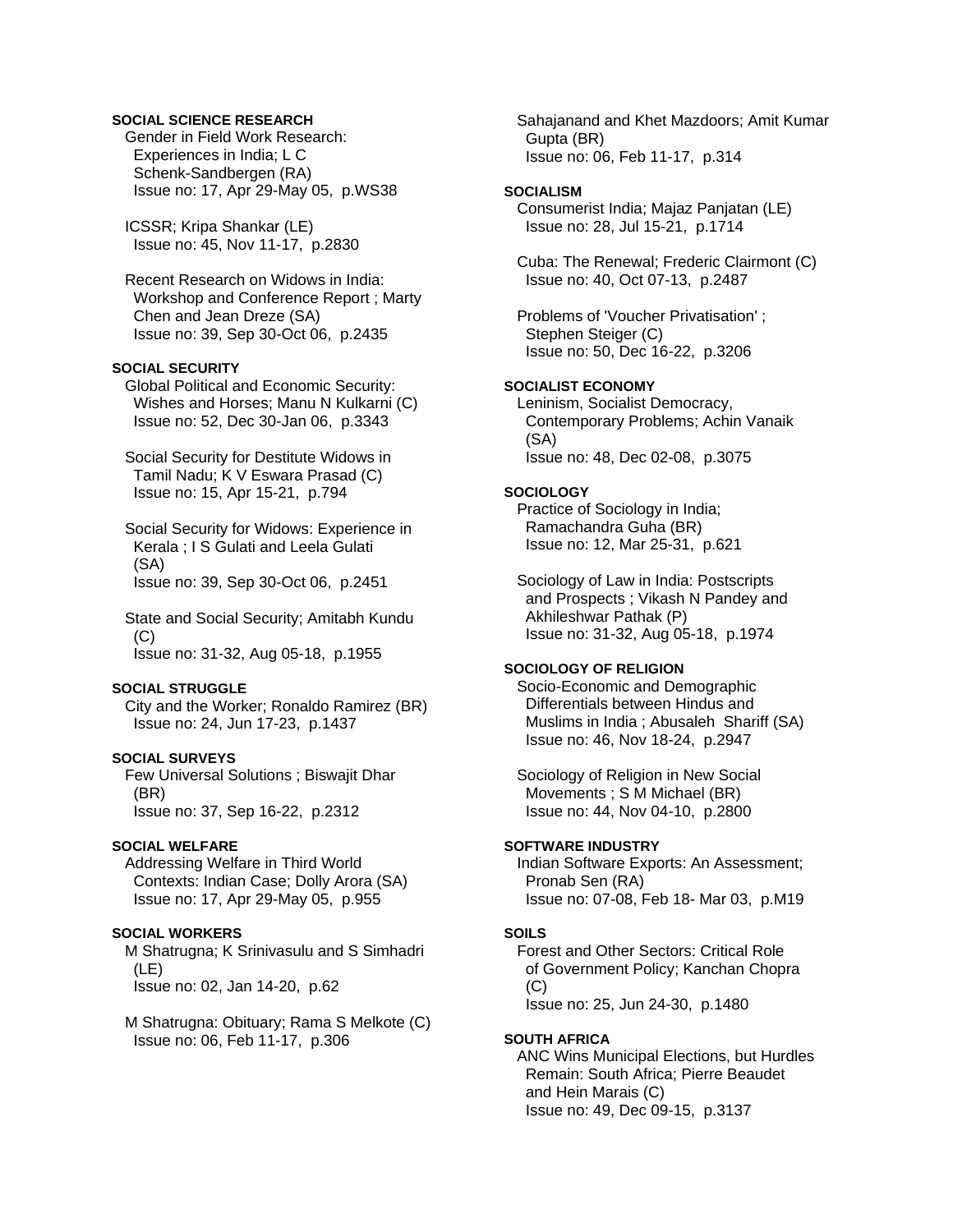### **SOUTH AFRICA**

 Continuity Over Change: South Africa (Ed) Issue no: 09, Mar 04-10, p.410

 Restitution, Not Redistribution: South Africa (Ed) Issue no: 03, Jan 21-27, p.129

 Southern Africa in New International Order; V S Seth (C) Issue no: 10, Mar 11-17, p.496

# **SOUTH INDIA**

 Conditions of Brick Workers in South Indian Village ; A Dharmalingam (SA) Issue no: 47, Nov 25-Dec 01, p.3014

### **SOVIET UNION**

 Critique of Political Economy: Neglected Aspects; Behzad Yaghmaian (BR) Issue no: 48, Dec 02-08, p.3066

 Structural Adjustment on the Baltic; Nigel Harris (P) Issue no: 48, Dec 02-08, p.3062

#### **SPIRITUALITY**

 For a Better After-Life: Politics; J V Deshpande (Ed) Issue no: 52, Dec 30-Jan 06, p.3333

# **SRI LANKA**

 Advantage Colombo: Sri Lanka (Ed) Issue no: 31-32, Aug 05-18, p.1946

 Challenge of Power-Sharing in Sri Lanka; A G Noorani (BR) Issue no: 12, Mar 25-31, p.622

 Governing Fractured Polities; A G Noorani (BR) Issue no: 20, May 20-26, p.1170

 Making Kerala Model More Intelligible: Comparisons with Sri Lankan Experience; Rex Casinader (SA) Issue no: 48, Dec 02-08, p.3085

 Narrow Options: Sri Lanka (Ed) Issue no: 47, Nov 25-Dec 01, p.2970

 New Entrants: Sri Lanka (Ed) Issue no: 25, Jun 24-30, p.1470

 No End in Sight: Sri Lanka (Ed) Issue no: 16, Apr 22-28, p.850  Peace Prospects: Sri Lanka (Ed) Issue no: 09, Mar 04-10, p.409

 Peace Still Far Away: Sri Lanka (Ed) Issue no: 48, Dec 02-08, p.3041

 War and Peace in Sri Lanka: Government's Reform Proposals and Beyond ; Sumantra Bose (C) Issue no: 39, Sep 30-Oct 06, p.2423

# **STATE AND SOCIETY**

 State, Society and Religion; S K Chaube (BR) Issue no: 36, Sep 09-15, p.2244

#### **STATE DOMESTIC PRODUCT**

 National Accounts Statistics of India-6: Net State Domestic Product ; EPW Research Foundation (SS) Issue no: 51, Dec 23-29, p.3321

# **STATE ELECTRICITY BOARDS**

 Dabhol Project PPA: Structure and Techno-Economic Implications; Girish Sant, Shantanu Dixit and Subodh Wagle (SA)

Issue no: 24, Jun 17-23, p.1449

 Enron and Other Similar Deals vs New Energy Paradigm; Amulya K N Reddy and Antonette D'Sa (SA) Issue no: 24, Jun 17-23, p.1441

 One-Sided Agreements for 'Fast Track' Power Projects: Case of Spectrum's PPA; Kannan Srinivasan (C) Issue no: 22, Jun 03-09, p.1280

### **STATISTICAL SYSTEM**

 Regional Imbalances in Indian Economy: Caught in Computerised Confusion ; S M Vidwans (SA) Issue no: 45, Nov 11-17, p.2887

#### **STATISTICS**

 Statistics on Cheques Clearances; EPW Research Foundation (S) Issue no: 52, Dec 30-Jan 06, p.3335

#### **STOCK MARKET**

 At Stock Market's Mercy (Ed) Issue no: 04, Jan 28-Feb 03, p.187

 Burst Bubble (Ed) Issue no: 17, Apr 29-May 05, p.911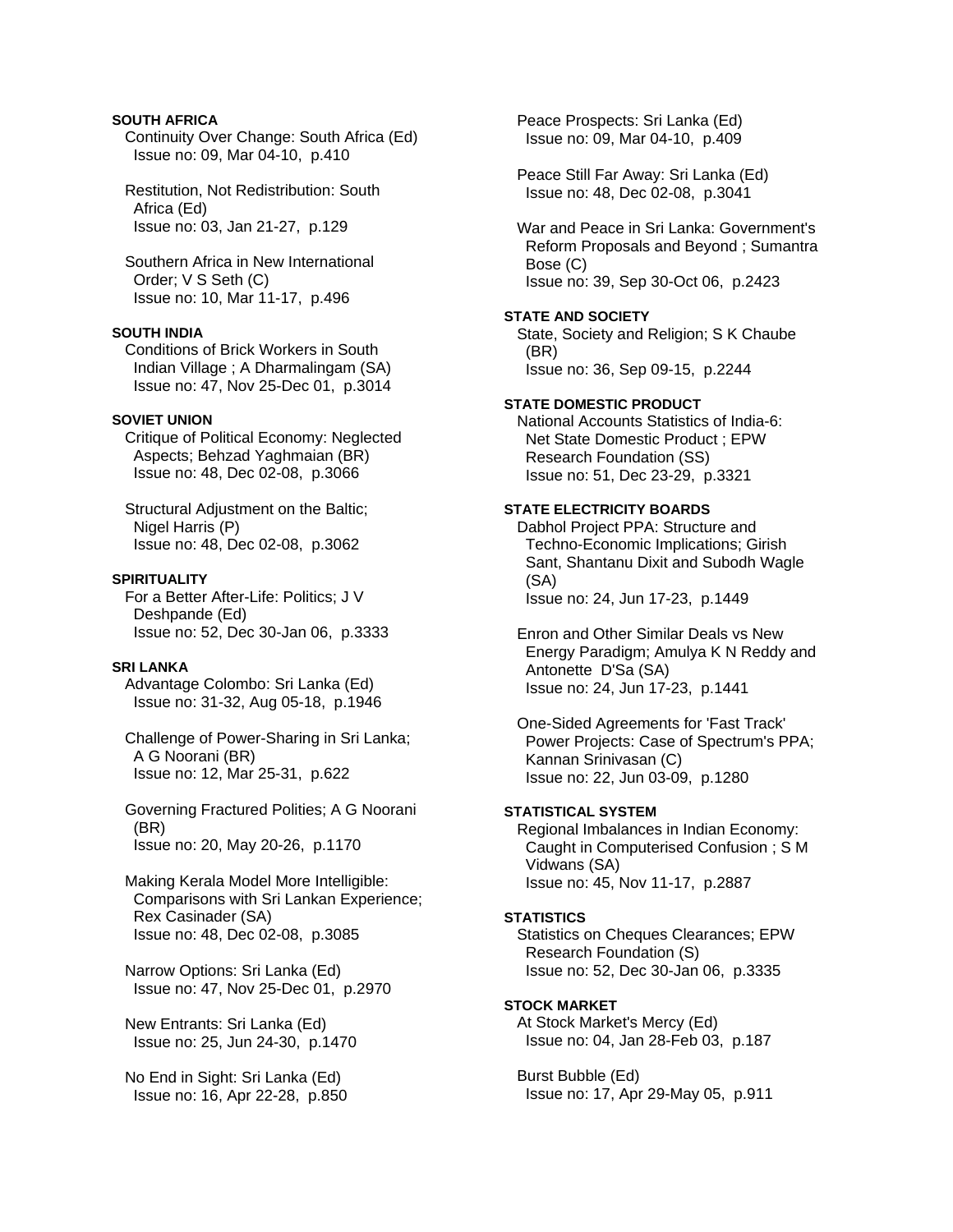# **STOCK MARKET**

Financial Reforms and Security Market Booms in Emerging Nations; Swapan Sen (D)

Issue no: 16, Apr 22-28, p.898

 Public Issues by Private Corporate Sector ; N Lalitha (RA) Issue no: 21, May 27-Jun 02, p.M63

# **STOCK MARKET REGULATIONS**

 Burst Bubble (Ed) Issue no: 17, Apr 29-May 05, p.911

 Dithering on Forward Trading (Ed) Issue no: 30, Jul 29-Aug 04, p.1887

 Mud All Round: BSE-RIL Affair (Ed) Issue no: 48, Dec 02-08, p.3040

# **STOCKS AND SHARES**

 Public Issues by Private Corporate Sector ; N Lalitha (RA) Issue no: 21, May 27-Jun 02, p.M63

**STRIKES AND LOCKOUTS**  Doctors' Strike: Health (Ed) Issue no: 52, Dec 30-Jan 06, p.3332

# **STUDENT POLITICAL SITUATION**

 Student's Rights; A G Noorani (CL) Issue no: 02, Jan 14-20, p.72

### **SUBALTERN STUDIES**

 Radical Histories and Question of Enlightenment Rationalism: Some Recent Critiques of Subaltern Studies; Dipesh Chakrabarty (SA) Issue no: 14, Apr 08-14, p.751

 Subaltern and Bhadralok Studies; Ramachandra Guha (RA) Issue no: 33, Aug 19-25, p.2056

 Subaltern and Bhadralok Studies; Ramachandra Guha (RA) Issue no: 33, Aug 19-25, p.2056

 Subaltern identities and Struggles: Agenda for Transformation; Mahesh Gavaskar (C) Issue no: 07-08, Feb 18- Mar 03, p.363

 Writing History ; Anita Chakravarty (D) Issue no: 51, Dec 23-29, p.3320

**SUBSIDIES** 

 Wrong Subsidy : Medical Education (Ed) Issue no: 33, Aug 19-25, p.2024

### **SUDAN**

 Sudan: Opposition's Agenda; Ninan Koshy (C) Issue no: 44, Nov 04-10, p.2791

# **SUPERSTITION**

 Rise of Superstition: Milk Miracle (Ed) Issue no: 39, Sep 30-Oct 06, p.2404

#### **SUPREME COURT**

 Cleaning the Ganga; Shyam Divan (C) Issue no: 26, Jul 01-07, p.1557

 Forgotten People (Ed) Issue no: 48, Dec 02-08, p.3039

 On Contempt, Contemners and Courts; Vinod Vyasulu (P) Issue no: 45, Nov 11-17, p.2857

 Right to Assembly; A G Noorani (CL) Issue no: 26, Jul 01-07, p.1549

 Uniform Civil Code: Implications of Supreme Court Intervention ; S P Sathe (C) Issue no: 35, Sep 02-08, p.2165

#### **SUSTAINABLE DEVELOPMENT**

 Environment and Sustainable Agricultural Development: Conflicts and Contradictions; V Ratna Reddy (RA) Issue no: 12, Mar 25-31, p.A21

 Political Economy of Food and Farms; Rahul Srivastava (BR) Issue no: 13, Apr 01-07, p.675

 Whither India's Environment?; J Mohan Rao (SA) Issue no: 13, Apr 01-07, p.677

#### **SYRIA**

 Climbing down the Golan Heights: Advantage to Syria ; Ninan Koshy (C) Issue no: 26, Jul 01-07, p.1562

# **TADA**

 Black Law and White Lies: A Report on TADA, 1985-1995 (C) Issue no: 18-19, May 06-19, p.977

 TADA and Indian Democracy; Sudha Pai (C) Issue no: 50, Dec 16-22, p.3203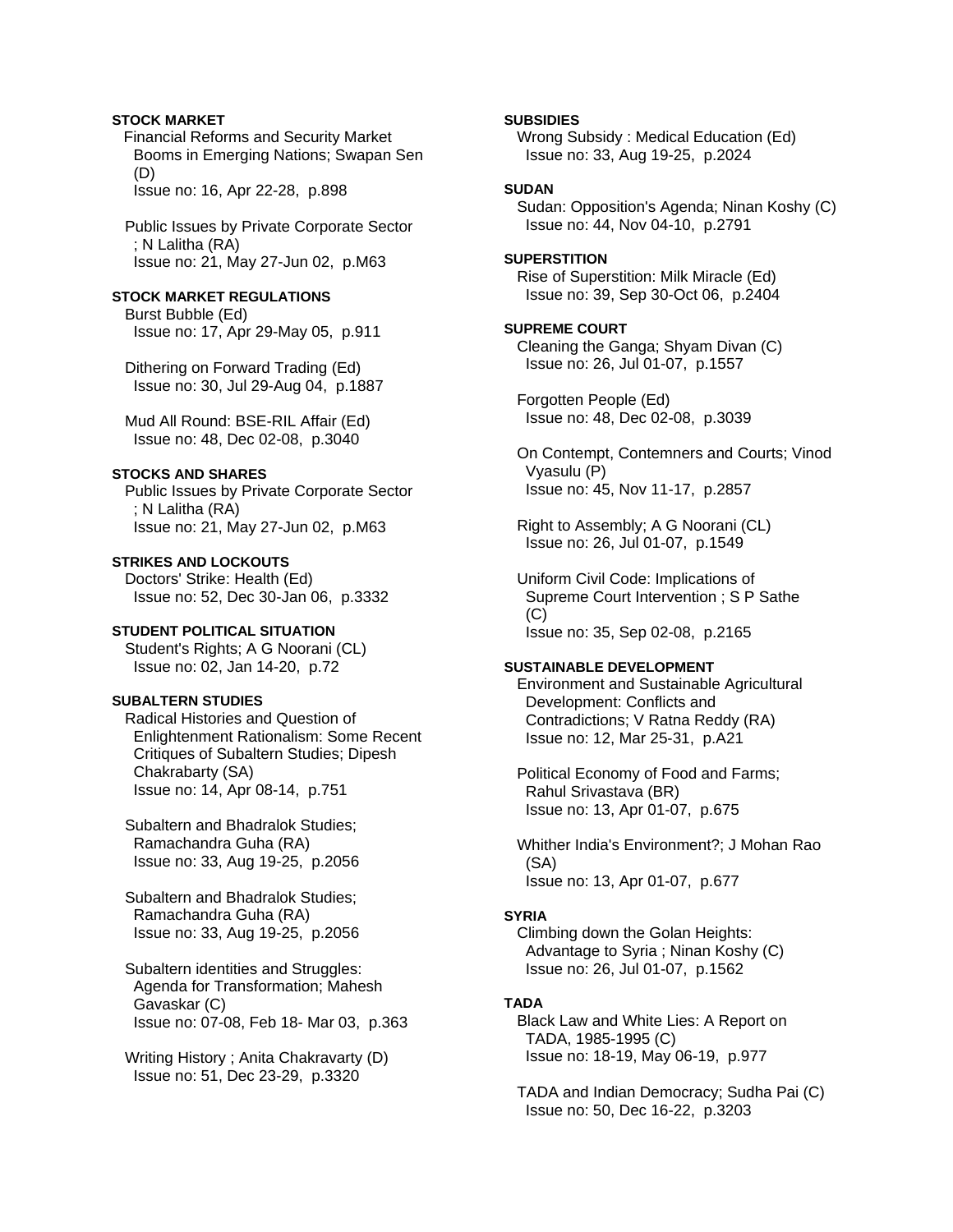# **TAMIL LANGUAGE**

 Not Karunanidhi; C S Lakshmi (LE) Issue no: 07-08, Feb 18- Mar 03, p.346

# **TAMIL NADU**

 Blue Revolution in a Green Belt; M Naganathan, K Jothi Sivagnanam and C Rajendra (C) Issue no: 12, Mar 25-31, p.607

 Constructing the 'Local': Decentralising Forest Management ; Ajit Menon (C) Issue no: 34, Aug 26-Sep 01, p.2110

 Impact of Prohibition on State Excise: Study of Four Southern States ; Joseph Abraham (C) Issue no: 48, Dec 02-08, p.3051

 Madras: Not Benighted?; A R Venkatachalapathy (BR) Issue no: 09, Mar 04-10, p.437

 Of Nations and Violence; M S S Pandian (BR) Issue no: 14, Apr 08-14, p.750

 Politics of Wedding and Wedding as Politics: Tamil Nadu; S Ambirajan (C) Issue no: 48, Dec 02-08, p.3053

 Postponement of Tamil Nadu Panchayat Election: Centre's Role; Girish Kumar  $(C)$ Issue no: 36, Sep 09-15, p.2235

 Social Security for Destitute Widows in Tamil Nadu; K V Eswara Prasad (C) Issue no: 15, Apr 15-21, p.794

 Struggle for Panchama Lands: Dalit Assertion in Tamil Nadu; Brindavan C Moses (C) Issue no: 05, Feb 04-10, p.247

 VVIPs Are VVIPs: Tamil Nadu (Ed) Issue no: 37, Sep 16-22, p.2281

### **TAMILS**

 Eigth World Tamil Conference: Of Cardboard History and Discursive Space; V Geetha and S V Rajadurai (C) Issue no: 04, Jan 28-Feb 03, p.201

#### **TANZANIA**

 Tanzania on Election-Eve: People Want Change ; Amrit Wilson (C) Issue no: 41-42, Oct 14-27, p.2553

# **TARIFFS**

 Protection and Exports; Aditya Bhattacharjea (D) Issue no: 35, Sep 02-08, p.2208

 Protection and Exports ; Sugata Marjit and Abhirup Sarkar (D) Issue no: 37, Sep 16-22, p.2340

# **TAX ADMINISTRATION**

 Improving Sales Tax Management in India; Mahesh C Purohit (SA) Issue no: 09, Mar 04-10, p.449

# **TAX REFORMS**

 Alternative Approaches to Devolution: Implications of Tenth Finance Commission's Scheme; B P R Vithal (SA) Issue no: 40, Oct 07-13, p.2518

 TheBudget Tax Reforms and Public Policy; Errol D'Souza (SA) Issue no: 18-19, May 06-19, p.1079

 Lost Revenue: Tax Reform (Ed) Issue no: 15, Apr 15-21, p.781

 Presumptive Direct Taxation: Lessons from Experience in Developing Countries; Indira Rajaraman (SA) Issue no: 18-19, May 06-19, p.1103

 Strengthening Direct Taxes: Some Suggestions; Amresh Bagchi (SA) Issue no: 07-08, Feb 18- Mar 03, p.380

 Structural Changes and Tax Reforms; Mahesh C Purohit (BR) Issue no: 41-42, Oct 14-27, p.2555

 Tax Reform on Hold?: The Budget (C) Issue no: 12, Mar 25-31, p.603

 Value Added Tax in a Federation: Commodity Tax Reforms in India; M N Murty (SA) Issue no: 11, Mar 18-24, p.579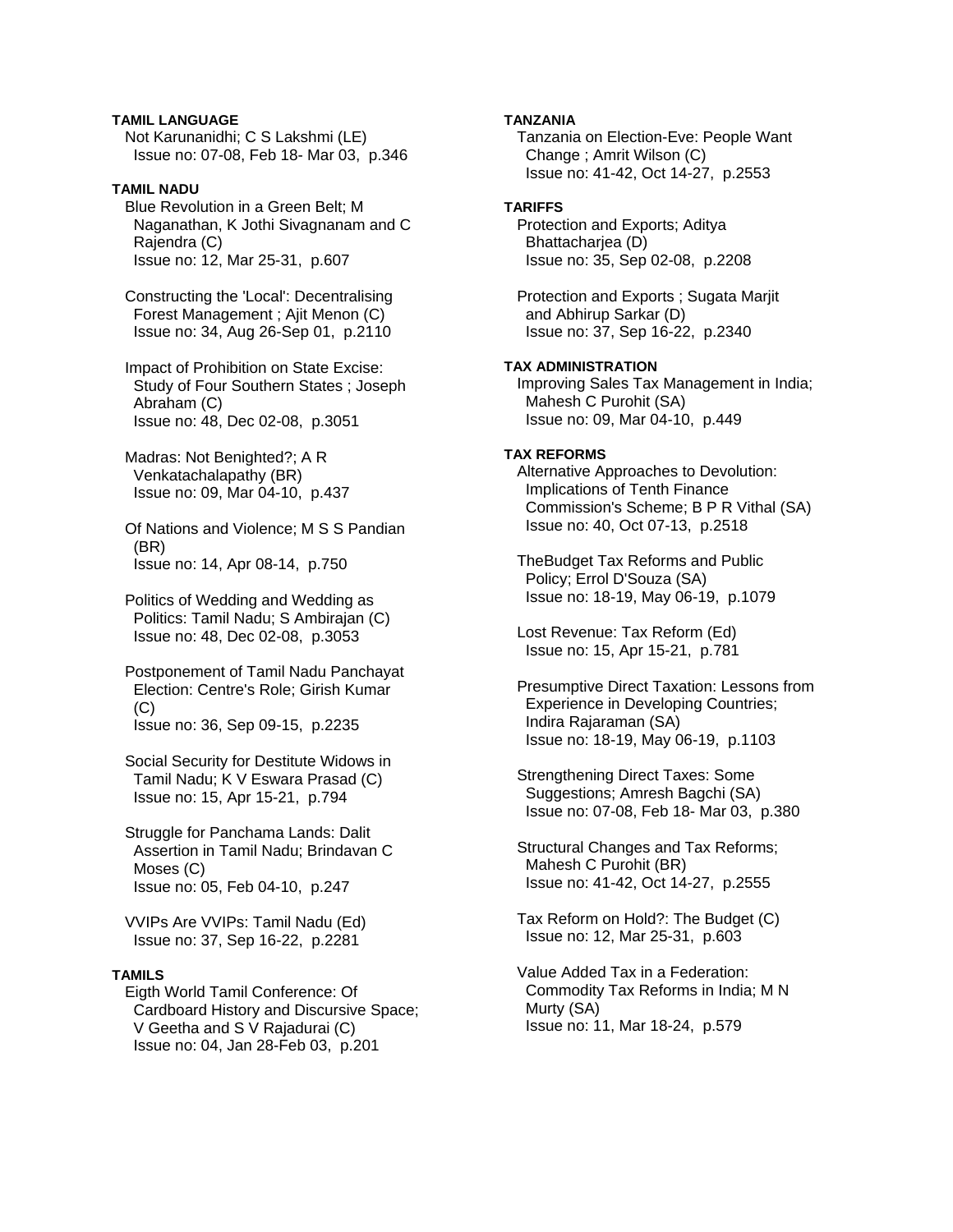### **TAX REVENUES**

 Alternative Approaches to Devolution: Implications of Tenth Finance Commission's Scheme; B P R Vithal (SA) Issue no: 40, Oct 07-13, p.2518

 Impact of Prohibition on State Excise: Study of Four Southern States ; Joseph Abraham (C) Issue no: 48, Dec 02-08, p.3051

#### **TAX SYSTEMS**

 Restructuring the Tax System in India: A Reappraisal of Key Issues; K Sundaram, V Pandit and B Mukherji (SA) Issue no: 26, Jul 01-07, p.1581

 Structural Changes and Tax Reforms; Mahesh C Purohit (BR) Issue no: 41-42, Oct 14-27, p.2555

### **TAXATION**

 Pooling of Central Taxes for Devolution; I S Gulati (P) Issue no: 20, May 20-26, p.1163

 Restructuring the Tax System in India: A Reappraisal of Key Issues; K Sundaram, V Pandit and B Mukherji (SA) Issue no: 26, Jul 01-07, p.1581

### **TEACHERS**

 A Clean SLET?: West Bengal (C) Issue no: 18-19, May 06-19, p.982

 Remembering V M Dandekar ; D Sambandhan (LE) Issue no: 33, Aug 19-25, p.2022

 Teacher's Salary Scales: Case for a Fresh Look; Amrik Singh (P) Issue no: 01, Jan 07-13, p.31

### **TEACHING**

 Cost Recovery in Diagnostic Facilities ; Brijesh C Purohit and Tasleem A Siddiqui (SA) Issue no: 27, Jul 08-14, p.1700

#### **TECHNICAL EDUCATION**

 IITs Yesterday and Tomorrow; Amrik Singh (SA) Issue no: 38, Sep 23-29, p.2389

#### **TECHNOLOGY AND DEVELOPMENT**

 Consequences of Crossbreeding Programme in India; S V N Rao, V Venkatasubramanian and Jan De Wit (RA) Issue no: 39, Sep 30-Oct 06, p.A112

 Coping With New Technologies; Sharit Kumar Bhowmik (BR) Issue no: 18-19, May 06-19, p.990

 Flexible Specialisation, Technology and Employment: Networks in Developing Countries ; Regina M A A Galhardi (RA) Issue no: 34, Aug 26-Sep 01, p.M124

 Technology Development in Fertiliser Industry; Biswajit Dhar (LE) Issue no: 34, Aug 26-Sep 01, p.2090

 Technology Development in Fertiliser Industry ; Ramaswamy R Iyer (LE) Issue no: 51, Dec 23-29, p.3258

 Technology Priorities for India's Development: Need for Restructuring; S Chandrashekar (SA) Issue no: 43, Oct 28-Nov 03, p.2739

**TELECOMMUNICATIONS**  Pigeon Mail; Ajit Roy (LE) Issue no: 29, Jul 22-28, p.1814

#### **TELEVISION**

 Television, Maharashtrian Social Reform and Literary Imagination: Bombay Doordarshan's Paulakhuna; Anupama Rao (SA) Issue no: 10, Mar 11-17, p.521

#### **TERRORISM**

 Anarchic Politics in Jammu and Kashmir ; Gopal Singh (BR) Issue no: 41-42, Oct 14-27, p.2556

 Arming the Nation, Disarming the Citizen; Gautam Navlakha (C) Issue no: 23, Jun 10-16, p.1361

 Doublespeak?; Rajivlochan (LE) Issue no: 50, Dec 16-22, p.3182

 Kurds in Turkey; Kudret Oytan (LE) Issue no: 16, Apr 22-28, p.846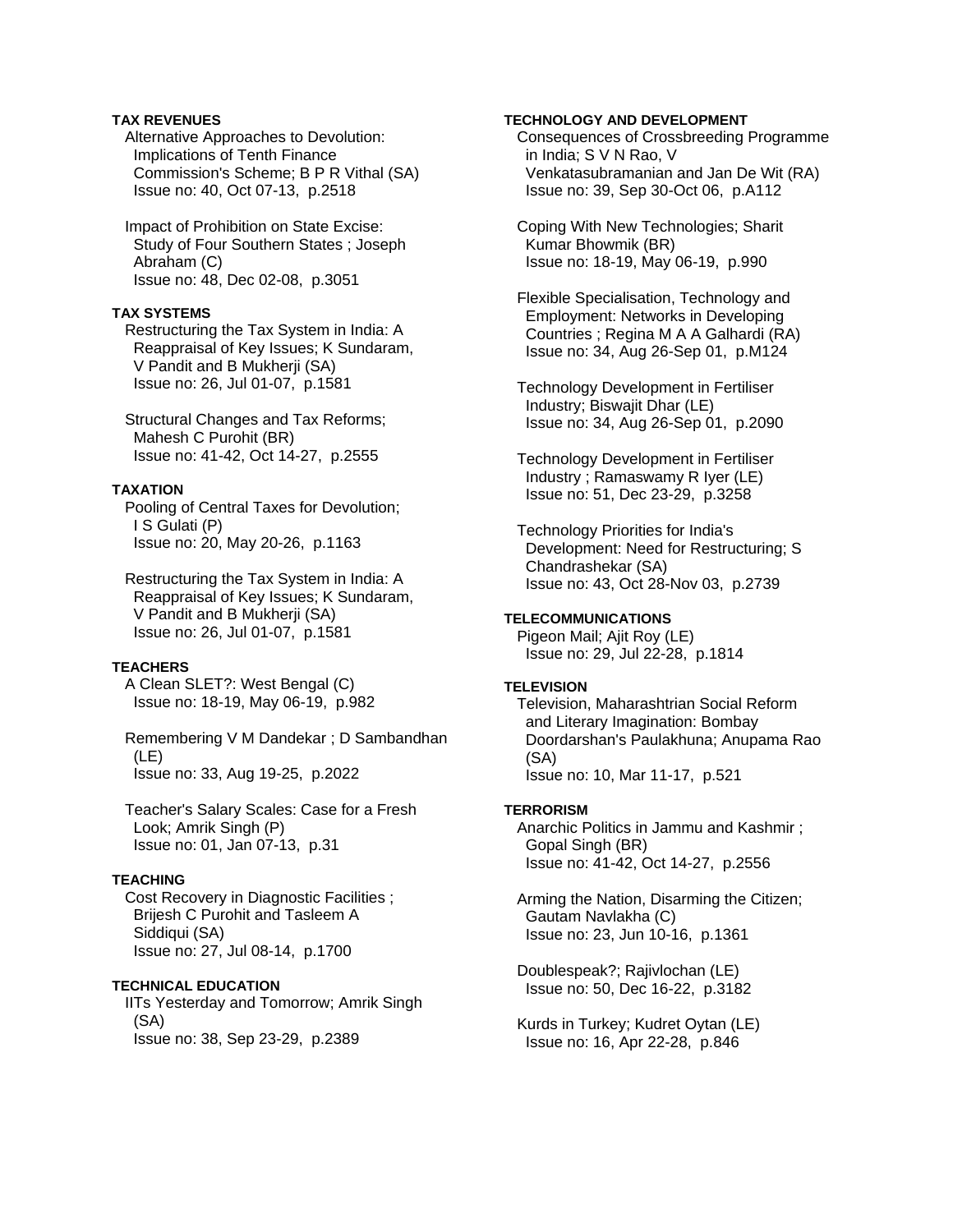# **TERRORISM**

 Landmines and Blinding Laser Weapons ; A G Noorani (CL) Issue no: 48, Dec 02-08, p.3047

 Limits of Patch-Work: Punjab (Ed) Issue no: 35, Sep 02-08, p.2152

 Mayhem in Karachi: Pakistan (Ed) Issue no: 26, Jul 01-07, p.1542

 Trigger Happy: Security Forces (Ed) Issue no: 15, Apr 15-21, p.782

### **THEORISTS**

 Ernest Mandel; Achin Vanaik (C) Issue no: 31-32, Aug 05-18, p.1956

### **THIRD WORLD**

 Cultural Imperialism and Women's Movements: Sheila Rowbotham: Builder of Bridges ; Vinay Bahl (RA) Issue no: 43, Oct 28-Nov 03, p.WS50

 Human Rights and the Third World: Towards a Reassessment of Ideological Dynamics; M Shiviah (SA) Issue no: 46, Nov 18-24, p.2937

### **TIBET-MYANMAR RELATIONS**

 Lisu World ; T V Sathyamurthy (BR) Issue no: 27, Jul 08-14, p.1666

### **TOBACCO**

 Export Syndrome: Tobacco (Ed) Issue no: 39, Sep 30-Oct 06, p.2406

#### **TOBACCO INDUSTRY**

 Reform of Union Excise Duties; Mahesh C Purohit (SA) Issue no: 21, May 27-Jun 02, p.1255

### **TOTAL FACTOR PRODUCTIVITY**

 Management of Technology; Bernard D'Mello (BR) Issue no: 17, Apr 29-May 05, p.937

 TFPG in Manufacturing Industry; D U Sastry (D) Issue no: 02, Jan 14-20, p.123

 Total Factor Productivity Growth in Manufacturing Industry; P Balakrishna and K Pushpangadan (D) Issue no: 09, Mar 04-10, p.462

### **TOWN AND URBAN PLANNING**

 Planning for Delhi and National Capital Region: Review of Plan Formulation and Implementation; V Nath (SA) Issue no: 35, Sep 02-08, p.2191

#### **TRADE AND ENVIRONMENT**

 Appropriating Environmental Concerns : World Trade Organisation; Suman Sahai  $(C)$ Issue no: 30, Jul 29-Aug 04, p.1907

#### **TRADE ASSOCIATION**

 German Model; T S Ramnarayan (LE) Issue no: 39, Sep 30-Oct 06, p.2402

### **TRADE LIBERALIZATION**

 Appropriating Environmental Concerns : World Trade Organisation; Suman Sahai (C) Issue no: 30, Jul 29-Aug 04, p.1907

 Illusory Gains of Liberalisation: Tripura; Malabika Das Gupta (C) Issue no: 12, Mar 25-31, p.604

 Latin American Liberalization and US Global Policy; James Petras and Todd Cavaluzzi (C) Issue no: 01, Jan 07-13, p.26

 Liberalisation, Unemployment and Capital Reform; Ranjit Sau (SA) Issue no: 03, Jan 21-27, p.157

 No Fish to Eat: Impact of Liberalisation; Ambrose Pinto, Berin Leekas and Latha Radhakrishnan (C) Issue no: 04, Jan 28-Feb 03, p.204

 Refocusing India's Competitive Advantage in Borderless World: Challenges to Corporate Sector; S L Rao (RA) Issue no: 07-08, Feb 18- Mar 03, p.M33

 Who's Afraid of Liberalisation?; Arun Ghosh (F) Issue no: 01, Jan 07-13, p.12

#### **TRADE STATISTICS**

 Foreign Trade; EPW Research Foundation (S) Issue no: 12, Mar 25-31, p.597

#### **TRADE UNIONS**

 Cosmetic Change: Maharashtra (Ed) Issue no: 01, Jan 07-13, p.04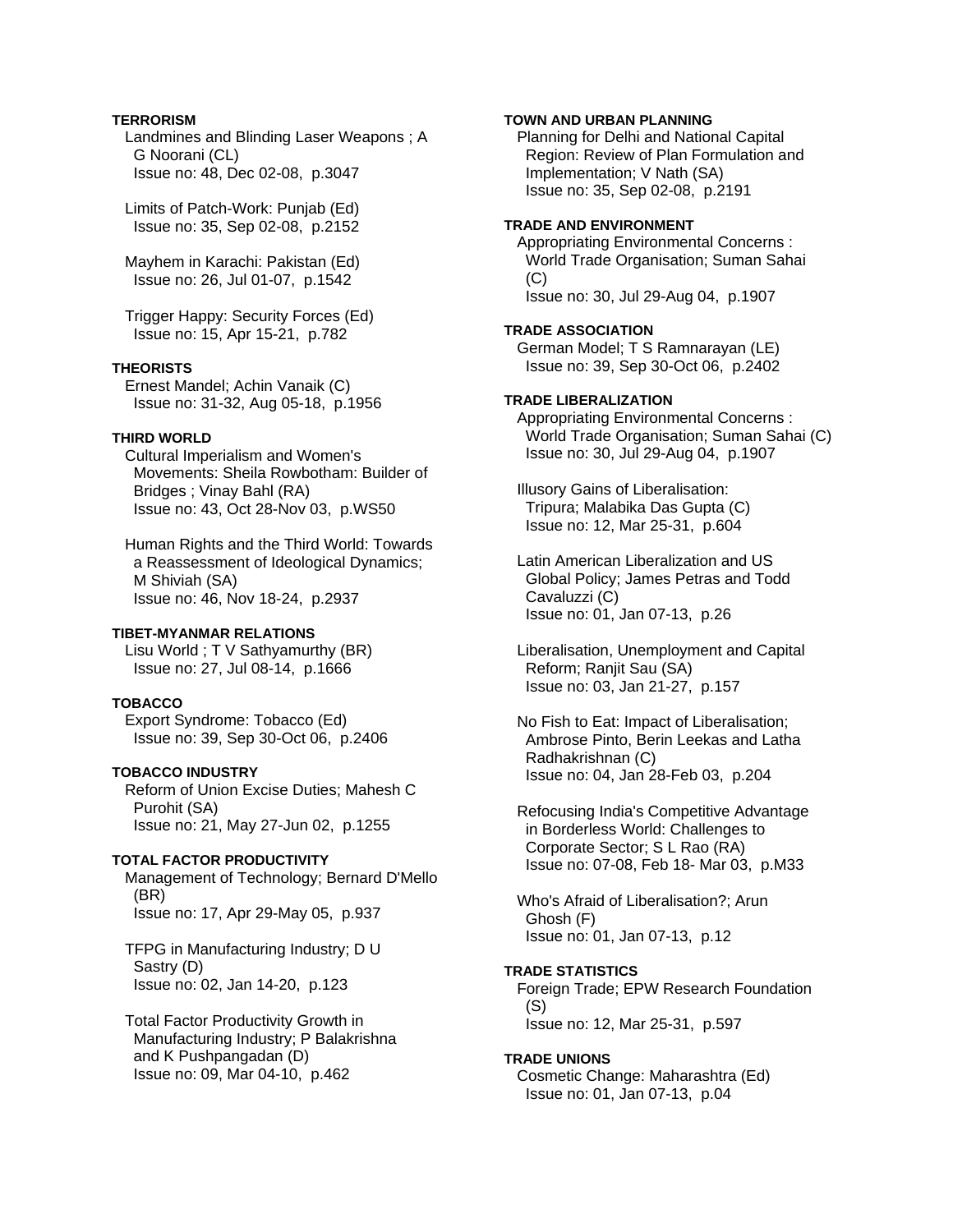### **TRADE UNIONS**

 Takeovers by Employees: A Response to Privatisation in Pakistan; Sharit Kumar Bhowmik (C) Issue no: 17, Apr 29-May 05, p.931

#### **TRADITIONAL KNOWLEDGE**

 Salvaging 'Traditional' Knowledges ; Nirmal Sengupta (P) Issue no: 50, Dec 16-22, p.3207

### **TRANSITION ECONOMIES**

 Balkans in Transition; Will Padmore (BR) Issue no: 48, Dec 02-08, p.3068

 Painful Transition; Arun Banerji (BR) Issue no: 10, Mar 11-17, p.502

 Privatisation in East Europe; Nigel Harris (BR) Issue no: 40, Oct 07-13, p.2496

# **TRIBAL DEVELOPMENT**

 Development from Above and its Victims; Carol Upadhya (BR) Issue no: 10, Mar 11-17, p.504

 Tribal Education for Development: Need for a Liberative Pedagogy for Social Transformation; Rudolf C Heredia (SA) Issue no: 16, Apr 22-28, p.891

#### **TRIBALS**

 Colonial Ethnography of the Kandha: White Man's Burden or Political Expediency?; Jaganath Pathy (SA) Issue no: 04, Jan 28-Feb 03, p.220

 Communalisation of Tribals in South Gujarat; Stany Pinto (C) Issue no: 39, Sep 30-Oct 06, p.2416

 Employment Situation of Tribal Population in Orissa: 1981 Census Data; K K Mohanti and Sakti Padhi (SA) Issue no: 29, Jul 22-28, p.1879

 Further Dispossessing the Tribals: Implications of Draft Forest Bill ; Stephen Rego (C) Issue no: 47, Nov 25-Dec 01, p.2983

 Gowari Deaths: Crucial Issues Neglected; Bageshree Vaze (C) Issue no: 31-32, Aug 05-18, p.1959

 Negotiating Tribal Identity; Alexius Ekka (BR) Issue no: 22, Jun 03-09, p.1294

 Strategy of Containment: Dangi Darbar Drama; Lancy Lobo (C) Issue no: 38, Sep 23-29, p.2360

 Tribal forum Unite for Self Rule: Andhra Pradesh; B Janardhan Rao and M Bharat Bhushan (C) Issue no: 01, Jan 07-13, p.24

 Tribals Protest; Ambrish Mehta (LE) Issue no: 05, Feb 04-20, p.230

#### **TRIPURA**

 CPI(M) Digs In: Tripura (Ed) Issue no: 30, Jul 29-Aug 04, p.1890

 Illusory Gains of Liberalisation: Tripura; Malabika Das Gupta (C) Issue no: 12, Mar 25-31, p.604

# **TURKEY**

 Kurds in Turkey; Kudret Oytan (LE) Issue no: 16, Apr 22-28, p.846

 Kurds in Turkey: Fighting for Survival; Meena Menon (C) Issue no: 13, Apr 01-07, p.668

#### **UNCTAD**

 Brazil's Lead: Environment (Ed) Issue no: 16, Apr 22-28, p.850

 Jobless Growth: World Economy (Ed) Issue no: 43, Oct 28-Nov 03, p.2713

# **UNEMPLOYMENT**

 Against Conventional Wisdom: Employment (Ed) Issue no: 20, May 20-26, p.1136

 Educated Unemployment in Kerala: Some Socio-Economic Aspects; E T Mathew (SA) Issue no: 06, Feb 11-17, p.325

 Employment and Unemployment in Andhra Pradesh: Trends and Dimensions; G Parthasarathy and Jayashree Anand (SA) Issue no: 15, Apr 15-21, p.811

 Liberalisation, Unemployment and Capital Reform; Ranjit Sau (SA) Issue no: 03, Jan 21-27, p.157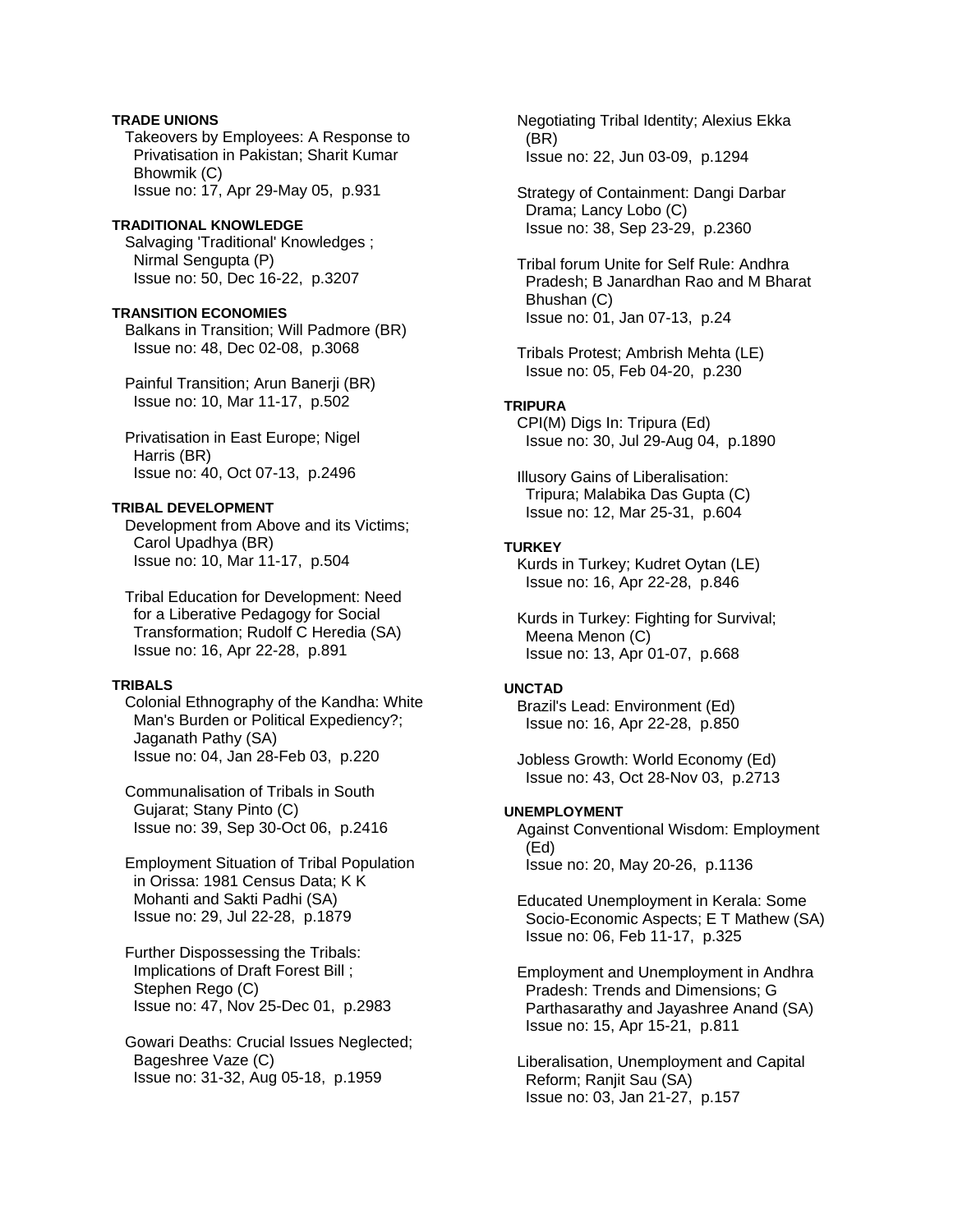### **UNEMPLOYMENT**

 Removal by Definition: Poverty (Ed) Issue no: 04, Jan 28-Feb 03, p.189

 Unemployed and Self-Employed: Job Preferences and Employment Perspectives ; E T Mathew (SA) Issue no: 44, Nov 04-10, p.2815

#### **UNITED KINGDOM**

 Collapse of Barings Bank: Case of Market Failure; A S Bhalla (C) Issue no: 13, Apr 01-07, p.658

 Destruction of Mining and Miners: United Kingdom; Mukul (C) Issue no: 38, Sep 23-29, p.2365

 Man behind the Mission; Parshotam Mehra (BR) Issue no: 39, Sep 30-Oct 06, p.2433

#### **UNITED NATIONS**

 Data on Minorities; Iqbal A Ansari (LE) Issue no: 48, Dec 02-08, p.3038

 Democratisation of the United Nations ; Lavanya Rajamani (P) Issue no: 49, Dec 09-15, p.3140

 Globalisation and 'New World Order': What Future for the United Nations?; Rajni Kothari (SA) Issue no: 40, Oct 07-13, p.2513

 Hidden Agendas: United Nations (Ed) Issue no: 43, Oct 28-Nov 03, p.2712

 New US Policy on Jerusalem; Ninan Koshy (C) Issue no: 22, Jun 03-09, p.1288

 Rise and Fall of US Imperialism; Chronis Polychroniou (RA) Issue no: 30, Jul 29-Aug 04, p.PE54

 Social Development Summit: Abdication by UN; Ninan Koshy (C) Issue no: 37, Sep 16-22, p.2304

 UN at 50 ; S Nanjundan (P) Issue no: 43, Oct 28-Nov 03, p.2731  UNSNA 1993 and Indian National Income Accounting Procedures: Some Emerging Issues; Arun Ghosh (SA) Issue no: 43, Oct 28-Nov 03, p.2749

#### **UNITED STATES**

 Art and Life in America: The Trial of O J Simpson ; Carol Upadhya (C) Issue no: 43, Oct 28-Nov 03, p.2729

 Behind Budget Dispute: United States (Ed) Issue no: 50, Dec 16-22, p.3186

 Black Politics in US: Shift in Political Mood ; Robi Chakravorti (C) Issue no: 46, Nov 18-24, p.2919

 Climbing down the Golan Heights: Advantage to Syria ; Ninan Koshy (C) Issue no: 26, Jul 01-07, p.1562

 Facing Our Histories: United States; Peter J Kuznick, Uday Mohan and Akihiko Kimijima (C) Issue no: 15, Apr 15-21, p.799

 From Little Rock to Wall Street: Clinton's Journey Beyond Reaganism; James Petras and Steve Vieux (C) Issue no: 05, Feb 04-10, p.251

 Genes and Moral Majority: United States; Carol Upadhya (C) Issue no: 02, Jan 14-20, p.87

 Labour Day Blues: United States (C) Issue no: 38, Sep 23-29, p.2364

 Mending Medicare: United States; AB (C) Issue no: 35, Sep 02-08, p.2173

 Move to Balance US Budget ; S N Guha Thakurta (C) Issue no: 49, Dec 09-15, p.3139

 New US Policy on Jerusalem; Ninan Koshy (C) Issue no: 22, Jun 03-09, p.1288

 Triumphs of the Media Behemoth: United States; Frederic Clairmont (C) Issue no: 52, Dec 30-Jan 06, p.3352

**UNITED STATES-CHINA RELATIONS**  Testing of Waters: US and China (Ed) Issue no: 30, Jul 29-Aug 04, p.1890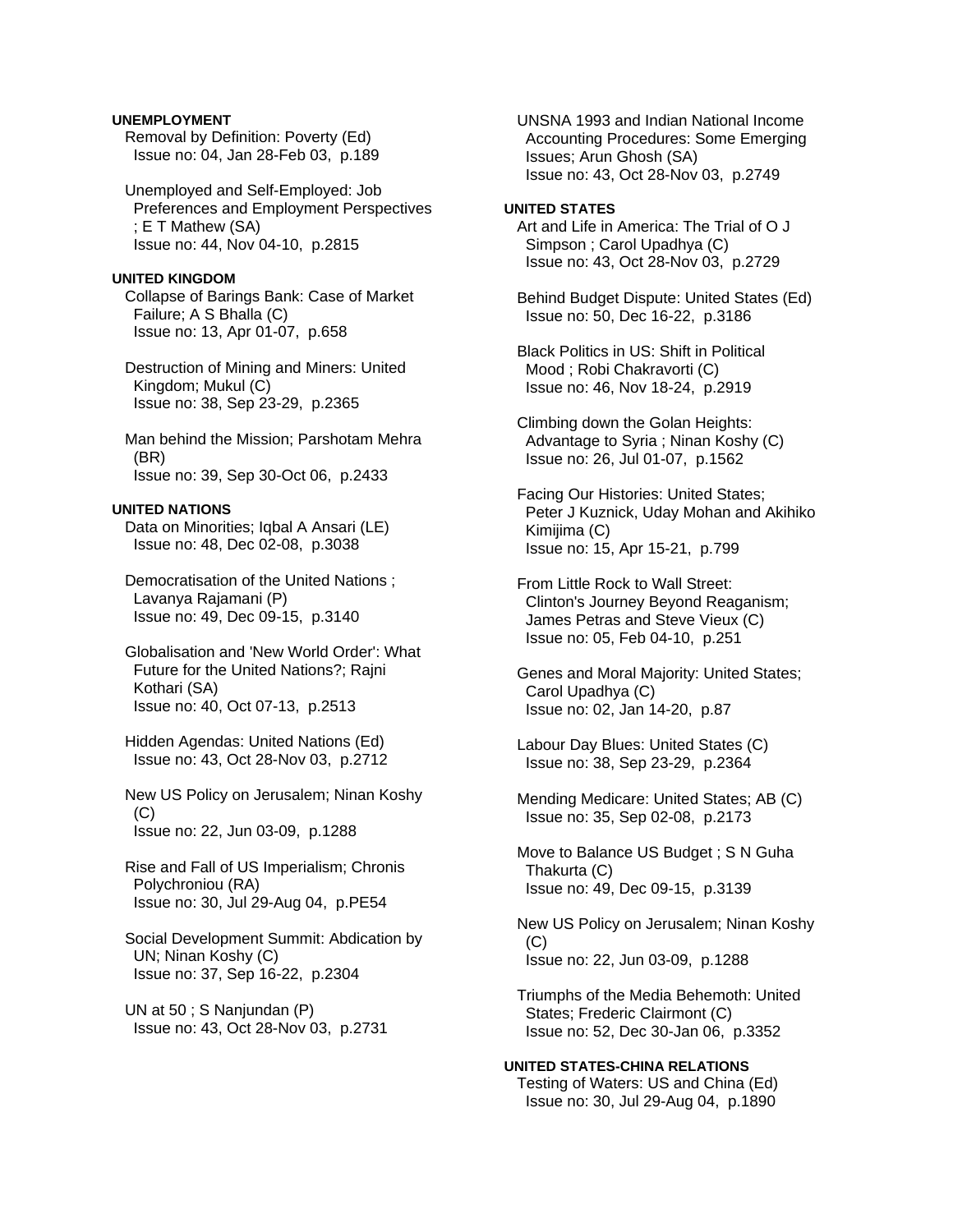### **UNITED STATES-IRAQ RELATIONS**

 Continuing Sanctions against Iraq; Ninan Koshy (C) Issue no: 47, Nov 25-Dec 01, p.2985

 More than a Family Feud: Iraq (Ed) Issue no: 35, Sep 02-08, p.2154

# **UNITED STATES-JAPAN RELATIONS**

 Atomic Holocaust, Memory and the War; Mark Selden (C) Issue no: 33, Aug 19-25, p.2047

#### **UNITED STATES-VIETNAM RELATIONS**

 Ignorance, Arrogance and Vietnam War ; M S Shivakumar (BR) Issue no: 50, Dec 16-22, p.3214

 Vietnam: Twenty Years After; M S Shivakumar (C) Issue no: 29, Jul 22-28, p.1836

# **UNIVERSITIES**

 Choosing Vice-Chancellors (C) Issue no: 18-19, May 06-19, p.981

 IITs Yesterday and Tomorrow; Amrik Singh (SA) Issue no: 38, Sep 23-29, p.2389

 Misplaced Priorities; J V Deshpande (Ed) Issue no: 36, Sep 09-15, p.2220

 Reorganising Universities; T S Ramnarayan (LE) Issue no: 30, Jul 29-Aug 04, p.1886

 Student's Rights; A G Noorani (CL) Issue no: 02, Jan 14-20, p.72

 Universities as Institutions; Andre Beteille (SA) Issue no: 11, Mar 18-24, p.563

 University Syllabi Censored; K Satyanarayana (LE) Issue no: 11, Mar 18-24, p.530

### **UNTOUCHABLES**

 One-Dimensional View of Dalit Movement; Gopal Guru (BR) Issue no: 02, Jan 14-20, p.98

# **URBAN DEVELOPMENT**

 Long Neglect: Urban Development (Ed) Issue no: 26, Jul 01-07, p.1541

**URBANIZATION**  Chandigarh: Planned Urbanisation?; Laltu (C) Issue no: 27, Jul 08-14, p.1655

#### **UTTAR PRADESH**  After Mathura: BJP's Emerging Strategy: Uttar Pradesh; Amaresh Mishra (C) Issue no: 38, Sep 23-29, p.2358

 BJP's Gain: Uttar Pradesh (Ed) Issue no: 23, Jun 10-16, p.1341

 BJP's Moves under Cover of BSP Government: Uttar Pradesh; Amaresh Misra (C) Issue no: 27, Jul 08-14, p.1643

 BJP's Retreat: Uttar Pradesh (Ed) Issue no: 41-42, Oct 14-27, p.2530

 Cracks in the Alliance: Uttar Pradesh; Amaresh Mishra (C) Issue no: 18-19, May 06-19, p.983

 Fresh Life for Uttarakhand Movement: Uttar Pradesh; Amaresh Misra (C) Issue no: 02, Jan 14-20, p.82

 Growing Mandalisation: Uttar Pradesh (Ed) Issue no: 29, Jul 22-28, p.1818

 In a Debt Trap: Uttar Pradesh; Kripa Shankar (C) Issue no: 46, Nov 18-24, p.2915

 Janata Dal under Pressure: Politics (Ed) Issue no: 45, Nov 11-17, p.2833

 Limits of OBC-Dalit Politics: Uttar Pradesh; Amaresh Misra (C) Issue no: 23, Jun 10-16, p.1355

 Opportunity for Mulayam Singh: Uttar Pradesh (Ed) Issue no: 06, Feb 11-17, p.285

 Repeat Performance: Uttar Pradesh (Ed) Issue no: 12, Mar 25-31, p.594

 Sorry State of UP's Economy; Kripa Shankar (C) Issue no: 12, Mar 25-31, p.609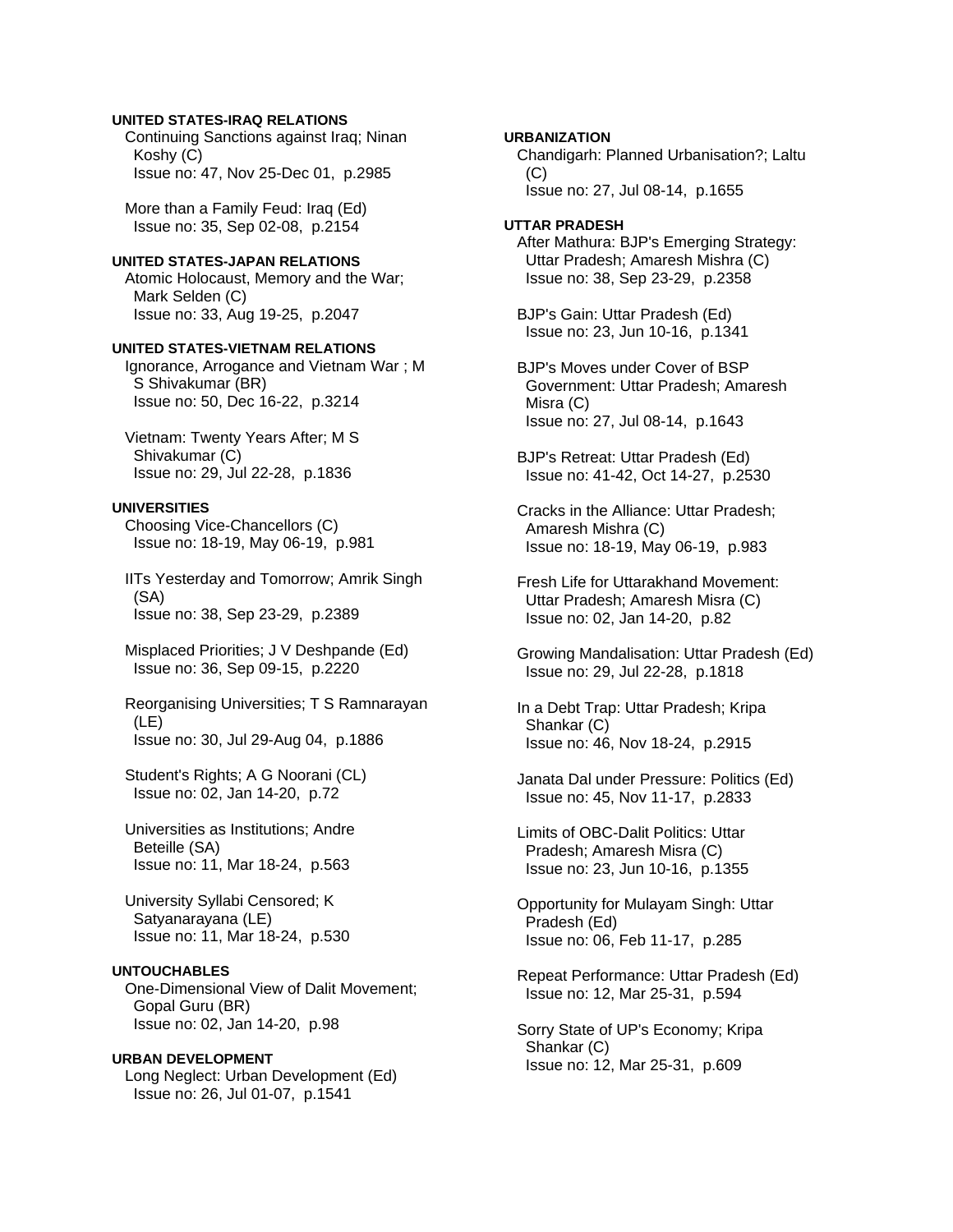### **UTTAR PRADESH**

 Tactical Retreat: Uttar Pradesh (Ed) Issue no: 33, Aug 19-25, p.2025

 Towards an SP-Left Alliance?: Uttar Pradesh; Amaresh Misra (C) Issue no: 52, Dec 30-Jan 06, p.3338

 UP: Opportunity for the Left ; Amaresh Mishra (C) Issue no: 46, Nov 18-24, p.2910

### **VALUE ADDED TAX**

 Reform of Union Excise Duties; Mahesh C Purohit (SA) Issue no: 21, May 27-Jun 02, p.1255

 Restructuring the Tax System in India: A Reappraisal of Key Issues; K Sundaram, V Pandit and B Mukherji (SA) Issue no: 26, Jul 01-07, p.1581

 Value Added Tax in a Federation: Commodity Tax Reforms in India; M N Murty (SA) Issue no: 11, Mar 18-24, p.579

#### **VIETNAM**

 Vietnam: Twenty Years After; M S Shivakumar (C) Issue no: 29, Jul 22-28, p.1836

### **VILLAGES**

 Maps of Experience: Narratives of Migration in an Indian Village ; Radhika Chopra (SA) Issue no: 49, Dec 09-15, p.3156

 Revenue Village vs Real Village: Under-Enumeration and Non-Enumeration under Srisailam Project ; C Ramachandraiah (C) Issue no: 37, Sep 16-22, p.2301

### **VIOLENCE**

 Bhagalpur Riot Inquiry Commission Report ; Asghar Ali Engineer (C) Issue no: 28, Jul 15-21, p.1729

 Communalism and Violence; Roma Chatterji (BR) Issue no: 40, Oct 07-13, p.2500

 New Type of Violence (LE) Issue no: 22, Jun 03-09, p.1266  Rights Violations in Chattisgarh; Gurucharan (LE) Issue no: 46, Nov 18-24, p.2898

# **VIOLENCE AGAINST WOMEN**

 New Type of Violence (LE) Issue no: 22, Jun 03-09, p.1266

 Silent Cry; Rinki Bhattacharya (BR) Issue no: 01, Jan 07-13, p.38

 South Asian Women's Communal Identities ; Anne Hardgrove (P) Issue no: 39, Sep 30-Oct 06, p.2427

 Theory and Practice of Women's Movement in India: A Discourse Analysis; Supriya Akerkar (RA) Issue no: 17, Apr 29-May 05, p.WS2

 Women's Struggle for Production of Life: Public Hearings of Women Workers in Informal Sector; Gabriele Dietrich (C) Issue no: 26, Jul 01-07, p.1551

**VISHWA HINDU PARISHAD**  Tactical Retreat: Uttar Pradesh (Ed) Issue no: 33, Aug 19-25, p.2025

#### **VOCATIONAL EDUCATION**

 German Model; T S Ramnarayan (LE) Issue no: 39, Sep 30-Oct 06, p.2402

# **VOLUNTARY RETIREMENT SCHEMES**

 Who Needs an Exit Policy Anyway? ; Gurbir Singh (C) Issue no: 23, Jun 10-16, p.1359

#### **WAGE POLICY**

 Beware of Bureaucratic Doras; Kancha Ilaiah (C) Issue no: 01, Jan 07-13, p.22

 Teacher's Salary Scales: Case for a Fresh Look; Amrik Singh (P) Issue no: 01, Jan 07-13, p.31

# **WARS AND WARFARE**

 Atomic Holocaust, Memory and the War; Mark Selden (C) Issue no: 33, Aug 19-25, p.2047

 Little Merchants of War: Land Mines as Sentinels of Death; Vinay Lal (C) Issue no: 14, Apr 08-14, p.739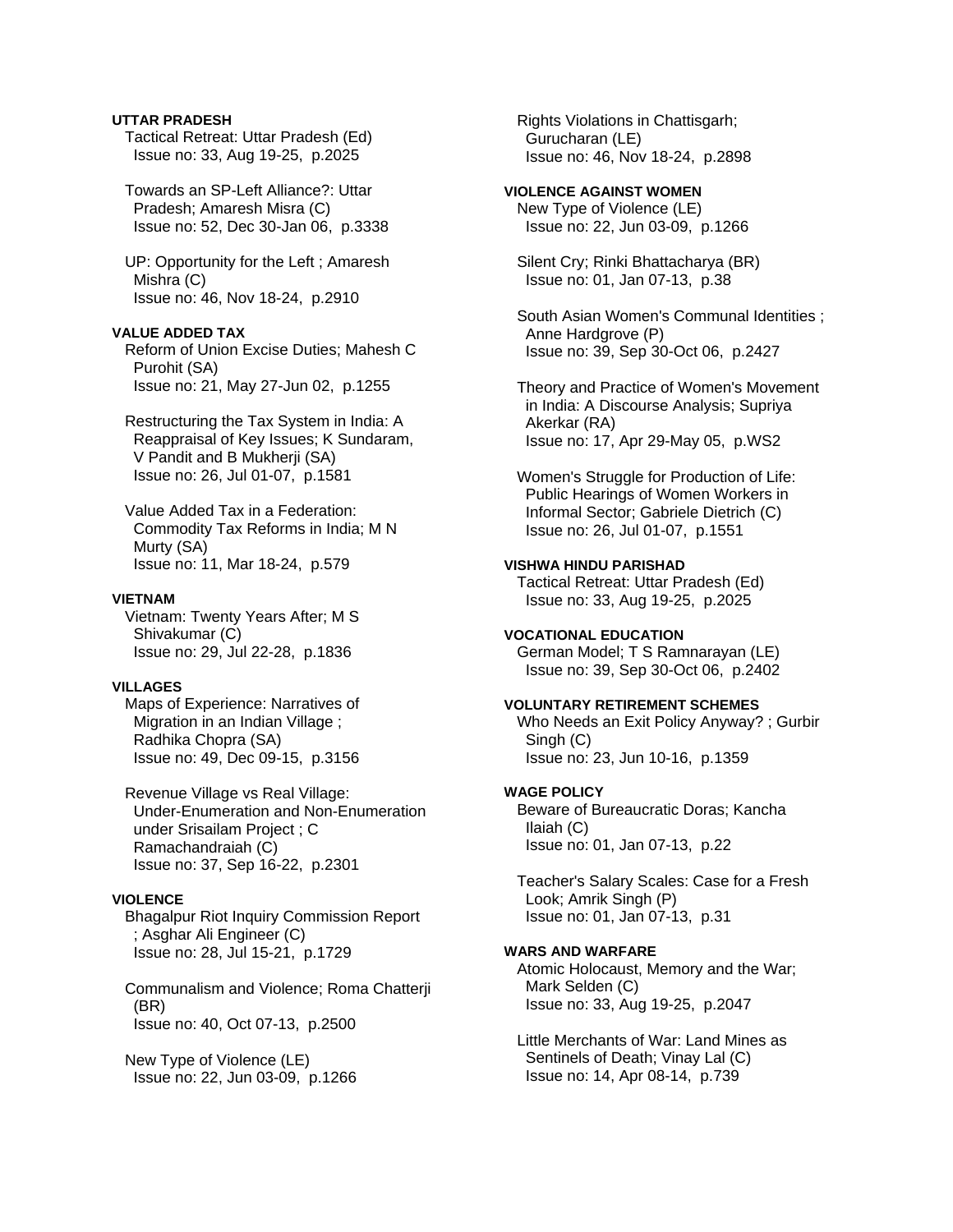### **WARS AND WARFARE**

 Russia's War of Attrition in Chechnya; P L Dash (C) Issue no: 07-08, Feb 18- Mar 03, p.369

#### **WASTE DISPOSAL**

 Local vs Global: Waste Pact (Ed) Issue no: 40, Oct 07-13, p.2465

# **WASTE MANAGEMENT**

 In Support for Basel Ban; Srishti et al (LE) Issue no: 43, Oct 28-Nov 03, p.2710

 Water, Sanitation and People's Response; Rajesh Kumar (BR) Issue no: 38, Sep 23-29, p.2374

### **WATER CRISIS**

 Redressing Water Scarcity: Limitations of Governmental Approach ; Abhas Kumar Jha (C) Issue no: 36, Sep 09-15, p.2231

 Water Crisis in Earthquake-Affected Areas of Marathwada; G K Bhat and Aromar Revi  $(C)$ Issue no: 29, Jul 22-28, p.1826

#### **WATER POLLUTION**

 Cleaning the Ganga; Shyam Divan (C) Issue no: 26, Jul 01-07, p.1557

### **WATER RESOURCE MANAGEMENT**

 Magnitude of Groundwater Exploitation; B D Dhawan (SA) Issue no: 14, Apr 08-14, p.769

# **WATERSHED DEVELOPMENT**

 Public Intervention for Poverty Alleviation in Harsh Agro-Climatic Environment: Care of Rajasthan ; Vidya Sagar (SA) Issue no: 41-42, Oct 14-27, p.2677

 Redressing Water Scarcity: Limitations of Governmental Approach ; Abhas Kumar Jha (C) Issue no: 36, Sep 09-15, p.2231

# **WELFARE ECONOMICS**

 Strategies for Agricultural Liberalisation: Consequences for Growth, Welfare and Distribution; Kirit S et al Parikh (RA) Issue no: 39, Sep 30-Oct 06, p.A90

### **WEST BENGAL**

 Agrarian Forces and Relations in West Bengal; J Mohan Rao (D) Issue no: 30, Jul 29-Aug 04, p.1939

 Behind the Facade: West Bengal (Ed) Issue no: 51, Dec 23-29, p.3260

 A Clean SLET?: West Bengal (C) Issue no: 18-19, May 06-19, p.982

 Crop Growth in West Bengal ; S Datta Ray (LE) Issue no: 40, Oct 07-13, p.2462

 Farmer Management of Public Tubewells in West Bengal ; D S K Rao (RA) Issue no: 39, Sep 30-Oct 06, p.A117

 Forest Management and Survival Needs: Community Experience in West Bengal ; Neela Mukherjee (C) Issue no: 49, Dec 09-15, p.3130

 Fudged Statistics (LE) Issue no: 34, Aug 26-Sep 01, p.2090

 Hopeful Sign: West Bengal (Ed) Issue no: 21, May 27-Jun 02, p.1210

 Impact of Institutional Change on Productivity in a Small-Farm Economy: Case of Rural West Bengal ; Badal Mukherji and Swapna Mukhopadhyay (SA) Issue no: 34, Aug 26-Sep 01, p.2134

 Industrial Development Policy: A Critical View: West Bengal; Ranjit Das Gupta (C) Issue no: 30, Jul 29-Aug 04, p.1896

 Institutional Reforms and Poverty Alleviation in West Bengal; Biplab Dasgupta (SA) Issue no: 41-42, Oct 14-27, p.2691

 Kultikri: West Bengal's Only All-Women Gram Panchayat ; Ashim Mukhopadhyay (C) Issue no: 22, Jun 03-09, p.1283

 Left Front and the Police: Case of Bhikari Paswan: West Bengal; Biren Roy (C) Issue no: 36, Sep 09-15, p.2234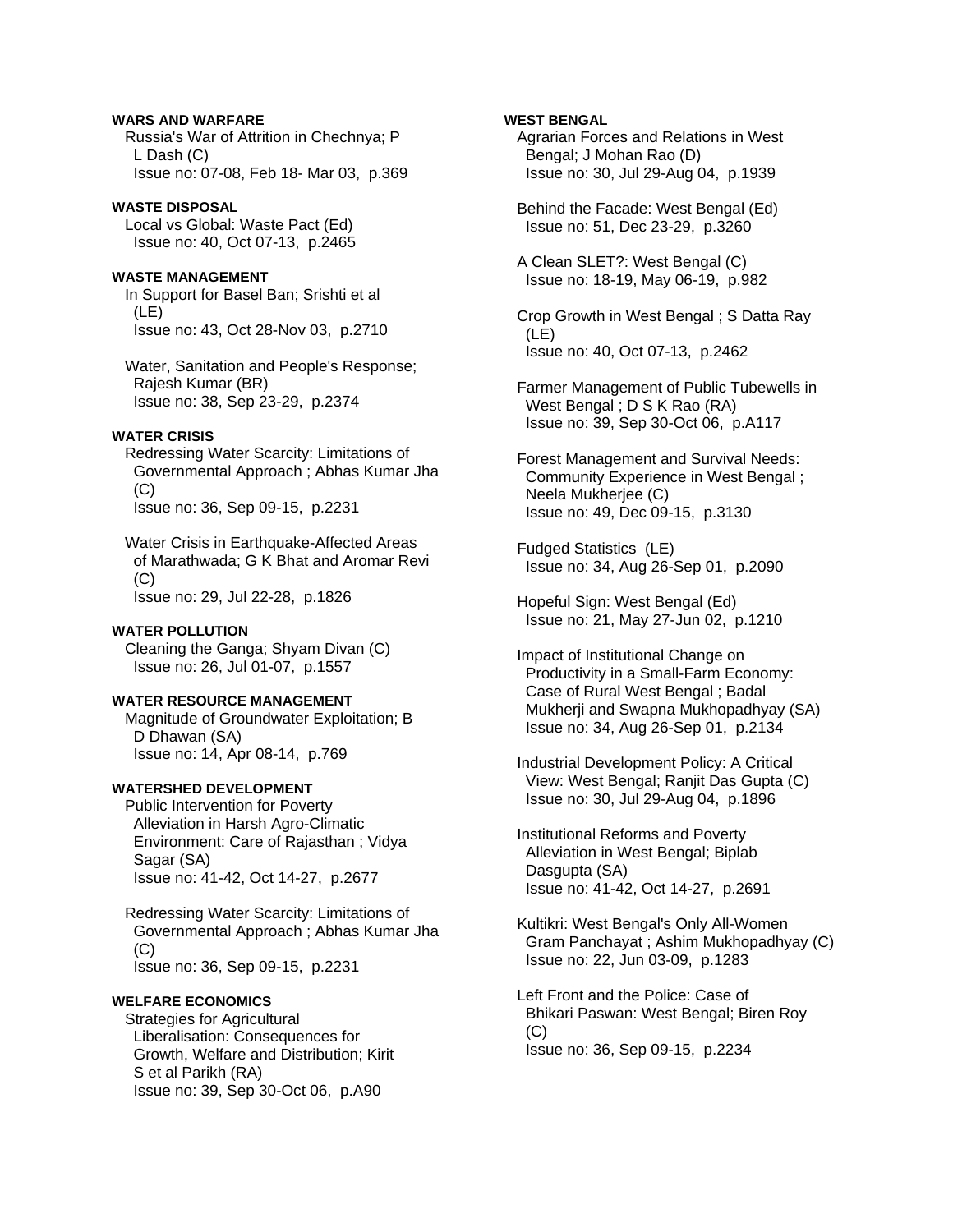# **WEST BENGAL**

 Lessons of Bengal Municipal Elections; S N Roy (LE) Issue no: 27, Jul 08-14, p.1626

 Market and Non-Market Configurations in Rural West Bengal: Local Organisations and Silk Weaving; Debdas Banerjee (RA) Issue no: 47, Nov 25-Dec 01, p.M135

 Municipal Poll Pointers: West Bengal (Ed) Issue no: 22, Jun 03-09, p.1269

 Naxalbari and After ; Arup Kumar Sen (D) Issue no: 48, Dec 02-08, p.3093

 Not Comparable: West Bengal (Ed) Issue no: 13, Apr 01-07, p.650

 Panchayat Raj and India's Two Societies; T V Sathyamurthy (BR) Issue no: 03, Jan 21-27, p.152

 Panchayats in Dealing With Natural Disasters: 1993 Floods in Jalpaiguri; G K Lieten and Prabhat Datta (SA) Issue no: 15, Apr 15-21, p.828

 Reorganising Universities; T S Ramnarayan (LE) Issue no: 30, Jul 29-Aug 04, p.1886

 Sonar Bangla?: Agricultural Growth and Agrarian Change in West Bengal and Bangladesh; Ben Rogaly, Barbara Harriss-White and Sugata Bose (SA) Issue no: 29, Jul 22-28, p.1862

 Structure of Employment as Seen from 1981 and 1991 Censuses: A Preliminary Look; A V Arun Kumar, B P Vani and Vinod Vyasulu (SA) Issue no: 38, Sep 23-29, p.2375

 Total Literacy Campaign in West Bengal: An Appraisal; Tushar Mukherjee (C) Issue no: 43, Oct 28-Nov 03, p.2721

 Warning to Left Front: West Bengal; Biren Roy (C) Issue no: 35, Sep 02-08, p.2171

#### **WHEAT**

 Performance of Wheat Crop in India: 1952-53 to 1992-93; M Raghavan (RA) Issue no: 25, Jun 24-30, p.A58

### **WHO**

 Not from Arms Alone: Nuclear Threat (Ed) Issue no: 45, Nov 11-17, p.2833

# **WHOLESALE PRICE INDEX**

 Gazing the Crystal Ball: Indian Economy, Circa 1995; V Pandit, K Krishnamurty and T Palanivel (SA) Issue no: 18-19, May 06-19, p.1043

 Helpless in Face of Inflation (Ed) Issue no: 09, Mar 04-10, p.407

 Myth of Inflation Control: Essential Commodities Worst Affected; EPW Research Foundation (C) Issue no: 01, Jan 07-13, p.15

 Price Situation Still Brittle; EPW Research Foundation (C) Issue no: 25, Jun 24-30, p.1483

 A Stalemate?: Prices (Ed) Issue no: 46, Nov 18-24, p.2900

### **WIDOWS**

 Gender, Caste and Labour: Ideological and Material Structure of Widowhood ; Uma Chakravarti (SA) Issue no: 36, Sep 09-15, p.2248

 Recent Research on Widows in India: Workshop and Conference Report ; Marty Chen and Jean Dreze (SA) Issue no: 39, Sep 30-Oct 06, p.2435

 Social Security for Destitute Widows in Tamil Nadu; K V Eswara Prasad (C) Issue no: 15, Apr 15-21, p.794

 Social Security for Widows: Experience in Kerala ; I S Gulati and Leela Gulati (SA) Issue no: 39, Sep 30-Oct 06, p.2451

#### **WILDLIFE**

 Conservation in India: A New Direction; Ashish Kothari, Saloni Suri and Neena Singh (SA) Issue no: 43, Oct 28-Nov 03, p.2755

 Forest and Other Sectors: Critical Role of Government Policy; Kanchan Chopra  $(C)$ 

Issue no: 25, Jun 24-30, p.1480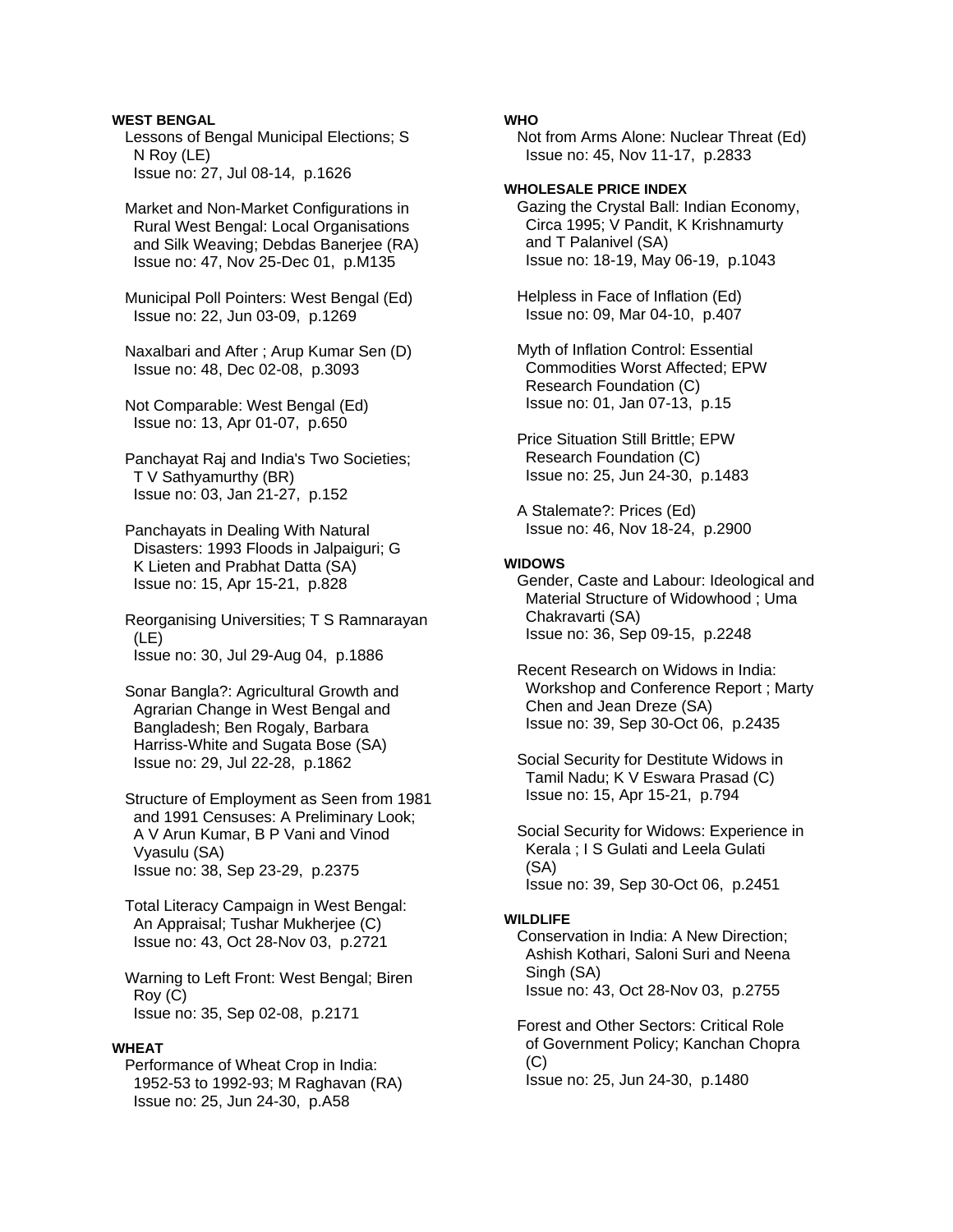#### **WOMEN**

 Dalit Patriarchy ; Dev Athawale (LE) Issue no: 46, Nov 18-24, p.2898

 Dalit Women Talk Differently; Gopal Guru  $(C)$ Issue no: 41-42, Oct 14-27, p.2548

- Fourth World Conference on Women: 'Gendering' Development: Issues and Politics ; Shobha Raghuram and Ruth Manorama (C) Issue no: 35, Sep 02-08, p.2162
- Negotiating within Patriarchy; Susan Visvanathan (BR) Issue no: 28, Jul 15-21, p.1748
- Women and Environment ; Dolly Arora (BR) Issue no: 26, Jul 01-07, p.1574

### **WOMEN AND CHILD HEALTH**

 Back to the Roots (Ed) Issue no: 34, Aug 26-Sep 01, p.2091

- Fertility and Frailty: Demographic Change and Health and Status of Indian Women; Kirsty McNay (RA) Issue no: 43, Oct 28-Nov 03, p.WS81
- Mental Illness among Indian Women; Bhargavi V Davar (SA) Issue no: 45, Nov 11-17, p.2879
- Turning Health into an Investment: Assaults on Third World Health Care; David Werner (P) Issue no: 03, Jan 21-27, p.147

### **WOMEN AND DEVELOPMENT**

 Authority, Gender and Knowledge: Theoretical Reflections on Participatory Rural Appraisal; David Mosse (SA) Issue no: 11, Mar 18-24, p.569

 Justice Denied (Ed) Issue no: 47, Nov 25-Dec 01, p.2967

# Under the Guise of Women's Empowerment: Fate of Rajasthan's Sathins ; Gautam Navlakha (C) Issue no: 27, Jul 08-14, p.1645

 Uphill Task: Beijing Conference (Ed) Issue no: 21, May 27-Jun 02, p.1209

 Education and Women: On the Beijing Agenda ; Sadhna Saxena (C) Issue no: 47, Nov 25-Dec 01, p.2975 Meonis of Mewat; Yoginder Sikand (C) Issue no: 10, Mar 11-17, p.490 **WOMEN AND POLITICS**  Kultikri: West Bengal's Only All-Women Gram Panchayat ; Ashim Mukhopadhyay (C) Issue no: 22, Jun 03-09, p.1283 **WOMEN AND RELIGION**  Dalit Women Talk Differently; Gopal Guru (C) Issue no: 41-42, Oct 14-27, p.2548 Of Devadasis, 'Tradition' and Politics; Biswamoy Pati (C) Issue no: 43, Oct 28-Nov 03, p.2728 Shariah's Women; Zeenat Shaukat Ali (BR) Issue no: 21, May 27-Jun 02, p.1237 **WOMEN AND WORK**  Gender in Neoclassical Economics: Conceptual Overview; Ritu Dewan (RA) Issue no: 17, Apr 29-May 05, p.WS46 Women's Struggle for Production of Life: Public Hearings of Women Workers in Informal Sector; Gabriele Dietrich (C) Issue no: 26, Jul 01-07, p.1551

**WOMEN AND EDUCATION** 

 Working Mothers and Child Survival in Rural India: Insights from Spatial Patterns; N Krishnaji (SA) Issue no: 44, Nov 04-10, p.2803

# **WOMEN'S EMPOWERMENT**

 Marathi Literature as a Source of Contemporary Feminism; Vidyut Bhagwat (RA) Issue no: 17, Apr 29-May 05, p.WS24

 Peasant Movements and Empowerment of Rural Women; Debal K Singha Roy (P) Issue no: 37, Sep 16-22, p.2306

 Protective Legislations: Myths of Misuse; Flavia Agnes (C) Issue no: 16, Apr 22-28, p.865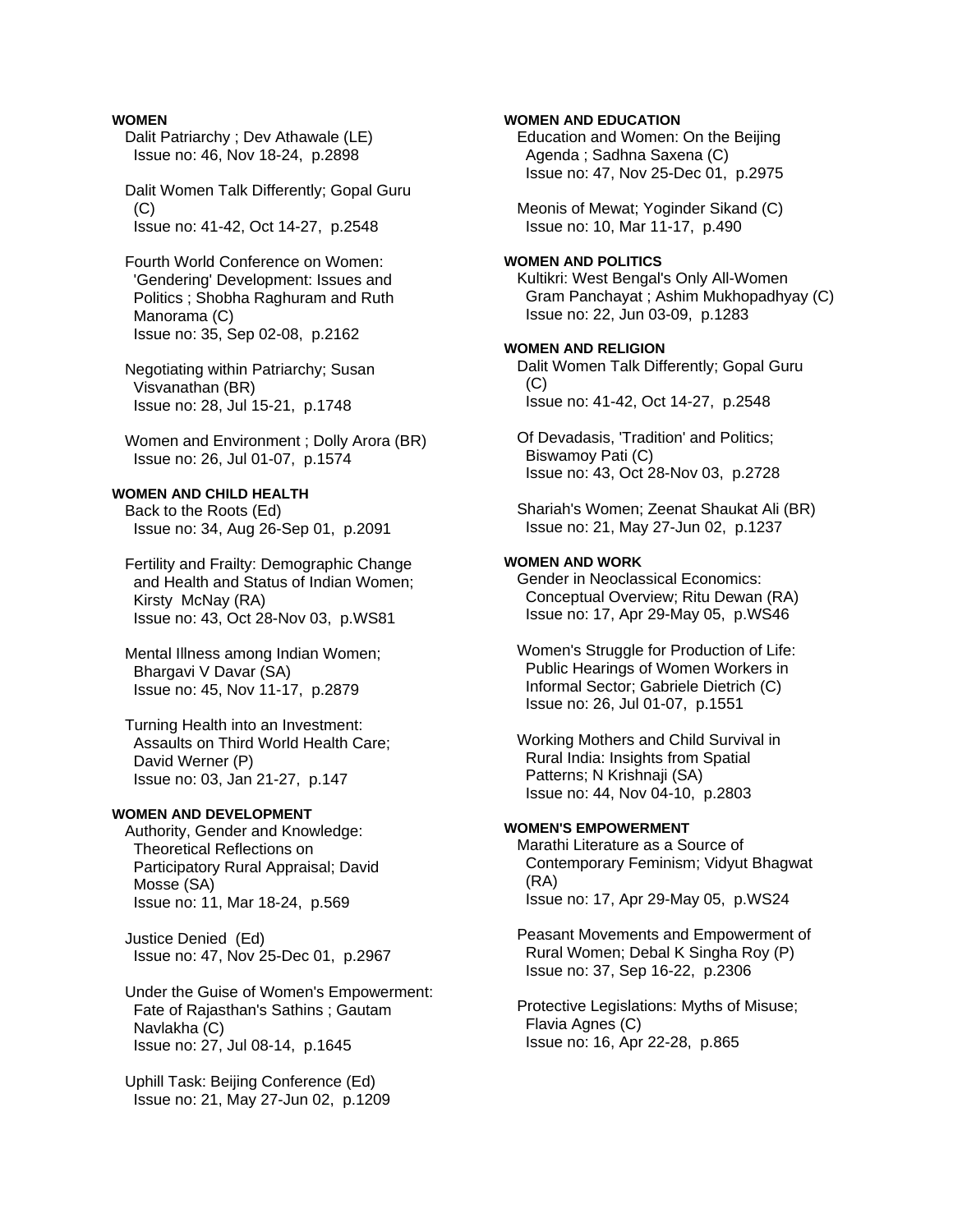## **WOMEN'S EMPOWERMENT**

 Search for Women's Voices: Reflections on Fieldwork, 1968-93; Malavika Karlekar (RA)

Issue no: 17, Apr 29-May 05, p.WS30

 Television, Maharashtrian Social Reform and Literary Imagination: Bombay Doordarshan's Paulakhuna; Anupama Rao (SA) Issue no: 10, Mar 11-17, p.521

 Under the Guise of Women's Empowerment: Fate of Rajasthan's Sathins ; Gautam Navlakha (C) Issue no: 27, Jul 08-14, p.1645

#### **WOMEN'S MOVEMENTS**

 Back to the Roots (Ed) Issue no: 34, Aug 26-Sep 01, p.2091

 Changing Terms of Political Discourse: Women's Movement in India, 1970s-1990s; Indu Agnihotri and Vina Mazumdar (SA) Issue no: 29, Jul 22-28, p.1869

 Cultural Imperialism and Women's Movements: Sheila Rowbotham: Builder of Bridges ; Vinay Bahl (RA) Issue no: 43, Oct 28-Nov 03, p.WS50

 A Different Way of Seeing (Ed) Issue no: 10, Mar 11-17, p.467

- Evolving a Women's Agenda: Report from Beijing ; Indu Agnihotri (C) Issue no: 50, Dec 16-22, p.3195
- Search for Women's Voices: Reflections on Fieldwork, 1968-93; Malavika Karlekar (RA) Issue no: 17, Apr 29-May 05, p.WS30

 Theory and Practice of Women's Movement in India: A Discourse Analysis; Supriya Akerkar (RA) Issue no: 17, Apr 29-May 05, p.WS2

## **WOMEN'S RIGHTS**

 Changing Terms of Political Discourse: Women's Movement in India, 1970s-1990s; Indu Agnihotri and Vina Mazumdar (SA) Issue no: 29, Jul 22-28, p.1869

 Protective Legislations: Myths of Misuse; Flavia Agnes (C) Issue no: 16, Apr 22-28, p.865

 Theory and Practice of Women's Movement in India: A Discourse Analysis; Supriya Akerkar (RA) Issue no: 17, Apr 29-May 05, p.WS2

 Women and Land Rights in Cambodia; Kyoko Kusakabe, Wang Yunxian and Govind Kelkar (RA) Issue no: 43, Oct 28-Nov 03, p.WS87

 Women's Right to Property ; Shubha Khandekar (LE) Issue no: 24, Jun 17-23, p.1402

## **WOMEN'S STATUS**

 Fertility and Frailty: Demographic Change and Health and Status of Indian Women; Kirsty McNay (RA) Issue no: 43, Oct 28-Nov 03, p.WS81

 Fourth World Conference on Women: 'Gendering' Development: Issues and Politics ; Shobha Raghuram and Ruth Manorama (C) Issue no: 35, Sep 02-08, p.2162

 Search for Women's Voices: Reflections on Fieldwork, 1968-93; Malavika Karlekar (RA) Issue no: 17, Apr 29-May 05, p.WS30

 Working Mothers and Child Survival in Rural India: Insights from Spatial Patterns; N Krishnaji (SA) Issue no: 44, Nov 04-10, p.2803

#### **WOOLEN INDUSTRY**

 In the Shadow of 'Kotris': An Analysis of Wool Markets of Rajasthan; Sunil Ray (RA) Issue no: 47, Nov 25-Dec 01, p.M143

#### **WORLD BANK**

 'Effective Global Surveillance': IMF's New Role; Michel Chossudovsky (C) Issue no: 23, Jun 10-16, p.1364

 Always a Borrower Be; Deena Khatkhate (BR) Issue no: 52, Dec 30-Jan 06, p.3361